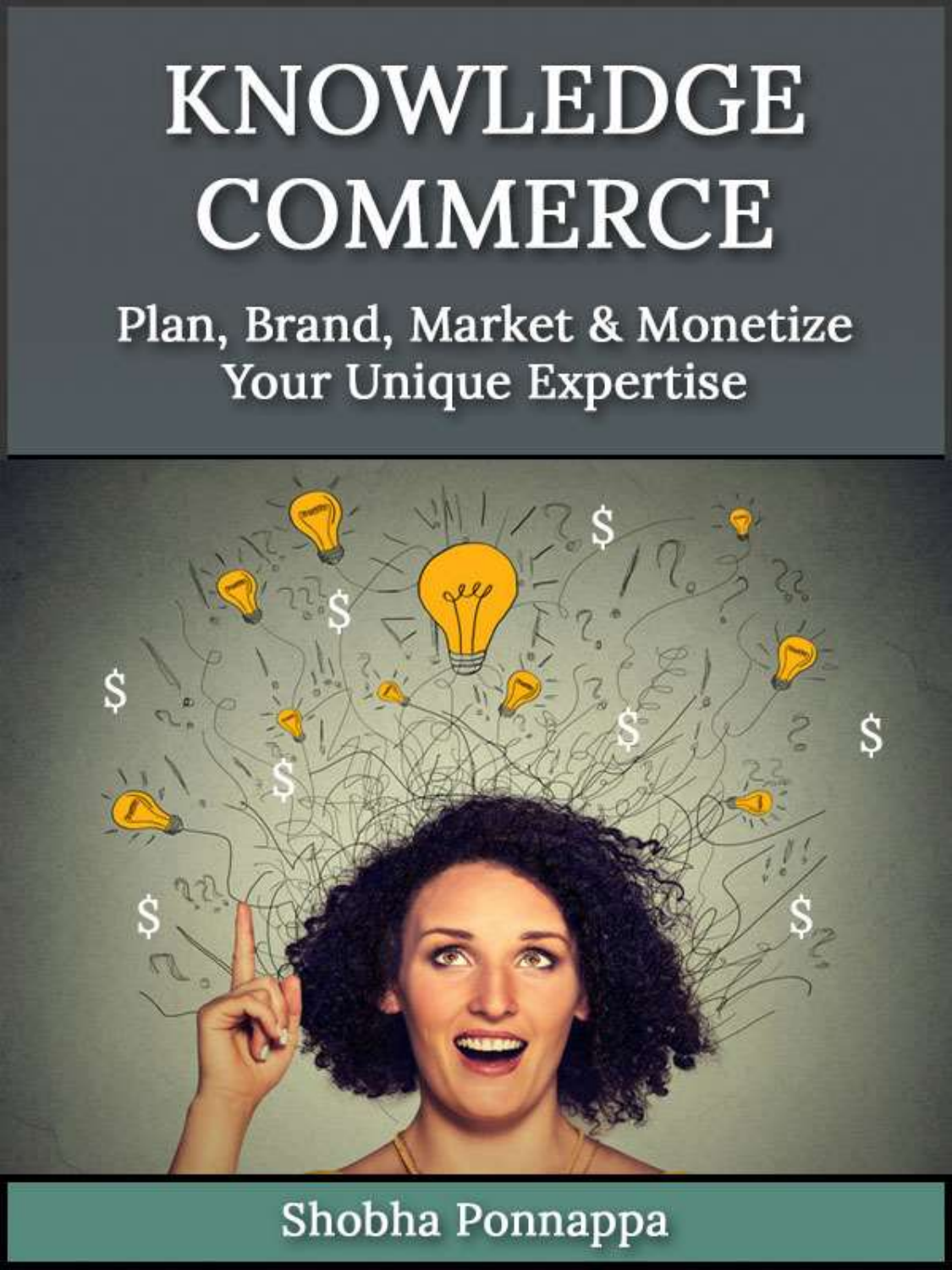KNOWLEDGE **COMMERCE** 

# Plan, Brand, Market & Monetize Your Unique Expertise

by

# Shobha Ponnappa

Copyright © 2021. Shobha Ponnappa All rights reserved.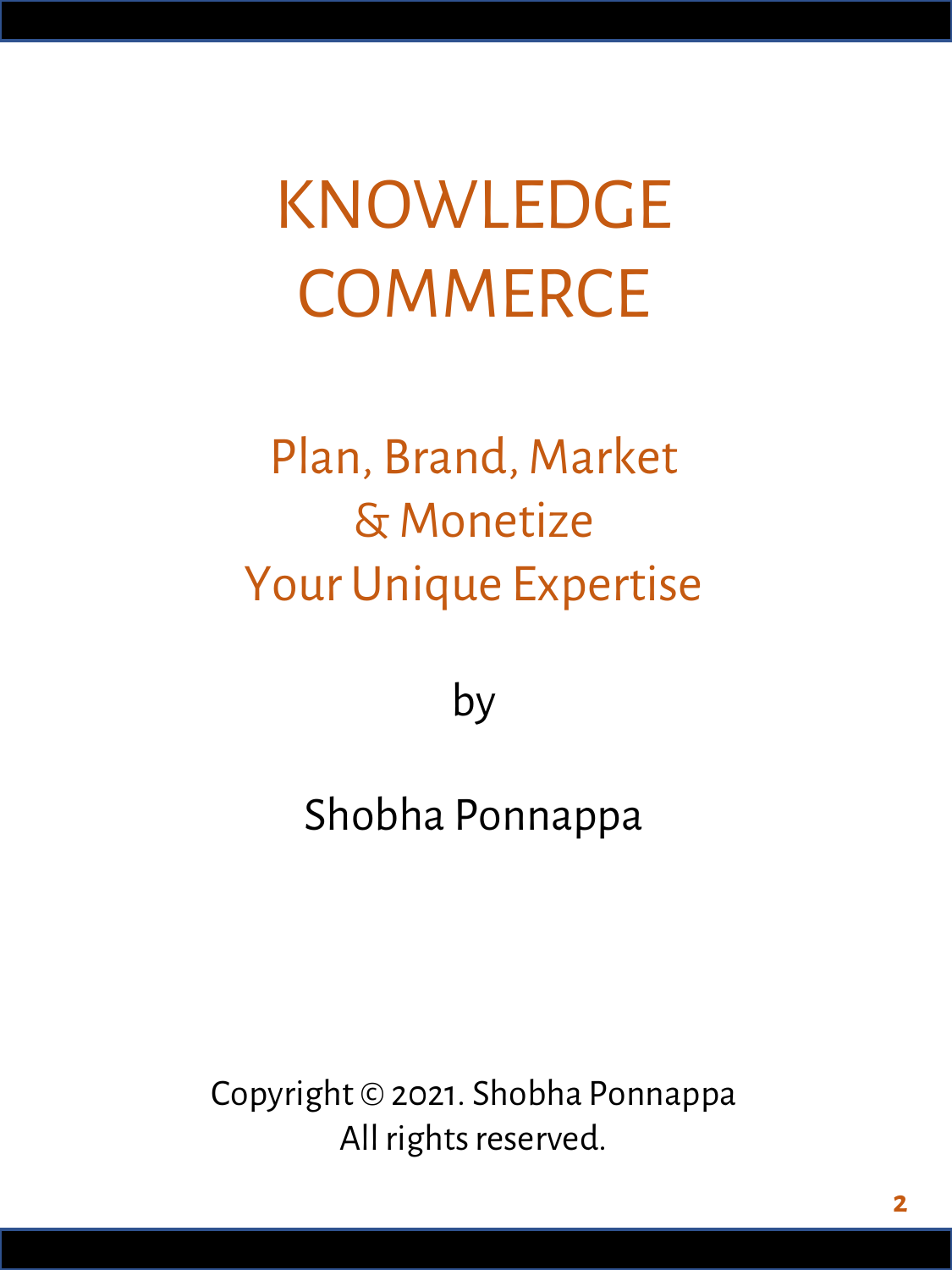# Copyright © 2019 SHOBHA PONNAPPA

## All Rights Reserved.

This book is sold subject to the condition that it shall not, by way of trade or otherwise, be lent, resold, or otherwise circulated without the copyright owner's prior written consent in any form of binding or cover other than that in which it is published and without a similar condition including this condition being imposed on the subsequent purchaser and without limiting the rights under copyright reserved above.

No part of this publication may be reproduced, stored in or introduced into a retrieval system or transmitted in any form or by any other means without the permission of the copyright owner.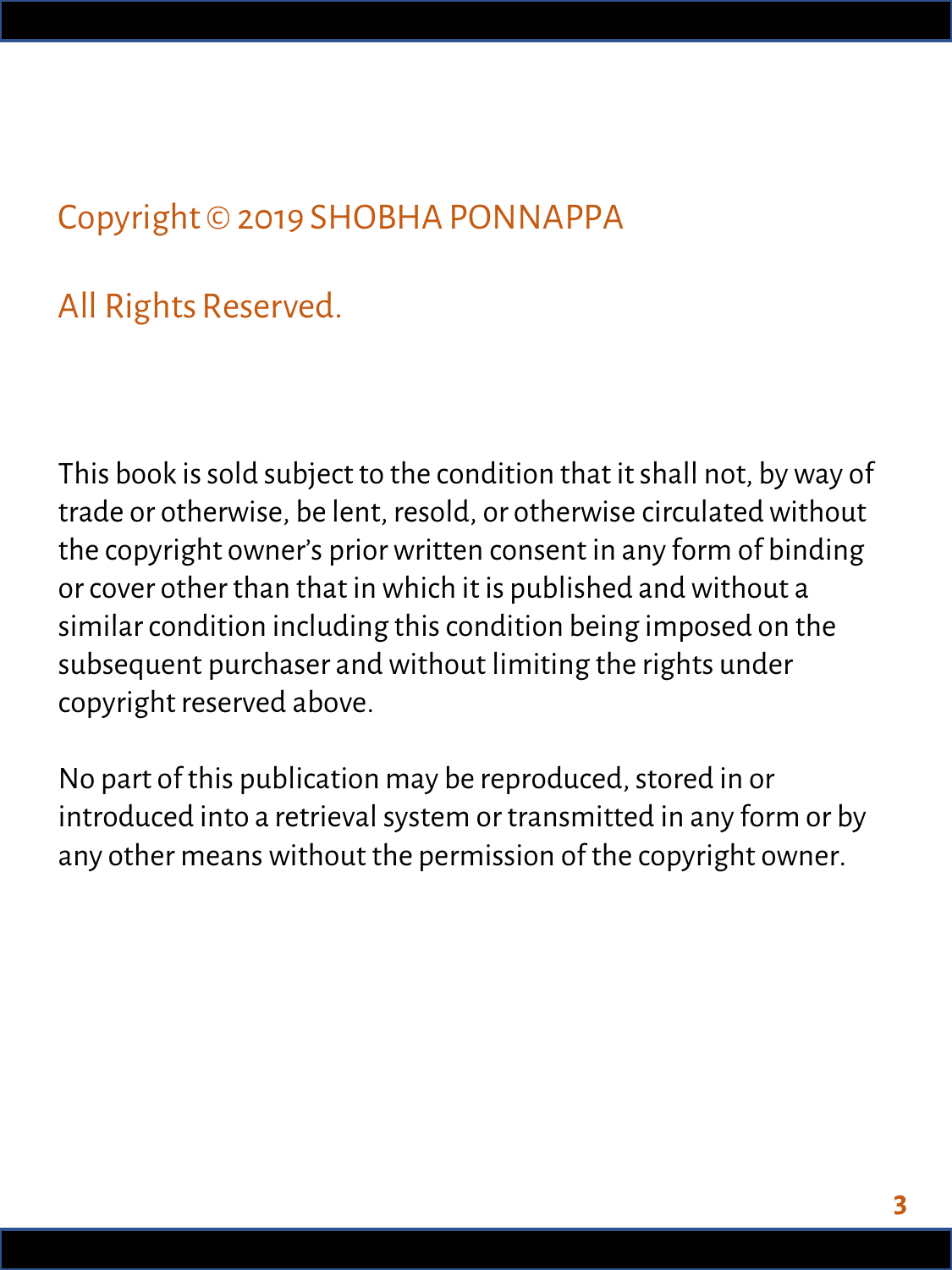#### **DEDICATION**

As an Indian, I was always taught everything with a story. I have a story to tell you that has come down to me through generations. Deepak Chopra too has mentioned this in one of his books.

Inside us are two Goddesses – the Goddess of Knowledge and the Goddess of Wealth. Pay more attention to the Goddess of Knowledge and spread her blessings to the world. The Goddess of Wealth will get jealous. She will pour her riches in your life in a bid for your equal - or more - attention.

The moral of the story in modern language? The fastest way to great wealth is to offer the knowledge you have to the world. It may be innate knowledge or acquired. Often, you may not even know you are a walking goldmine of knowledge that someone wants to buy.

Your knowledge is always unique to you, so you don't have to try to be "different" to sell what you know. You only have to market your "best self".

I dedicate this book to all solopreneurs around the world. Poise yourself to become winners in the fail-proof business model of "Knowledge Commerce". May our tribe thrive!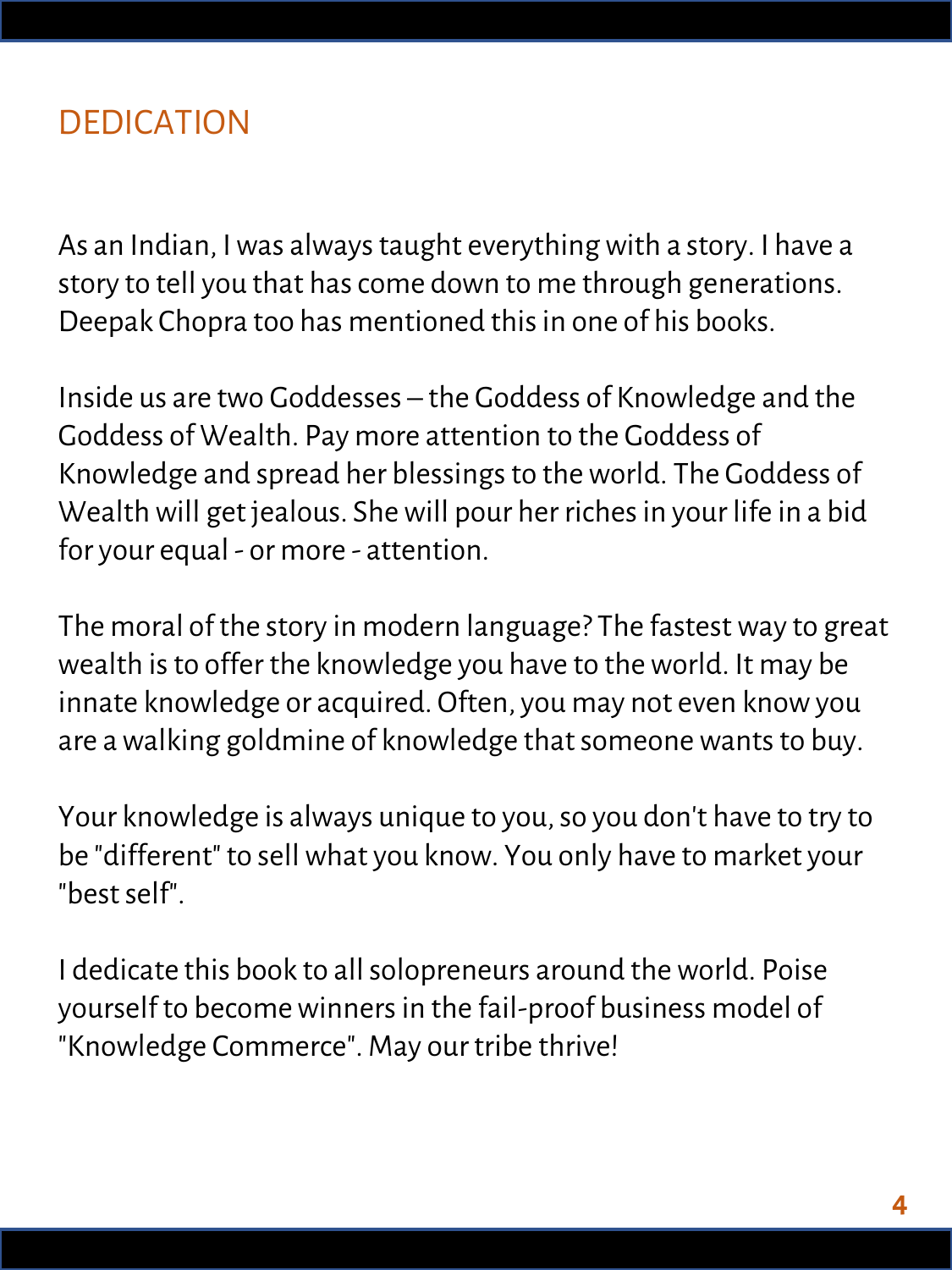## **CONTENTS**

| Introduction<br>What is Knowledge Commerce and why is | 7      |
|-------------------------------------------------------|--------|
| it so hot as a business idea?                         | 10     |
| An Invite                                             | 15     |
| <b>PARTI: PLANNING</b>                                | 17     |
| 1. Looking For Your Uniqueness                        | 19     |
| 2. Finding Your Ideal Business Model                  | 26     |
| 3. Creating A Hierarchy Of Products                   | 33     |
| 4. Types Of Knowledge Products                        | 40     |
| <b>PART II: BRANDING</b>                              | 46     |
| 1. Brand And Audience Selection                       | 48     |
| 2. Choosing Your Brand Name                           | 54     |
| 3. A Knockout Brand Identity                          | 60     |
| 4. Starter Blocks For Knowledge Brands                | 66     |
| <b>PART III: MARKETING</b>                            | 73     |
| 1. Micro Marketing To Grow Faster                     | 82     |
| 2. Creaming Traffic From SEO                          | 74     |
| 3. Social Media Traffic Generation                    | 90     |
| 4. Using Influencer Marketing                         | <br>97 |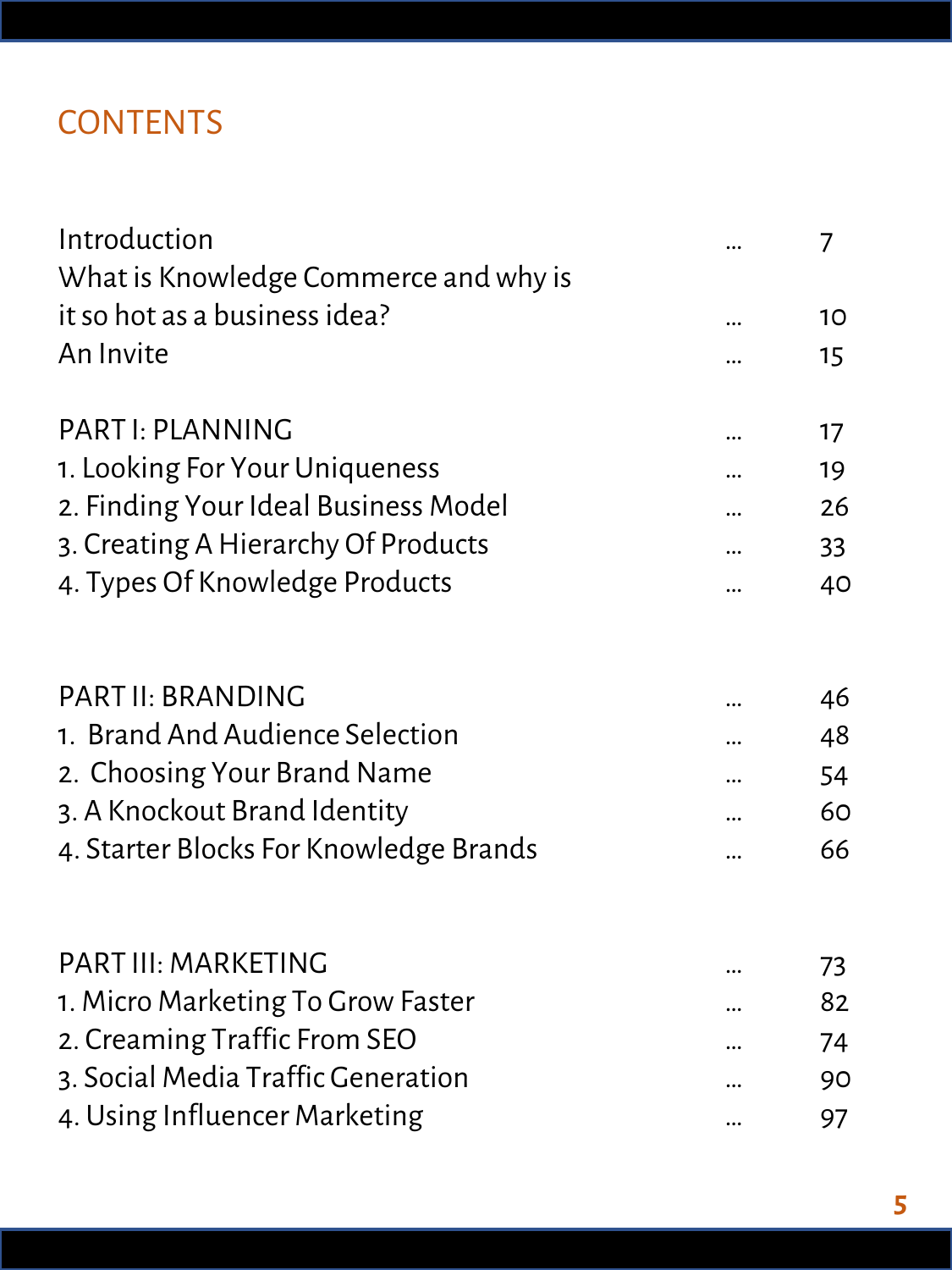# CONTENTS (contd.)

| PART IV: MONETIZING               | <br>104 |
|-----------------------------------|---------|
| 1. Creating & Pricing Ebooks      | <br>106 |
| 2. Creating & Pricing Courses     | <br>116 |
| 3. Creating & Pricing Memberships | <br>126 |
| 4. Offering & Pricing Consultancy | <br>136 |
|                                   |         |

| Conclusion<br> |  |
|----------------|--|
|----------------|--|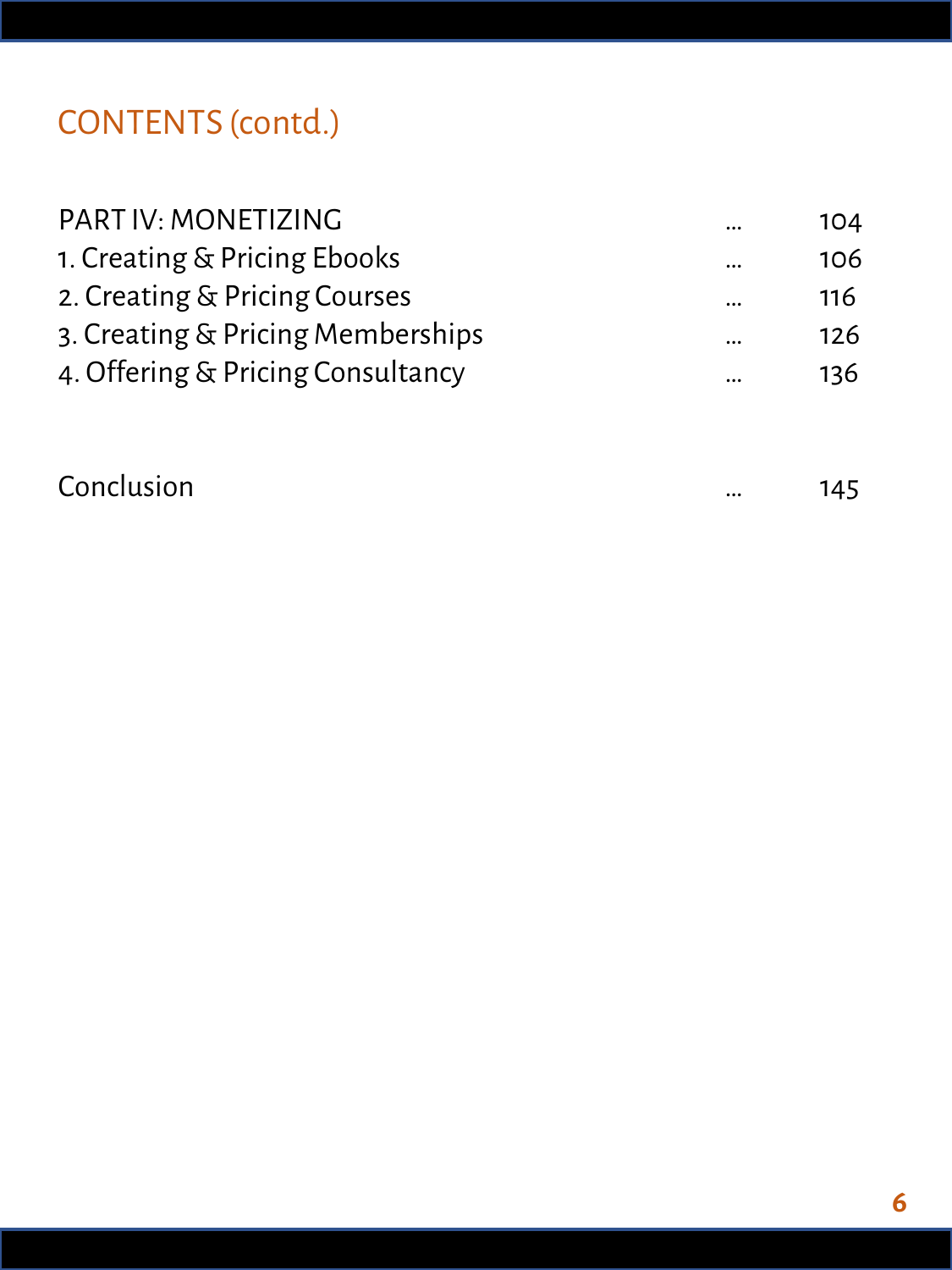#### **An eye-opening story of how the idea for this book came about**

I have been in advertising, digital marketing and consulting for over 40 years. But the idea for this book and my own business idea came from a rather strange incident.

My car engine stalled on a high street. I had no choice but to call our family mechanic.

He was a greying man of 70 years, whom we could trust to bring the car back home from wherever it was stuck.

As usual, the old man jumped into an auto-rickshaw (a "tuk-tuk") and reached the spot where I was stuck. We were in the middle of the busiest road, I must add.

He and a few passers-by helped steer my car towards the curb, where it was safe from the rush of traffic. Then, he asked me to get in and start the engine.

The car convulsed and made a variety of noises.

To everyone's surprise, the old mechanic held up his imperative hand and shouted: "Silence!" ... and the gaggle of people around us fell quiet.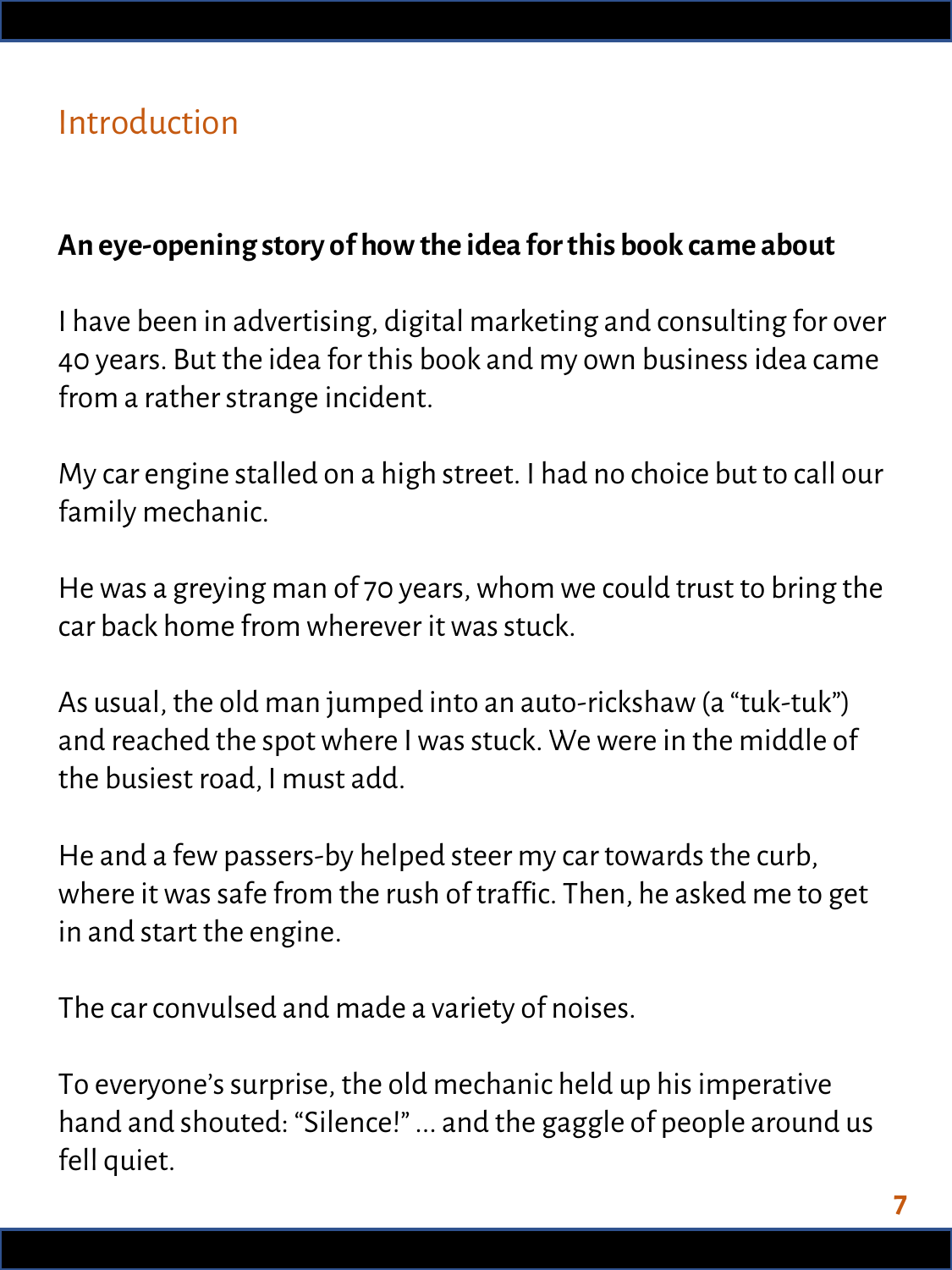He bent his head towards the car to "hear the sounds", and soon pronounced his verdict. "The dirty air filter's preventing good airflow."

'How in hell did he figure that out,' I thought to myself? I asked him. "From the engine sound," he said.

Guess what - he was right. We then checked the air filter and his diagnosis was bang on.

He didn't even need to open the bonnet to find out. He could tell from the sound of things.

He was an illiterate mechanic, who'd never gone to school. He'd trained from the age of eight with a senior car mechanic, till he started his own repair shed.

Like all eager fathers, though, he gave his son a formal education. The son passed a fancy automobile engineering certificate course. But the son, who had all the theory, could never listen to the engine and diagnose the way his father could.

I thought to myself: "What would this father's knowledge be worth? Could he teach the art of engine sounds and diagnosis?"

His kind of knowledge may be nameless. But, in this brave new world of "Knowledge Commerce", his knowledge could be priceless.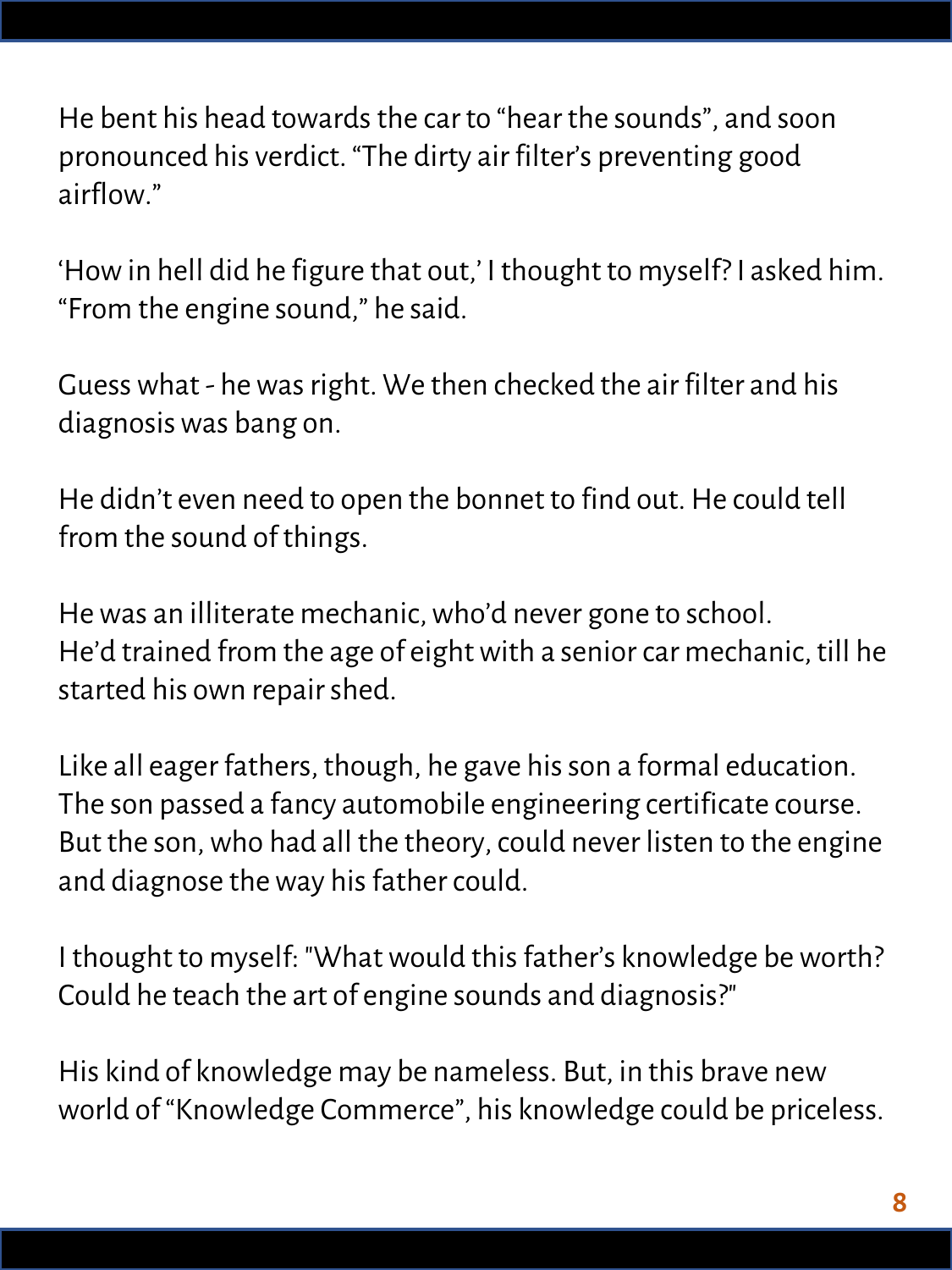That's when I thought of all the different kinds of knowledge people may have - that they may never know they had. I decided to write this book.

I wanted to show solo-professionals how to discover and brand their unique knowledge. I wanted to show them how to market and monetize it.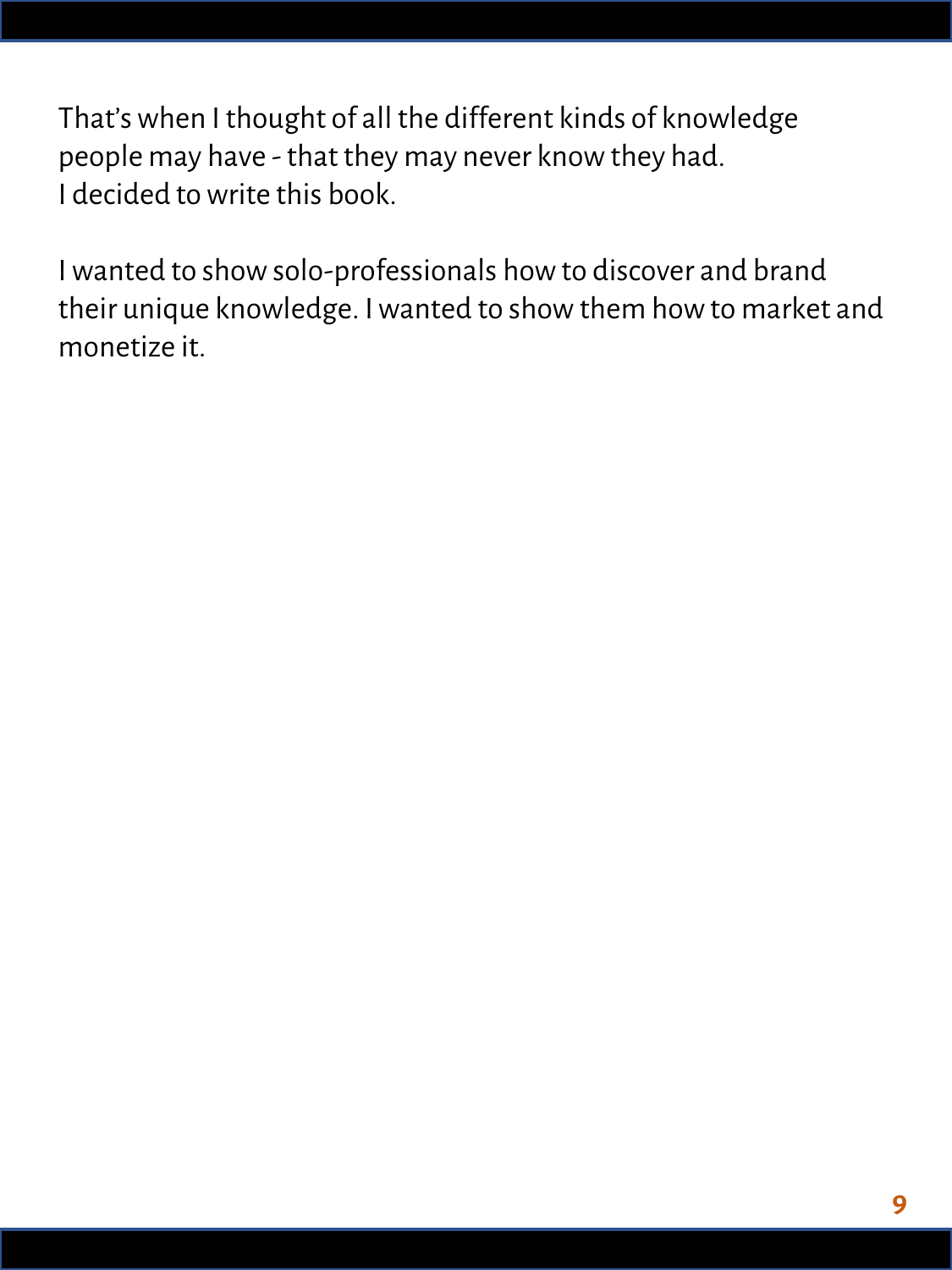# What is Knowledge Commerce, and why is it so hot as a business idea?

Jonathan Cronstedt, President of Kajabi, a well-known Knowledge Commerce tool, explains the prevalent confusion about "Knowledge Commerce".

He says:

*"The global marketplace that's developed around online learning has been growing for years, but unlike other industries that have fizzled and fallen out of favor, this one shows no signs of slowing down.*

*In fact, it's growing at a prodigious pace.*

*Entrepreneurs who take advantage of the opportunity to spread their knowledge and to get paid for creating digital products will reap the rewards.* 

*Despite this industry's rapid growth, it has yet to revolve around a consistent vocabulary. And when something doesn't have a consistent name, entrepreneurs who might otherwise benefit from it never even discover it.*

*When we use the term Knowledge Commerce, we're referring to the practice of charging customers for access to our knowledge.*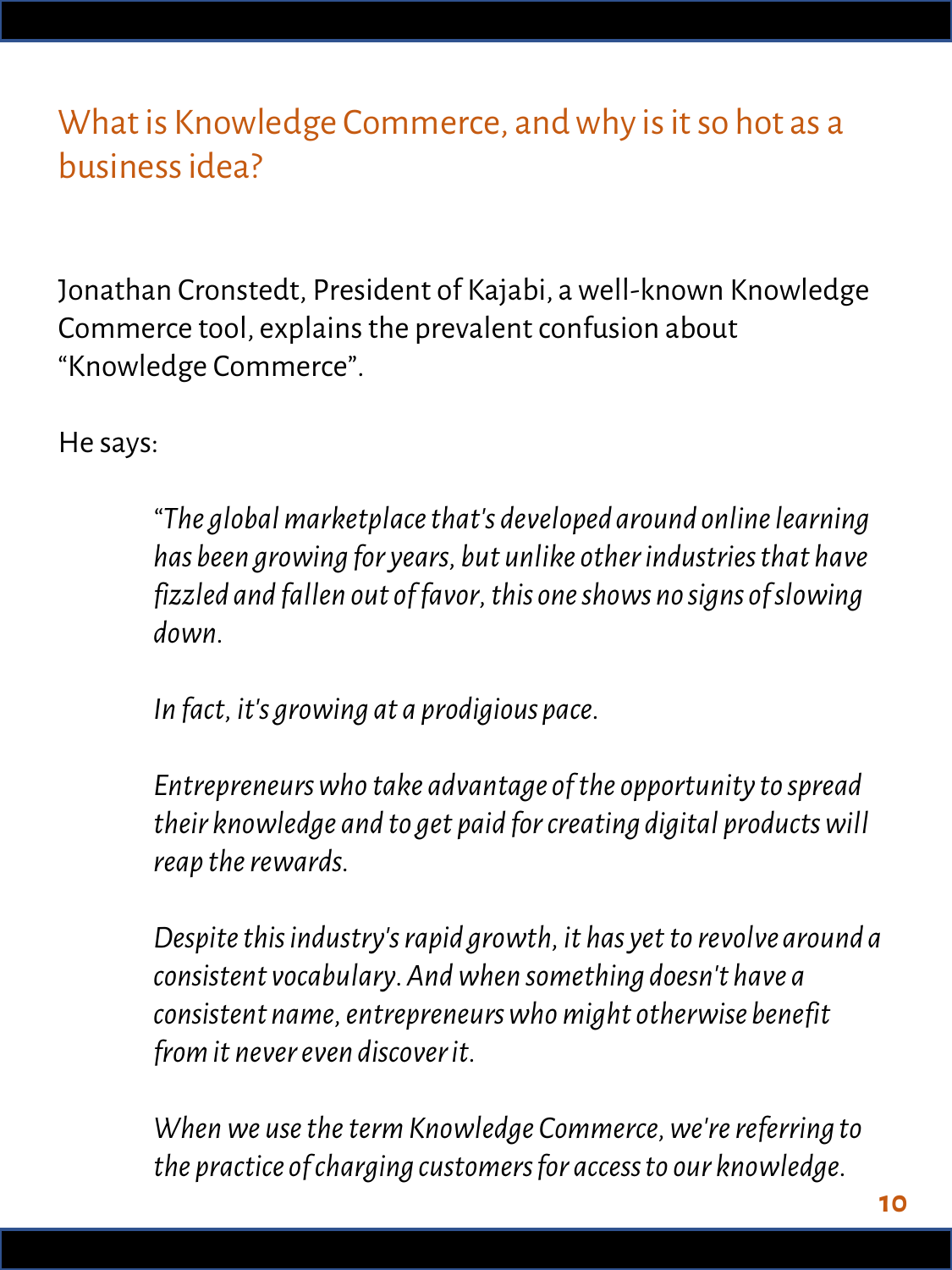*This could be through an online course, an e-book, a membership site, or any other digital product designed to share knowledge.*

*Years ago, bloggers could generate a respectable income by sharing their knowledge online and living off advertising income. That's not nearly as easy to do these days.*

*Furthermore, consumers have come to value knowledge for which they have paid over information they consume for free.*

*Think about it: Would you trust a medical doctor who offered to treat you for free or one who charged you for applying his knowledge to your case?* 

*Some of us would appreciate free medical care, but we would question the doctor who offered services for free. Does he lack the experience necessary to charge for his services? Has he been censured or otherwise criticized for his methods in the past?* 

*You've heard the saying, "You get what you pay for."* 

*That's never truer than in the industry of Knowledge Commerce."*

What can you sell through Knowledge Commerce? The limit is set only by the technology available

Right now, you can sell ebooks, courses, podcasts, video tutorials.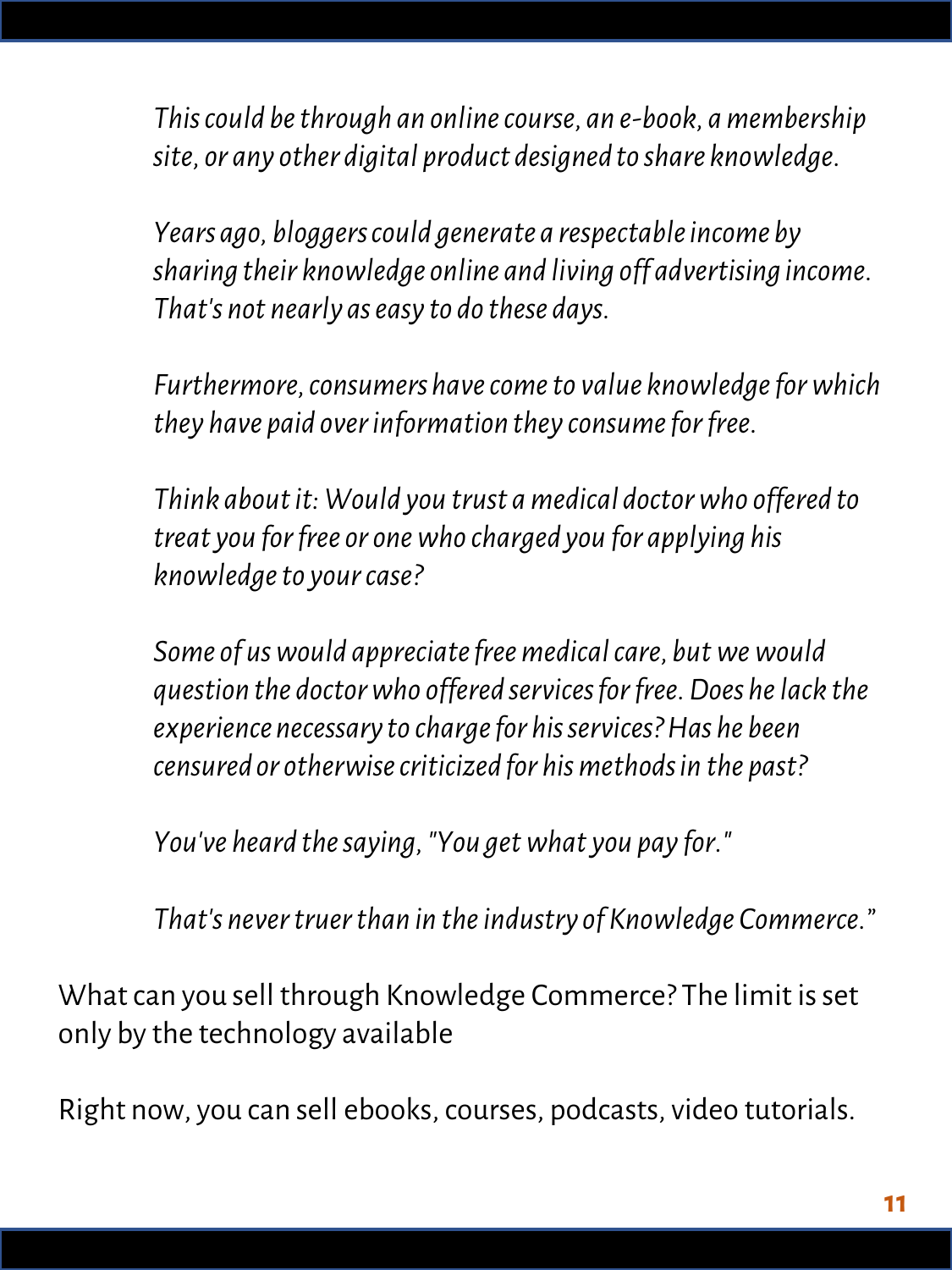You can build membership sites with paywalls that protect exclusive knowledge. You can host webinars or mastermind classes. You can also offer to consult or mentor as a service.

But this is what you can sell today. Who knows where new technologies will take us? What new selling opportunities will they create for our knowledge?

If you're thinking: "What's the best time to enter this industry?", the answer is: "Not later than today!" The market is burgeoning with opportunities.

Here are three reasons why you'd do well to strike while the iron is hot:

▪ **Research suggests that Knowledge Commerce will reach \$325 billion by 2025.**

Research and Markets predict this market will grow at a CAGR (compound annual growth rate) of 7%. This is within the next decade.

You may think of Knowledge Commerce as businesses started by those who have left their jobs. But an enormous number of sidegiggers, freelancers and moonlighters have started such businesses. Their Knowledge Commerce businesses augment their other day jobs.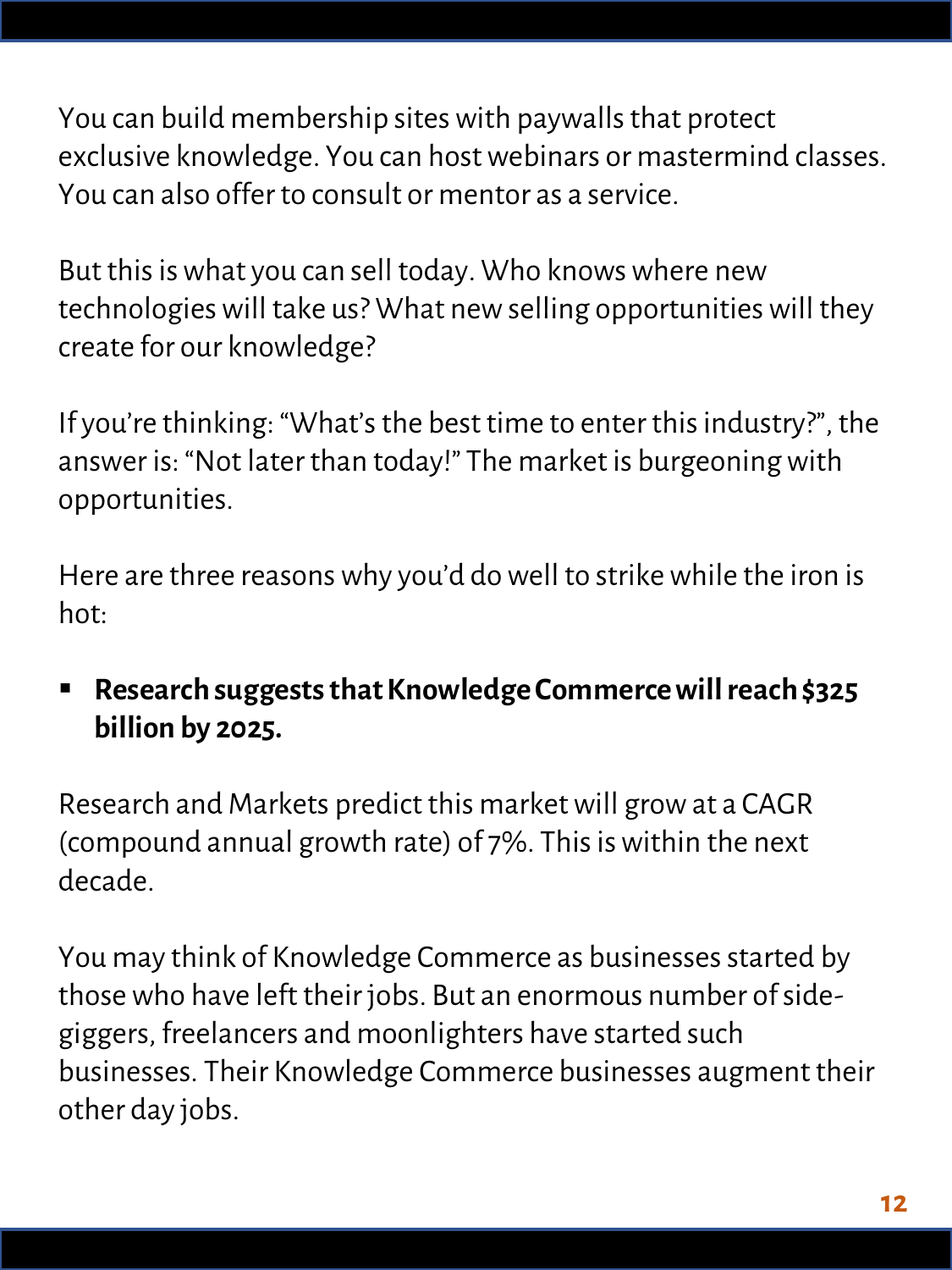There are also people of all ages in this kind of business. At-home moms, student millennials and even retired octogenarians are into Knowledge Commerce.

#### ■ Knowledge Commerce is among the most profitable business **models ever pursued.**

The whole production, marketing, and sales processes are all done online. It's all digital all the way through. Nothing can be as costlowering or value-increasing than that.

Some solopreneurs have learned to handle it all themselves. They do without expensive tools or hires. They operate at as close to 95% profitability as they can get away with.

Some even add an affiliate program to enlist others to help sell their products. They are able to afford to pay high commissions and get the best of breed affiliates.

#### In Knowledge Commerce, every person is a "unique niche".

There are no two people like you, knowing or doing what you're special at. You are a "one-and-only" species.

At no time is there any real competition. Your uniqueness will never go out of fashion. Especially not if you re-relevance yourself with technological progress.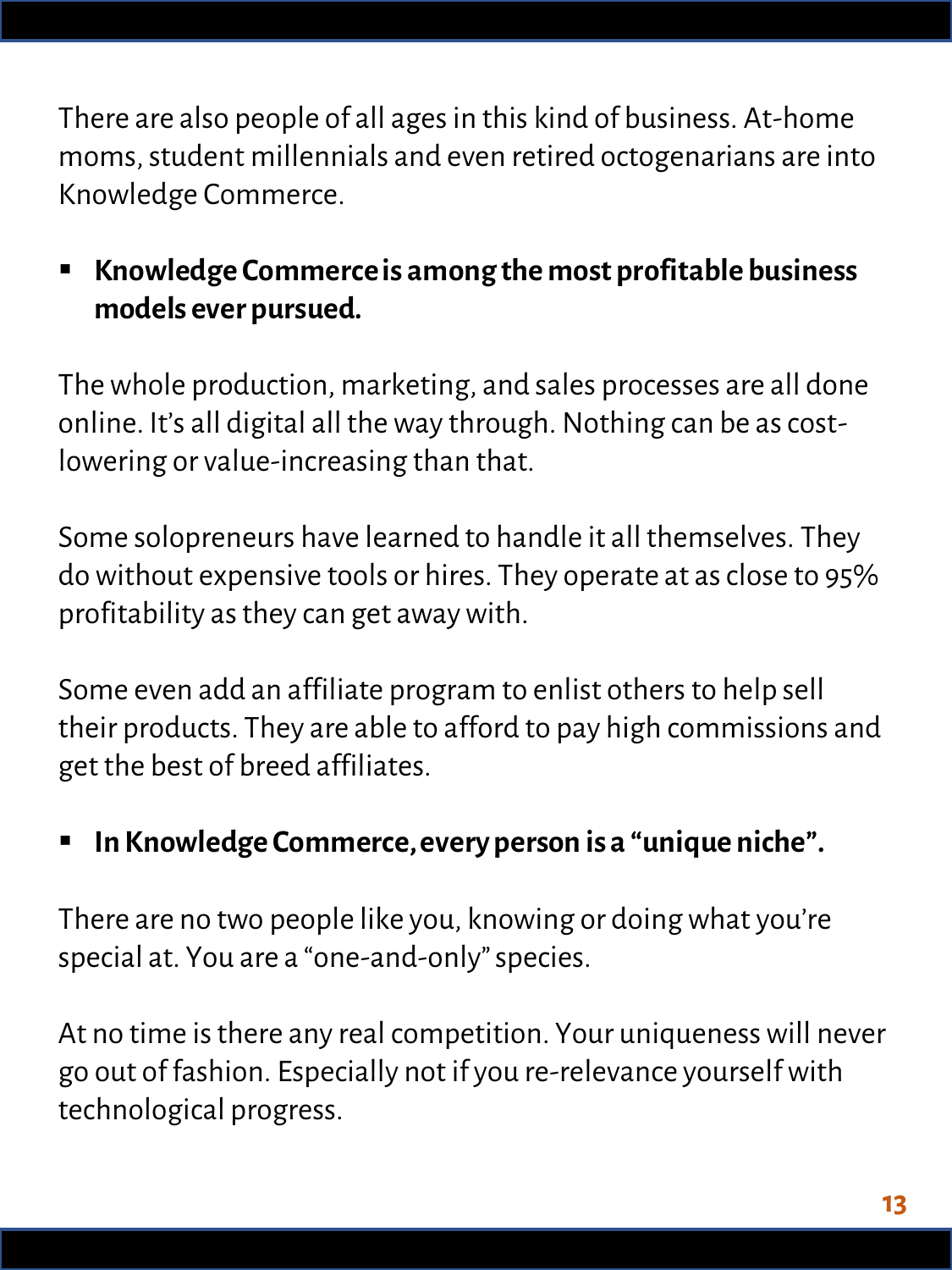In fact, you can premium-price your products and services, even as you begin. It takes some smart launch brand-building. Your prices can then only climb as you reinforce your topic authority.

People must learn to trust your credibility. You have to develop a hierarchy of products and services they can buy from you. If you can get customers invested in working with you, they'll stick with you.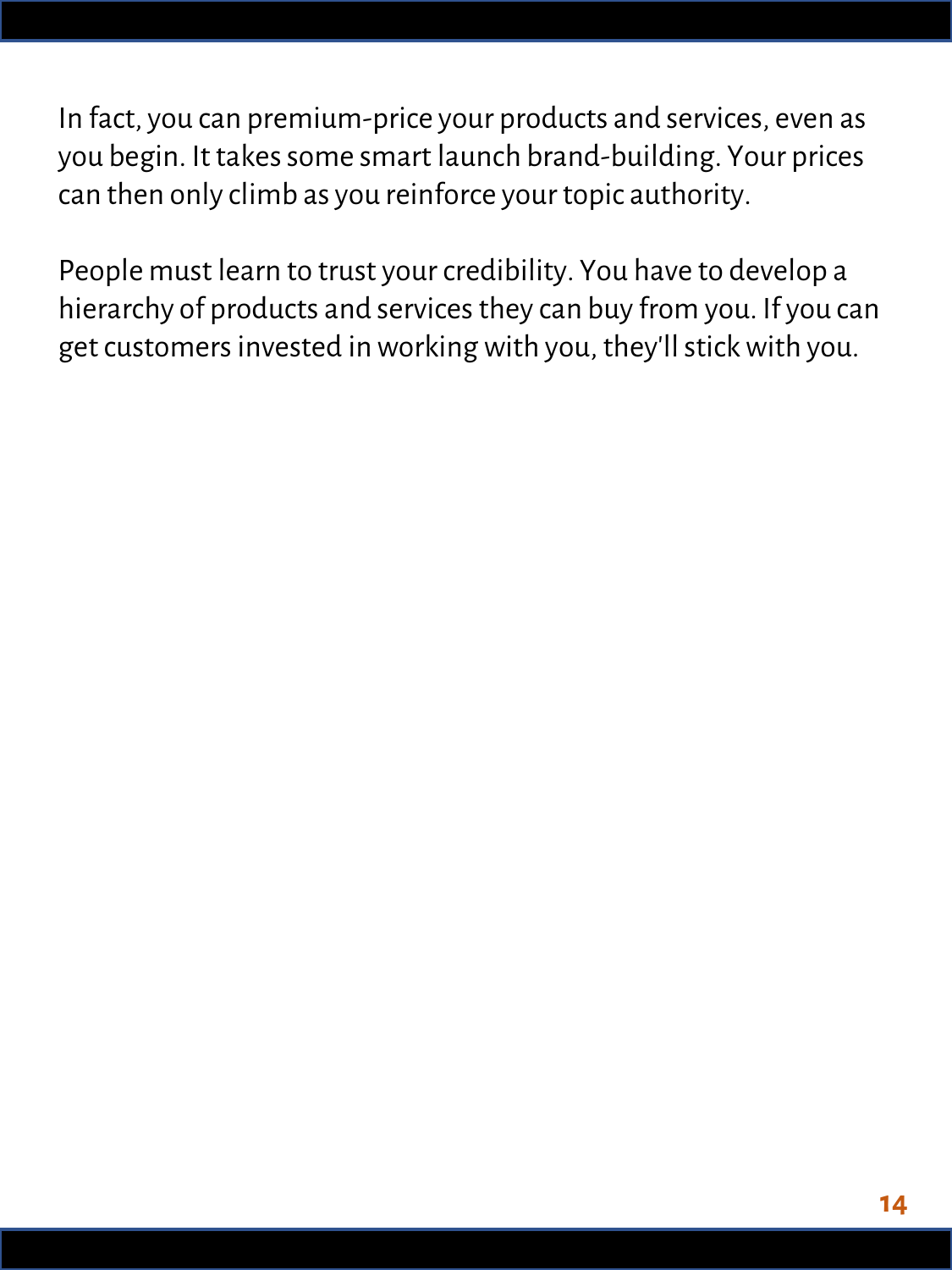### An Invite

I am guessing you may be in one of these three categories of people.

If you are holding this book in your hands, you likely are a solopreneur – or planning to be one, but:

- You want to start an online Knowledge Commerce business. But you haven't a clue what to start or how to start. YOU WANT TO START STRONG.
- You've started an online Knowledge Commerce business. But it's not gaining traction at your expected speed. YOU WANT TO SCALE FASTER.
- You've got the Knowledge Commerce business you always wanted. But business is sluggish, and it's not returning expected results. YOU WANT TO SELL MORE.

There's good news for those who feel stuck at any stage of their solo business journeys.

Take our Knowledge Commerce Success Quotient Quiz It's a simple self-assessment test of searching questions that will help you …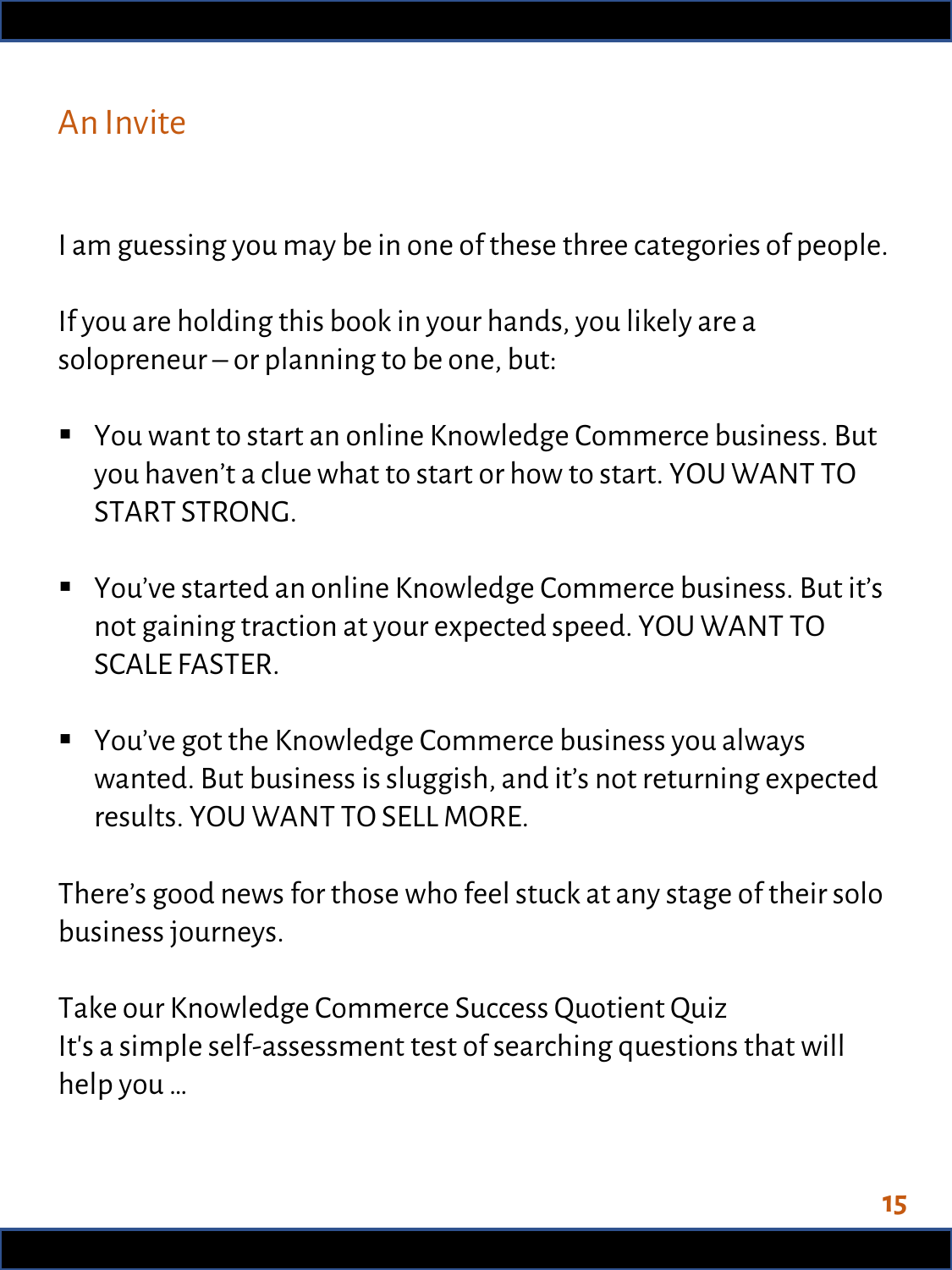- $\blacksquare$  Open your mind to expertise areas you never thought you had
- Unearth opportunities it never occurred to you to exploit
- Know what you need to do to monetize your unique expertise
- Discover where your greatest potential for success lies

You should take this quiz before you begin this book, so you can get more out of the ideas in this book.

The quiz will help you do some lateral thinking. It will get you out of the rut of some self-perceptions embedded in your mind. You can zero in on the unique knowledge you have, that can have a market via Knowledge Commerce.

Take time to ponder over the questions, and answer each one. From time to time, you may come across ideas or angles you've never examined before.

Take a small break if you come across something new to you, to give yourself time to mull and digest the idea.

Self-assessment is an exciting journey. I hope you find much enjoyment, and a surprise, as you go through the quiz.

It's available at https://solohacks-academy.com/solohacks[knowledge-commerce-success-quotient-quiz/](https://solohacks-academy.com/solohacks-knowledge-commerce-success-quotient-quiz/)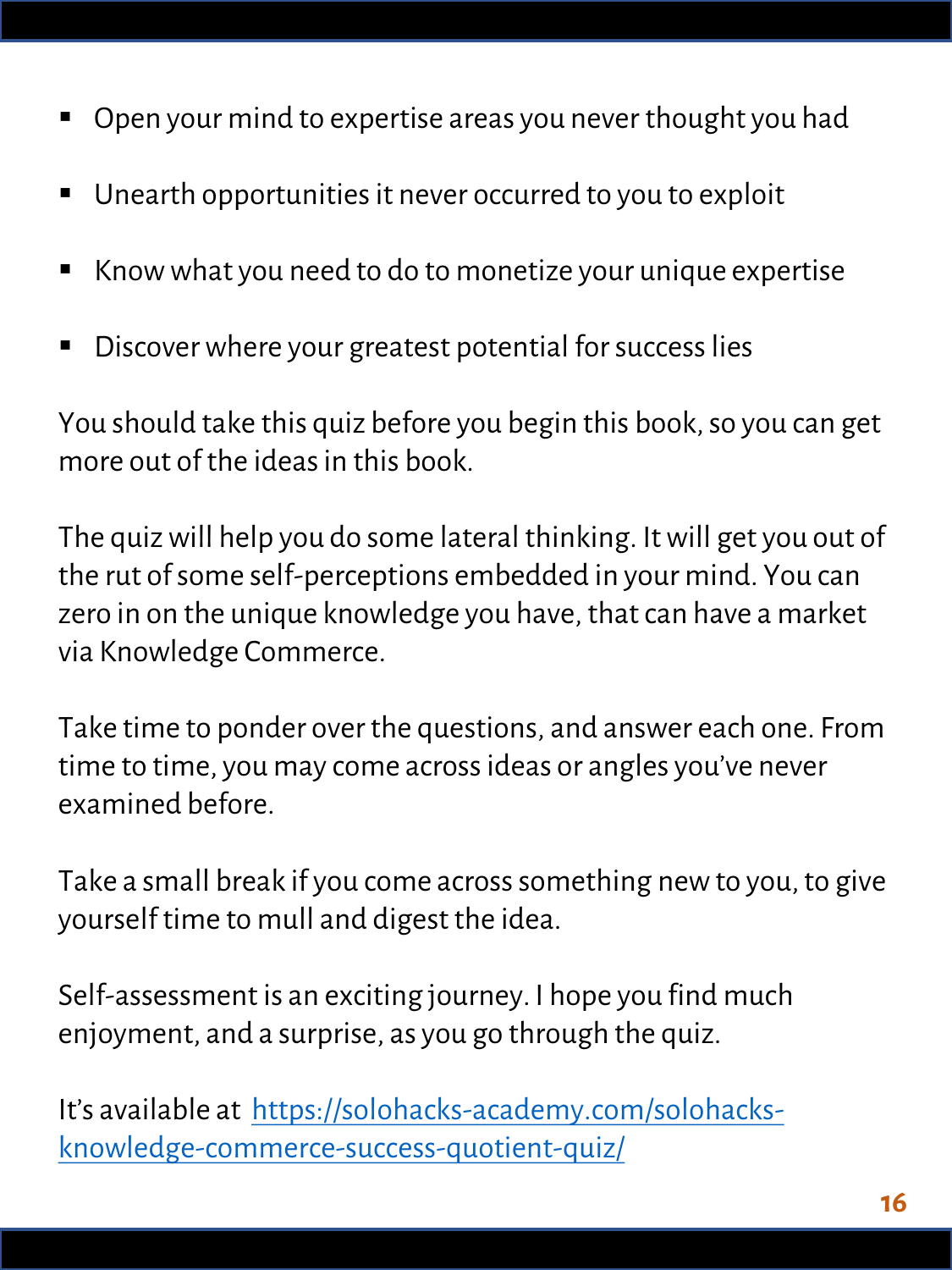## PART I: PLANNING

#### **What this section of the book contains**

In this section of this book, we cover four topics:

- 1. Looking For Your Uniqueness
- 2. Finding Your Ideal Business Model
- 3. Creating A Hierarchy of Products
- 4. Types of Knowledge Products

Part of the art of being a Knowledge Commerce marketer is to know what you can offer as your unique expertise. Every individual is unique. Even two professionals in the exact same space cannot be identical in their approach.

Still, looking at what you can offer as unique knowledge requires some objectivity. That's what we cover.

After identifying your unique expertise, we get to business models. There are two types of business models in Knowledge Commerce.

Both have strong proponents. We go over all this in some detail.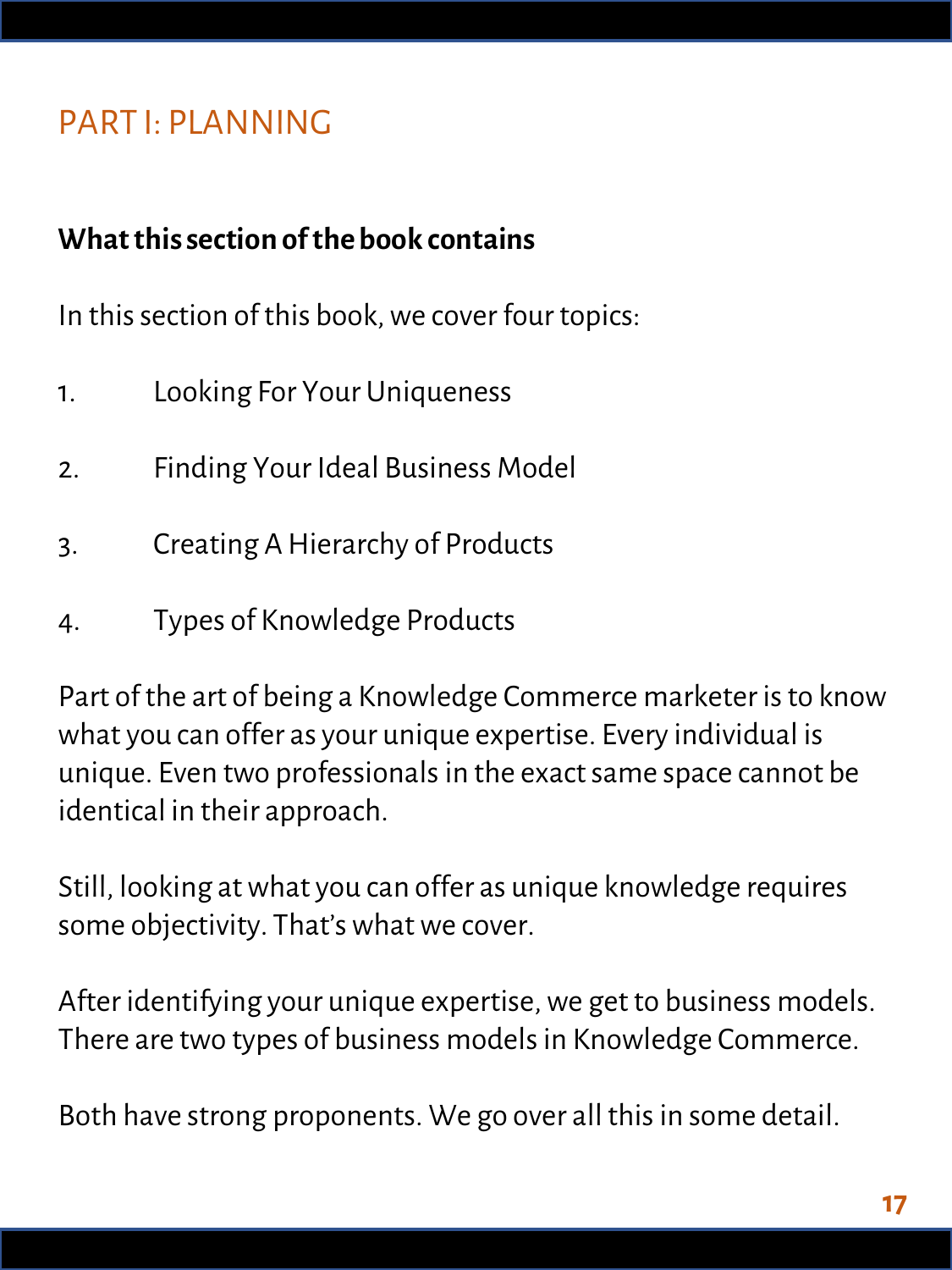There is an area where most Knowledge Commerce marketers go wrong. Many end up wasting energy building "that one perfect comprehensive product".

This could be a huge ebook as a guide, or a multi-level detailed course with certification. We cover why this is counter-productive. Having a hierarchy of products and services at varying price-points is smarter.

Finally, there are many types of products and services in Knowledge Commerce. We go through the choices you have - and some things you need to be careful about when making these choices.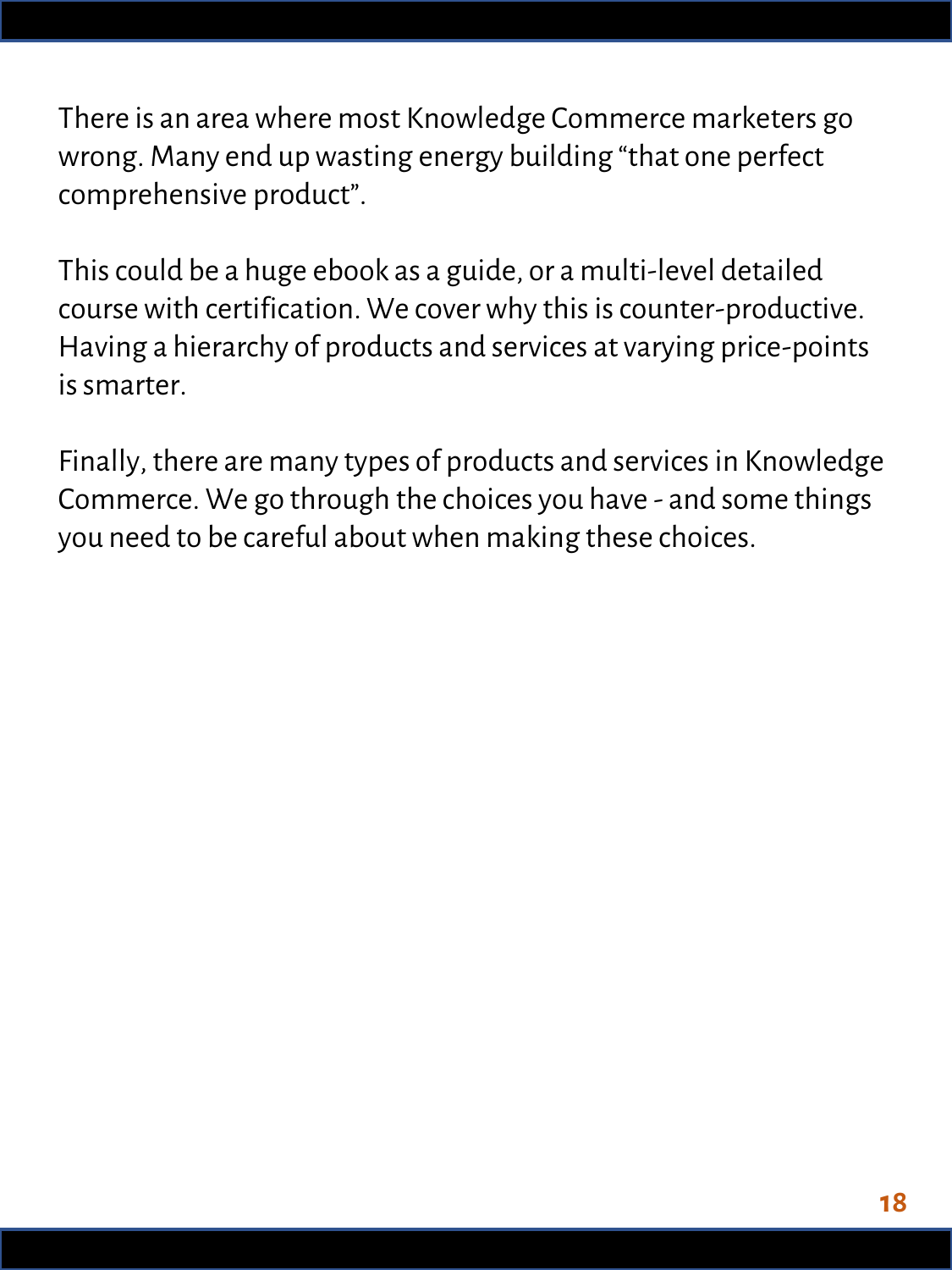# 1. Looking For Your Uniqueness

#### **Where do you look when you want to discover your unique knowledge?**

For most people, the starting point would be to look at their own education or career strong points. Sometimes they go further afield and take on areas of passion or deep interest.

But you may have to look a little beyond your professional or interest strong points. You may have to identify a competitive or "differentiating tilt".

Again, this tilt needn't be something spun out of thin air. You can discover it too when you look into your repertoire of expertise.

Many of us think of ourselves as single-dimensional professionals. Whereas, we may have many facets to our knowledge that remain unexploited. Also, our knowledge facets may have unique nuances.

8 ways to discover your unique and marketable knowledge area

This list here is for starters. Use it to see if you can trigger some selfdiscovery of your marketable knowledge areas:

#### **1. Your "knowledge" could be explicit – or it could be an intuitive skill**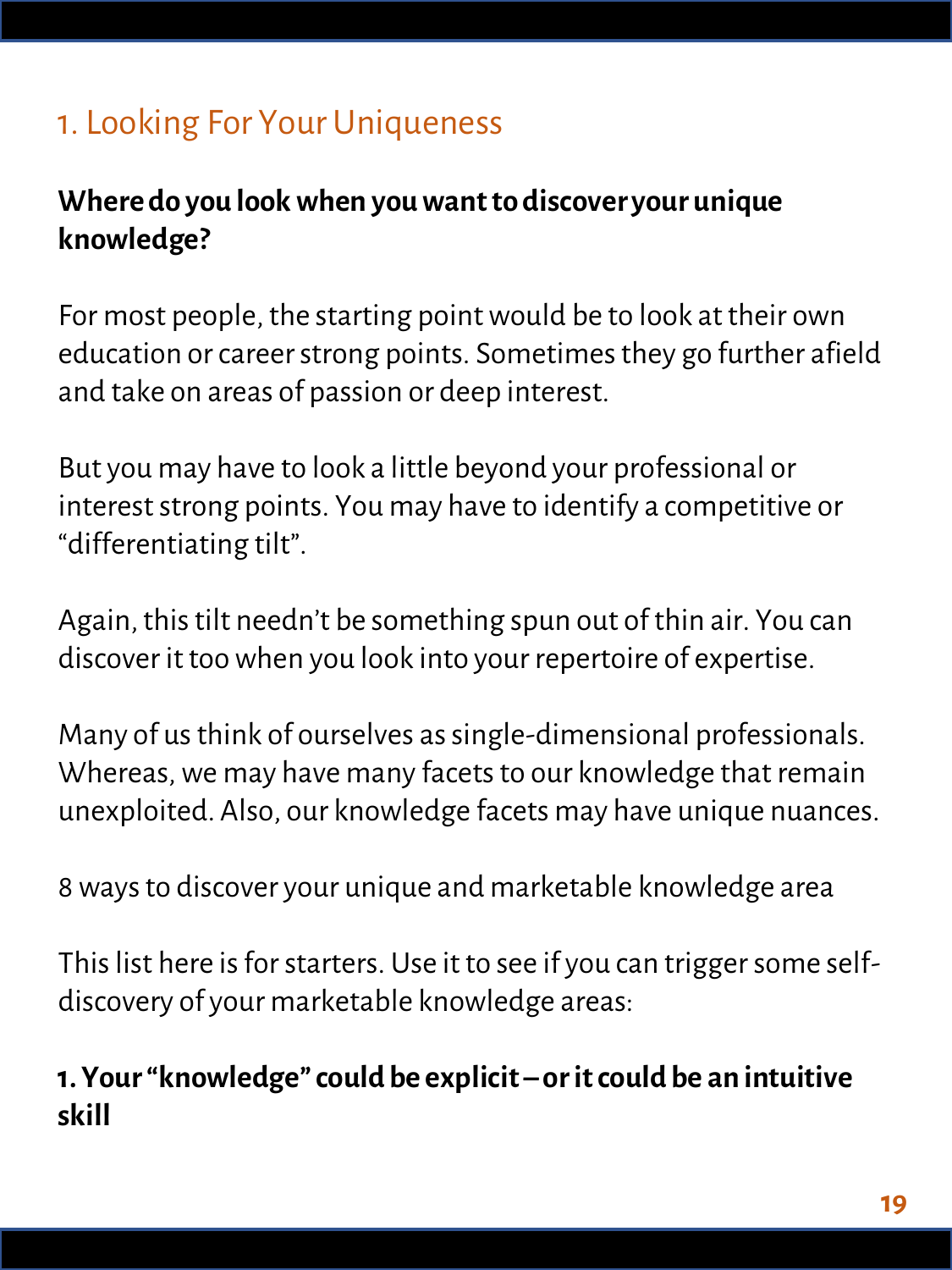Here's an example of what intuitive knowledge looks like: Helen Gurley Brown, ex-editor of Cosmopolitan magazine, described "her thing". It was an ability to intuit. She "knew" which articles would work or not work for Cosmopolitan readers.

She seemed to have the knack to pick the right articles that her readers loved. Nobody was as good at that as she was. She goes on to say: "Imagine putting that ability on a resume".

When you have an intuitive ability, it's often hard to teach someone how to cultivate the same talent – or so you think. But you can retrace the steps of what you do exactly when you intuit. You can create a methodical process that others can follow.

The secret is that to you it feels like it's automatic. But you can break down even lightning-quick mental processes into steps. It takes a lot of self-watching and then converting into a replicable process.

Your followers may not get the same great results as you at first. But over time and repetitive practice, they can get close to your standards.

#### **2. You may have inherited expertise or knowledge that you can take further**

It's possible that you may have inherited some traits or talents as part of your DNA.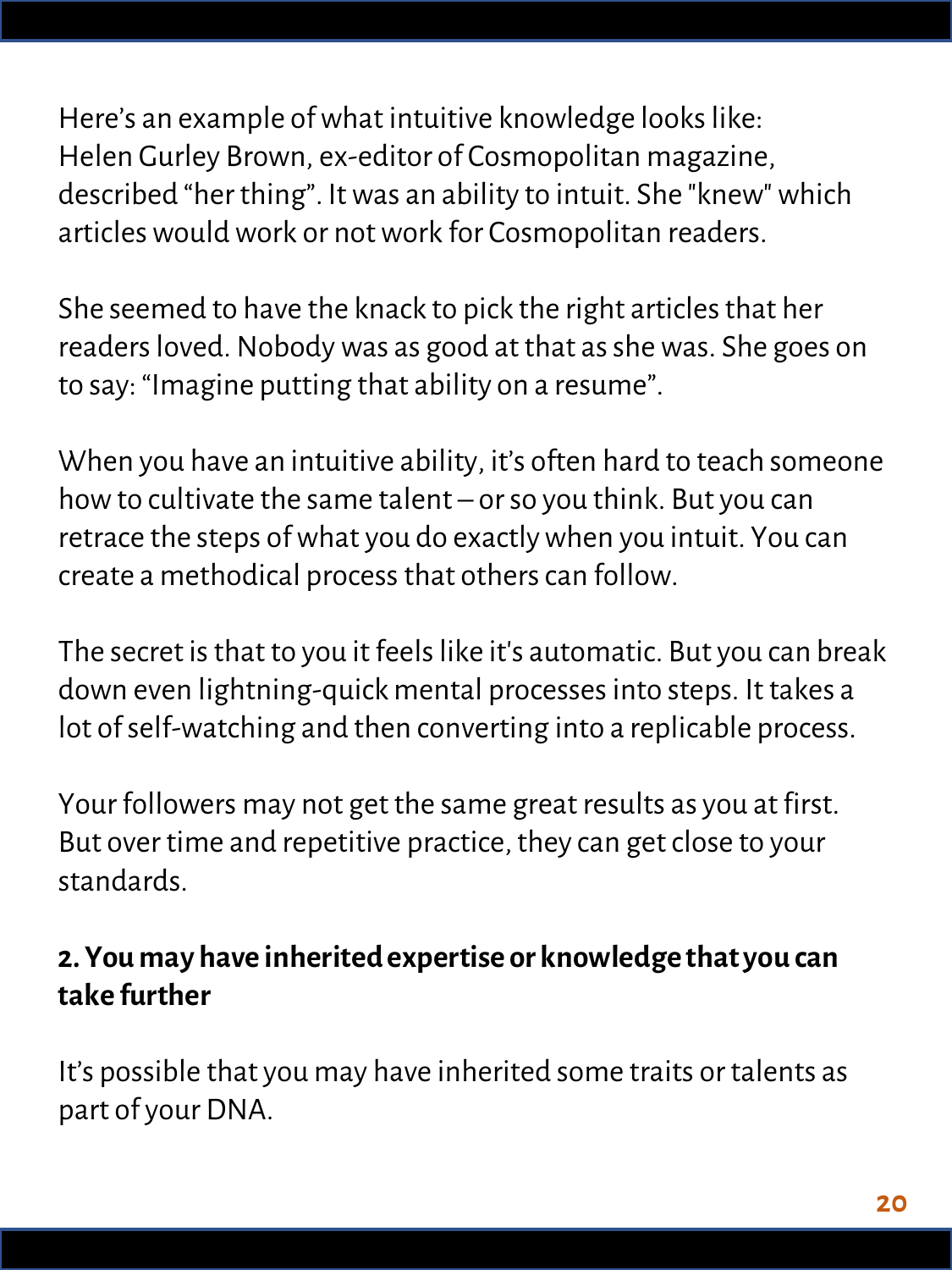In many cultures, there are certain trade skills that run in families. In the olden, golden days, fathers would pass such knowledge to their sons. Today, most modern youngsters venture out into newer professions, dropping their traditional knowledge.

Yet at some time in life, people do feel the pull of the special talent that runs in their blood. Sooner or later, they may find themselves returning to their roots.

See if you are lucky to have a family-derived skill. See also if you have a yen to carry on where your parents left off. There's now an opportunity to share your knowledge online and make a business of teaching it.

#### **3. Your most annoying psychological compulsions could signal expertise**

All expertise doesn't begin elegantly. An irritating personality compulsion could become your unique expertise area.

I remember a colleague who was an incorrigible fault-finder. She joined our advertising company, where we all worked as copywriters. But she was forever finding spelling mistakes and punctuation errors in the work of the rest of us.

One day, we ran short of quality control personnel. The management drafted her into the role quite by chance. But here's what happened.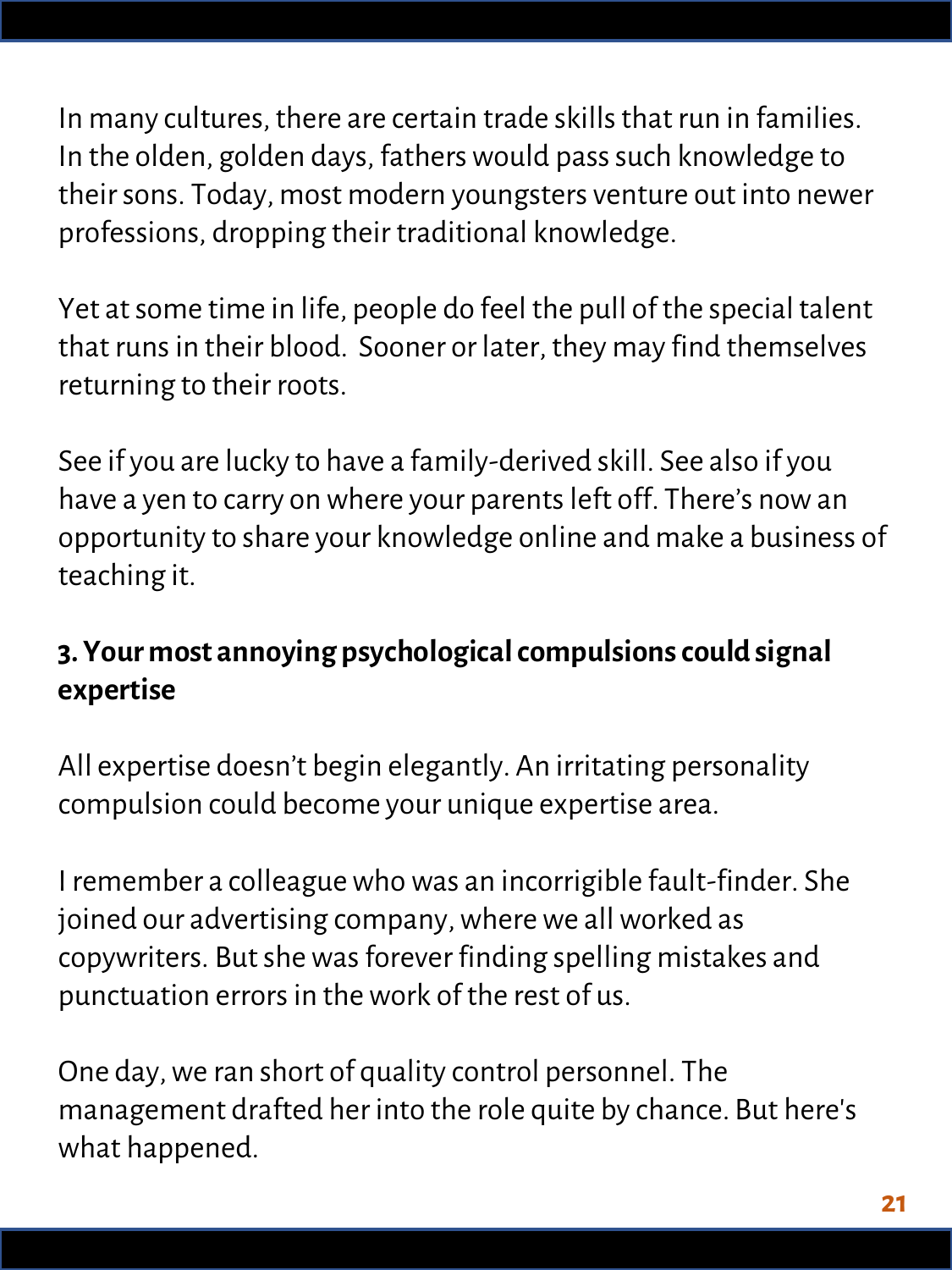She found her sweet spot. Her penchant for correcting mistakes soon made her a legend.

She now owns a prolific quality assurance firm, where her eagle eye misses nothing. She also teaches customers about the good side of "perfectionism".

#### **4. Your education – or better still, its mix – could be your invaluable expertise**

Do you have an enviable education with a high degree in some subject? You can make it your marketable expertise.

But consider this. What if you have a Master's Degree in Ecology plus a strong extra Certification in, say, Spanish. How much competition would you face from other Spanish-proficient Eco-Experts?

Could you not cream the building construction market expanding to Spanish-speaking countries?

One track specialization does have its advantages, for sure. But being a rarity because of your peculiar education mix could be even more awesome.

People can get vertical expertise from good books and other domain experts. But consumers want mixed skills. It's a world where multi-talentedness creates an unbeatable edge.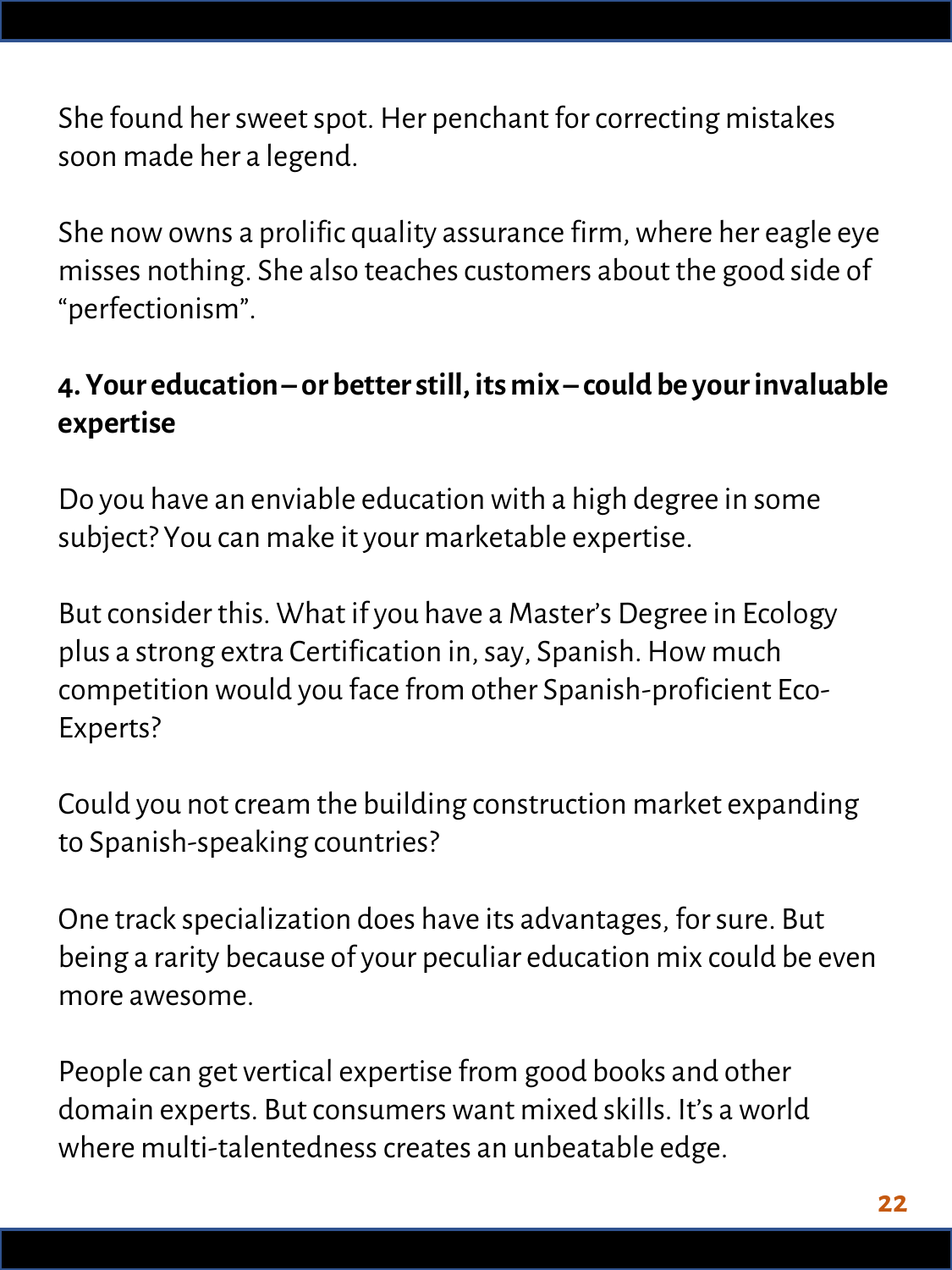#### **5. Job experience gained (direct or lateral) can be marketable knowledge**

Here's an interesting example I came across in Wikipedia: Matsushita started developing its automatic home bread-making machine in 1985. An early problem was how to mechanize the dough-kneading secrets of master bakers.

After a period of imitation, Ikuko Tanaka, a software developer, observed something. The baker was not only stretching but also twisting the dough in a particular fashion.

This "twisting stretch" motion was finally incorporated in a prototype. Matsushita added ribs to the inside of their dough cases to hold the dough better as it got churned.

There are so many everyday things people think they know how to achieve. But it's in the small "critical nuances" that some rare people discover the greatest results. Such nuances are rare, marketable knowledge.

#### **6. Deep passion in a topic can be teachable knowledge if you're the guinea-pig**

Sometimes you don't even need to be a knowledgeable expert to get a great following. You can be a "go-to guy" if you have a passion for a topic that you've never tried before. You could teach people how your fumbling experiments can help them.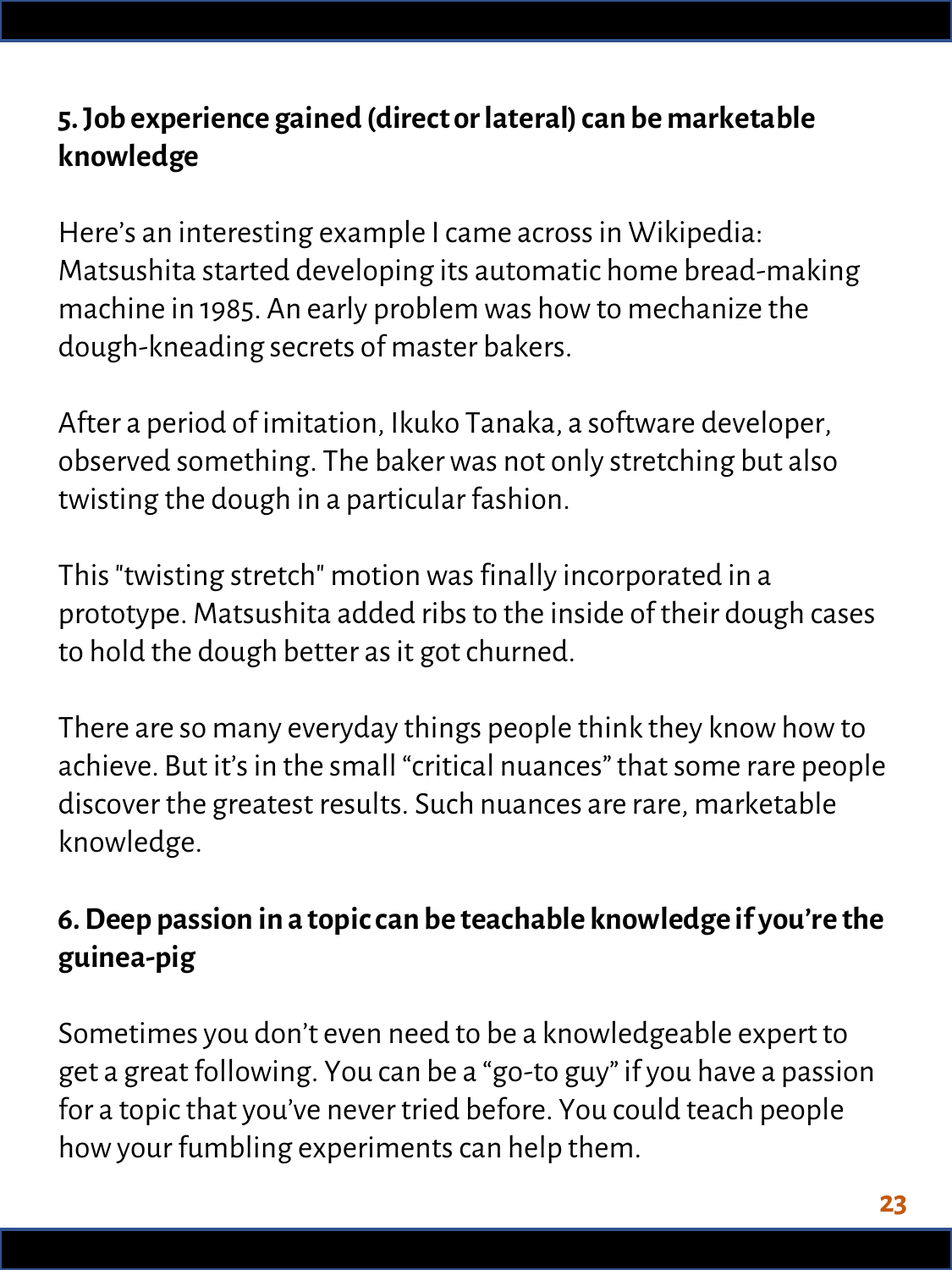A man I know had an abiding passion for playing the mandolin. But alas, his job as a factory supervisor never gave him the time to learn to play the mandolin.

When he perchance lost his job, he wanted to try and build his own Knowledge Commerce business. He would have loved to teach mandolin-playing, but he couldn't teach what he didn't know himself.

That was when the idea dawned. He called his classes "Follow Me As I Learn The Mandolin". He made himself the guinea-pig. His students had immense fun learning through his mistakes and theirs.

#### **7. Your undervalued psychological traits could become your expertise topic**

Susan Cain has a bestselling book called "Quiet: The Power of Introverts in a World That Can't Stop Talking". It's a fascinating guide on how introversion can also be real power. At least one-third of the successful people we know are introverts.

In her book, Susan Cain says that we all tend to undervalue some personal traits that are in fact not negative ones. We lose a lot of opportunities by doing so.

She also explains that the extrovert culture is sometimes overvalued in business.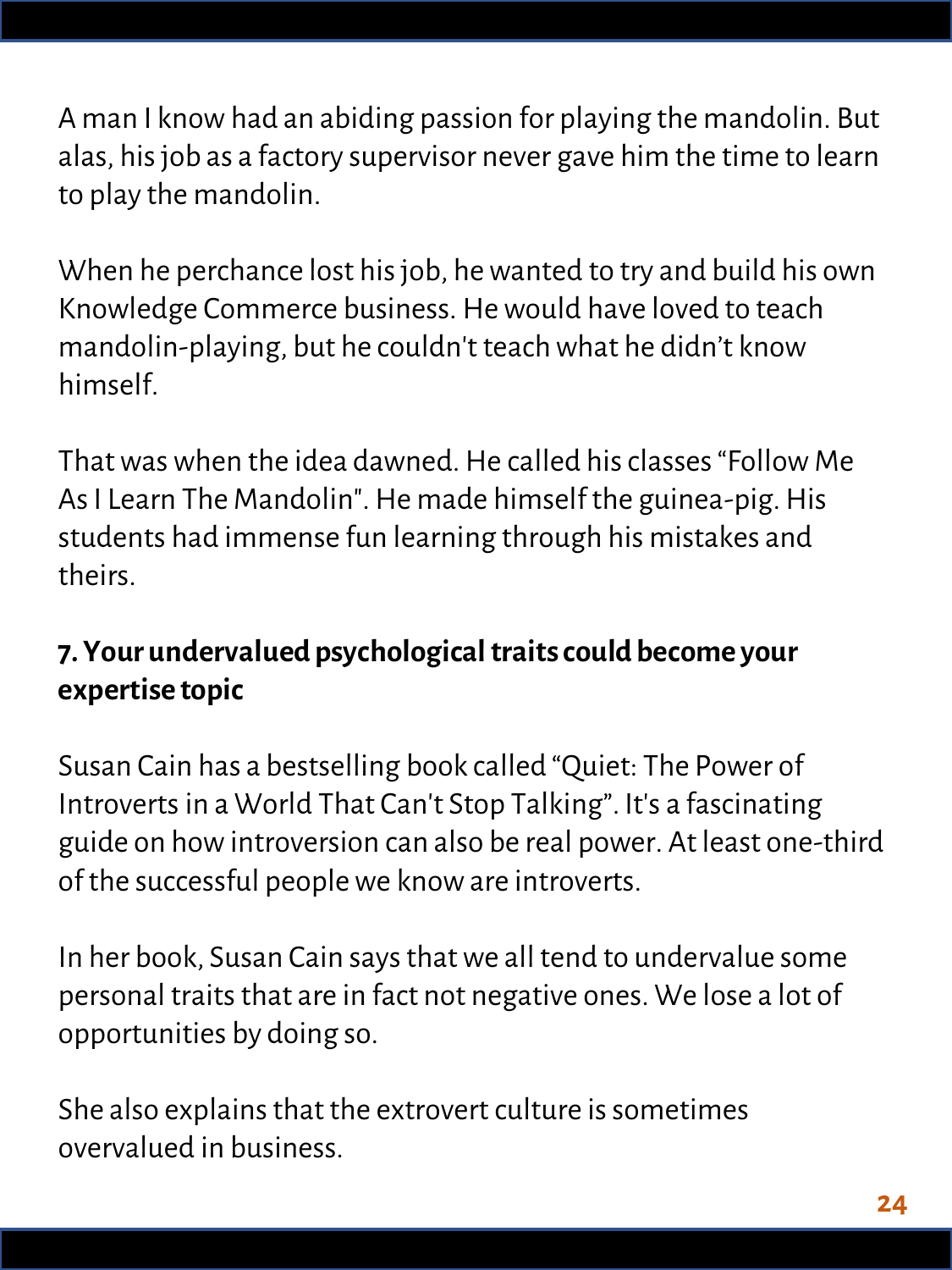People could, for instance, cover up a lack of depth and substance with extrovert behavior.

Many of us base our misgivings about our own personalities on wrong assumptions. But if we discover we are doing this, we can teach others how to overcome this kind of self-defeatism too.

#### **8. The cause you support can become a huge Knowledge Commerce opportunity**

What you champion could make you a champion. Try to think of all the social causes that you get excited about – or even worked up or agitated about. If you feel passion for a cause outside of yourself, it's often very easy to build a community around the idea.

Your authenticity, social responsibility, and energy can galvanize a tribe of followers. You'll also find people trust others who belong to causes they cherish.

Build an expertise brand by offering knowledge and group activity around your "cause". Create brainstorming events, membership sites or podcasts with interviews.

Smart cause-marketing is a great idea for solo businesses. Cause Experts seem to be able to keep customer loyalty more than other kinds of experts.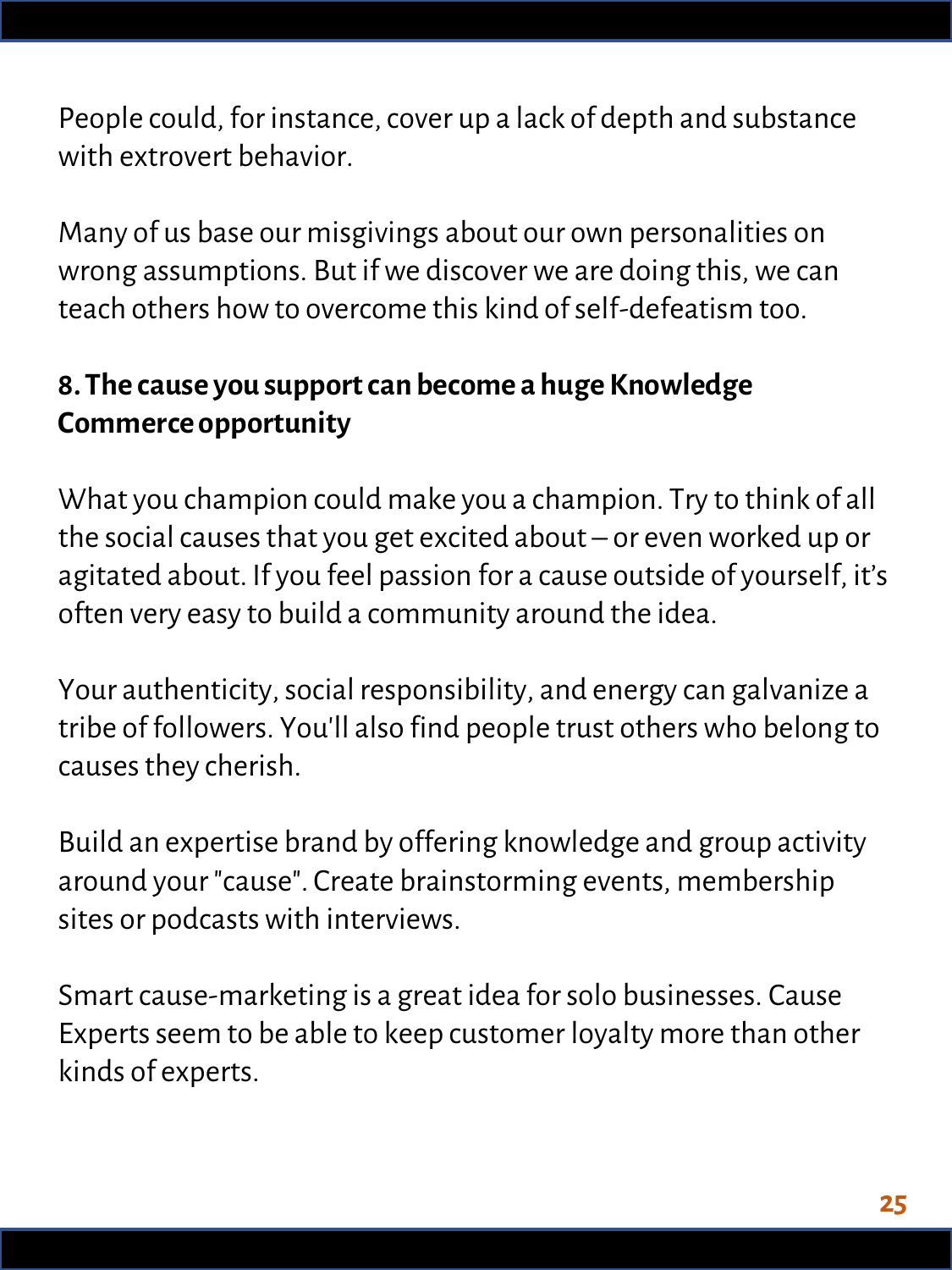# 2. Finding Your Ideal Business Model

#### **Two distinct business models in Knowledge Commerce (based on your knowing – or not knowing –what to sell)**

What exactly is a business model? It is the description of the method by which you're going to make money.

In the case of Knowledge Commerce Business Models, there are two different ways to make money.

Model #1 is suitable for those who know right at the start what products they want to sell to target audiences.

Model #2 is suitable for those who don't know what to sell - but would rather take cues from their target audiences.

For both models, though, you need to know your knowledge specialization area. But you may or may not know the specific products you want to create in your unique knowledge area. Read on to see how these two models work.

#### **KNOWLEDGE COMMERCE MODEL #1: When you know what you want to sell:**

Let's say you have decided what products and services you want to sell to chosen target audiences.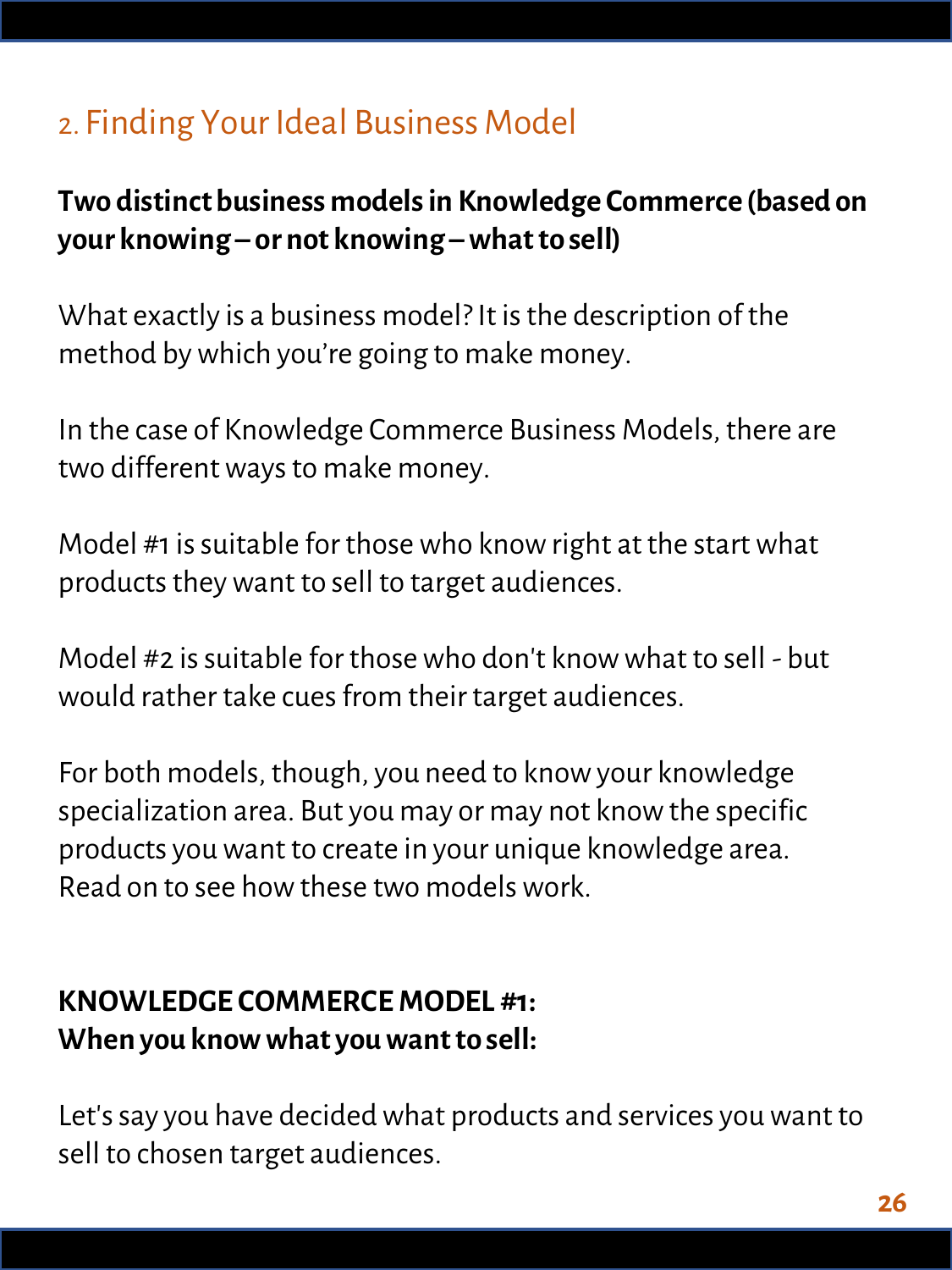

*(Figure 1)*

You first build the products and services. Let's say, you've decided on a mix of ebooks, courses, and a "members-only" podcast series.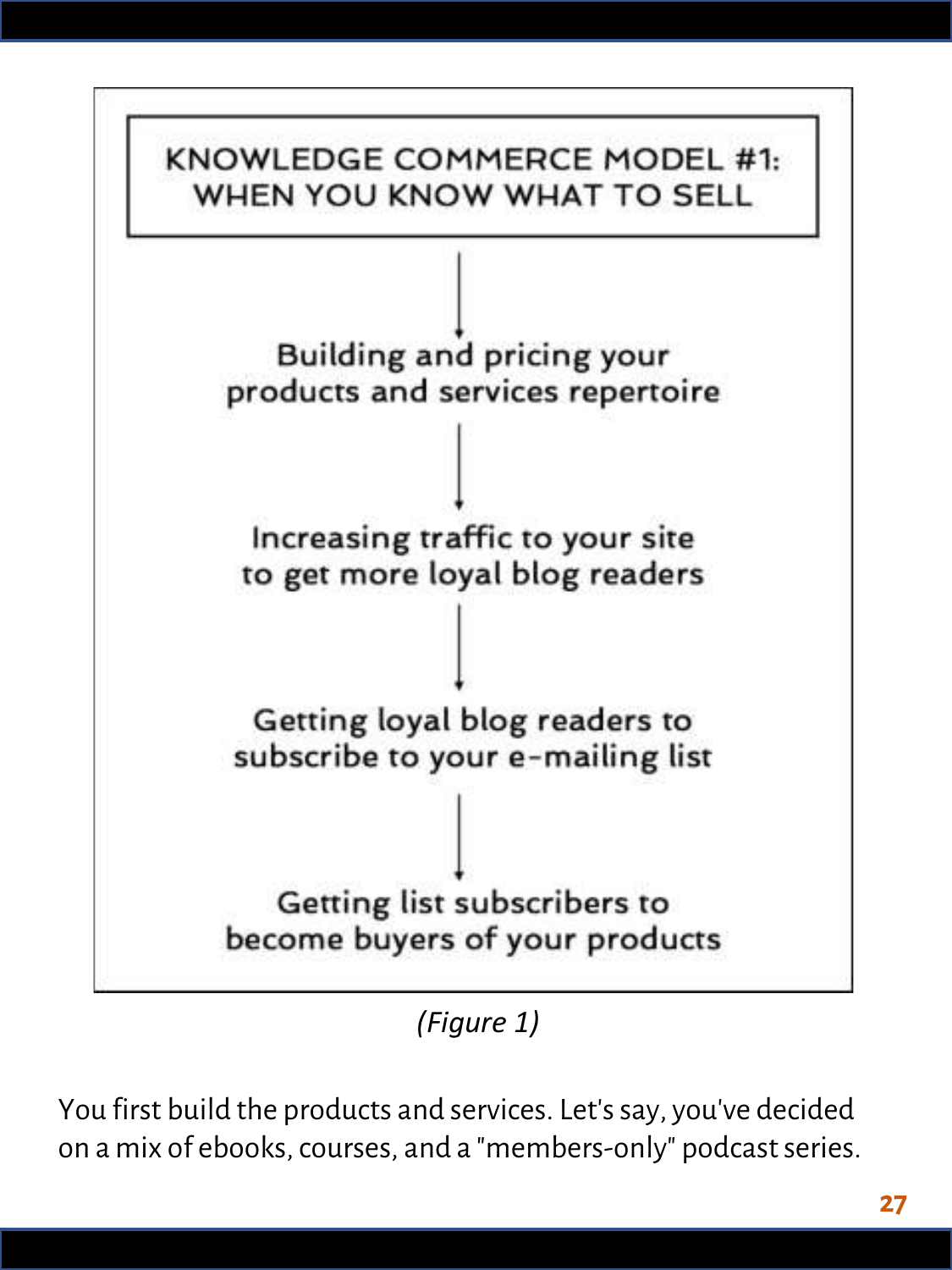You then do some online advertising if you have the budget for it. If you're on a slim budget it's better to do "content marketing".

In content marketing, you write blog posts and social media posts. The idea is not to write sales-y articles or social posts. Instead, you write informative content to woo people to read the articles.

You then whet their appetite to know more about the topic. When they get interested, you lead them to check out your related products.

Since you already have your products in place, your focus should be on four steps as shown in Figure 1 above.

To be successful, you should publish a lot of fresh and relevant posts. You must also promote these posts in as many places online as possible, where your audiences are to be found.

#### **KNOWLEDGE COMMERCE MODEL #2: When you don't know what you want to sell:**

Let's say, you know your area of unique knowledge expertise - but you have no idea what products to create and sell. You can still get started with audience-building.

You can let the audience show you what they may like to buy from you.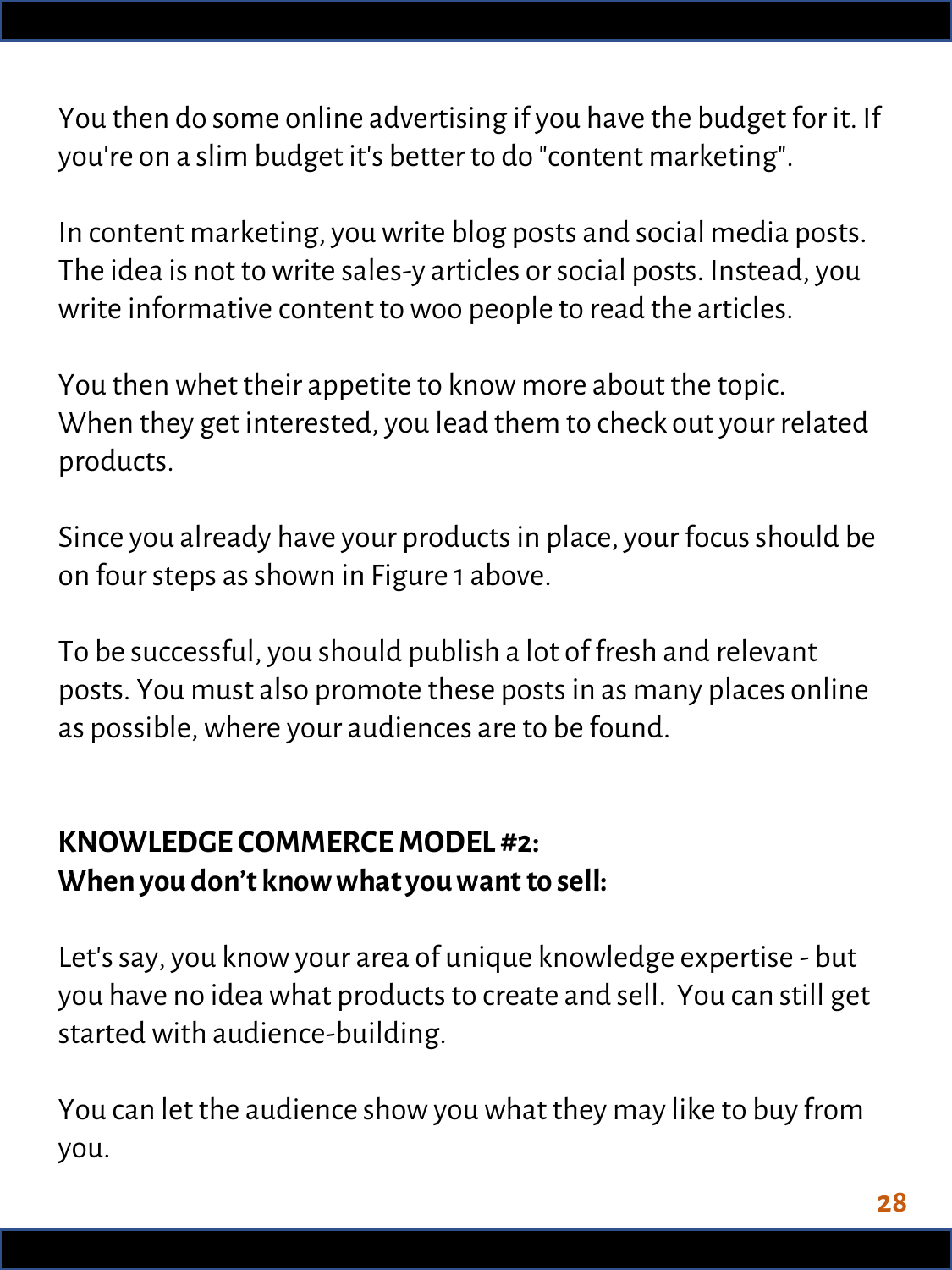

*(Figure 2)*

In this model, you start writing blog posts and social media posts first.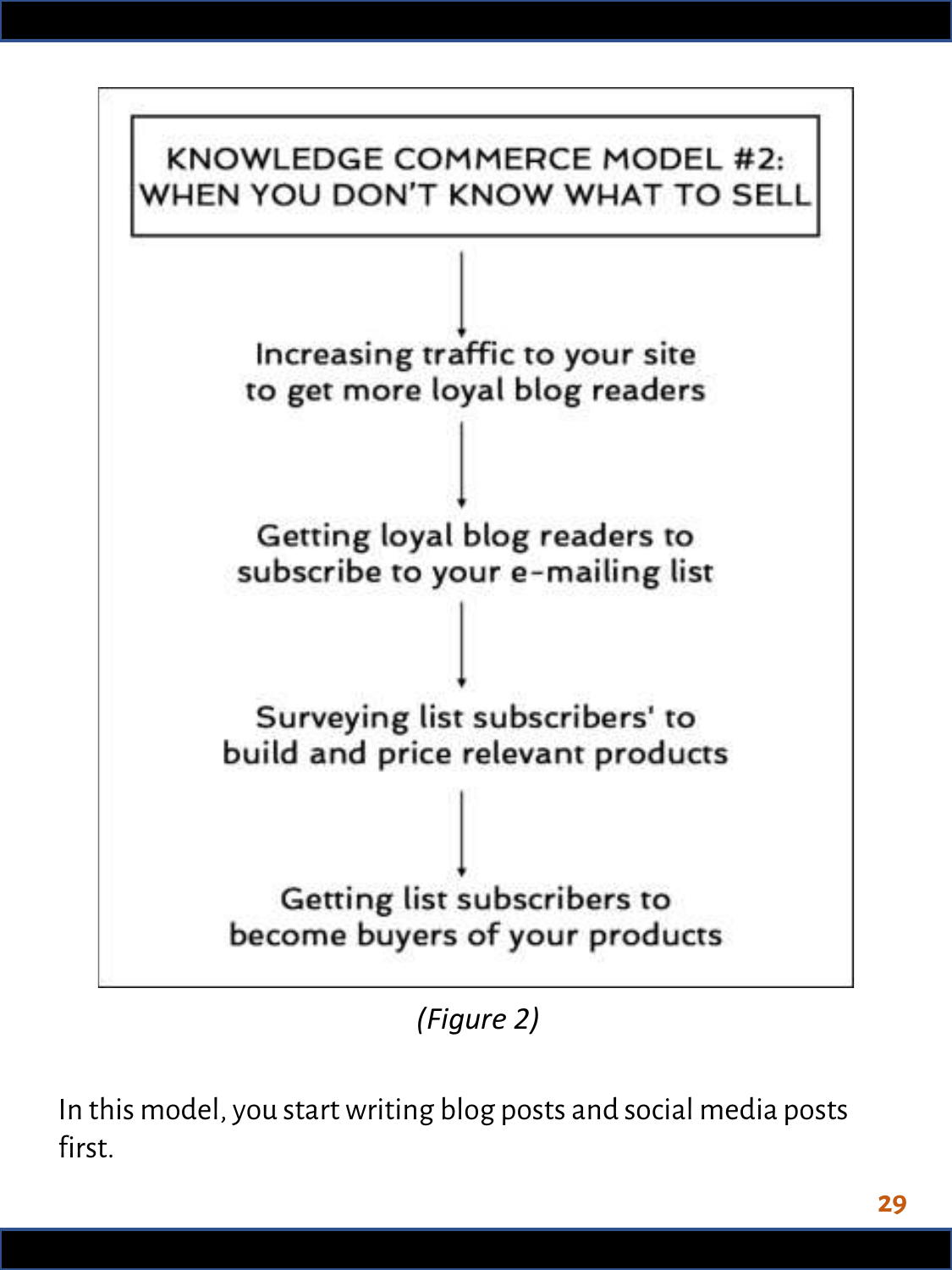Build a solid reputation as a domain expert in your area. Build a community of loyal readership.

The idea here is not to sell anything yet. Wait until you have wooed a "Minimum Viable Audience" (or MVA) - to opt into your mailing list.

What is a Minimum Viable Audience? It's the least number of subscribers you need who can give you quantity and quality of feedback on how you can serve them better.

If you were to survey them, their responses should be reliable and dependable.

There's no set rule on numbers here. You'll know from the feedback you get whether your audience suggestions are worth following up on.

If there is a sizeable demand for certain types of products, your audience surveys can tell you this.

Your audience can also tell you what price-points they find viable.

In this model, shown in Figure 2 above, you rely on your regular and vested readers to tell you what products to create. You can spend less time, effort and cost on trial-and-error.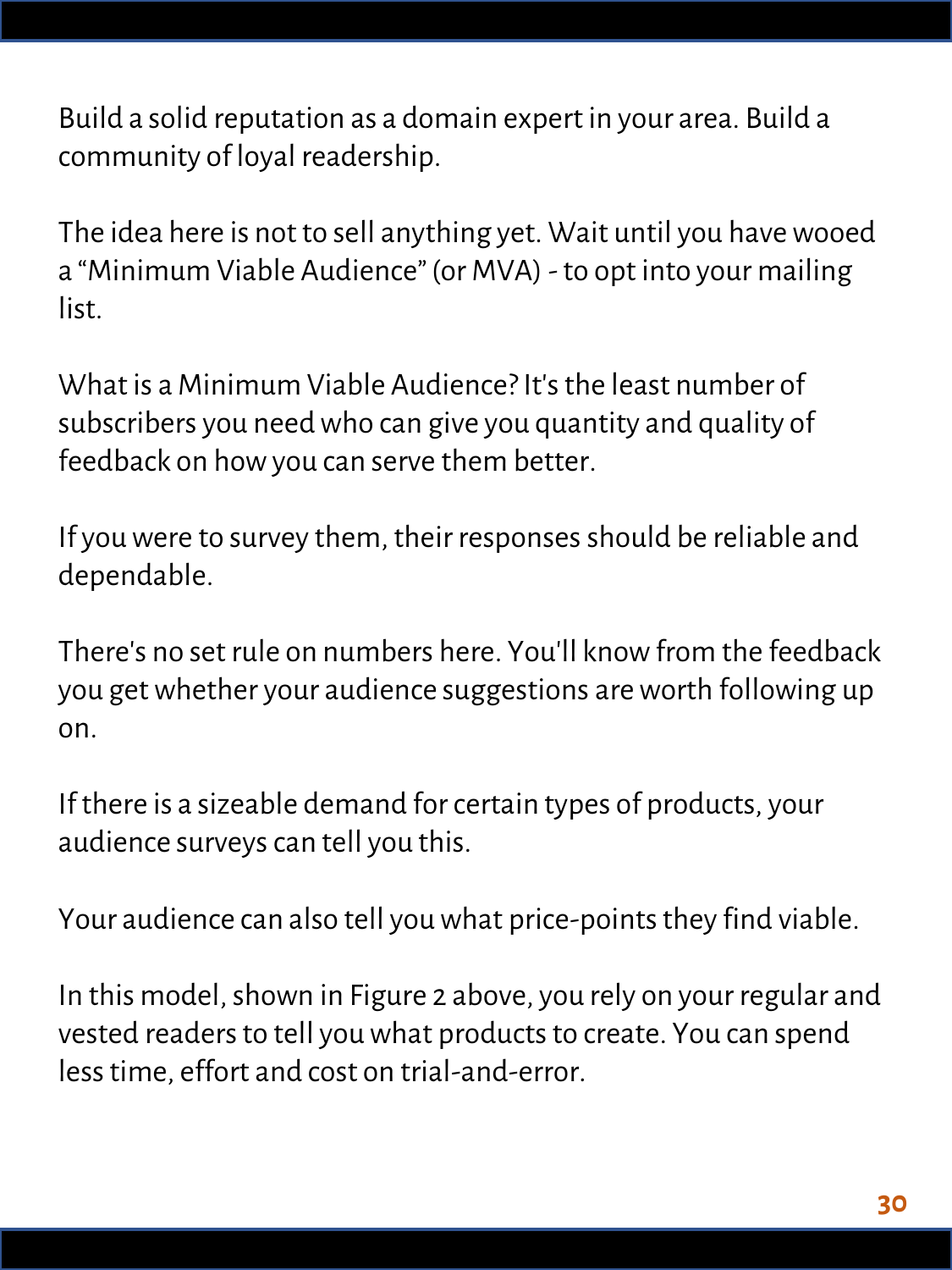#### **The pros and cons of both Knowledge Commerce models**

The big advantage with Model #1 is that you get your product creation over with upfront. You are then free to focus on your content marketing without distraction.

But on the flip side, you do take a risk. You decide to create all products without any hint from your audiences on what they like to buy.

Model #1 works when your target audiences are people like yourself – or of your own ilk. Since you know well what products you'd buy, your guesswork on behalf of audiences may work well too.

On the other hand, there is no risk attached to Model #2 because you get your ideas from your own loyal readers of your blog. The problem here is one of finding enough bandwidth later to make your products. You have to continue with content marketing, while also creating your products. That can be tough.

Most knowledge commerce entrepreneurs tend to use the first model.

But Brian Clark, Founder of Copyblogger, made his millions by the second model. Clark says he owes much of his success to the power of listening to his audience's desires. He then built products to satisfy those desires.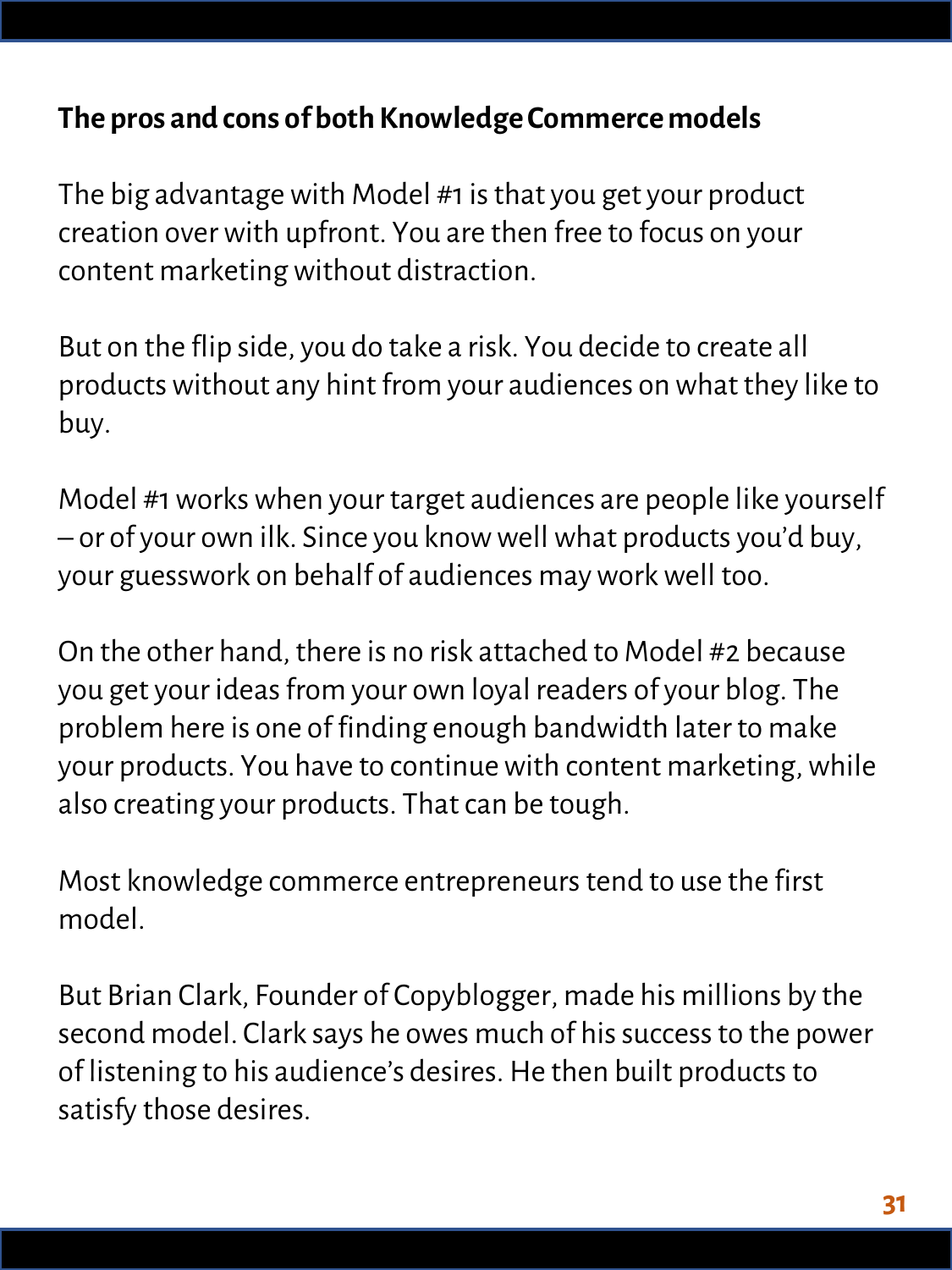So did Joe Pulizzi, the ultimate guru of Content Marketing. Joe is an evangelist of this second type of business model. He writes in his book "Content Inc.":

> *"Through a lovely accident, I stumbled on a powerful way to build a business in the digital age—and now believe there is no better way to go to market. By focusing on building an audience first and defining products and services second, an entrepreneur can change the rules of the game and significantly increase the odds of financial and personal success.*

*Let me repeat that: I believe the absolute best way to start a business today is not by launching a product, but by creating a system to attract and build an audience. Once a loyal audience is built, one that loves you and the information you send, you can, most likely, sell your audience anything you want."*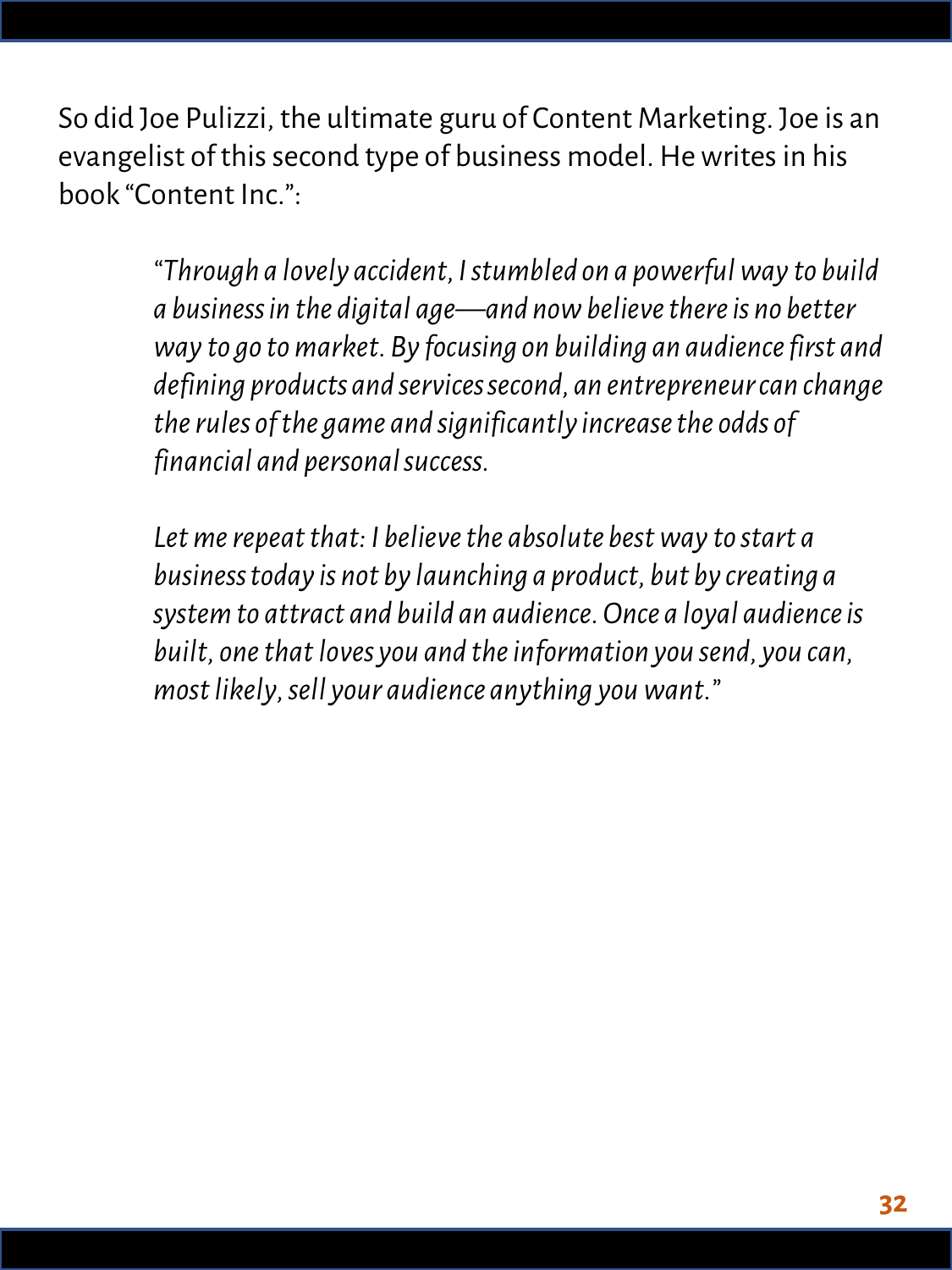# 3. Creating A Hierarchy Of Products

#### **First things first: don't aim to make that one perfect knowledge product**

A major mistake of knowledge product creation? People push themselves to try to make that one perfect product. They try to write the most thorough ebook, or develop the most comprehensive course, with a certificate et al.

The common belief is that this is the best way to delivering more than competition ever can.

It's also the belief that such a product will command a great price.

That, in turn, would lead to a shorter route to greater wealth. Some people even believe that higher product prices reflect more topical authority.

People who envision such perfection, end up researching their topic dry.

They reshoot videos many times. They rewrite paragraphs till all the spontaneity goes right out of them.

All this leads to burnout or a waning of interest, and the product never gets completed.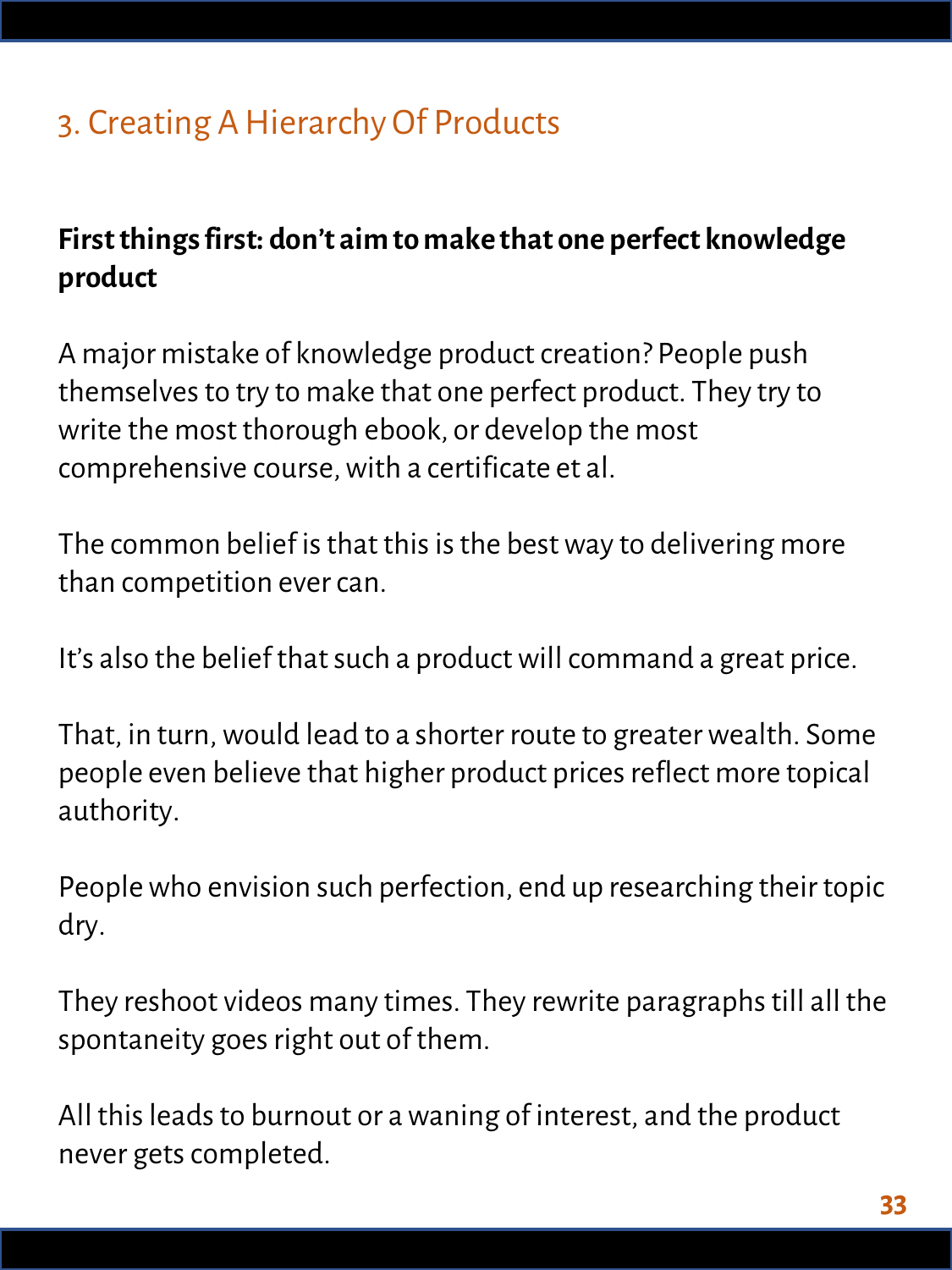Or even if the masterpiece product gets done, the entrepreneur is too drained to do a great marketing job.

Here's the truth though: not every knowledge product needs to ooze with endless knowledge. You need instead to have a hierarchy of products in your area of unique expertise. This actually helps you more - and helps your customers more.

Here's how:

- $\blacksquare$  Some people want quick practical information on a specific topic. Others want to understand theory more before they begin action. You need to serve both types of audiences.
- Some people are more textually-oriented and prefer written material. Others may relate better to videos or podcasts or other audio-visual material. So, again, you need to cater to many types of preferences for information.

People hardly ever jump in to buy your \$1000 product without knowing you better. You need to build your credibility step by step. That's why you may need to plan and execute a hierarchical range of products. These need to be at various growing price-points.

Your funnel process should be something like this:

1. Initially woo site visitors with a free useful product to get them on your email lists.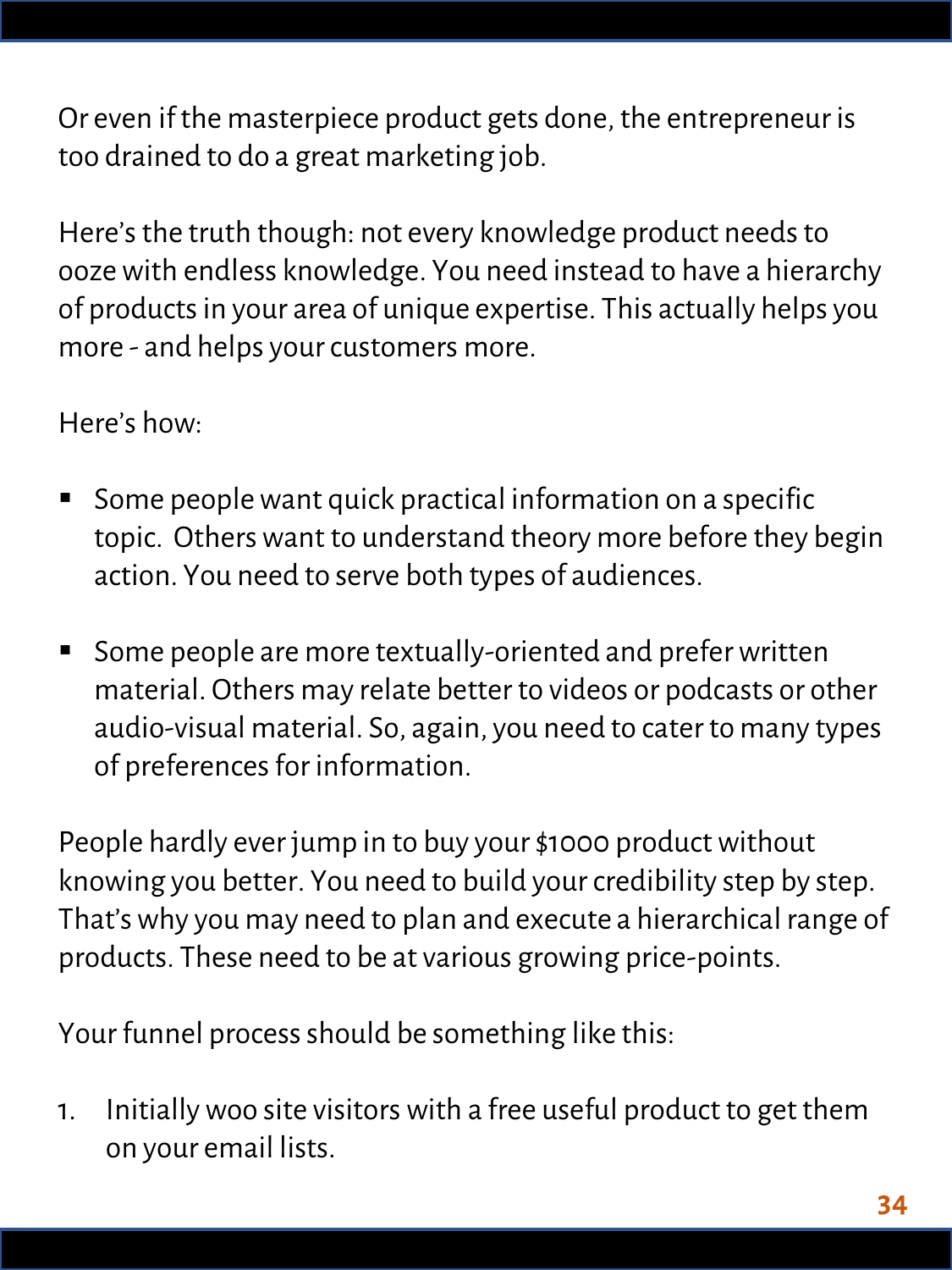- 2. You could then get them to buy low-priced products from you.
- 3. As you thank them for their purchase, you can make them aware of your next higher-priced product.
- 4. You do that again for the third higher-priced product. Or you begin to offer discount deals on "product bundles".
- 5. As you scale buyers on your products and services ladder, you then give them an irresistible deal. Give them a free webinar, to push your highest priced product.
- 6. You then woo them to bring in their friends as customers. Give them very attractive referral offers. And so on …

Where every sale attracts a bigger sale, experts call it a sales funnel. Between these funnel stages, customers may delay action. You can use an email drip series, or retargeting ads, or a host of other ways to keep nudging your customers. Stay at them to bite your next bigger offer.

Experts always aim for Customer Lifetime Value (CLV). This is the sum total of the value of purchases a customer makes with you over a long time. The idea is to make the same customer buy a lot of things from you over time.

You don't want to aim low and be happy with a one-time purchasing customer.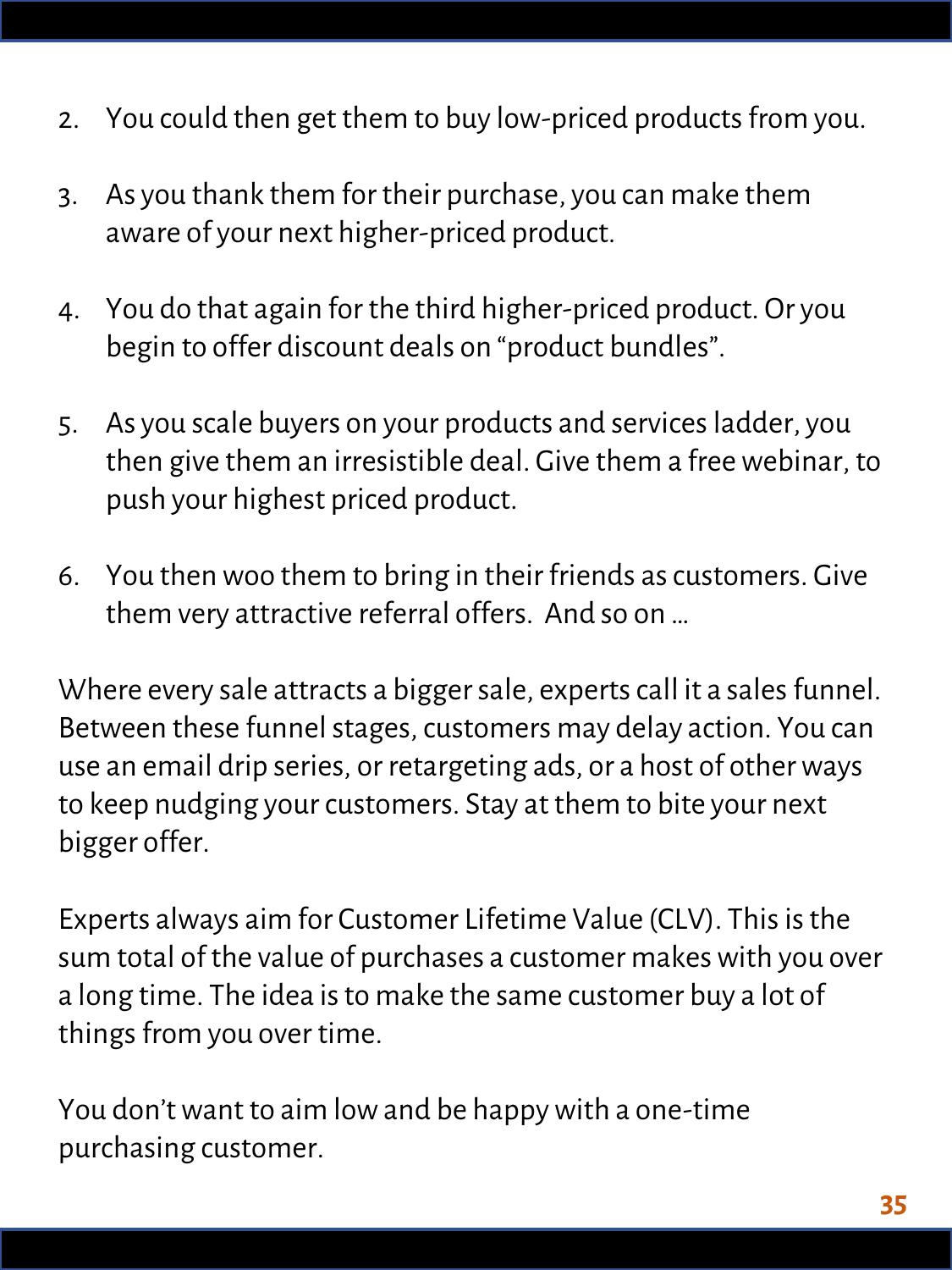It costs 6 times more in marketing spends to get a new customer than to get an old customer to repeat-purchase.

#### **Building trust slowly and steadily is very important**

You may make an early lucky sale for a large item in your product repertoire. But, it's better always to aim to begin the relationship with low-priced products and go up the ladder. There are distinct advantages to this method. Here's why.

The bigger the price label on a product, the more the customer expects in value-return. Even small deficiencies in your product get magnified in customers' eyes. They look like big inadequacies compared to the huge sums paid.

The weak trust built behind an early large impulse sale can soon turn the relationship sour. The customer tends to look for faults, rather than to appreciate the gains.

When the trust built is commensurate with product-price, the customer stays satisfied.

To be able to build customer trust as purchases go up the pricing ladder, experts use the idea of "tripwire sales".

#### **The big secret of small "tripwire sales"**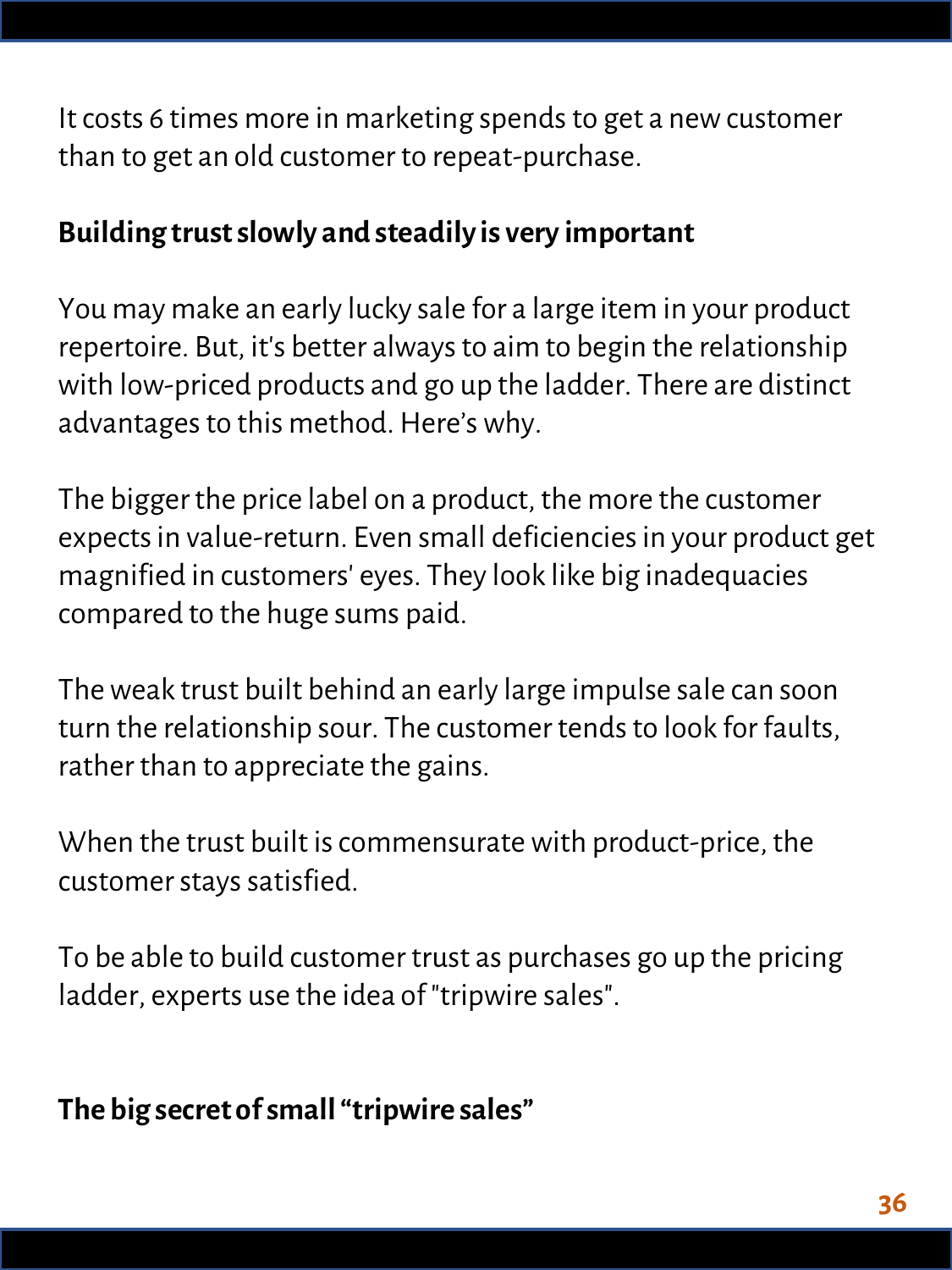```
What is a "tripwire"?
```
It's the analogy that comes from the electrical world. A tripwire is "… a wire stretched close to the ground, working a trap, explosion, or alarm when disturbed and serving to detect or prevent people or animals entering an area."

The military also uses the word tripwire to describe "… a weak military force employed as the first line of defense, engagement with which will trigger the intervention of stronger forces."

In other words, you, as a solo brand marketer can aim to sell small opening products (low-priced ebooks?) that reset customers' mental image of you and themselves and your relationship. Like tripwires, small sales help put people into a state of mind ready for the "bigger thing".

Internet marketing expert, Neil Patel, has described the power of small tripwire sales:

> *"Think of a tripwire like dating. If you ask a girl or a guy, a random stranger to marry you, what do you think the person is going to say? Chances are he or she is going to end up saying no. The reason the person is going to say no is because the person doesn't even know you.*

*But if you ask a random stranger, "Hey would you like to go out for coffee?" there's a much higher chance that you'll get a yes.*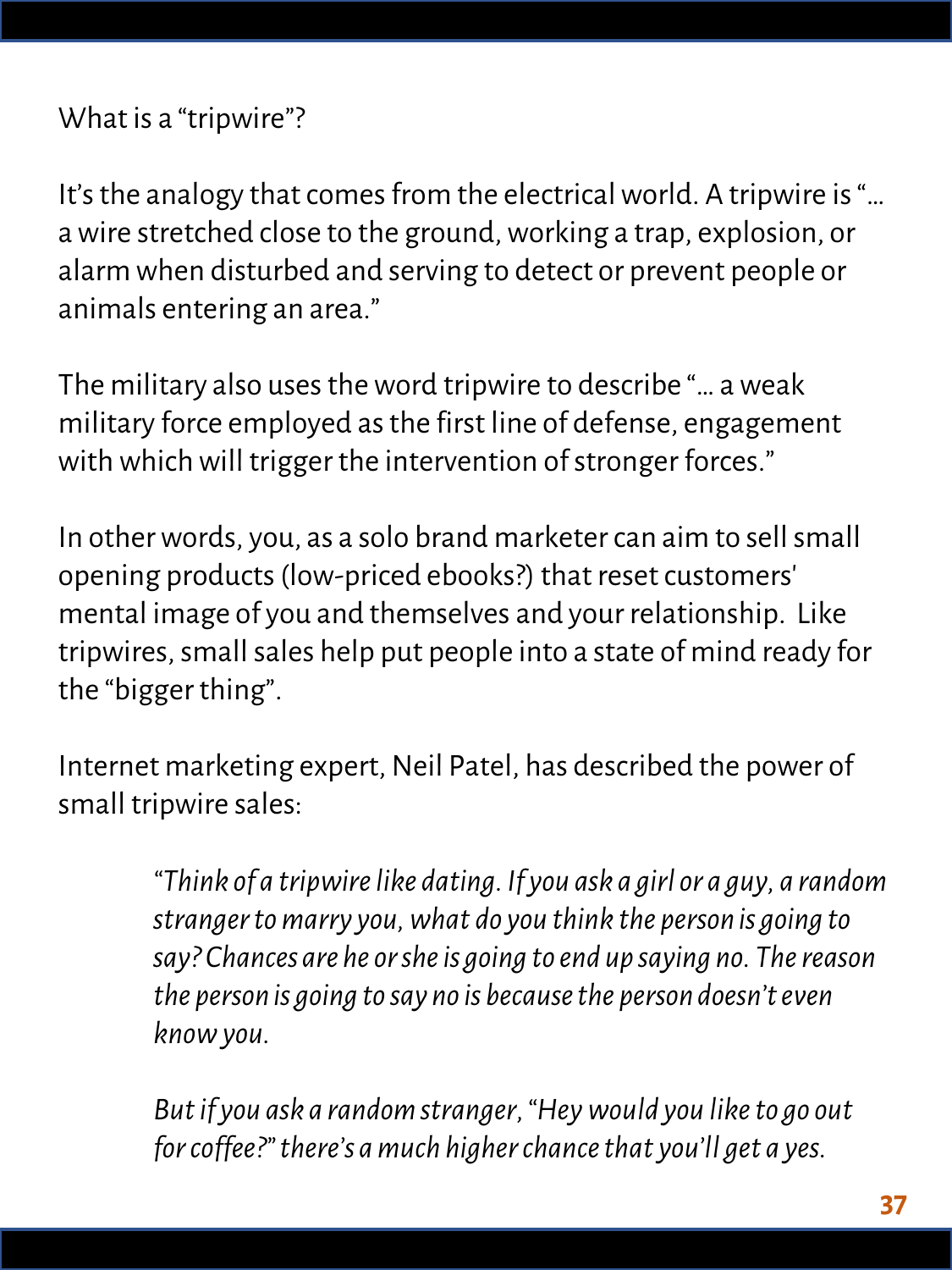*And if the coffee date goes well, then you may ask the person for dinner, and if the dinner date goes well, you may go on a few more dates, do a few things with the chosen one.* 

*Then fast forward a few months, you may end up moving in together. And then if you ask the person to marry you, the chances of saying yes are much higher.* 

*It's "micro-commitments". By getting people to take small little actions, you're much more likely to get them to say yes to your big core offer."*

Figure 3 below shows you how trust and sales link up with time factor. In a shorter duration, you need less customer trust to sell small things. Larger sales need greater trust-building over time.

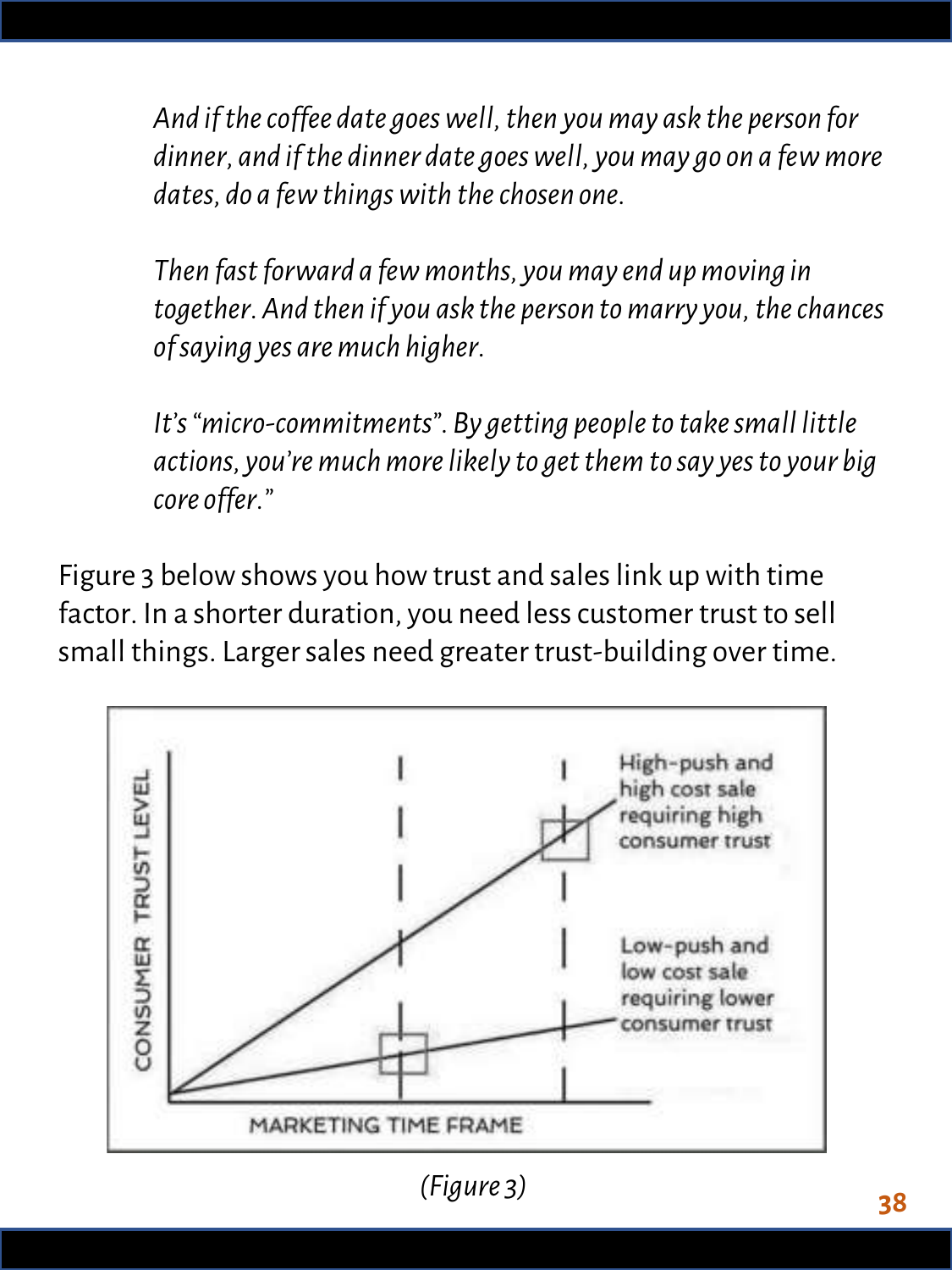Another important thing. Tripwire sales change the nature of your relationship with your customers. Your "prospective customers" become "actual customers".

It doesn't matter if they've spent just \$5 on your site. Their changed status as "customers" makes them feel like part of your privileged set.

As time grows, you can have more and more trust built up. With enough trust accumulated, even very big sales feel satisfying and wonderful to customers.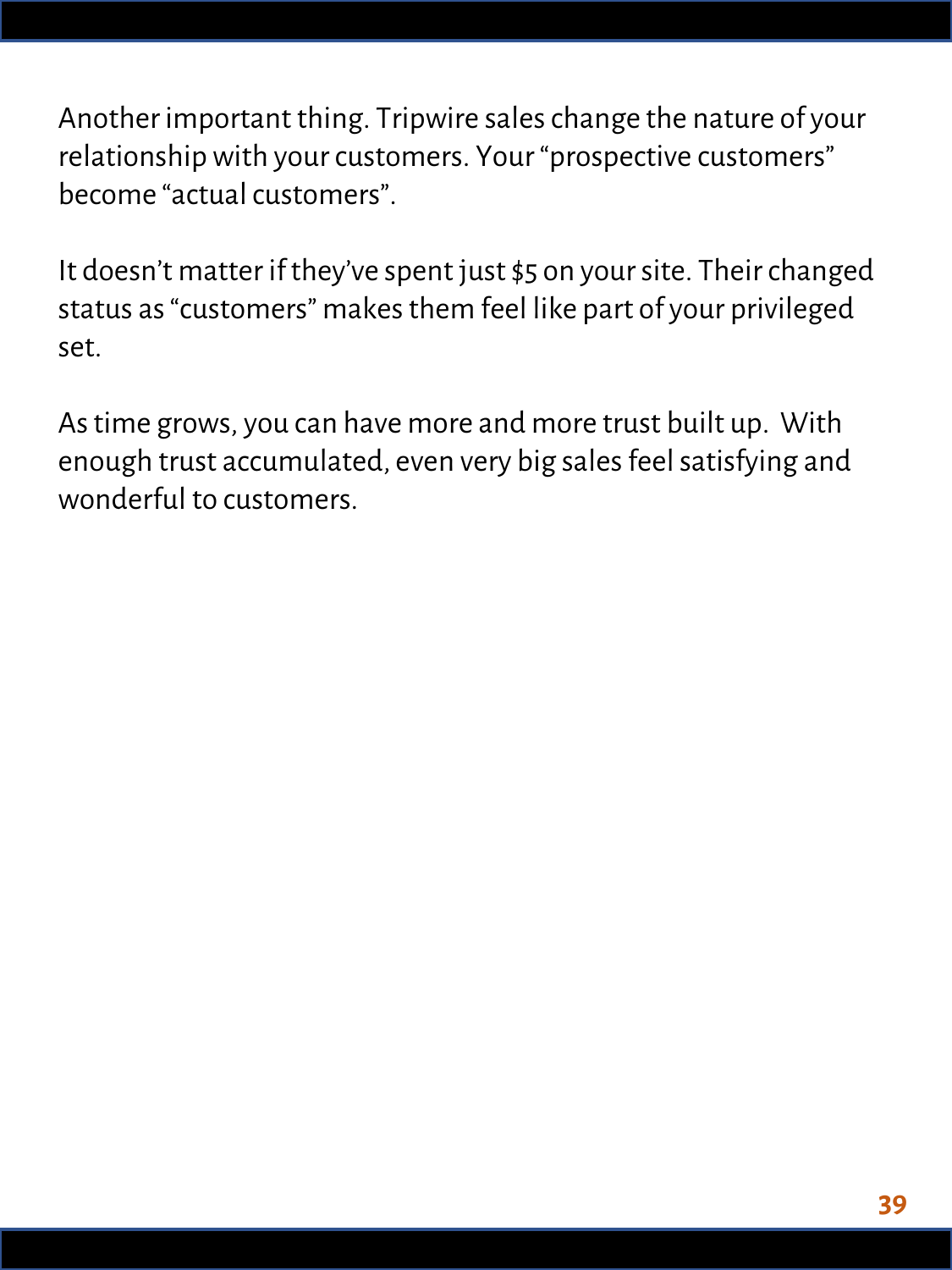# 4. Types Of Knowledge Products

### **Cover all bases with your potential customers**

Thinking of your own list of products and services to create and sell?

Remember to start by visualizing your typical customer or customers. You may have more than one type of typical customer.

Let's take a solopreneur whose unique expertise is "5-minute healthy recipes". Consider how many different types of people he or she may be able to offer knowledge products to:

- Young "never-cooked-before" students in dorms, tired of their college canteen fare.
- Bachelors who've spoilt their health with home-delivered pizzas, or "heating-and-eating" from cans.
- Young mothers with no time to pamper themselves with good food, as they are always harried.
- $\blacksquare$  People who want to box their lunch, instead of buying from the local sandwich bar near their offices.
- $\blacksquare$  People who've started going to the gym, and want to take things further with good diets that are easy to make too.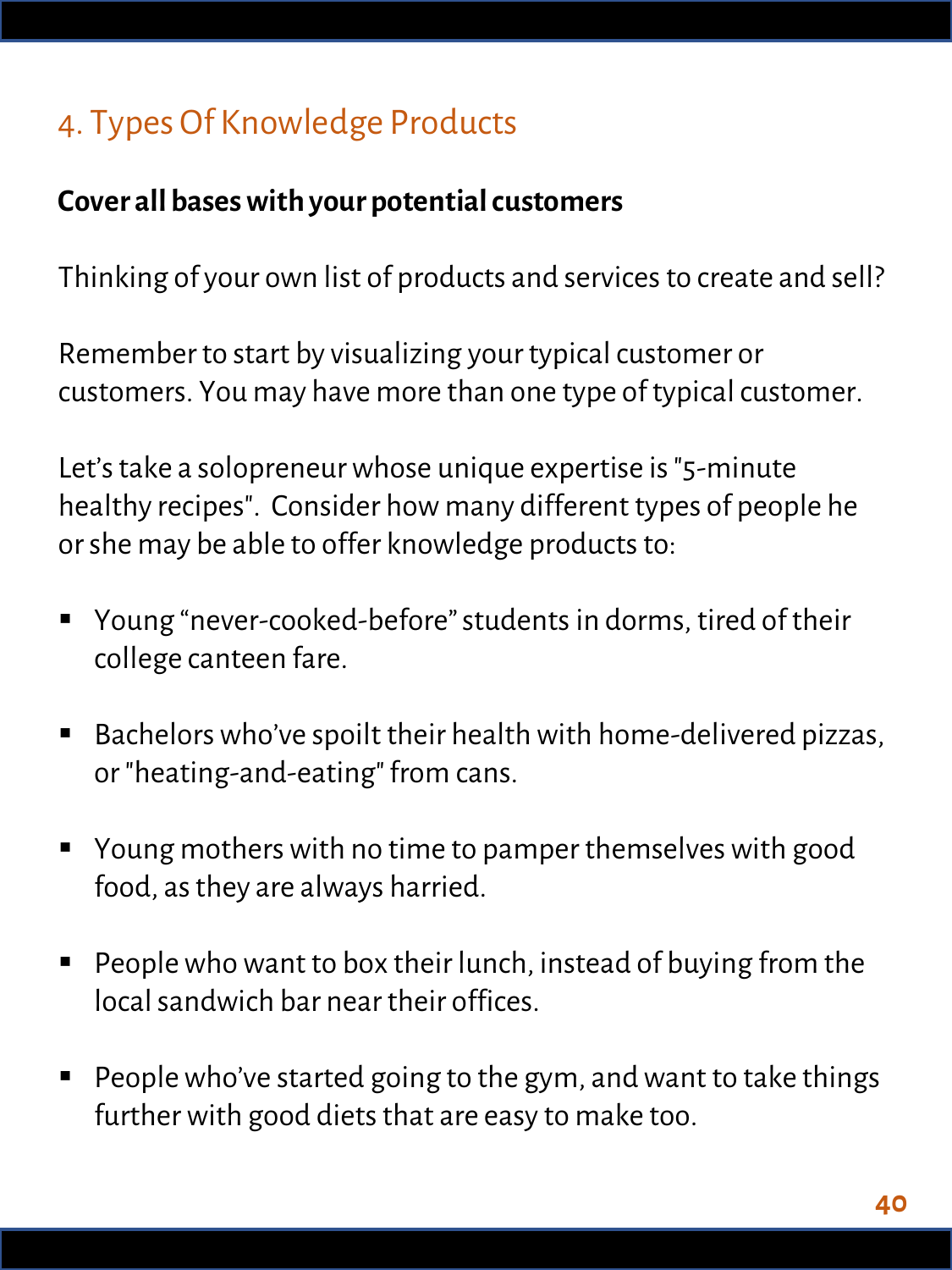If you start thinking about it, the list could be endless …

List everyone you can help with your expertise. Then think about where they are in their knowledge journeys.

There are four categories customers usually fall into:

- 1. Those who have not begun with your topic area and need reasons or motivation to start.
- 2. Those who are ready to start but don't know where to start and what it will take out of them.
- 3. Those who have started but face problems, pain-points or bottlenecks and need help with these.
- 4. Those who are doing well enough but want to now 5X or 10X their results, because no one is happy without growth.

Now consider what types of knowledge people usually seek. This one is easy. There are only two real questions people want answers for - on any subject.

- What is it? (explanation of the idea or concept, its benefits/pitfalls, its types and examples of use)
- How to do it? (what processes to use, and the steps and tools used for these processes)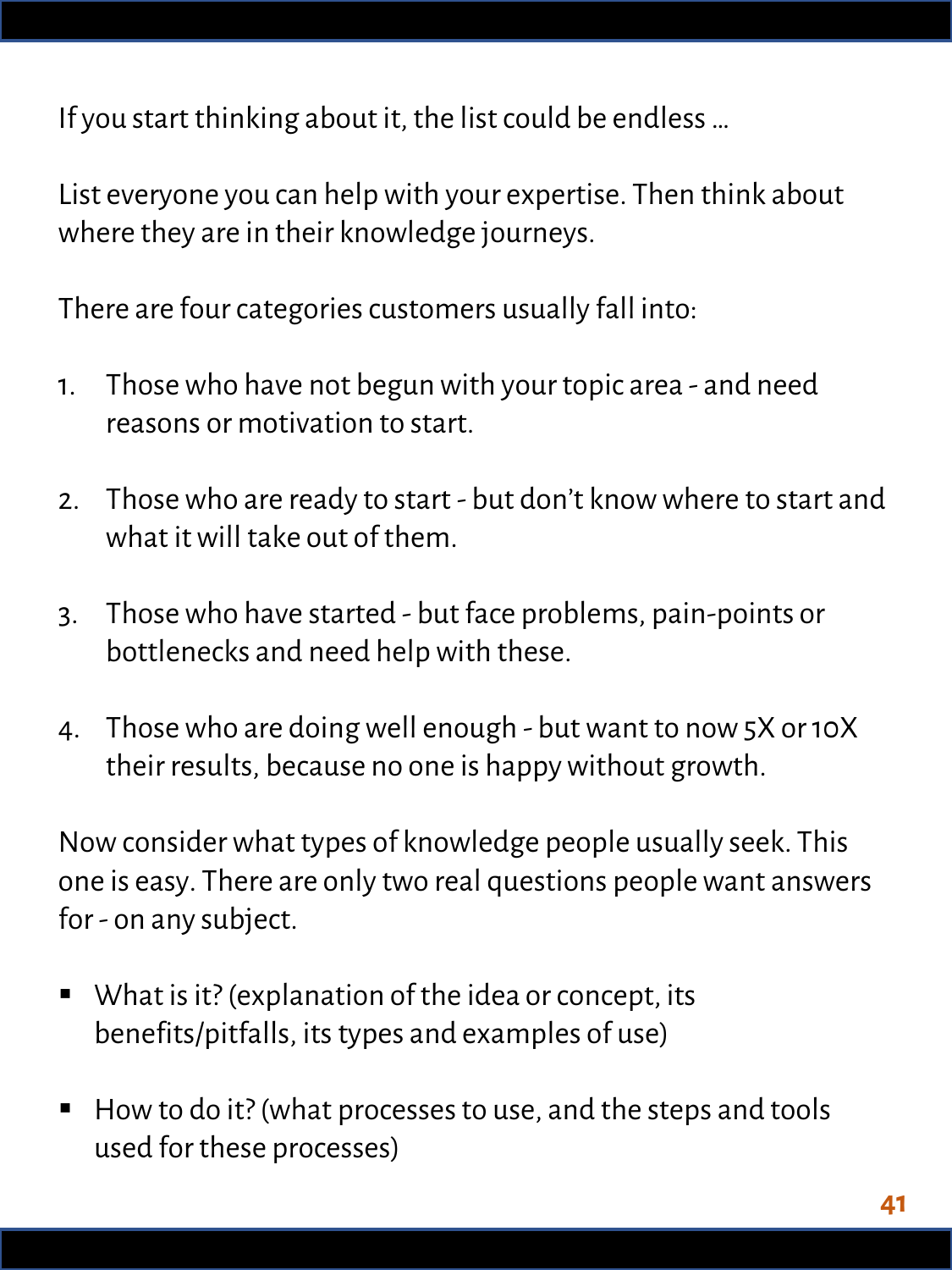Make sure your knowledge products cover all your potential customer groups. Make sure you've covered all the stages of their knowledge journeys. Finally, make sure you've covered both the typical questions they ask on any topic.

You'll have built good depth and breadth into your repertoire.

# **Knowledge products that sell popularly**

If you bend your mind to it, you can think of ever so many types of knowledge products and services you can offer, at varying price points.

Here's a starter list to get you going. Remember, you can scale any of these products and services. You can start with low-cost quick information products or services in these formats. Then increase your offerings to in-depth, high-priced, comprehensive products in the same formats.

- **1. Self-Assessment Quizzes/FAQs**
- **2. Short Reports/eDocs**
- **3. Video Tutorials/Screencasts**
- **4. Resource Lists/Tool Kits**
- **5. Checklists/Calculators**
- **6. Templates/Worksheets**
- **7. Ebooks/Whitepapers**
- **8. Online Courses/Certifications**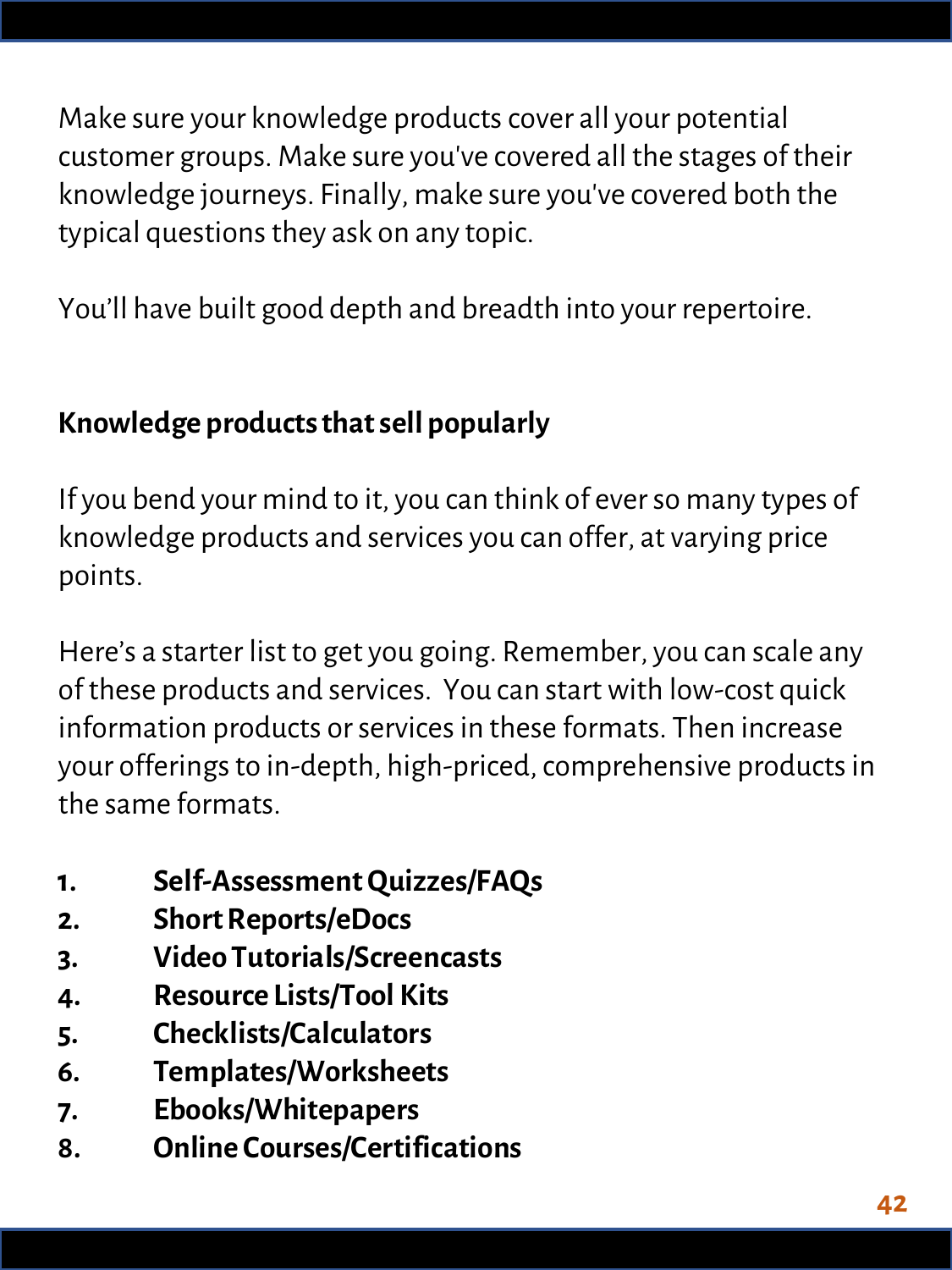- **9. Membership Sites/Forums**
- **10. Mentoring/Consulting Services**
- **11. Webinars/Seminars/MasterClasses**
- **12. Group Coaching/One-On-One Tutoring**
- **13. Video or Podcast Learning Series**
- **14. Email-Based Training Sequences**
- **15. Guest Posts on Renowned Websites**
- **16. Powerpoint or Skype Presentations**
- **17. Interviews/Case Studies**
- **18. Guided Do-It-Yourself Projects**
- **19. Done-For-You Services**
- **20. Collaborative Online Events With Other Experts**
- **21. Online Research Assistance Services**
- **22. Libraries of Images, Music or Video Clips**
- **23. Customized Collated Knowledge Packs**
- **24. Developing Your Own App or Tool**
- **25. Developing a Jobs Board In Your Niche**

This list not only covers products and services where you can impart knowledge. It also covers areas of expert help to give your customers.

You can help them get more information from other good topicrelated sources via your site.

This is one of the hallmarks of good topic experts. They help customers directly themselves. They also help customers by offering their good offices in enabling further resources.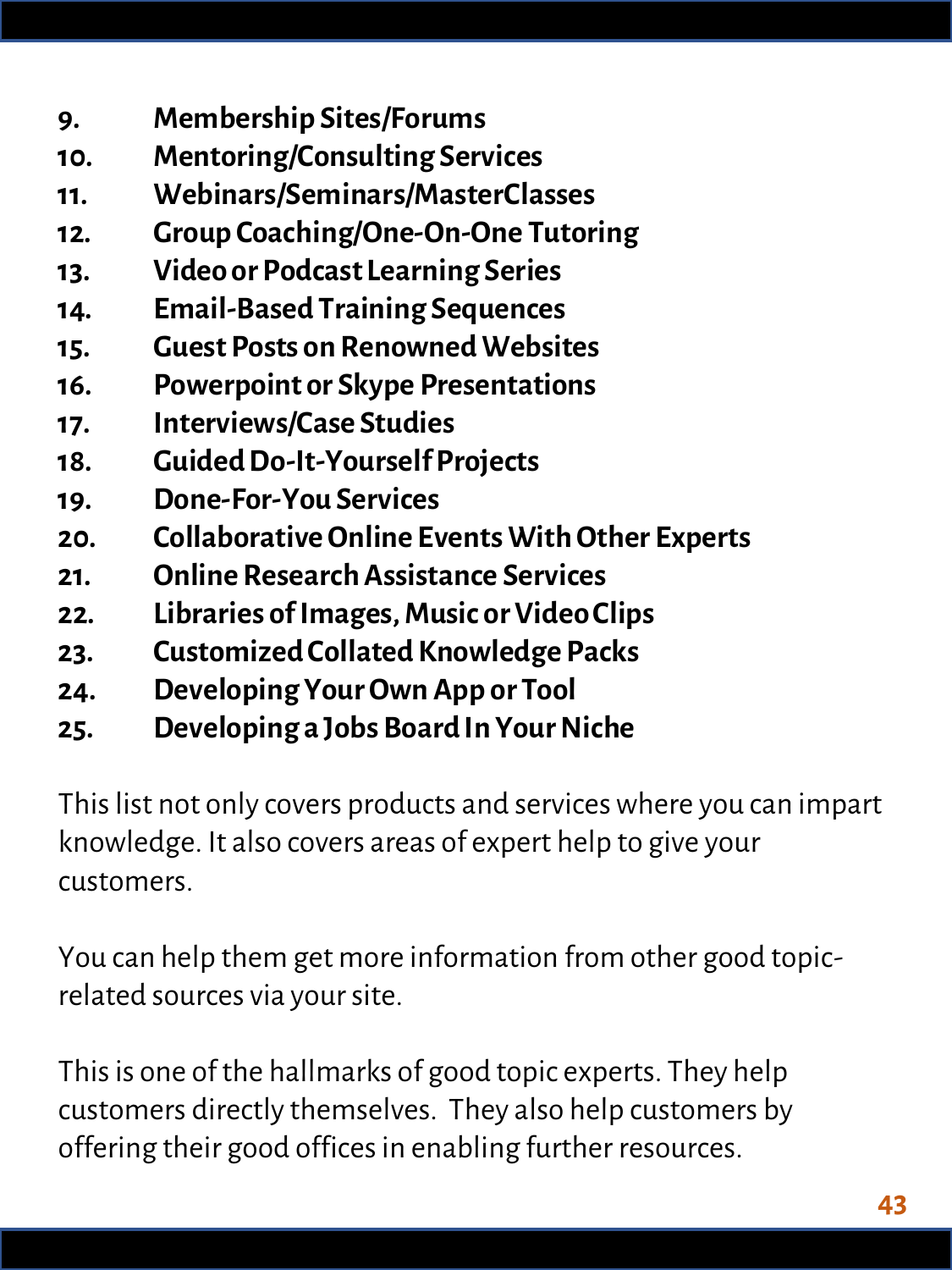While selling knowledge products there is also potential for selling many "done-for-you" services. People may be grateful for your knowledge – but it may overwhelm them that there is so much to the subject!

That's when they tend to think to themselves: "It's useful to know all there is to this topic. But it sure would be good to get someone to help with it all. I now know what it all takes, but I haven't the bandwidth for actioning all this."

### **Some extra points to be careful about**

When creating products, ensure that every one of them reinforces your unique expertise. Every piece must promote you as a never-fail source of valuable, reliable knowledge.

Consistency of quality is the key to reinforcing your brand when you have a wide or deep mix of products. Some experts are ultra-careful with some high-priced products. But their quality slides on other lower-priced items they sell.

Finally, a word of caution on safeguarding your products against piracy. You can't do a lot to prevent clever plagiarism. Unless someone uses your content word for word, it's not considered a breach. If they "re-state the same point in their own words" they are okay. You have to be okay too.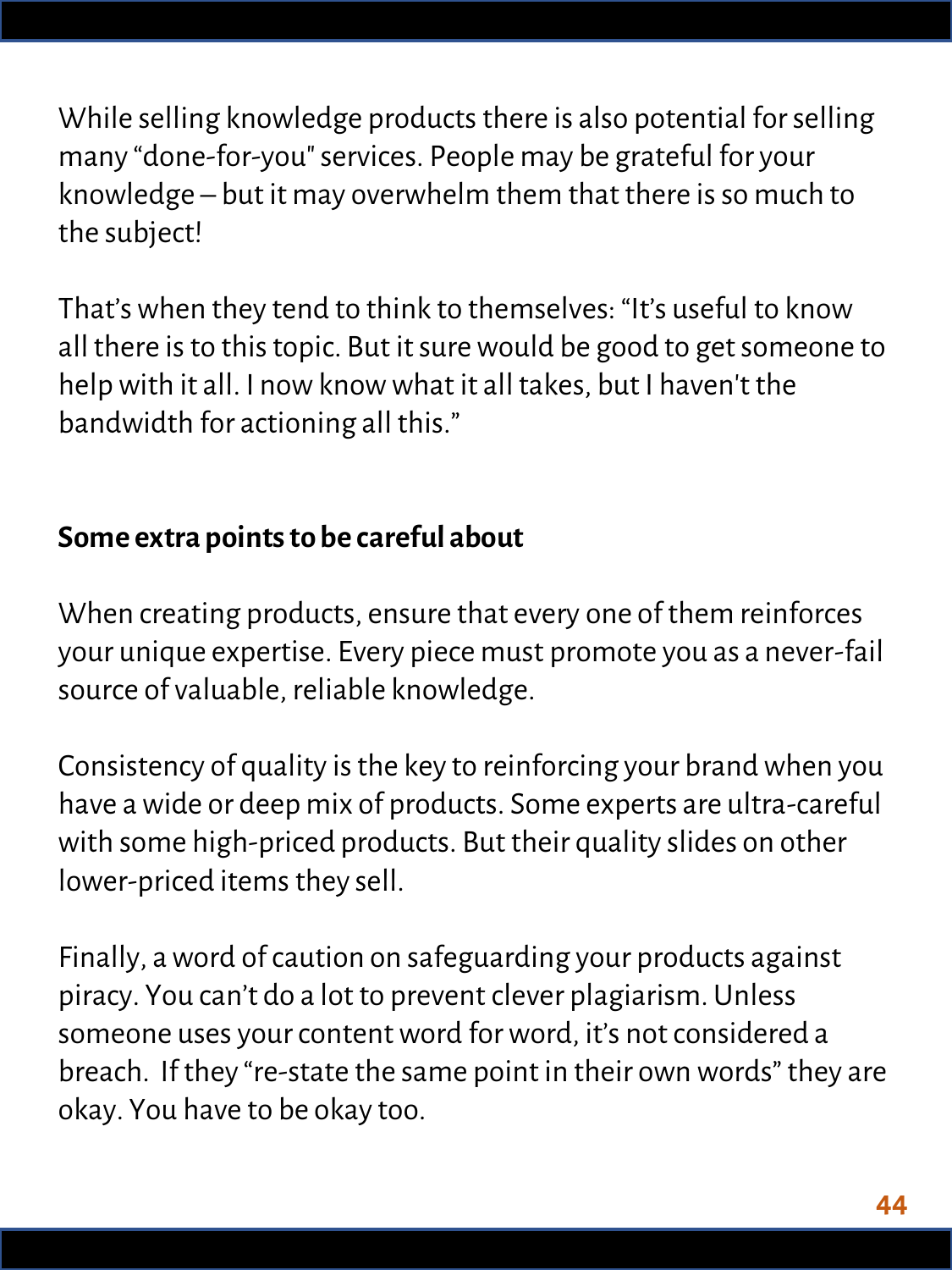To the extent you can, copyright or trademark whatever is important or very unique to your brand. Make sure to get good legal help. Put the right copyright protection notices on all your products.

There's one other smart way to stay ahead of the "problematic plagiarists". Refresh your knowledge products often, and mention that they are "updated".

That way you'll always be ahead of the crowd that likes to pinch once and then sit in peace.

This ploy also helps gladden customers. It will make them feel that you are always giving them the latest.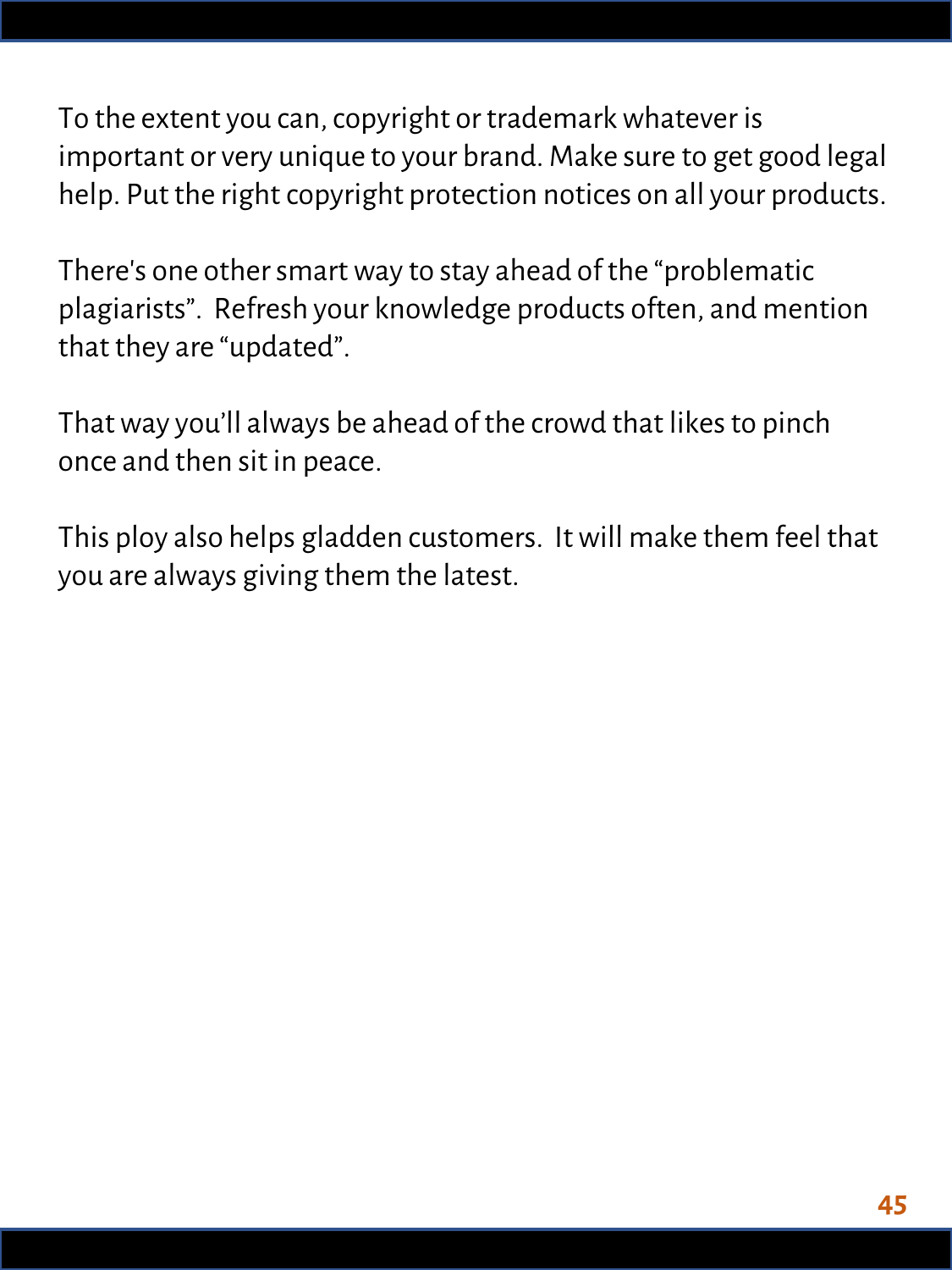# PART II: BRANDING

#### **What this section of the book contains**

In this section of this book, we cover four topics:

- 1. Brand And Audience Selection
- 2. Choosing Your Brand Name
- 3. A Knockout Brand Identity
- 4. Starter Blocks for Knowledge Brands

Without a doubt, branding is among the most important things for Knowledge Commerce. You may be a unique expert, but if no one knows how and why you are so, what's the point? Again, branding divorced from your target audience selection is meaningless. Your target audience has to resonate with your branding. We cover this.

We also cover how to choose your primary and secondary audiences.

When you name your brand, it feels like you've arrived in business, doesn't it? How to pick the right brand name is one part of what we cover. The other part is about how to claim your brand name on the Internet. Beware: many of the best brand names may be taken. So, what do you do? Read on.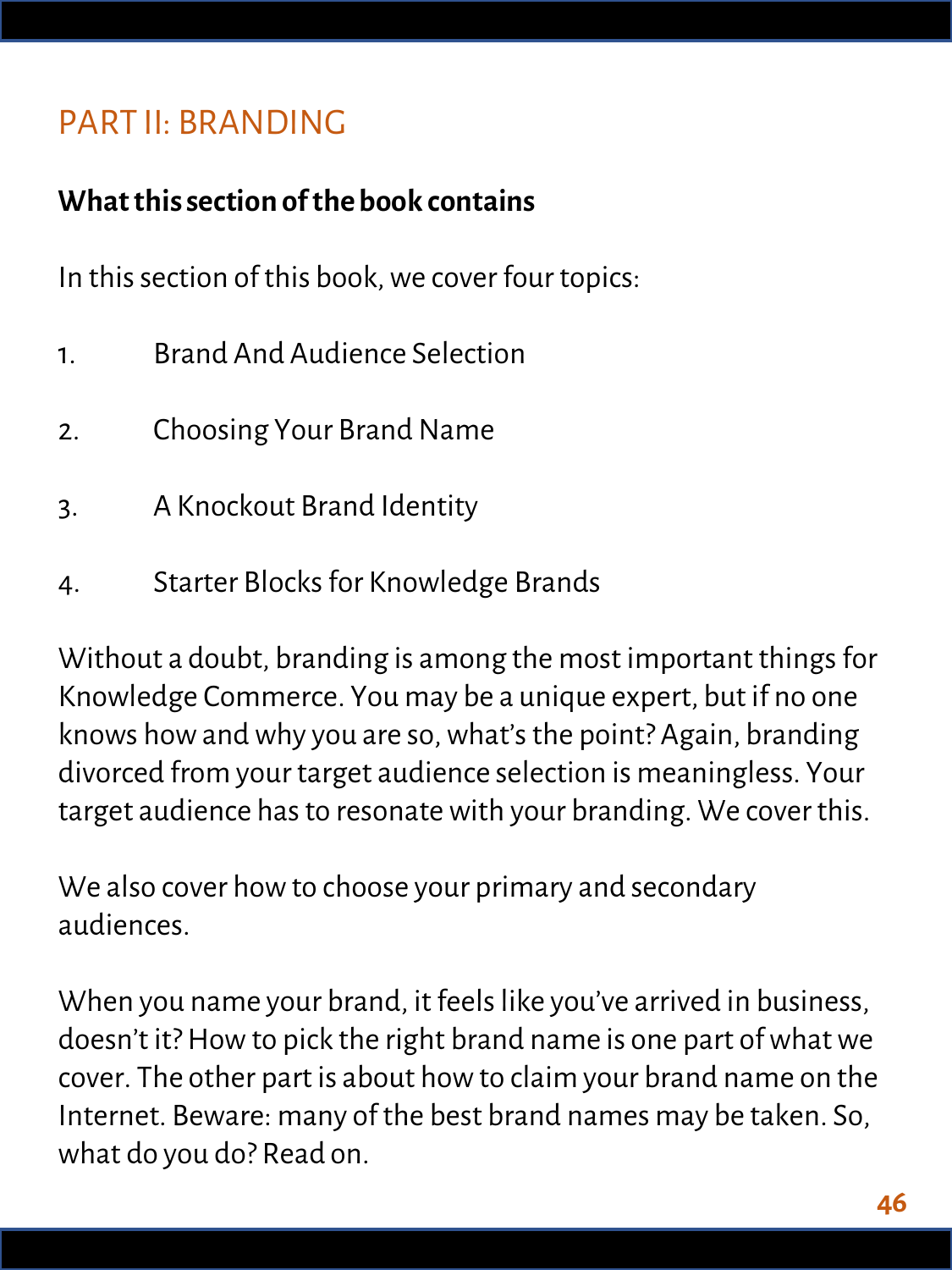Once you've got your brand name, you need to give it a spanking new design identity. You also need a smart tagline. How to get all this created to best-of-breed standards is what we talk about.

So, you have your branding designed and ready to go. Now, what are the starting building blocks you need? How do you get all these to be coherent with your brand? How do you express yourself with a consistent tone that reinforces your topic authority? That's what we go over.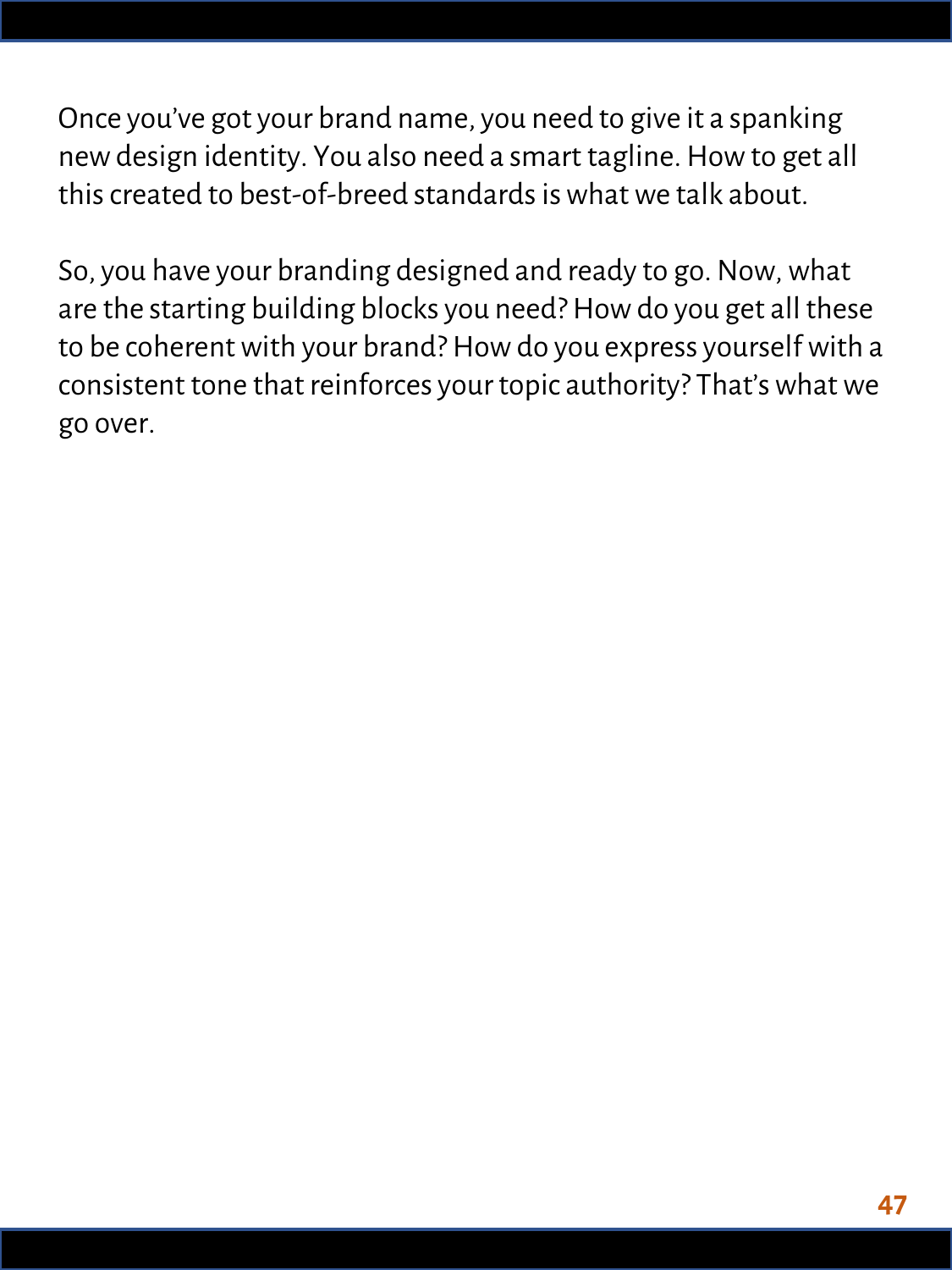# 1. Brand And Audience Selection

#### **Your branding must resonate perfectly with your target audiences**

Most entrepreneurs see their branding and their target audience choices as separate issues. But think about this. What value does branding offer if it cannot help impact your target audiences?

What is a "brand"? Simply put, a "brand" reflects the superiority of your product and business. It defines your quality and the values you stand for.

It has a distinct tone of voice in communications. It promises the solution to certain problems or routes to achieve certain dreams.

What is the "target audience"? It is the segment of people who are most likely to buy your products and services. These people have both ... the need for your products and the purchasing-power and inclination to spend on them.

Branding helps simplify buying for a customer. Branding is a kind of shorthand for your product quality and differentiation.

Your target audiences must resonate with your branding. The net result should be greater bonding between target audiences and your brand. That will generate greater sales. It will also increase customer-loyalty retention.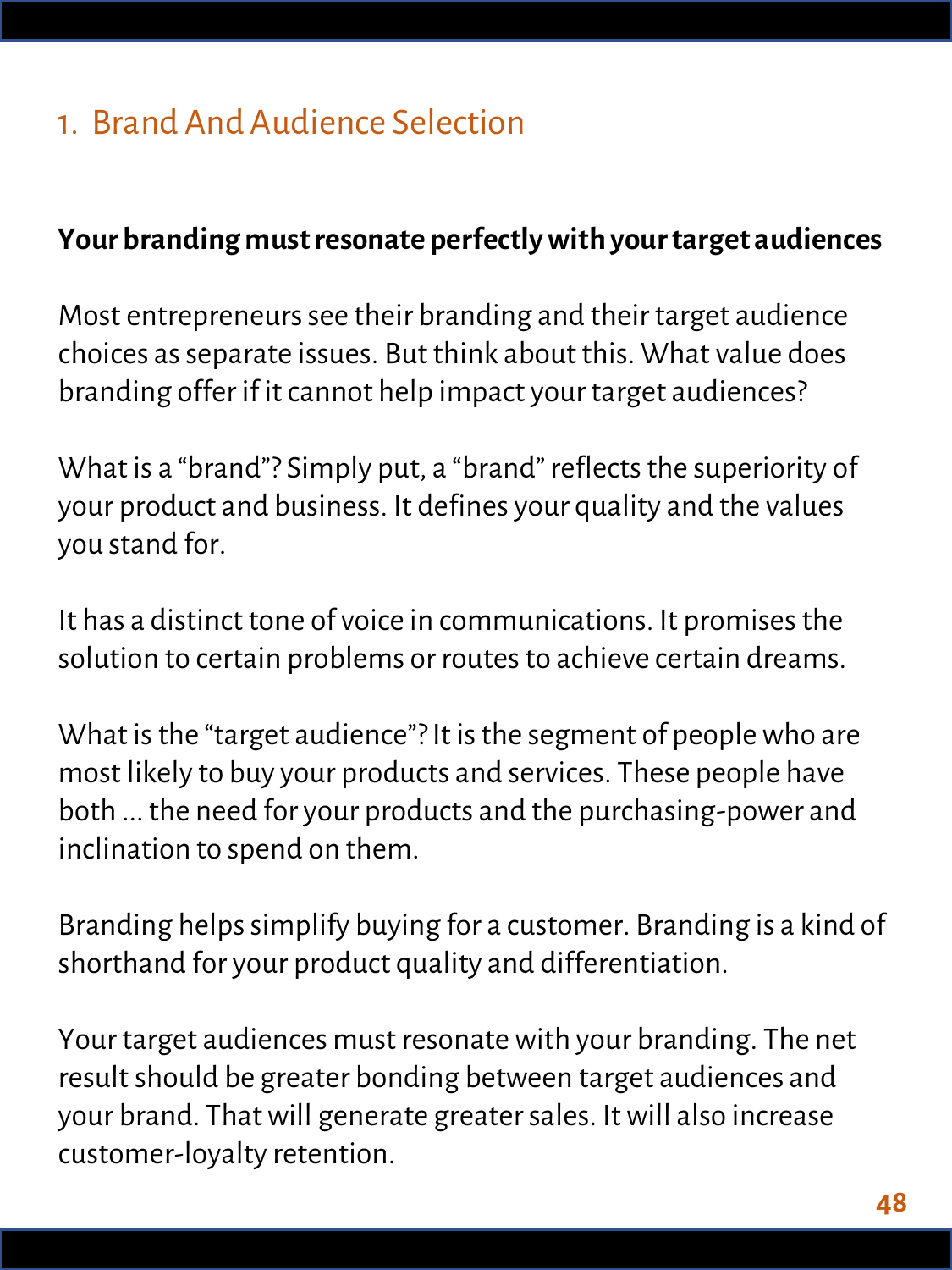What kind of superiority does your brand stand for? You, the entrepreneur, determine this initially.

But over time, a brand's superiority is what the customer sees as its value to him. This can expand and evolve into many facets of the brand's original promise.

# **3 questions to ask before determining your brand and its target audiences**

There are 3 key questions that will help with both branding and target audience selection.

## **1. What customer problems can your brand solve? And do some people know they have this particular problem?**

All brands exist to solve problems for their target audiences. Identifying these problems can help decide what qualities your brand should stand for. It will also help decide your ideal target audiences.

Your potential customers also need to be aware that they have those problems. They need to be looking for solutions.

If they come across your brand, they must feel it can offer the solution they seek. They must feel a perfect fit.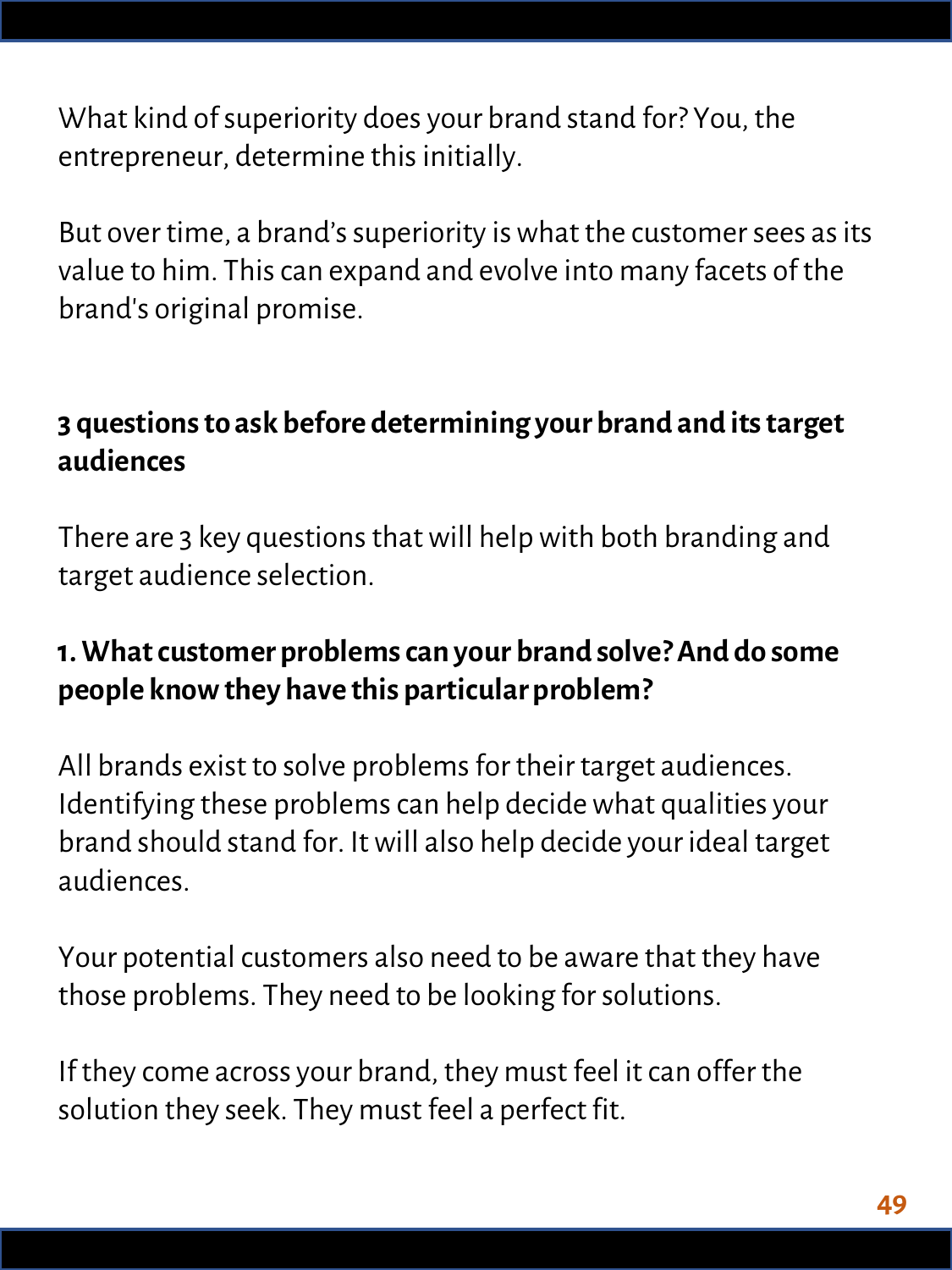## **2, What kind of people are most likely to be suffering from these problems you have identified?**

Try to build a list of the kind of people who may have the kind of problems your brand can help. You can then paint a picture of who these individuals are.

Are they male or female? Do they have high or low incomes? What are their daily lives like? What are their goals and aspirations? All this can help determine what kind of brand appeal to build.

## **3. What are your competitors doing? Are they solving these same problems or other problems?**

See if your market has a good number of competitors. A too-easy market may be an unprofitable one. What problem set is your competition solving, and which audiences are they targeting?

Study their nuances of branding and how their audiences perceive their brand value. Find ways to separate yourself from your competition by offering "superior brand value" … in other words, value that is more deeply relevant to your target audiences.

## **Your primary target audiences are those who have the capacity and potential to pay you**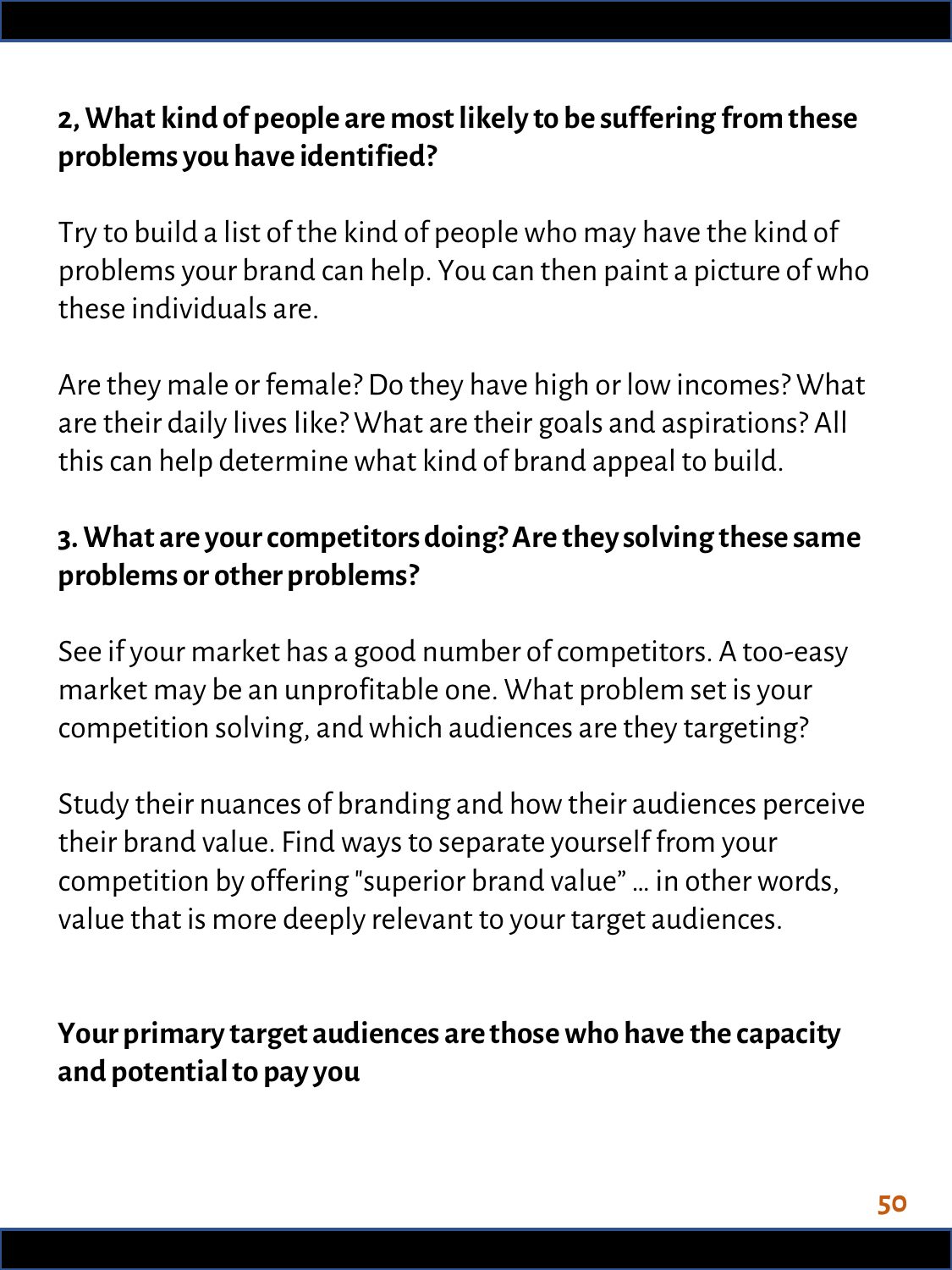Don't look at target audiences only as potential readers and subscribers. Try to find target audiences who have the capacity, potential and need to pay you.

You will be spending a lot of time and effort cajoling your prospects. You shouldn't find they were all only going along for free products.

There are two issues to finding prospects who can pay:

■ A lot of Knowledge Commerce marketers begin with debilitating self-doubt. They wonder if they have something good enough to sell to others at a big price.

They run themselves down even before potential customers can.

Building up your own belief in the quality of your products is one big key. If you have no sense of self-worth, how will you find others who will pay you for your products?

You have to get into the heads of your potential customers. Look for those wanting to make money themselves. Those will be the people with goals that involve big money purchases.

■ Unless people have a goal of making money, they would hesitate to buy what they want. They would hesitate to spend money unless it can get them that bigger money they desire.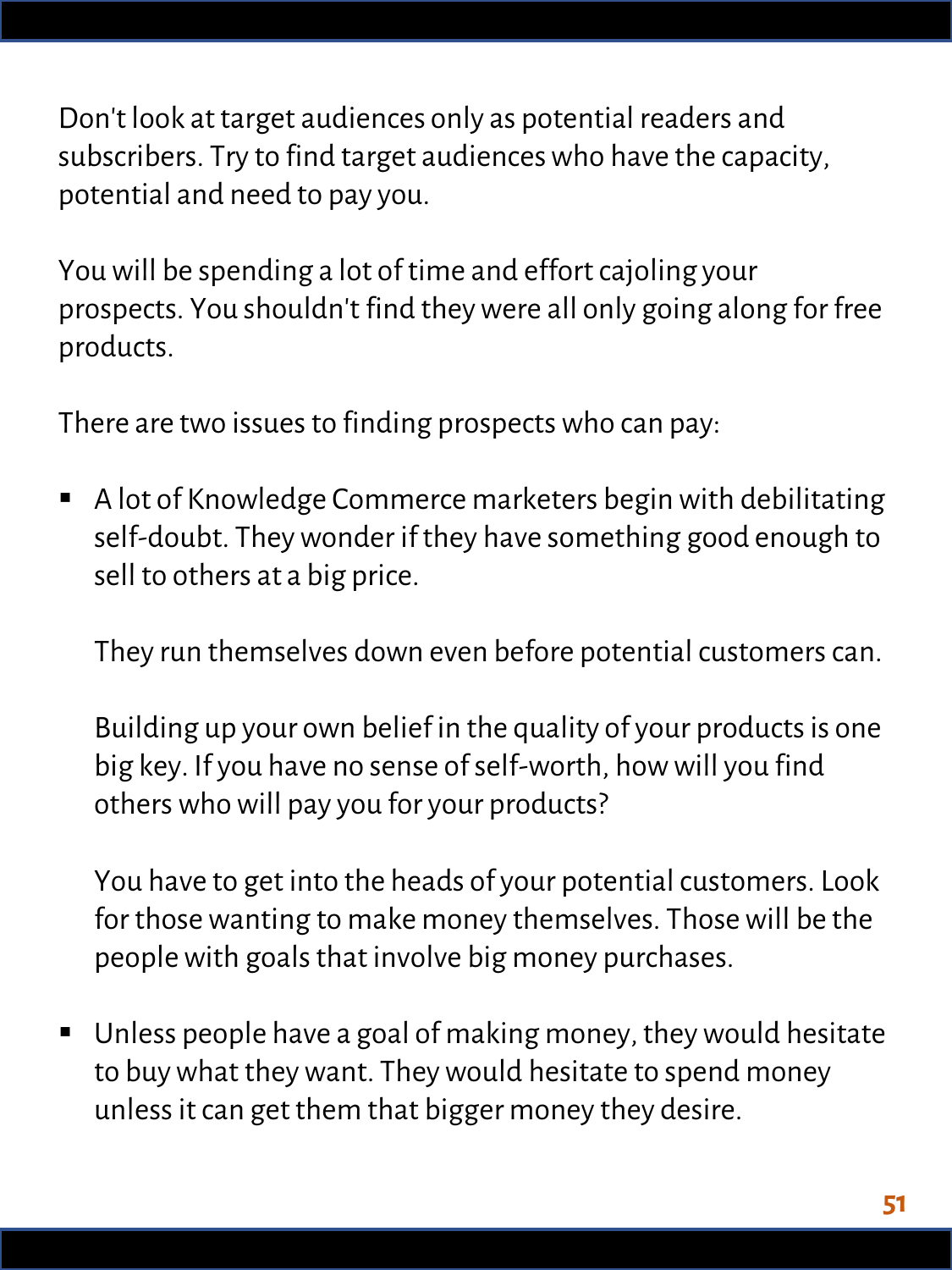It's not materialistic to think that the whole world revolves around the issue of money. Money is the basic unit of life, needed to live well and meet other goals. The world around us also needs money to solve or prevent problems.

So, look for those who acknowledge the value of money in their lives. You will find your target audience that is willing to pay for success in their own lives.

# **Your secondary target audiences are those who can influence those who can pay you**

As I said before, the primary people to target as an audience are those who will pay you. But, those are not your only targets to aim for. There is a secondary audience to target too. It should be the people who can influence the people that can pay you.

Let me tell you a short story of how much this helped me in my Digital Marketing consulting business. I was targeting businesspeople with new businesses as my primary target audience. But the going was rather slow.

I didn't know at that time what the problem was. It was that people who were new to a business were unsure of even how to hire a correct consultant who could help them. My content marketing reached them. But there was an unspoken hesitation in taking the next steps with me.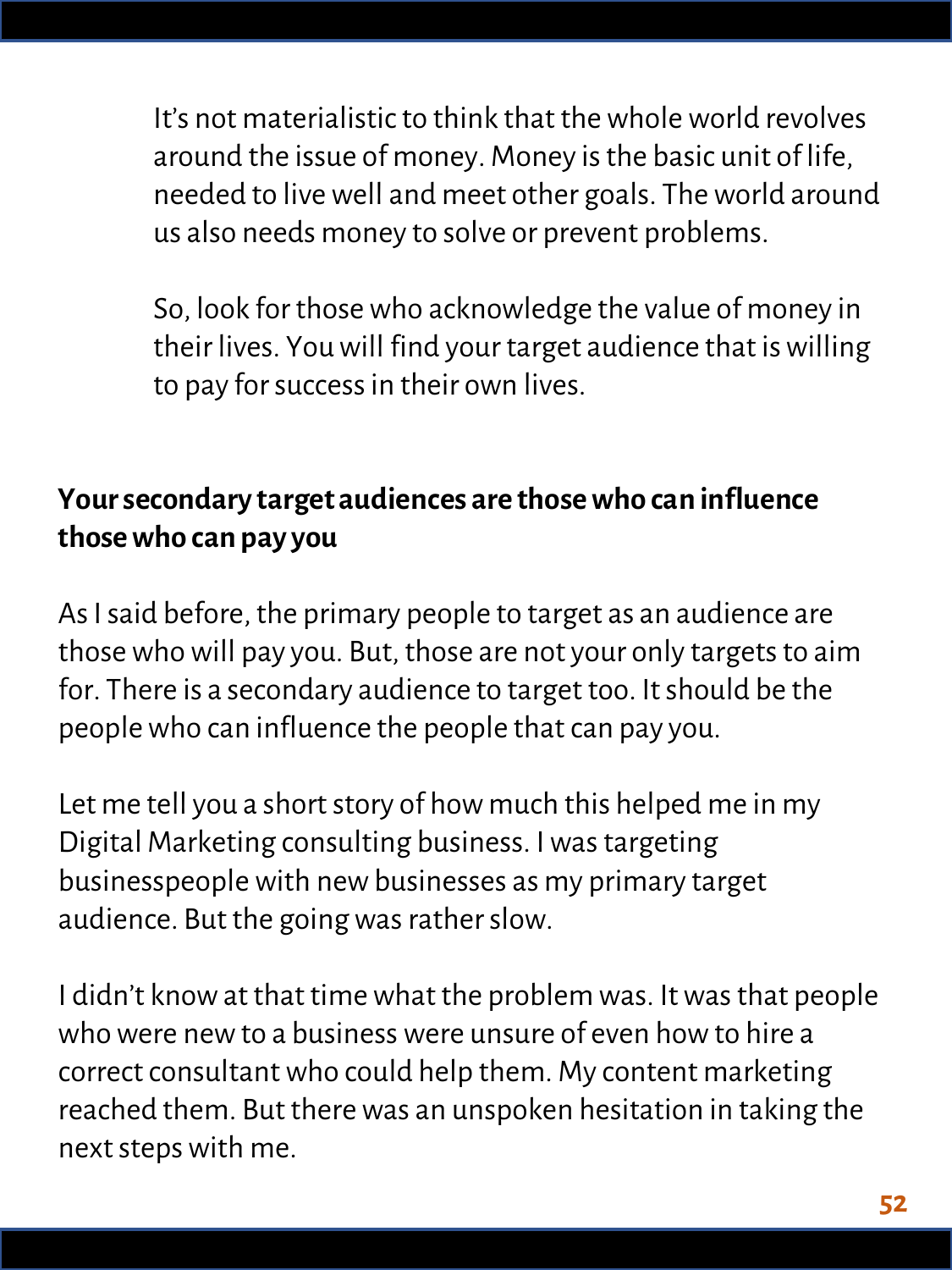Quite by chance, I had a brainwave one morning. I thought to myself: "Who can I get hold of who can tell these businesspeople that it's OK to work with me? Who can tell them I'm an experienced hand and a safe bet for them?"

Research showed me that most of my targeted businesses were venture-capitalist funded. I decided to make these venture funders my secondary audience.

I showed them how I could help their investee companies. I showed them I could give their investees some "brand-burnishing". I would make those investee businesses attractive for second-round funding at a good premium.

That argument lit up the eyes of the first-round investors. They hurried to tell their investee companies to work with me. I am happy to say this entire game-plan worked like the blazes, and I never looked back!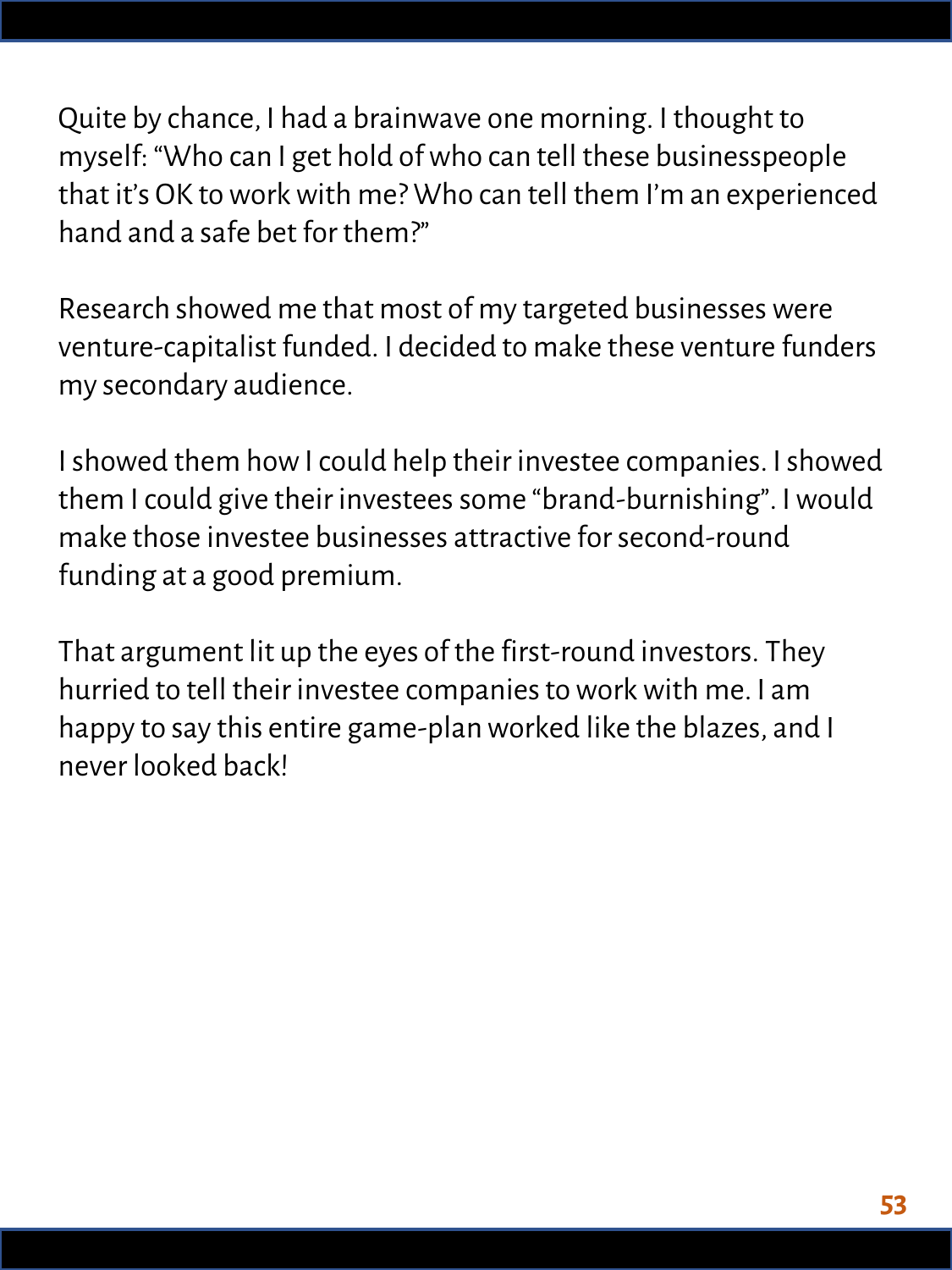# 2. Choosing Your Brand Name

## **Naming your brand is among the most challenging phases of your business**

It's actually something you can do only once, so you had better apply everything to get it right, the first time.

You need a name that's not only appropriate, available, and appealing. It needs to be a name that can endure over time.

Think of this. You can change every other aspect of your business strategy. You can go in for makeovers of your logo, tagline or brand color scheme. Doing all this, you may face a few months of business wobble and not suffer too long.

But from the day you announce your brand name, it gets all locked in with your business.

#### **Realizing the sheer power of a great brand name for your business**

A best-of-breed brand name should afford you all these advantages:

- It should reflect the brand character you want to promote.
- It should communicate or support your desired brand image.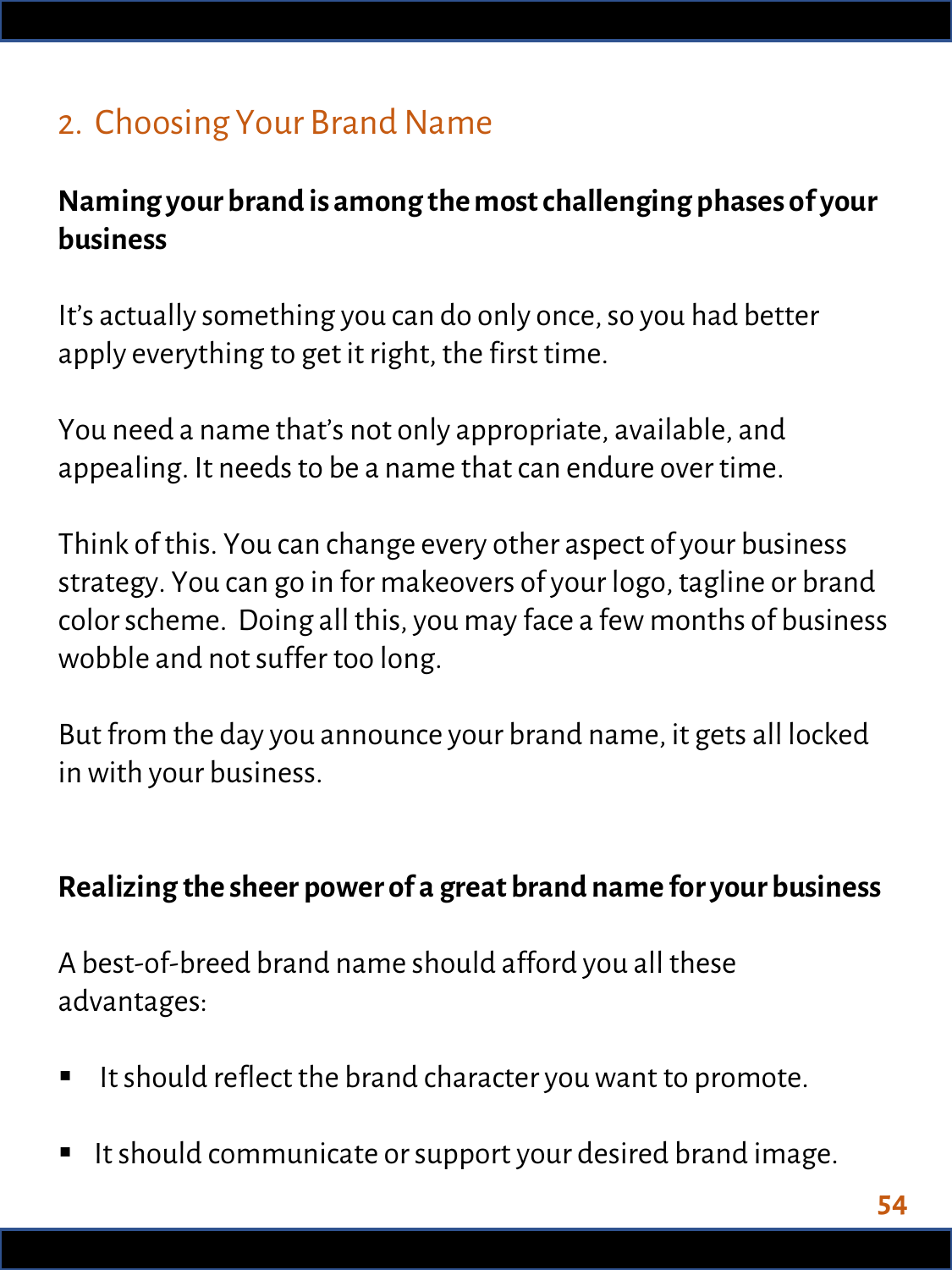- It should clarify your product offering.
- $\blacksquare$  It should be consistent with your brand promise to deliver value.
- $\blacksquare$  It should forge an association with the meaning of your brand.
- It should be easy and pleasant to pronounce. It should not mean something horrible in most other common languages.
- $\blacksquare$  It should enable your business to grow. It shouldn't be too tightly tied in with the business you're doing today. It should allow new product introductions in the future.
- $\blacksquare$  It should be capable of growing in value as an asset, in case you want to license it out or sell your business tomorrow.
- It should be unique and memorable.
- $\blacksquare$  And these days, since we use social media so much, it must be convertible into a hashtag.

You'll notice that the best brand names you can recall would score top marks on all these areas.

#### **Brainstorming, vetting and zeroing in on your final brand name**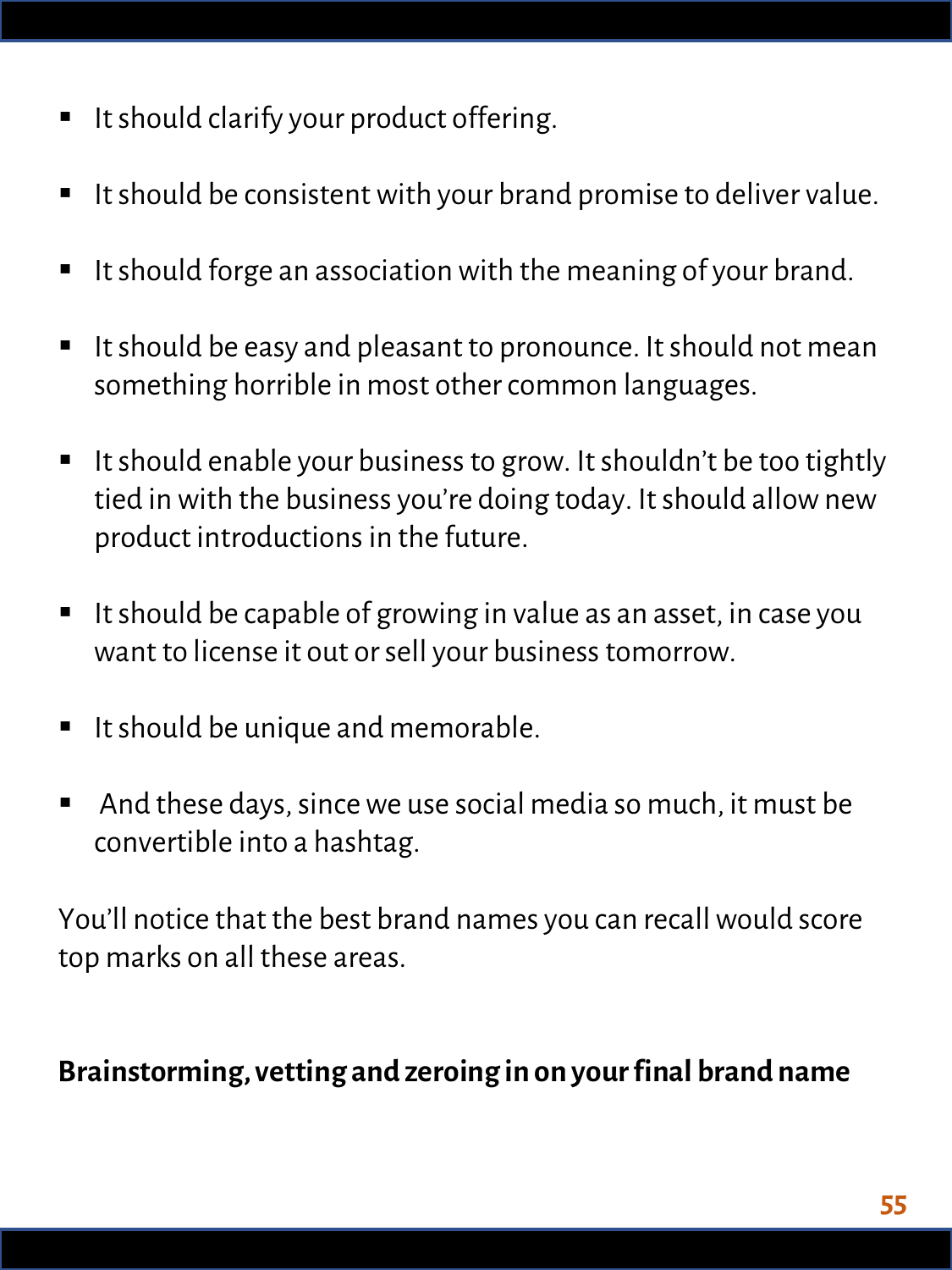There are two questions to ask before your brand name finalization. Let's take both these questions one after the other:

# **1. Is it better to name your brand after your own name as an owner? Or should you go for a brand name different from your name?**

The simple answer here is whether you will ever plan to sell your business. After you've made a lot of money, and a good offer comes your way, what will you like to do?

If you never expect to sell your business, then it's a great idea to make your personal name the brand. Naming your business after yourself, you can become the famous brand you always wanted to be.

If you expect you may like to sell your business, then there are no two choices. You have to go for a name different from your own. Otherwise, you can't sell your business without selling yourself also to the new owner. You are, after all, the most valuable asset.

There is also the domain name availability point of view. Your personal name, if it's unique enough, could be easier to get than a generic business name.

**2. Does it make more impact online to have an out-of-the-box brand name? Or should you go for a brand name more suggestive of your business niche?**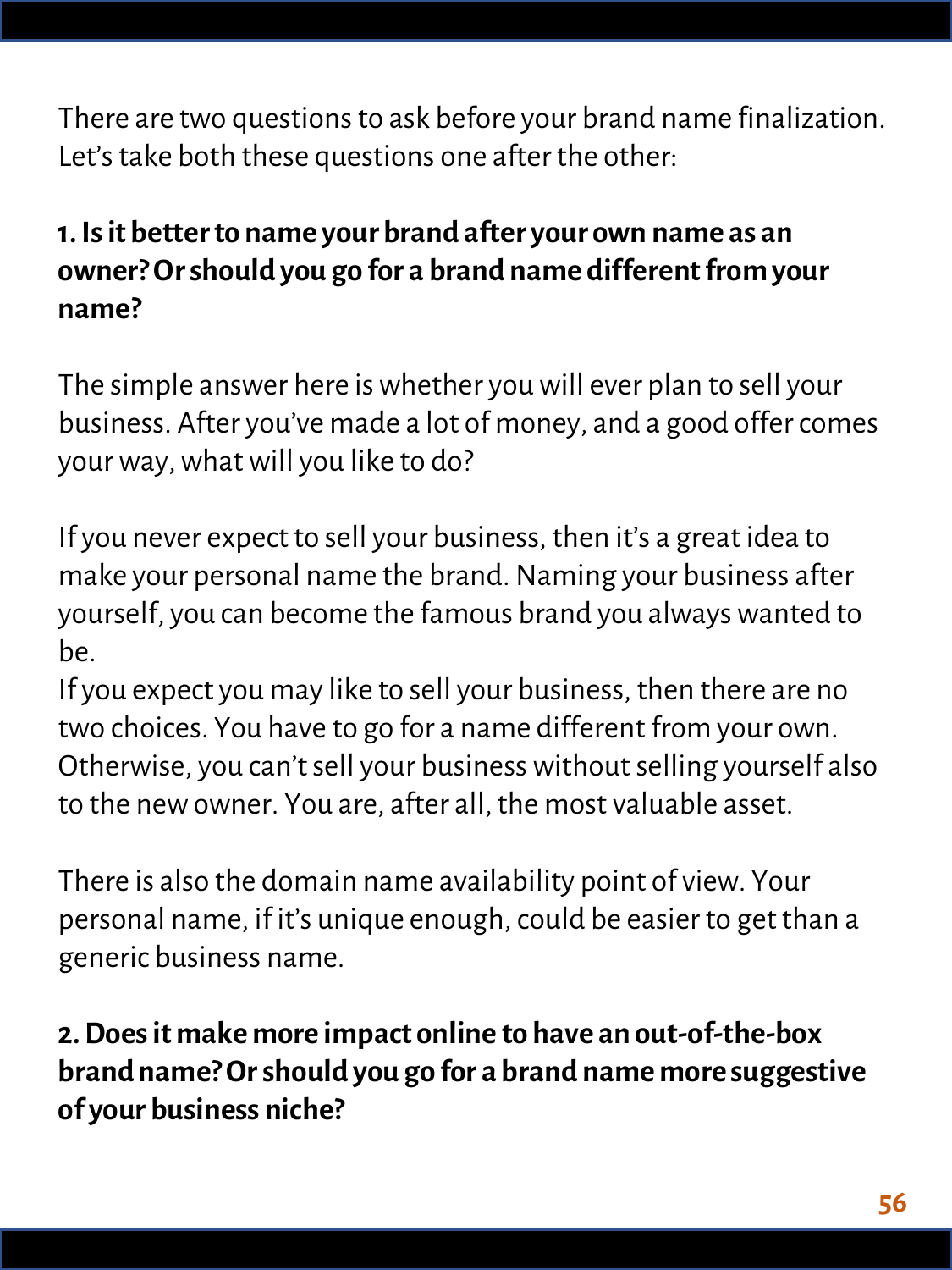There are enough instances of both types of names. We have the "Content Marketing Institute" for instance. That name is clear about its business niche. In fact, it takes a position of dominance by its very name.

Then, we have names like "Yahoo" and "Google" that are out-of-thebox. Their memorability comes from their novelty value.

We also have names that have worked brilliantly like "Amazon" and "Apple". These are in the in-between territory between being sensible and yet a bit offbeat. But still, they don't actually explain their line of business.

Most brand names are set by the intuitive feel of the business owner. The name itself is not the issue, it's what you make the name stand for that matters more. An unusual name can act like a hook that makes people intrigued to hear your brand story.

There are other advantages of odd names. They're more likely to be available as domain names. They're more likely to rank at the top of web searches on Google. They need a lot of initial commitment to explain the name. This can force businesses to polish up their brand promise articulation.

### **Claiming your brand name on the web … the easy and tough parts**

There are two parts to claiming your preferred name on the web.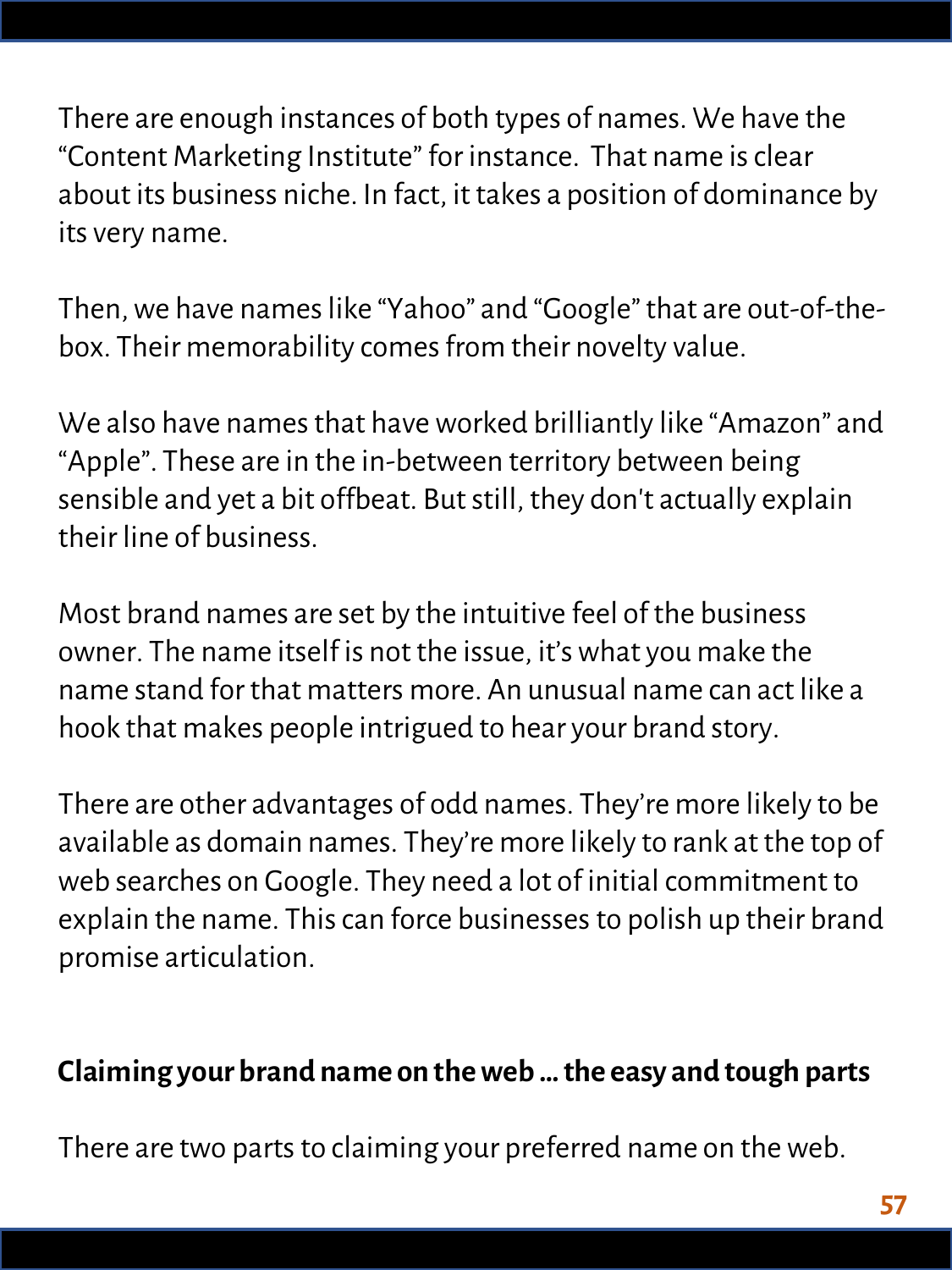- 1. The first issue is in getting the domain name you want. We have lots of domain extensions now (.com, .net, .info, .biz etc.). But, it's accepted as a practice that .com domain names work best. All other extensions are not the ultimate.
- 2. Within the choice of domain names, you could look for a name that reflects your niche. Or your name can reflect your difference. It can also reflect your target audiences. It helps to do customer research to see what customers seem to resonate with. Then search for variations of that idea as domain-name possibilities.

### **Seven rules that I find useful to follow:**

- 1. Don't make the name too long to remember.
- 2. Prefer hyphenated names as they seem to rank better in Google. This is because Google and people can tell the separate words and their lexical meanings. For instance, "solohacksacademy" is better understood by Google and people than "solohacksacademy".
- 3. When you buy domain names, also buy their typical misspellings. For instance, when I had to get the domain name "blog-billionaire", I also got the same word spelt with two "n's" instead of one. A lot of people misspell it as "blog-billionnaire".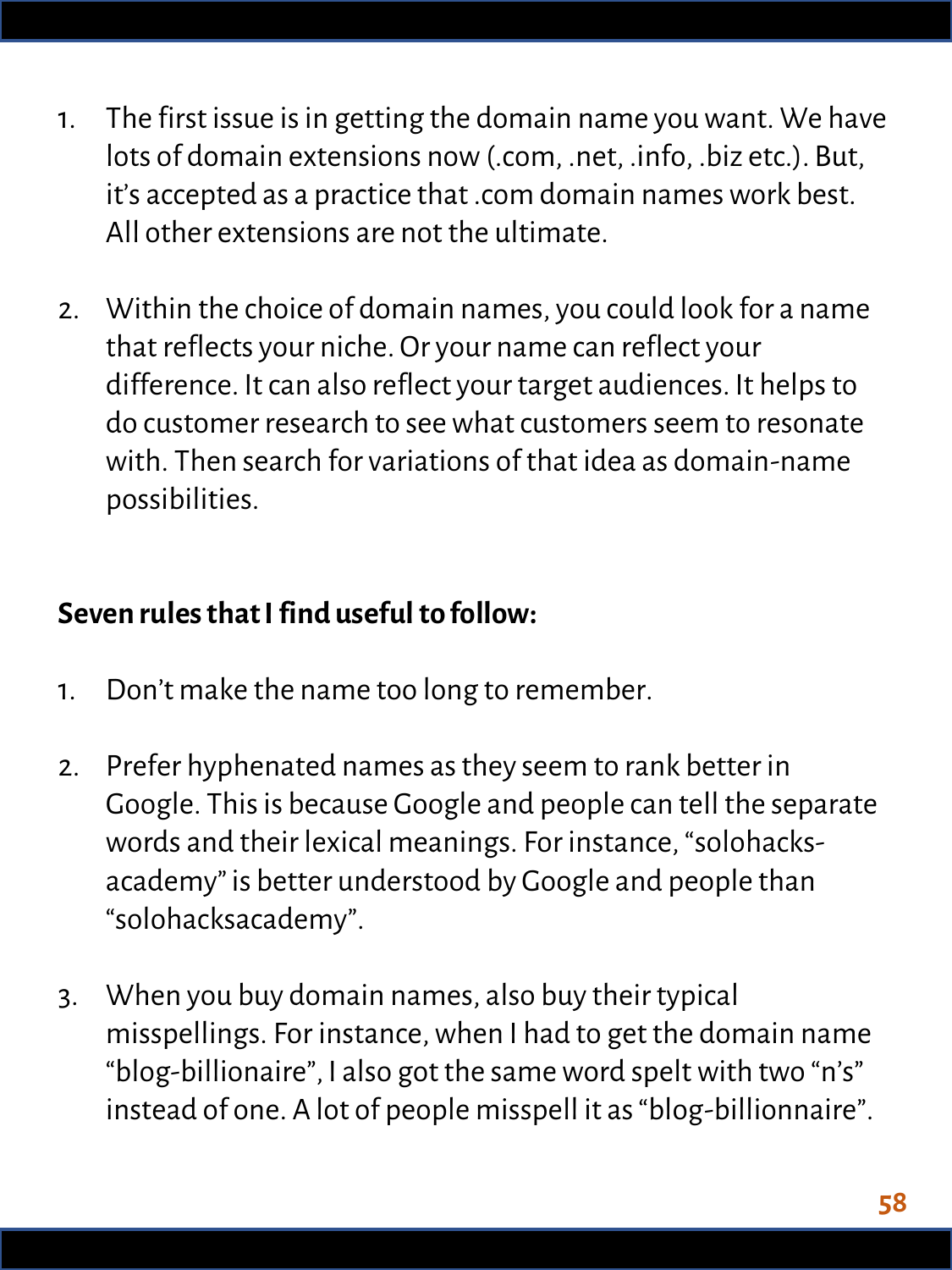- 4. Don't get a brand name trademarked by someone else. Check legal copyrights and trademarks before and after domain search.
- 5. Make sure that your domain name sounds great as a hashtag. For example, a good hashtag could be #ShareaCoke from Coca Cola. An example of a terrible hashtag is the one used for Susan Boyle's music album release. It read #susanalbumparty! (\*face palm\*).
- 6. Even hashtags are being trademarked these days, So, doubletriple-quadruple-check, before deciding.
- 7. People seem to have taken almost all the words of the dictionary as domain names. Try out free word generators online where you can get coined or meshed words. You may get a rare gem – and find it available with a .com extension. What bliss!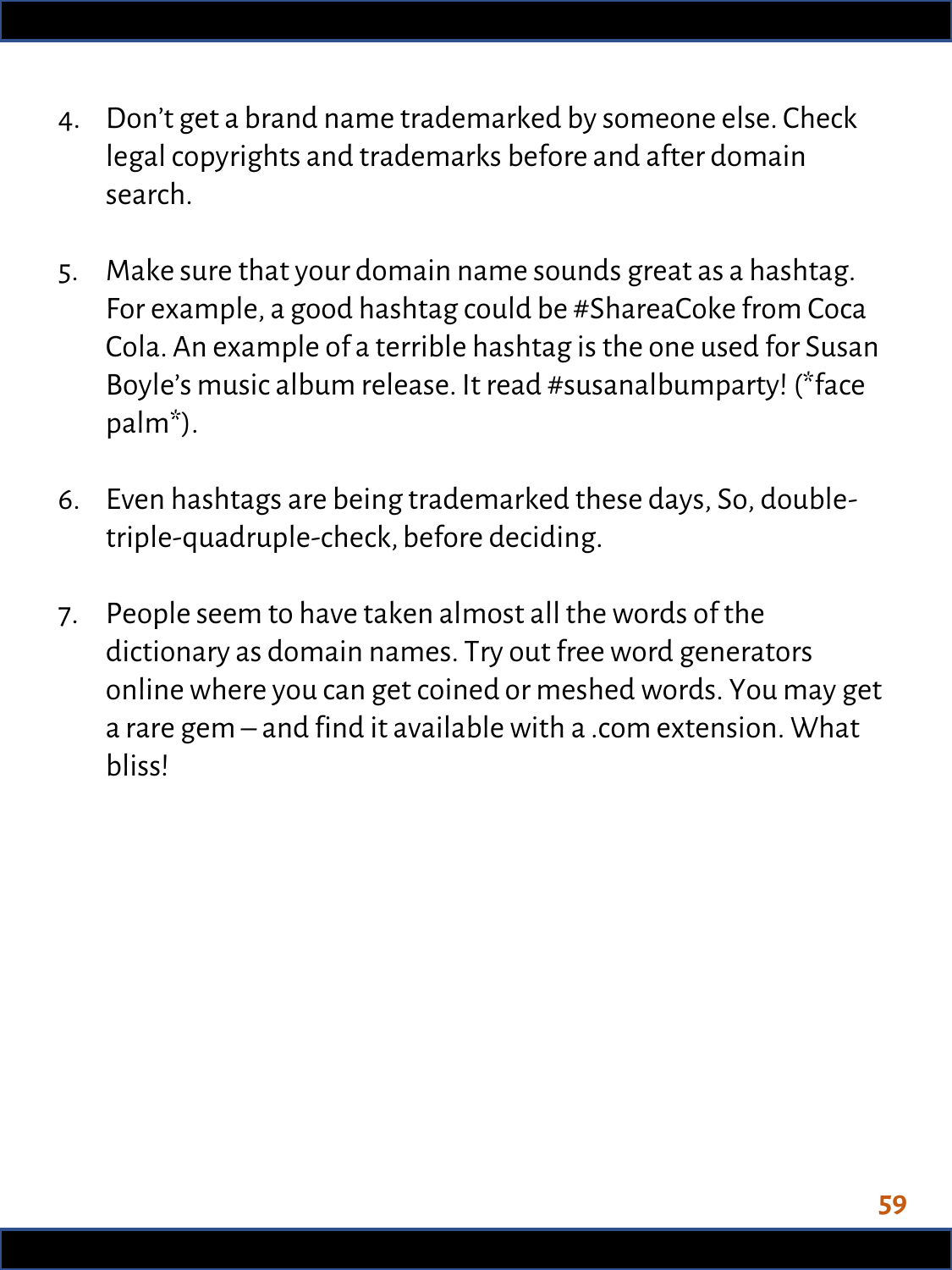# 3. A Knockout Brand Identity

### **Deciding the identity you want for your brand**

"Brand identity" includes those elements that make up the visible face of the brand. This would include logos, typography, colors, packaging and messaging. Brand identity attracts new customers to a brand. It also makes existing customers feel at home.

It's very important that brand identity must be consistent, whichever form it's seen in. It represents and reinforces to customers the emotions associated with the brand. There are four elements to be careful about when undertaking brand-identity designing:

#### **Your brand identity design should be pleasing and likable**

Ask yourself: "If my brand were a person, what kind of likable person would he or she be?"

You could go even further, and try this exercise. Ask yourself: "If my brand were a celebrity, which celebrity would he/she be?"

This image of a person could be a good starting point for nailing down the visual cues of your brand.

Your brand has to appeal to large groups of target audiences. So, an evenly likable personality is a good angle to go with.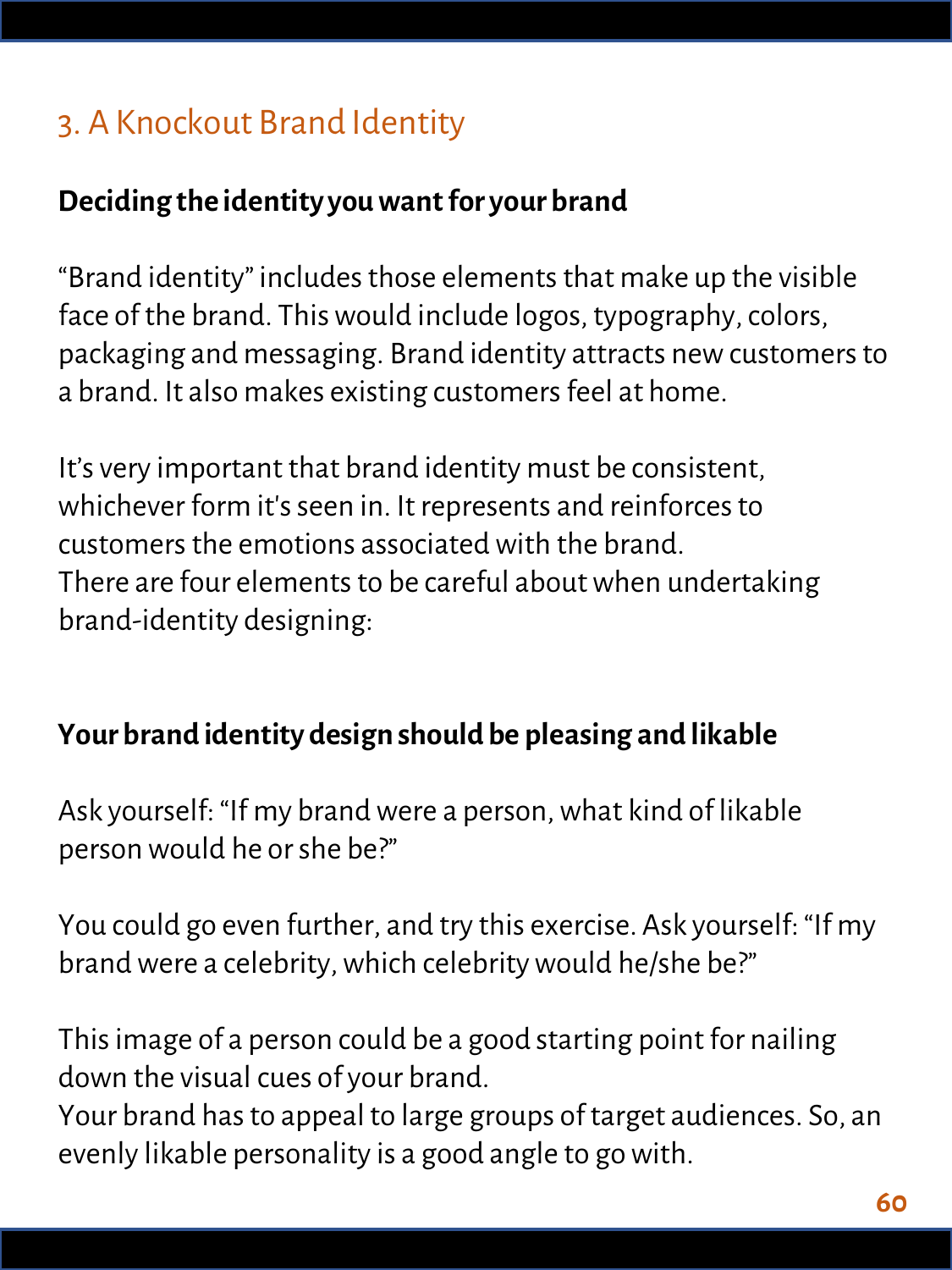#### **Make the brand logo memorable**

Think of all the brands you remember because of their logo design.

Your logo design is central to your brand identity design. It's the part of your brand identity that most people recognize.

For inspiration, take a look at all well-remembered logos. Apple, Amazon, Samsung, Facebook, Google, Ferrari, Sony, L'Oreal, Nestle, Reebok, Pepsi … and many more.

Notice how the most powerful logos are also the simplest designs.

Also, think about this. Are these logos making their brands memorable? Or are the brands making their logos memorable?

That's the kind of nice dilemma to have. Your logo has to become intertwined with the brand. It should become hard to dissociate the logo from the brand.

#### **Make sure your logo color palette matches good color psychology.**

Different colors have different psychological effects on people. This could depend on age, gender or culture. Red represents anger in some cultures. In other cultures, red represents good omens. There's no one color that does the trick.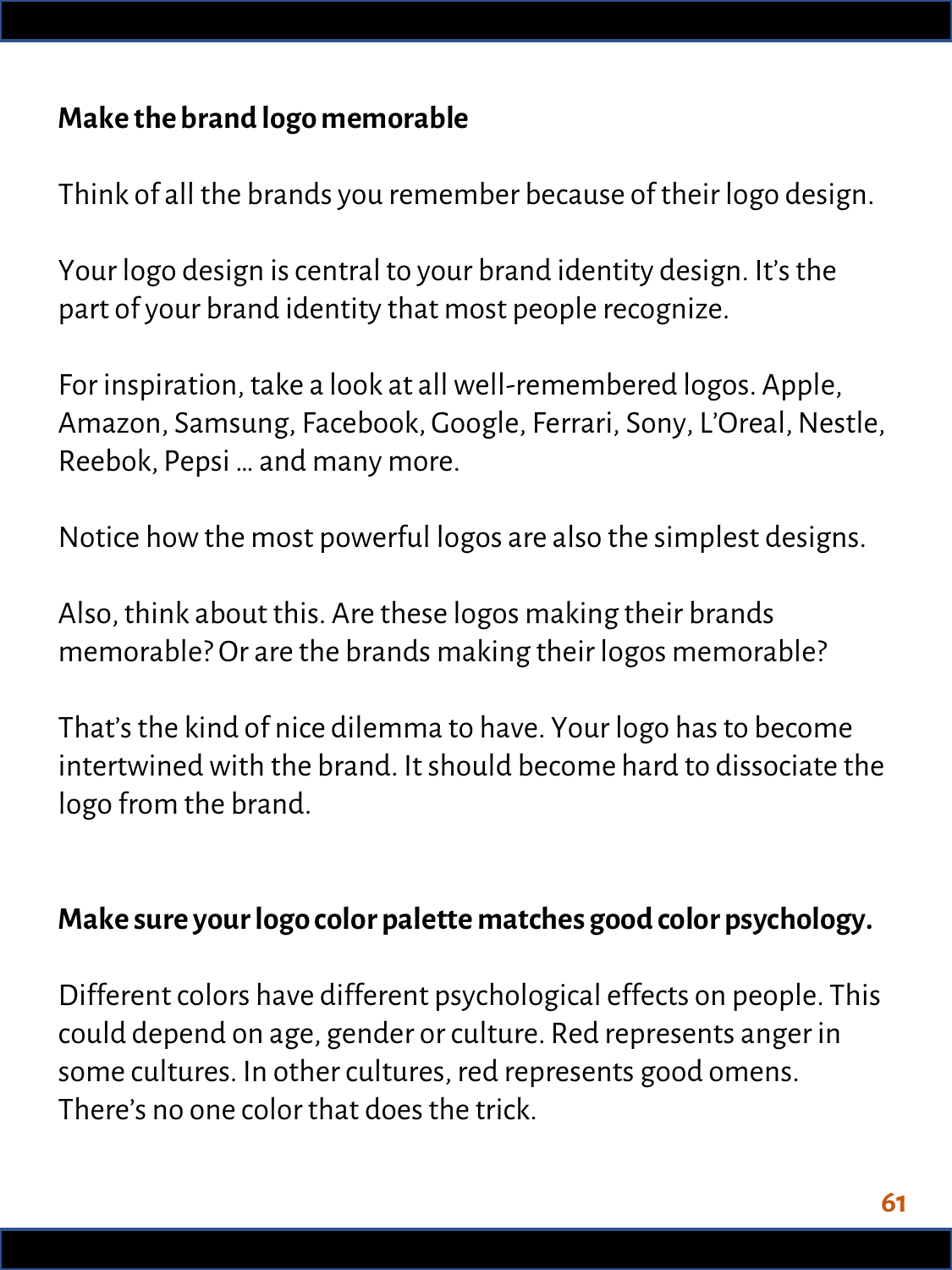If you want to know more about colors, check out some good color psychology charts. If these are confusing, trust your own intuition. Colors you choose must reflect your brand's qualities and please your target audience.

# **Typography should be treated as visuals rather than as text**

Fonts and text are as much seen as read. Try to go for a single primary typeface to lead your brand design. Make sure it looks good with your logo and your color palette.

You should have a secondary typeface lined up that supplements the primary typeface. The idea is to not dilute the logo font by using it for less important elements of your brand identity.

There's one rule for choosing the right typeface: keep it simple and unfussy. No curls and twirls. Go for simple clean lines. Something that can size up or down well, and look good in color or black-andwhite is perfect.

# **Should you design your own logo or hire a professional logo designer?**

There are no questions about it. Your logo design is crucial, and something you have to live with for life. It's worth every dollar you have to get a professional designer to create it.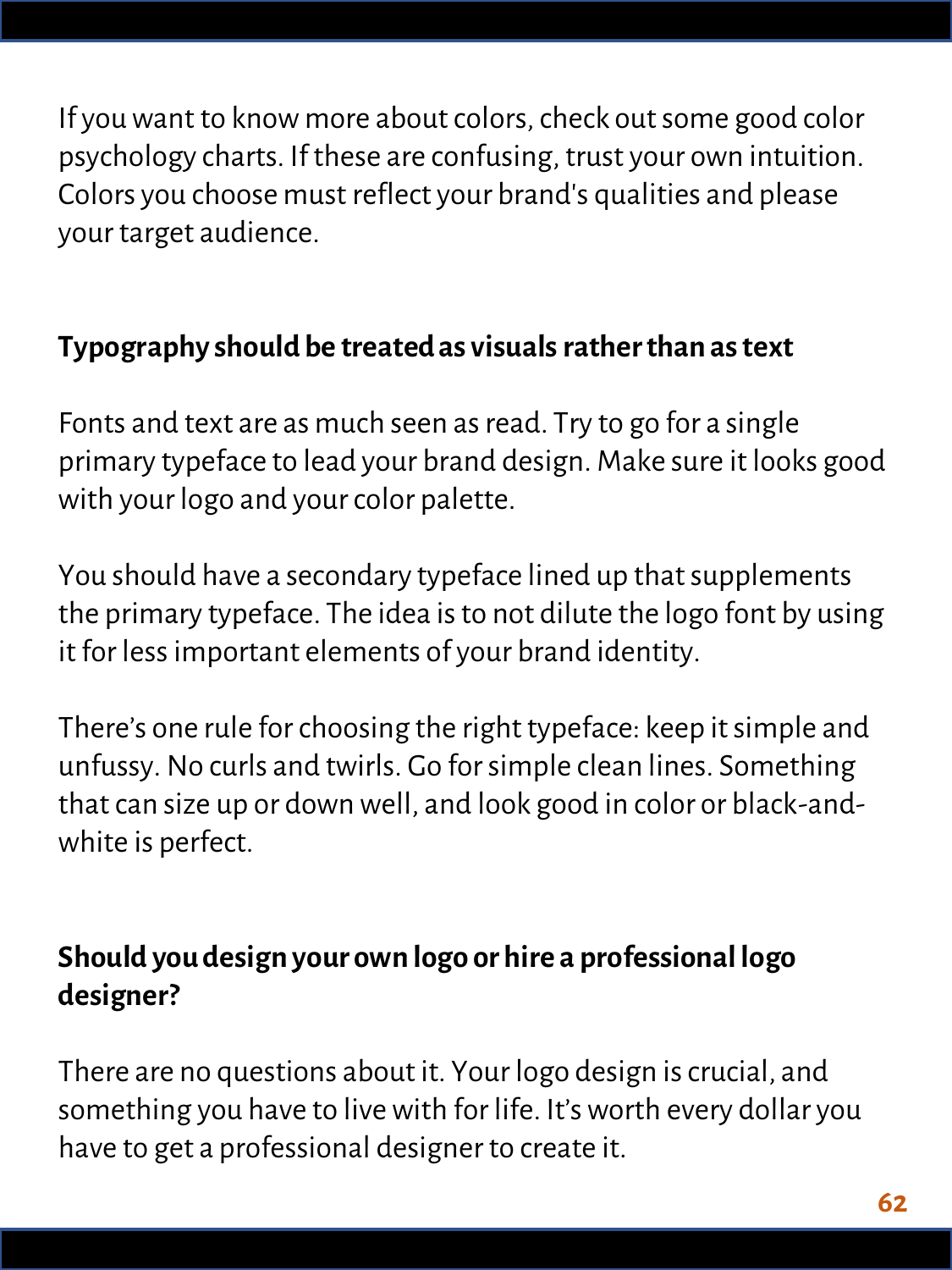Free templates or quick DIY logo templates available online won't pass muster. Worse still, don't take someone else's logo and tinker with it a bit here and there to create your own version of it. That's a disaster.

Want to know the real distinction between brands? Watch a competitor pip you to the post with a slicker professional logo than you have.

You'll have the rest of your life to rue the decision you made to cut costs by designing your logo yourself.

### **Why every brand needs a brand identity guidelines manual**

All good brands have a great style guide. Sometimes it's as simple as creating a little informal booklet. It can catalog your brand's specific colors, types, logos, fonts or other design details.

This helps ensure your brand is always represented consistently. All who market for your business (for example, your affiliates) need to adhere to your style.

As a first step, create some high-quality artwork files. Stipulate that your brand-identity usage must only be from these approved files. Also, list the rules of how your branding can appear in different formats. For example, you can state how your logo must appear as a single unit.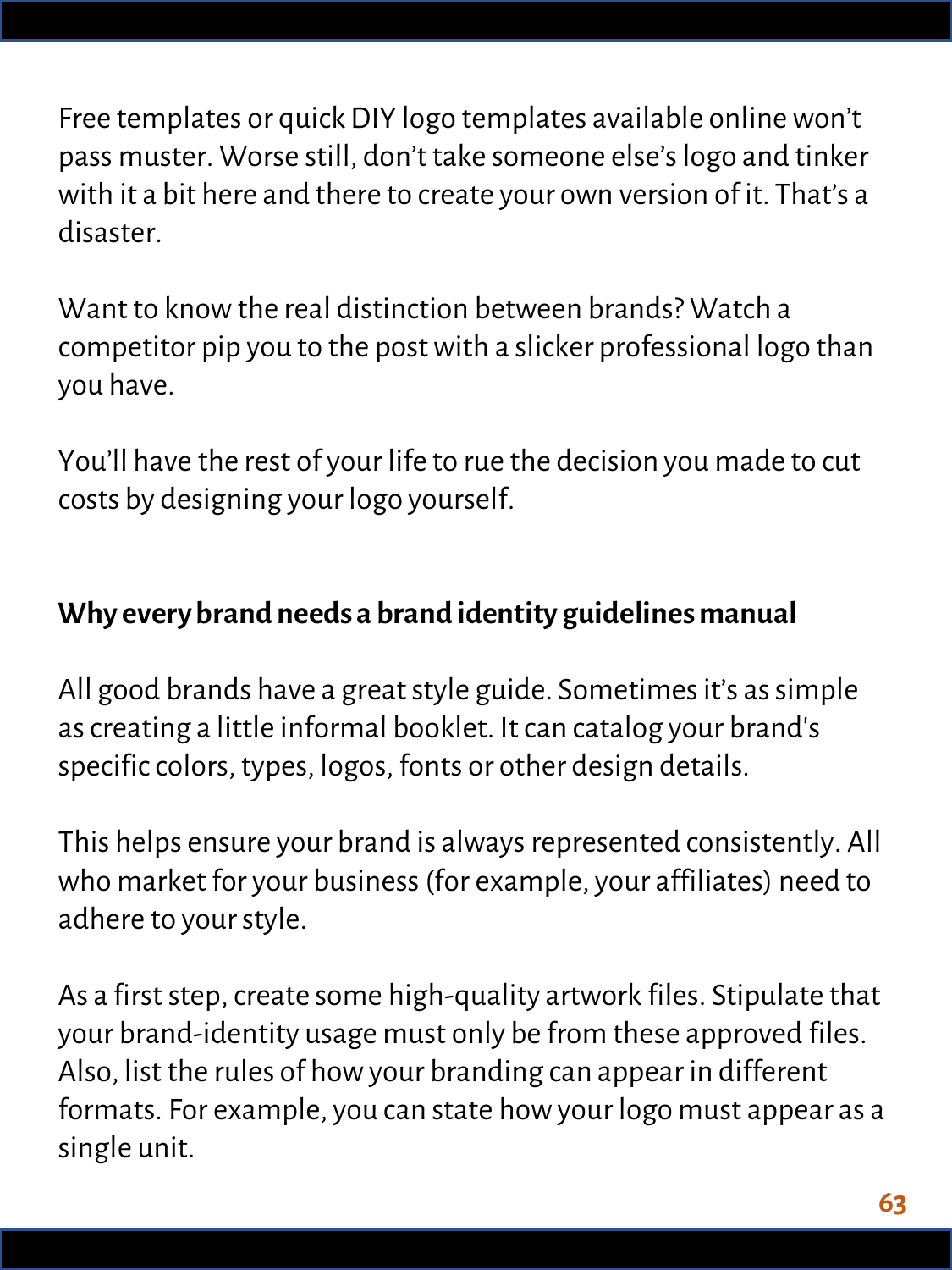Also, create diktats for placements of your logo on various pieces of communication. State the color specifications for your logo using recognized color formats.

## **Knowing when, how and why to create a tagline**

A tagline, sometimes also called a slogan or motto, is a phrase that accompanies your brand name. It must smartly translate your brand's identity and character in a few memorable words.

Taglines can also represent the brand's "attitude". Great taglines have many common attributes. Make sure your taglines meet these criteria:

- Your tagline must be believable and original. It must articulate credibility.
- Your tagline must be memorable. When you hear it, you should be able to remember it and repeat it with ease.
- Your tagline must be short. Great taglines have as few as eight or ten syllables. They're quick to recite and easy to tuck below logos.
- Your tagline must differentiate your brand. Experts believe a great tagline must be so unique it doesn't sound okay when linked to a competitor's brand name.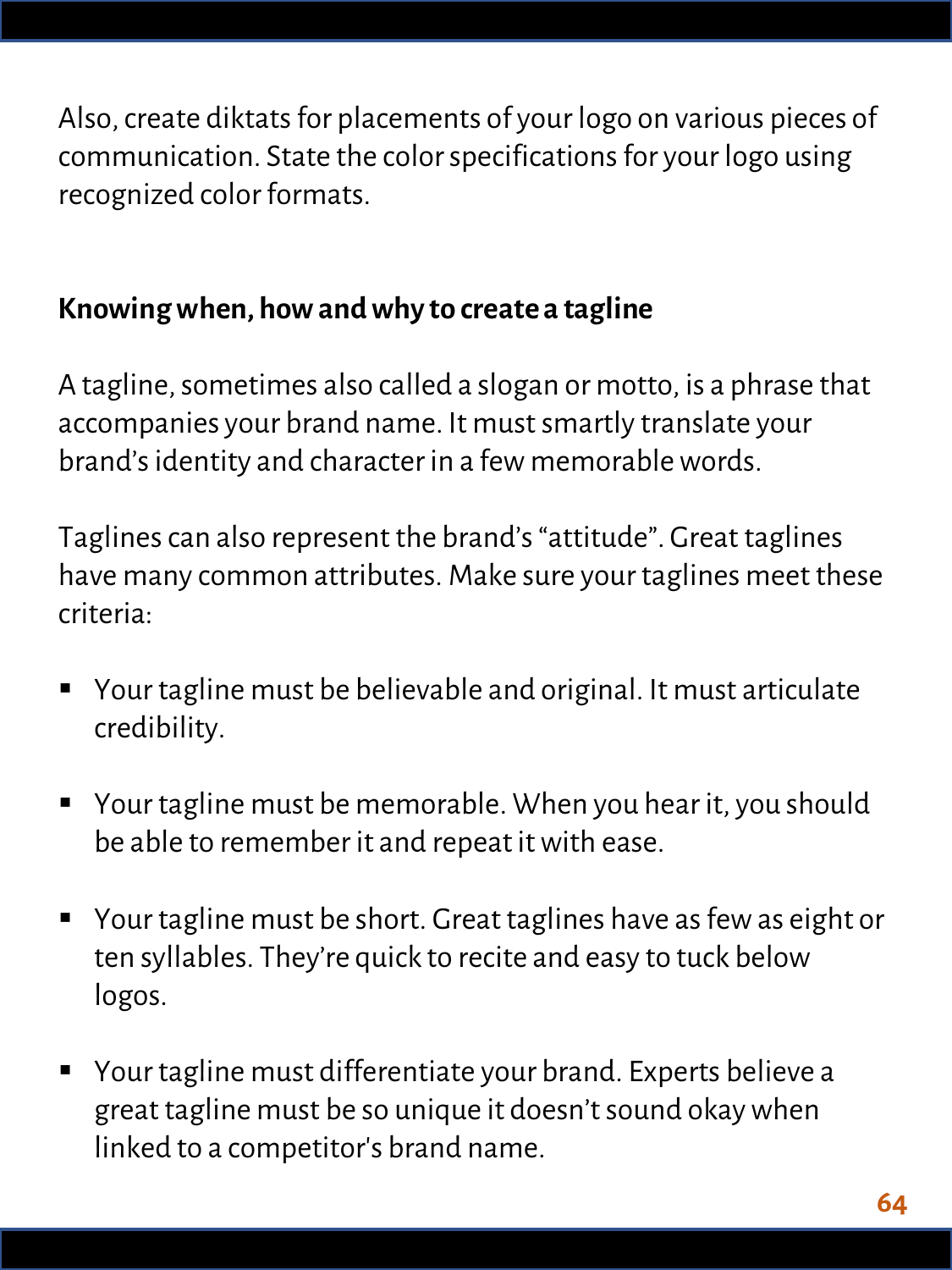- Your tagline must add some extra value to the brand name. It should not repeat any of the same words as in the brand name.
- In audio communication like a podcast, your logo isn't visible. It helps to verbalize the tagline as your brand's representation.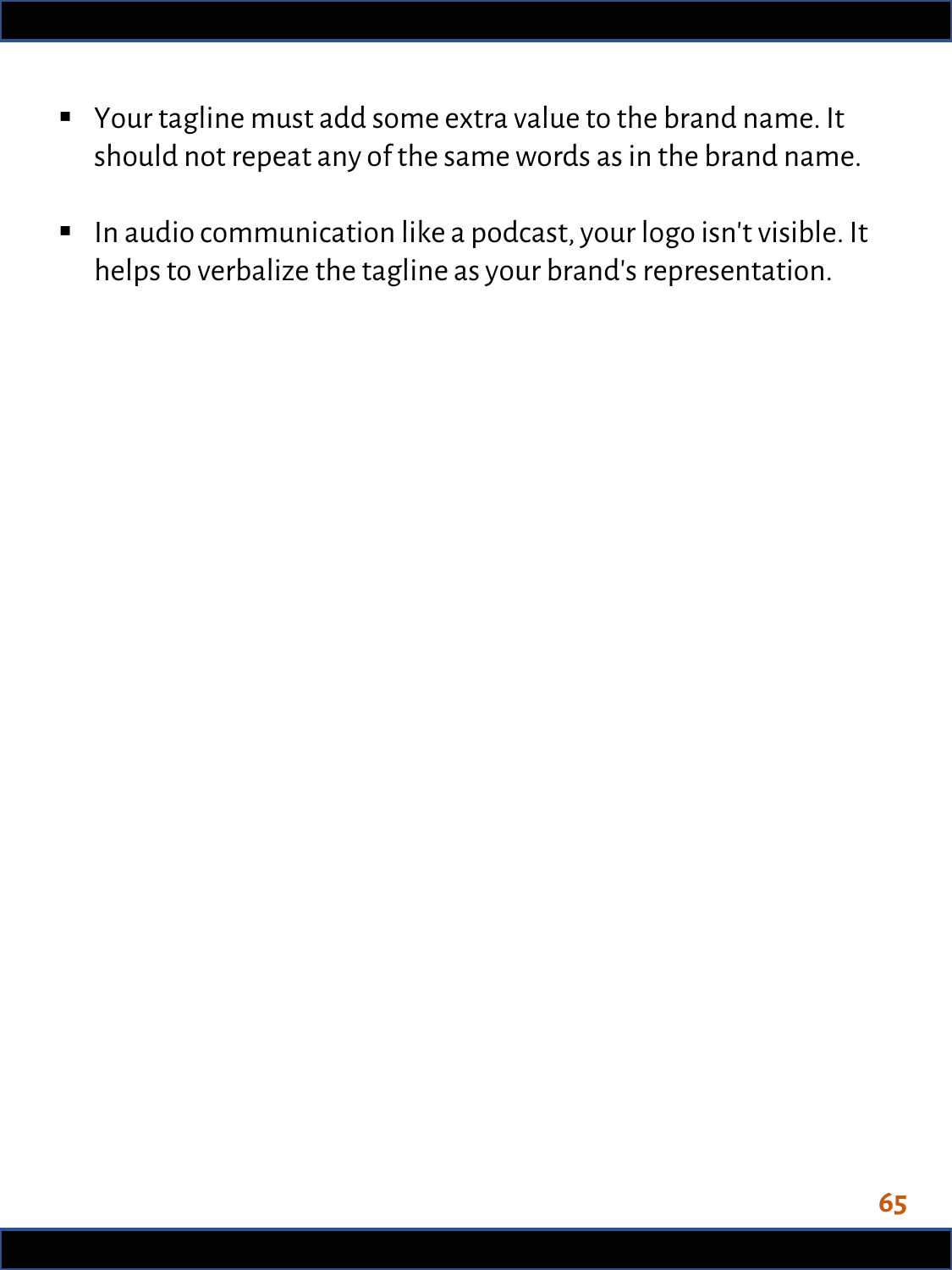# 4. Starter Blocks For Knowledge Brands

#### **Your Knowledge Commerce brand needs 4 starter blocks**

Most start-ups don't like to spend on expensive advertising to get site visitors. Neither do they like to get into more elaborate forms of content ... like videos, webinars or podcasts. That is why it makes sense to start with "simple written content marketing".

As explained earlier in this book, content marketing is the exact opposite of writing sales-y product pitches and pushing these at customers.

Instead you reach customers in a smarter way, by writing highquality articles or blog posts. Ensure these posts lead people to want to check out your products or services.

For example, let's say you want to sell an ebook on "Healthy Recipes for Supermoms". Write articles on fitness, nutrition and time management for busy moms. Write many different articles leading to this topic from different angles.

People coming across these articles may like your ideas and sign up for your newsletters. Or they may even be ready to buy your ebook of recipes. This indirect method of selling is powerful, because it educates as it sells. People first get sold on your great ideas and expertise, and thus buy your products.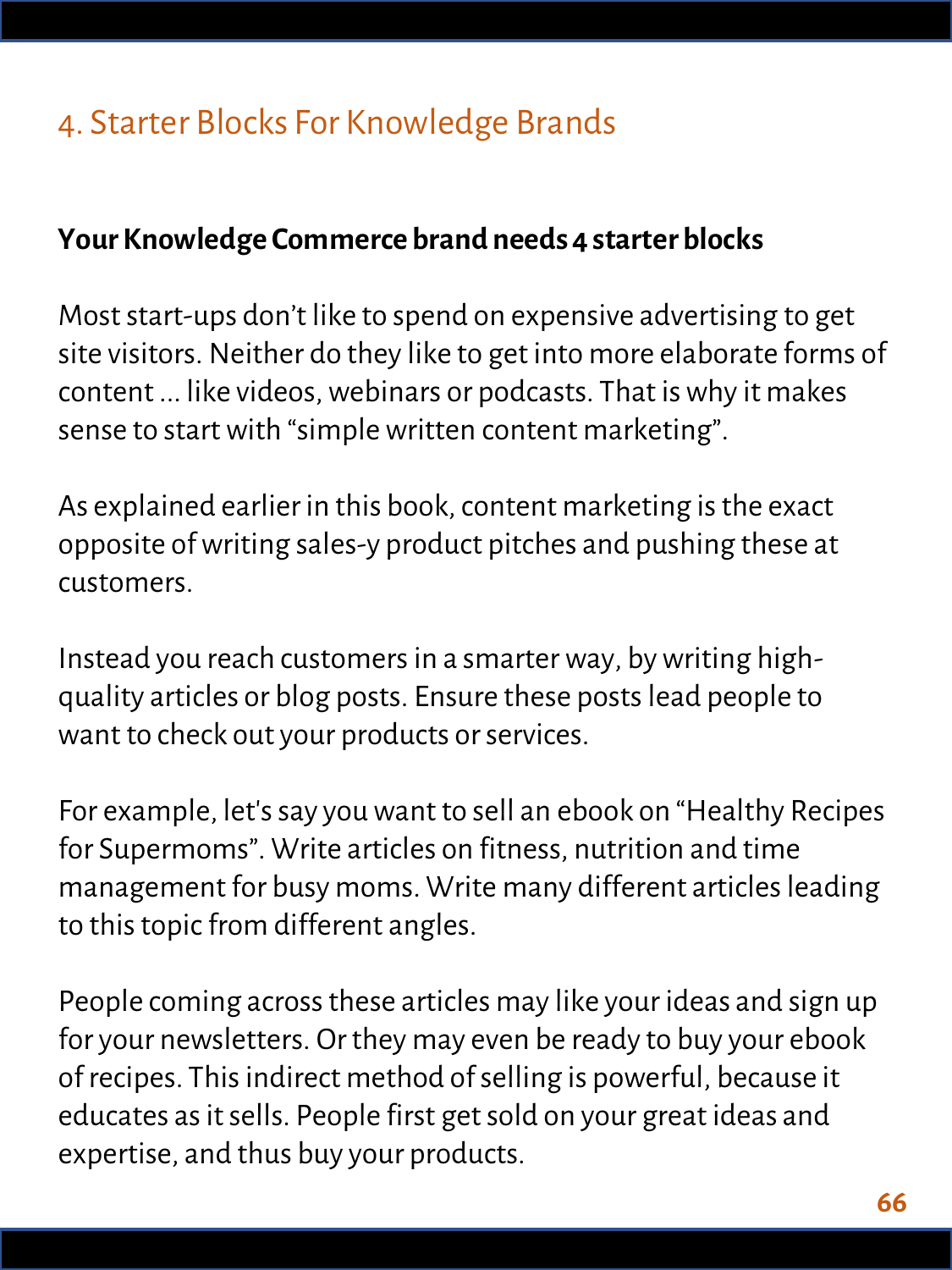For good content marketing of your knowledge brand, you need at least four core starter blocks.

These include your website-cum-blog, an email marketing system, social media and your Knowledge Commerce "store".

### **1. Your brand's website-cum-blog**

A business website and its accompanying blog are like a "brochureand-magazine" combination.

What is the difference between a brochure and a magazine? A brochure rarely changes its content unless updated and reprinted. A magazine is fresh from issue to issue.

A website should include your static or slow-changing content (e.g. About Us Page, Our Policies Pages, Contact Page etc.).

A blog has to be more like a magazine full of category-segregated articles. New articles must be regularly written and published. They must all relate to your unique expertise area.

The idea here is that reader-visits would become thin if your website information does not change often (as it won't). But, an ever-fresh blog can invite people to return frequently to your website.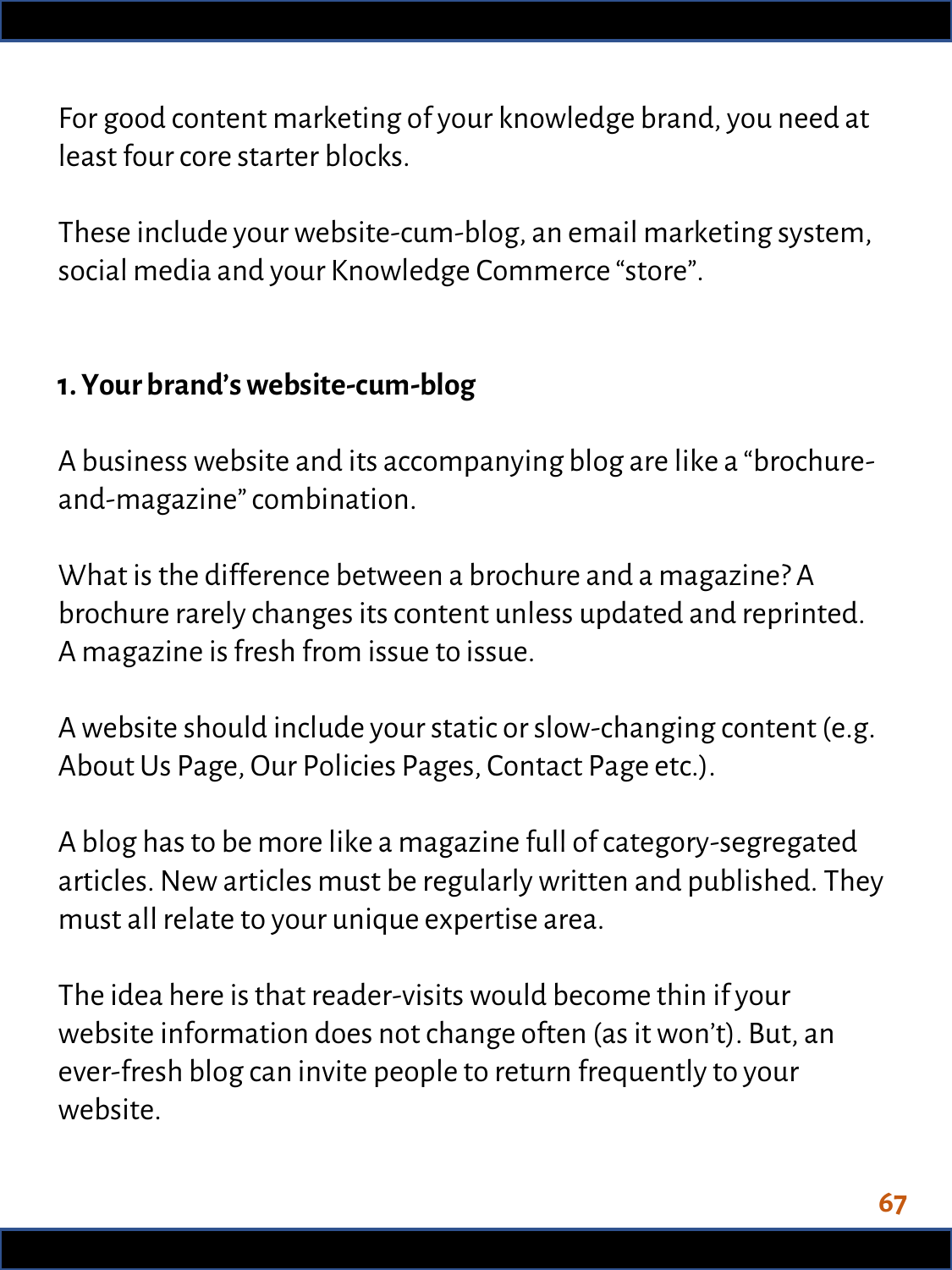Returning readers are the ones easy to convert into loyal customers. Research shows potential customers need several "touches" to evaluate experts. Only then do they decide on purchases from them.

It's also critical to see that both your website and your blog are coherent to your branding. Whether writing static or fresh information for your site and blog, always consciously stay "on brand".

# **2. Your brand's social media**

Your social media channels could include Facebook, Twitter, LinkedIn, Pinterest and Instagram, for starters. These are the Big Five. You can add more later.

View the social channels as traffic generators for the website and blog. When you write a blog post, simultaneously post a short excerpt of it to the social media.

Add hyperlinks leading back to your blog post. You should aim to lead social traffic back to your site where you have more articles and your product arrays.

Besides promoting your own blog posts on the social media you should also "curate" content.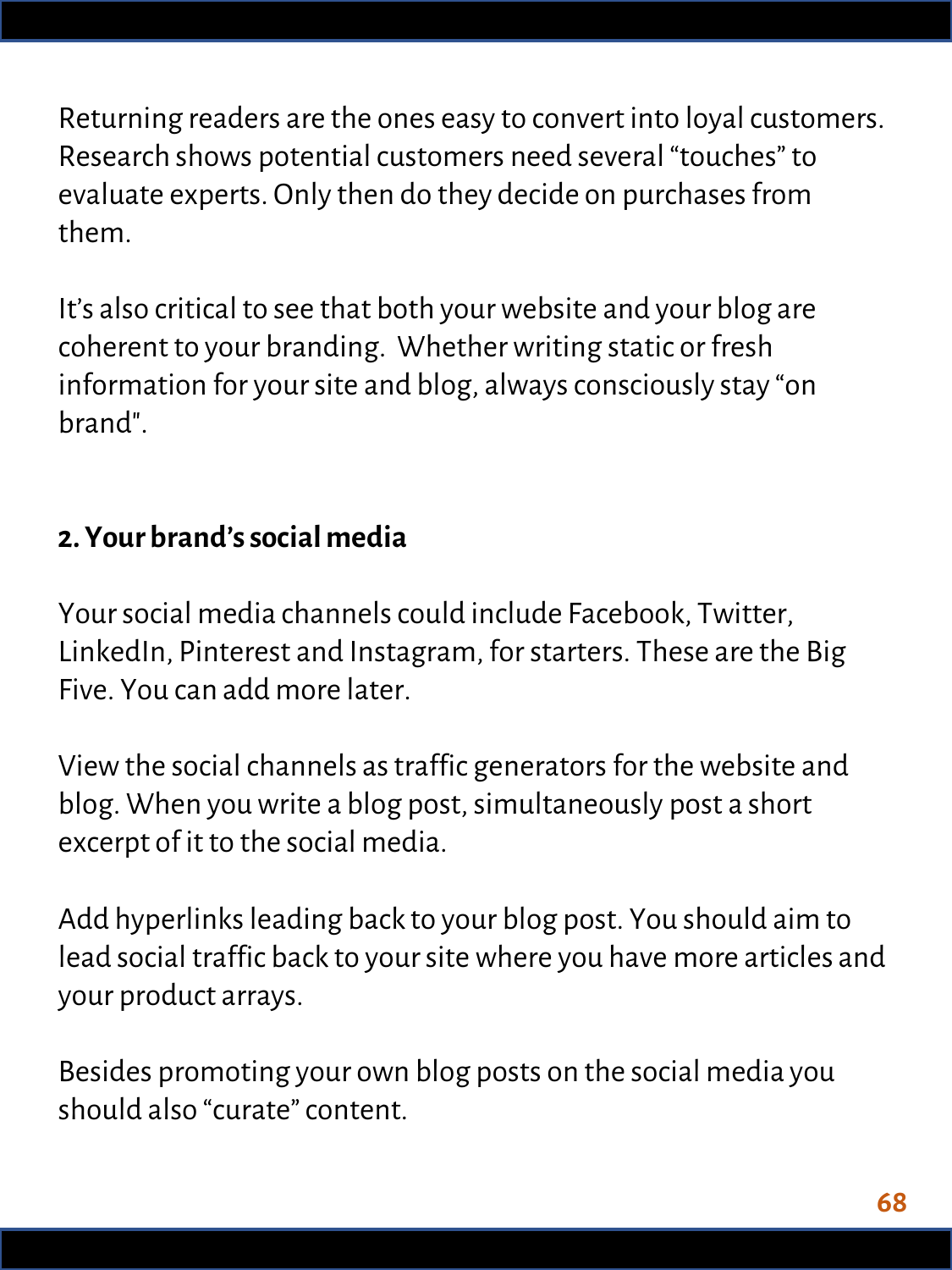Post links to articles of other experts related to your field. This makes you look good online as a "thought-leader". Your social sharing of others' great work puts your brand in good company.

# **3. Email marketing**

This is another inseparable part of Knowledge Commerce. Why is it important to the whole scheme of things?

Think. What a waste of effort it would be if you brought lots of firsttime site visitors to your blog and site. But then you had no way of staying in touch with them to bring them back again? This is where email marketing becomes invaluable.

On the website, and working along with the blog, you'd need to include an "opt-in form". It can ask people to supply their email addresses if they wish to get regular updates from your site and blog.

You may need to offer a "lead magnet" (a free ebook or other beckoning downloadable item). It has to be enticing enough for people to give their email addresses for.

Once people are on your mailing list, keep an email campaign going (at optimum frequency). Remind people to re-visit your site for new content.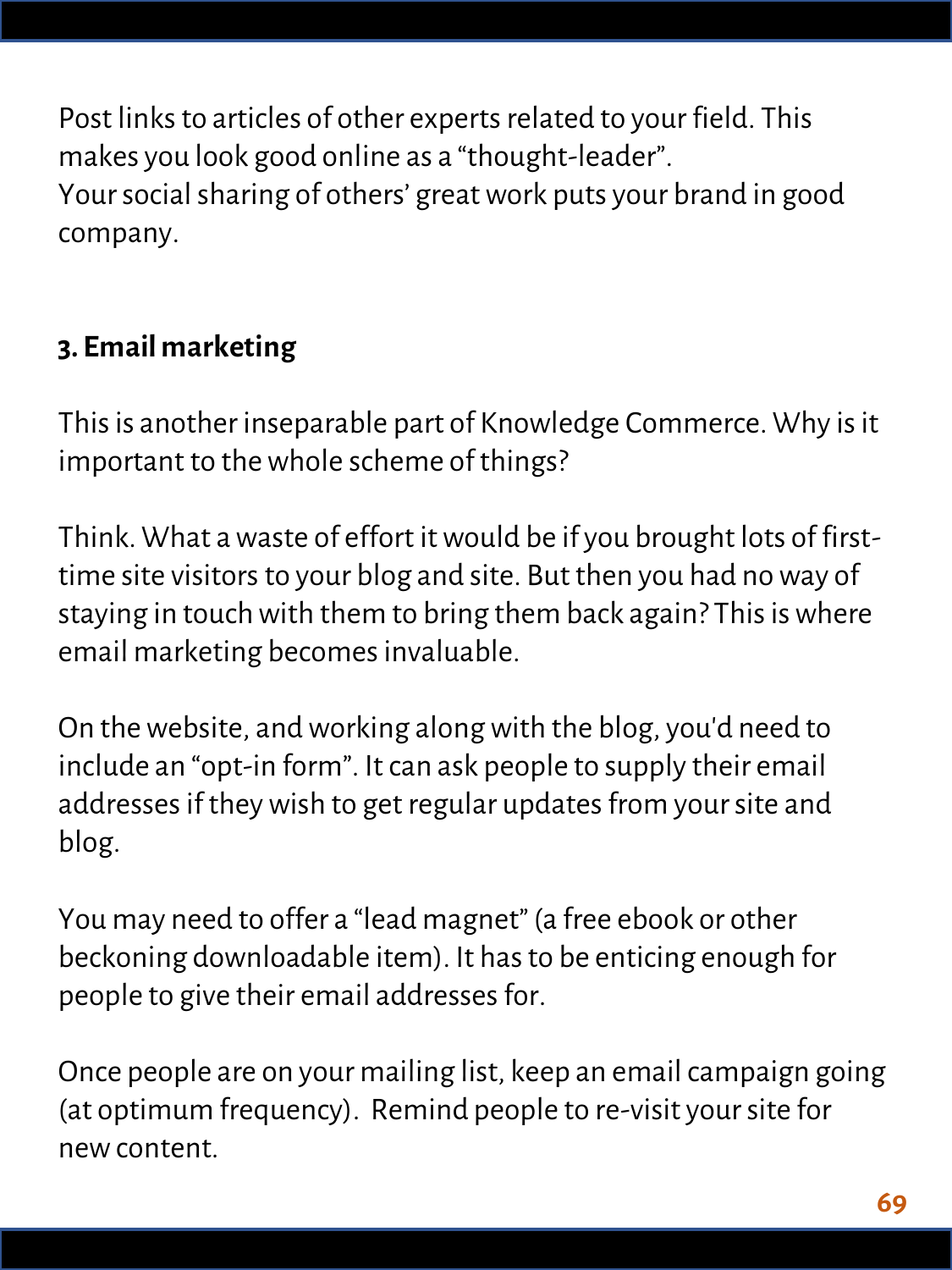But don't let them feel badgered to buy your products straightaway. Email marketing isn't separate from the rest of your brand communication. So, maintain your brand's tone of voice.

# **4. Your Knowledge Commerce product "store"**

Not always are your branded products and services arrayed as in a "store" but it helps to think of them as such. This is because, as we said before, you must plan to have varied products at different price points.

These products must then be capable of "upsell and cross-sell".

What is "upselling"? It's when you make an offer for a higher-priced product after someone buys a lower-priced one. What is "crossselling"? It's when you make an offer of a related bundle of products after someone buys a product.

Inexperienced marketers usually tend to upsell or cross-sell whenever they think it's right. They believe experts who say buyers buy more when they are already buying something. So, most marketers use the "Thanks For Your Purchase" page to make upsell or cross-sell offers.

Rather than push a second product at a buyer immediately after first purchase, I prefer another method.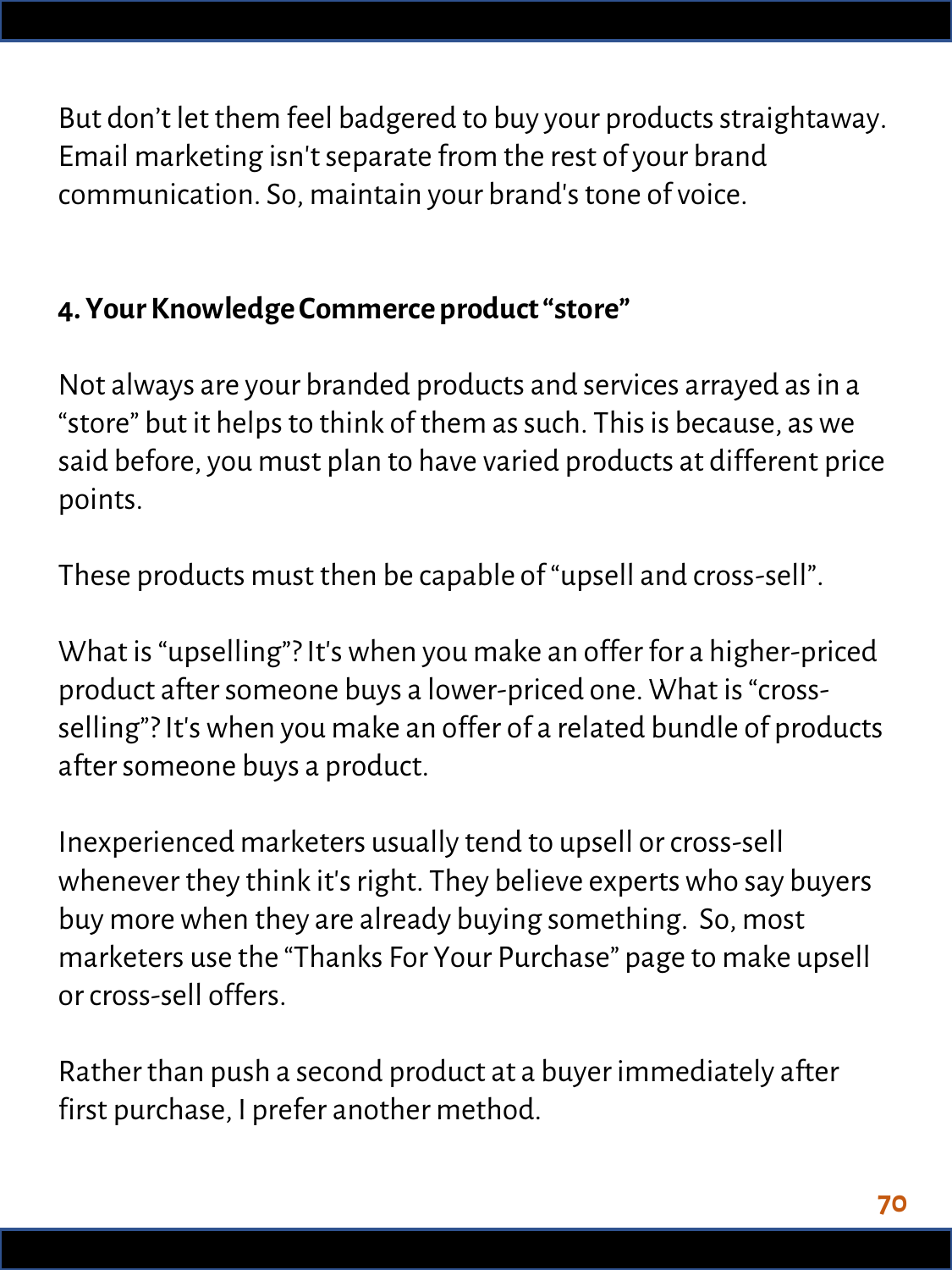The ploy that works best for me is to segment people on my mailing list by the stages of purchase journeys they are on. If you group them thus, you can use email to follow up after their initial purchases.

You can ease them into buying new products higher on your price ladder. This idea enables you to educate and build greater trust as you sell at higher prices.

Remember, people consume knowledge products slowly.

A person may take a certain number of days to read a book. He may take longer to finish a course. He may take longer still to digest and act on the discussions you had in a mentoring session.

It feels too early to be flashing new products at people's faces, immediately after a purchase.

On the contrary, it feels more caring to give them time to ask queries on what they have learned. Earn their feedback by giving them space and time. Engage them in groups or one-to-one to make their learning feel more complete.

Knowledge product sales require more customer care than any other product. They also demand more of a personal touch.

People buy your products because they get "you" in the process. Your expertise is what they value more than your products.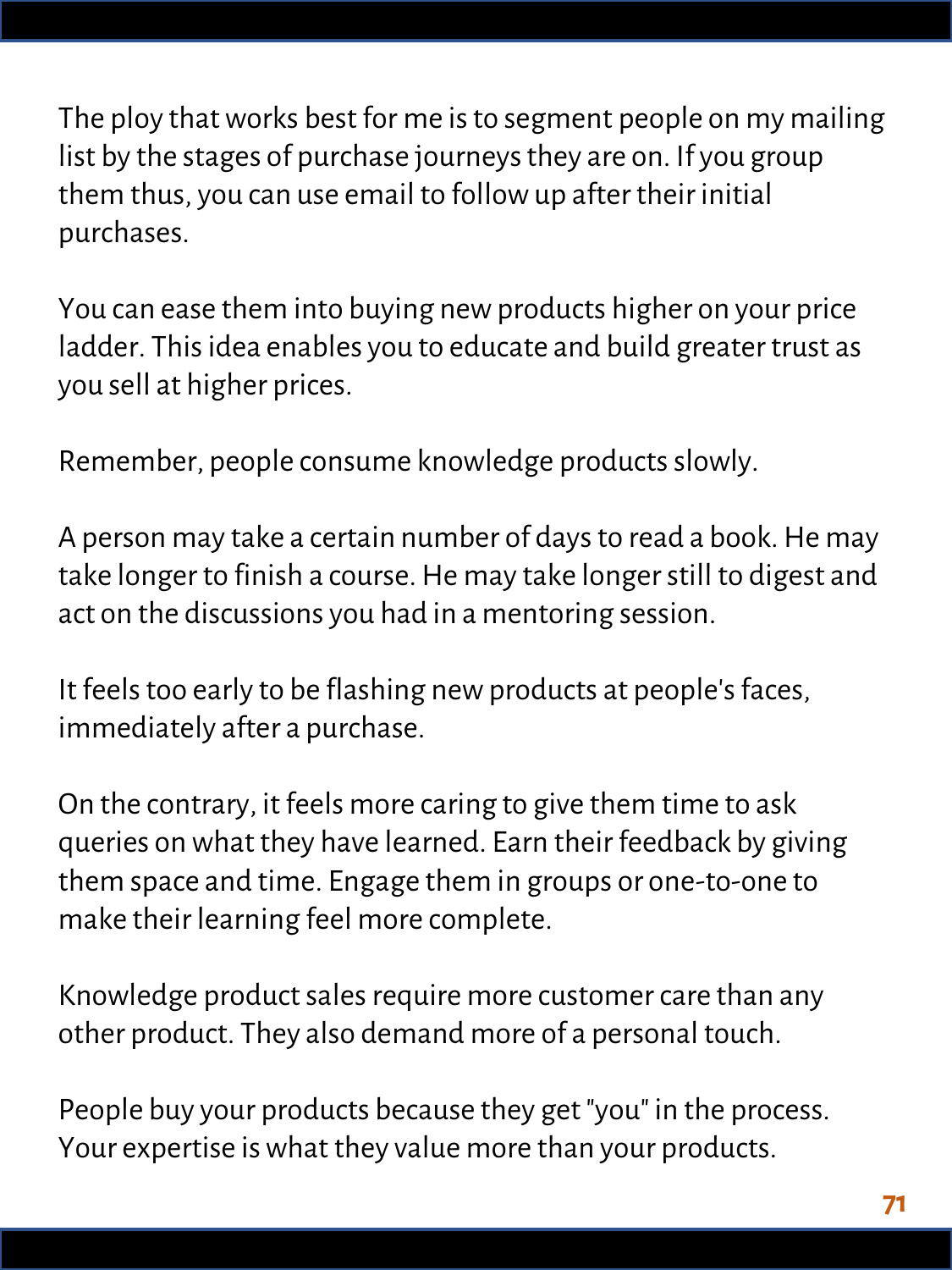Giving them access to you is the best way to add value to your products. The more direct access you give them, you build trust faster and sell more at higher price-points.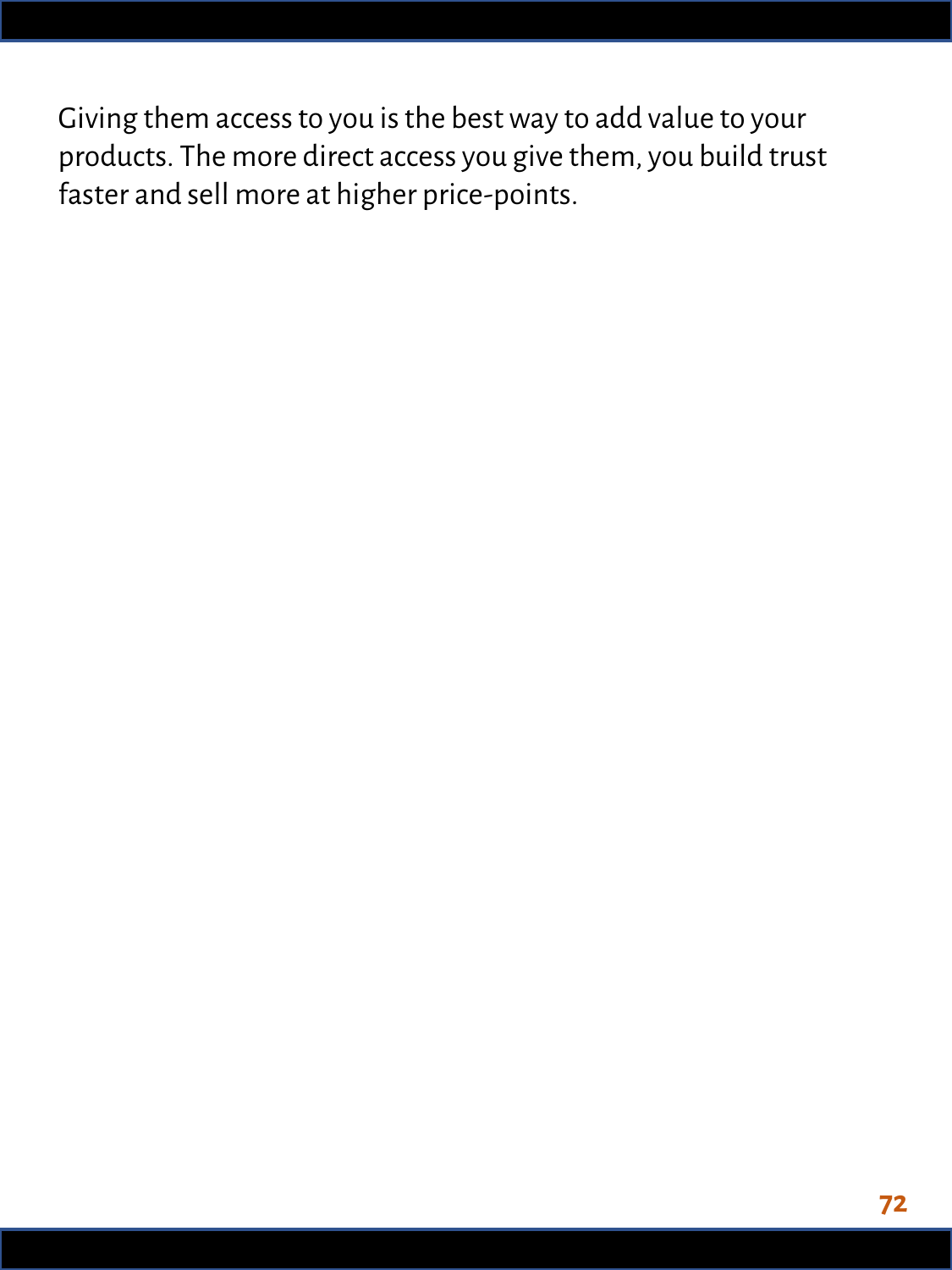# PART III: MARKETING

### **What this section of the book contains**

In this section of this book, we cover four topics:

- 1. Micro Marketing To Grow Faster
- 2. Creaming Traffic Via SEO
- 3. Social Media Traffic Generation
- 4. Using Influencer Marketing

The big secret to faster growth in Knowledge Commerce is hidden in small things. It's the art and smart of micro marketing. We cover what micro marketing is. We also see how your product and service ideas can be shaped by micro marketing strategies. You'll find this chapter eye-opening and full of inspiration.

Now, the next big issue of marketing to tackle is how to get traffic to your website. Without sizeable traffic, you can't convert visitors into buyers of your products.

There are three ways we examine how to bring in loads of traffic. One way is to learn how to cream the search engines like Google for free traffic in droves. Learn what's new in this space.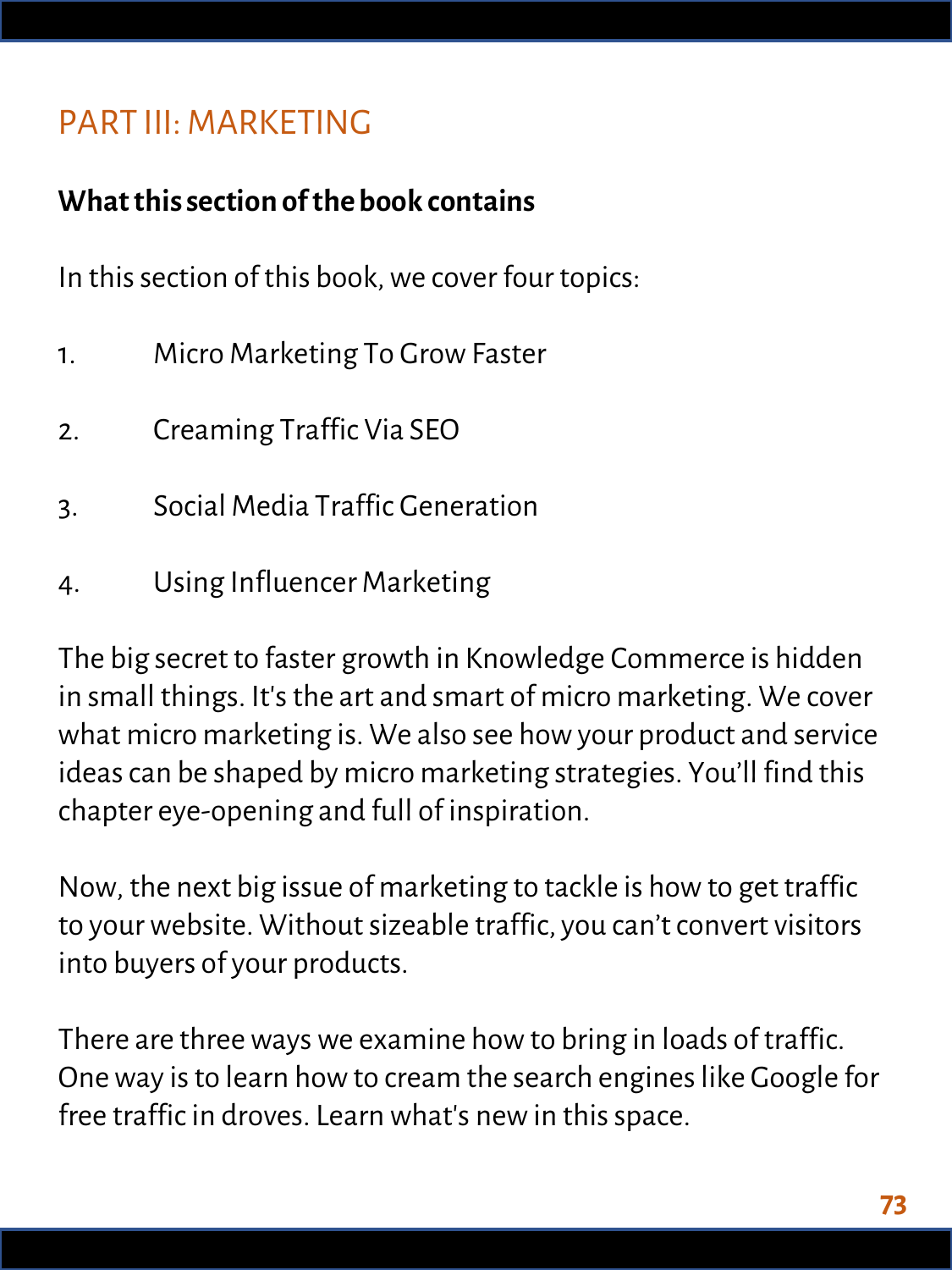Another traffic source is social media. It is full of different traffic generation channels that all have their peculiarities. So, this takes a bit of smart strategic planning. How to avoid getting caught in social dramas online, and how to achieve your traffic goals, is what we cover.

Finally, we go over influencer marketing and all its nuances. This is one of the best ways to both reach out to traffic and build your brand profile. Pick the best influencers, and do influencer marketing successfully. It's all detailed in the fourth chapter here.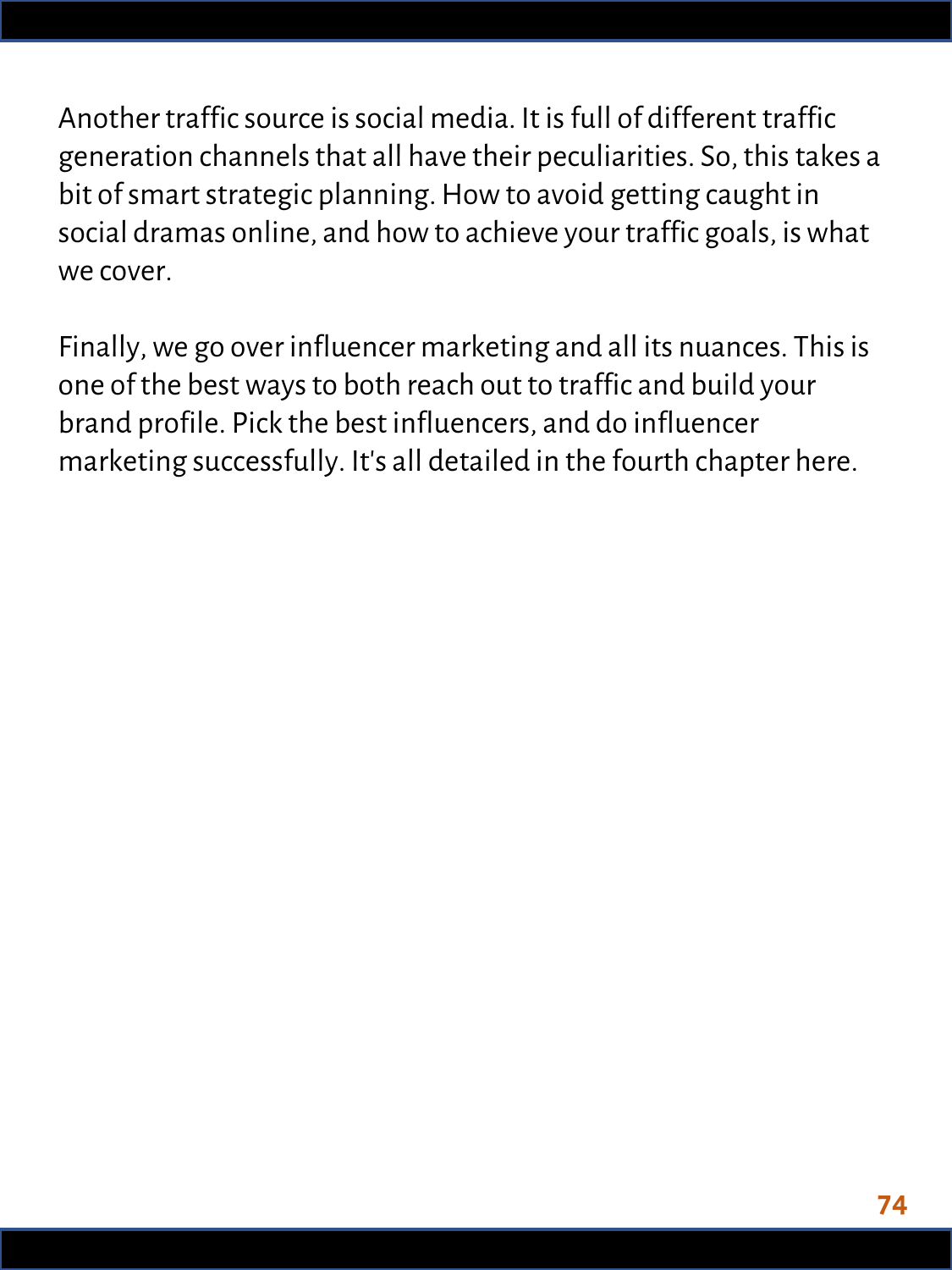# 1. Micro Marketing To Grow Faster

### **Where do you find loads of product ideas? Try micro marketing!**

We've seen this fact in the earlier parts of this book. You need to have a lot of products and services in your Knowledge Commerce repertoire.

But where do you find lots of great ideas for all those products? How do you decide on the many ebooks, courses, tutorials or podcasts you'd like to create?

The answer lies in the principle of micro marketing. You break down your audiences into many tiny segments.

Micro marketing requires narrowed, intensive focus on small groups of target audiences. You then can build several nuanced products that serve small groups.

#### **How does micro marketing help you grow faster?**

In micro marketing, since you address small groups of people, you get to know their pain-points in depth. Your marketing communication gets very concentrated on their needs.

Your words resonate with these small audiences better. You relate to audiences at an emotional and empathetic level.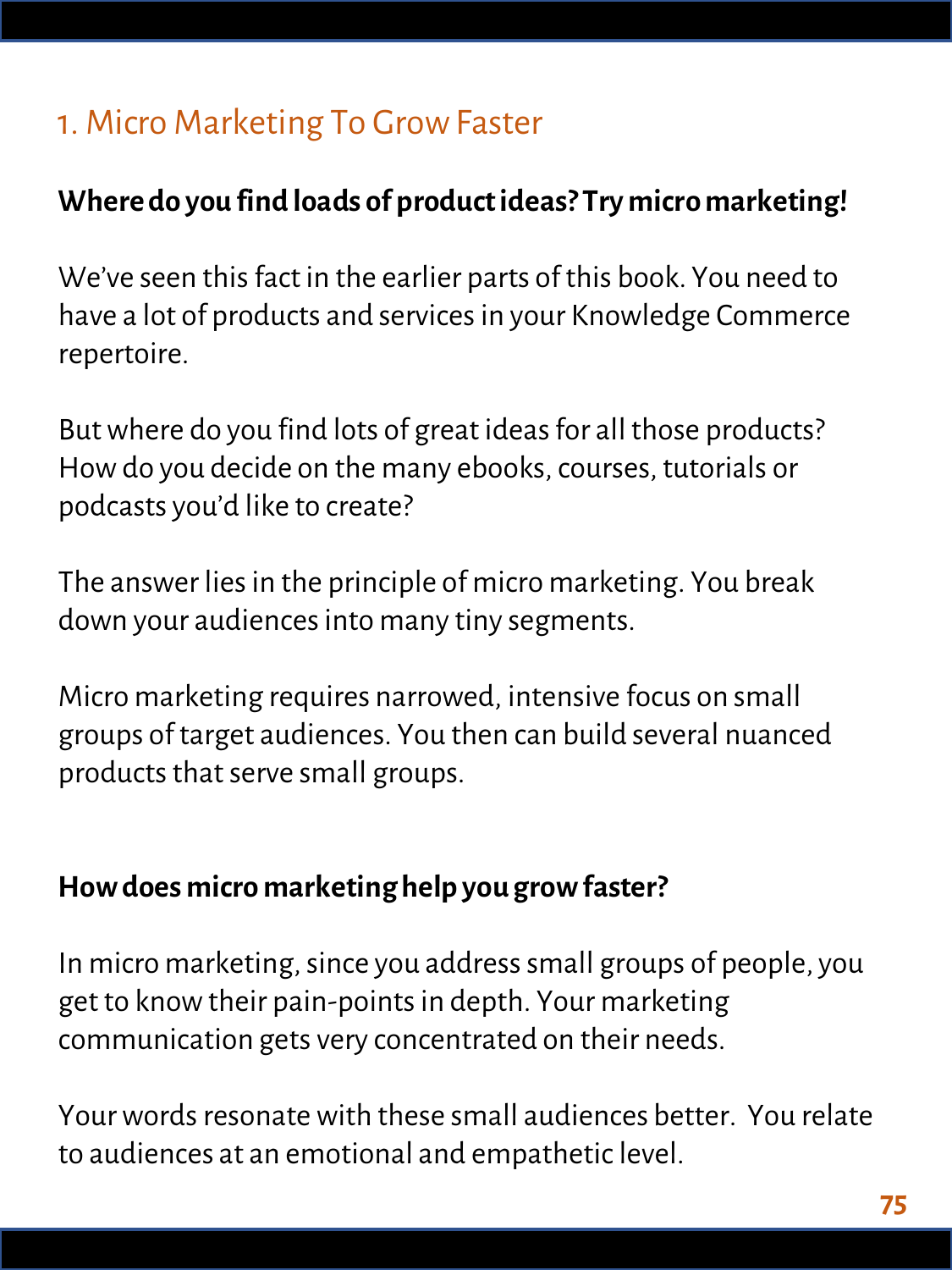Your audiences instinctively begin to feel that you know them and their issues very well. They feel as if you are writing for them, almost on a one-to-one basis.

Trust bonds develop faster when people feel "understood". As trust builds, so does sales.

## **How micro marketing differs from mere niche targeting**

Micro marketing isn't a tactic suitable only for small businesses or solopreneurs. Huge global brands have now understood the value of it. Companies like Coca Cola have changed in many countries to micro marketing. Big companies are trying to act small again.

The Internet now allows very granular audience segments. Large businesses are seeing the value of delivering content that "individually resonates". This is so different from earlier when their attitude was to "mass-educate".

Uber is among the many big businesses that use micro marketing. Uber tries to understand every small transportation issue in global cities where it plans to expand. Naturally, each small geography has its own peculiar transportation problems.

The result? Uber says its footprint has grown through an "acute understanding of peoples' commuting bottlenecks across the globe".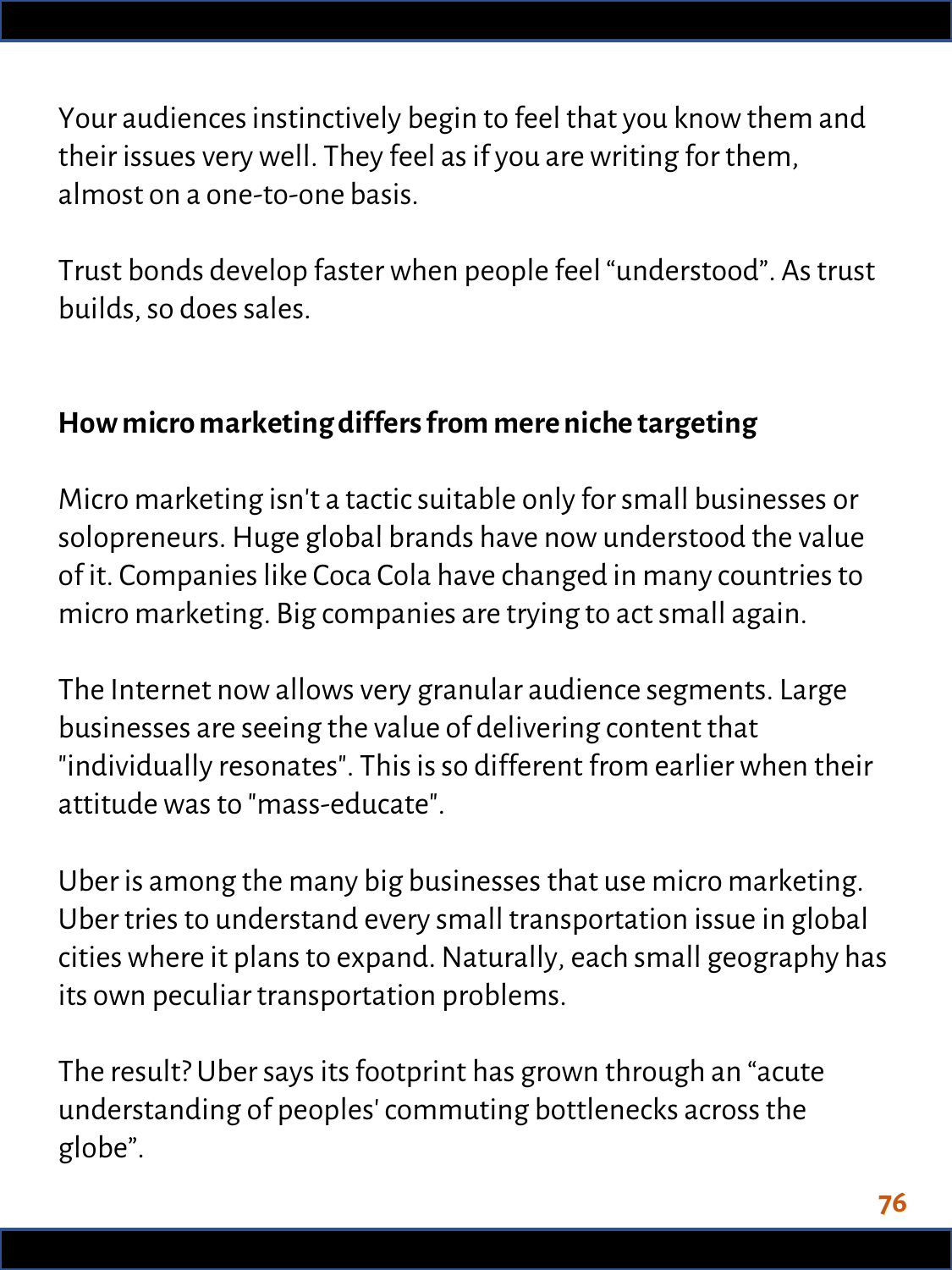To understand micro marketing better, let's take an example, say, from the real estate industry. For starters, you would expect that any realtor would have a narrow enough niche. He may be targeting a particular suburb of his hometown. He cannot otherwise handle too many clients, or they'd be taking him all around town on house visits.

But what if the realtor then decided to go even narrower? Say, into rental houses that are two-bed apartments within a certain price range.

Now, his own focus and specialization will grow with speed. He may see his target audience needs better than before. He may be able to distinguish the little nuances that affect 2-bed homerenting decisions. He may gain clarity on why some sales don't materialize, while others do.

If he got into Knowledge Commerce, he may be able to develop a host of products. He could make every nuanced need the subject of some knowledge product. He could have products tailored to small groups of similar buyers. Every product and service could nail a small but vital need.

In narrowing his outlook, he would gain depth. The focus of the marketer would become "one inch wide and one mile deep". It would go away from being as superficial as "one mile wide but only one inch deep".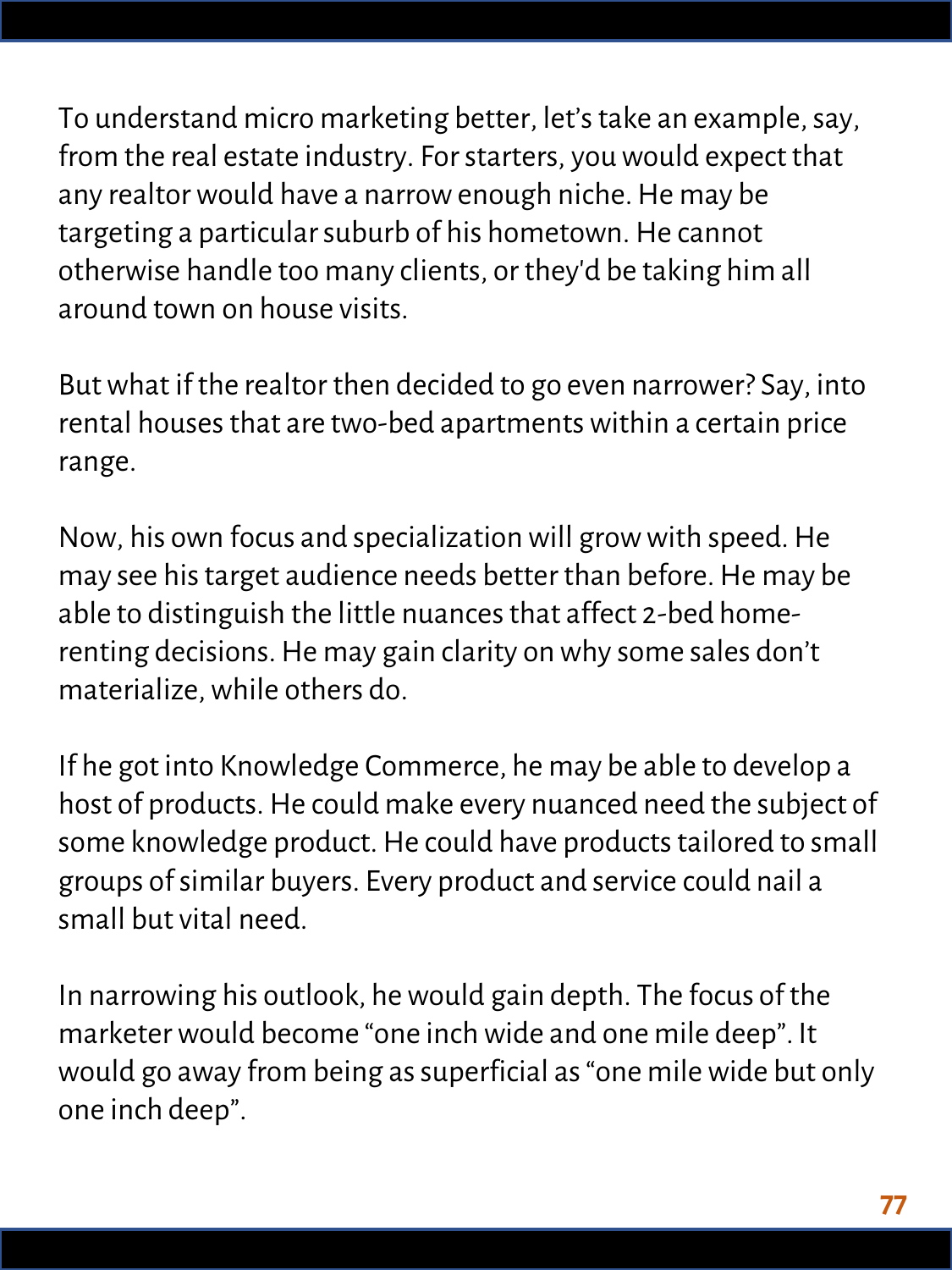The selling arguments such a marketer would use may show what an expert he is in two-bed apartments. He would become the "goto" person for single people or small families. He would grow a reputation faster as an expert in "small apartment rentals".

Soon the realtor would have less marketing to do. His previous clients would help find him more clients. How? This would happen naturally, because people with common problems bond together. That's why micro marketing gets easier with time and produces results faster.

# **Some ways to develop Knowledge Commerce products using micro marketing ideas**

How can you create a range of Knowledge Commerce products for micro audiences? Here are some examples of how to slice and dice your niche and target audience. Think of small audience segments. Think of the many small problems people have. You'll find plenty of ideas.

## **1. You can go local if your expertise niche allows that. The narrower your geography the easier it may be to saturate the market.**

Geographical markets are easy to break down by, say, zip code, or streetwise, or by suburbs.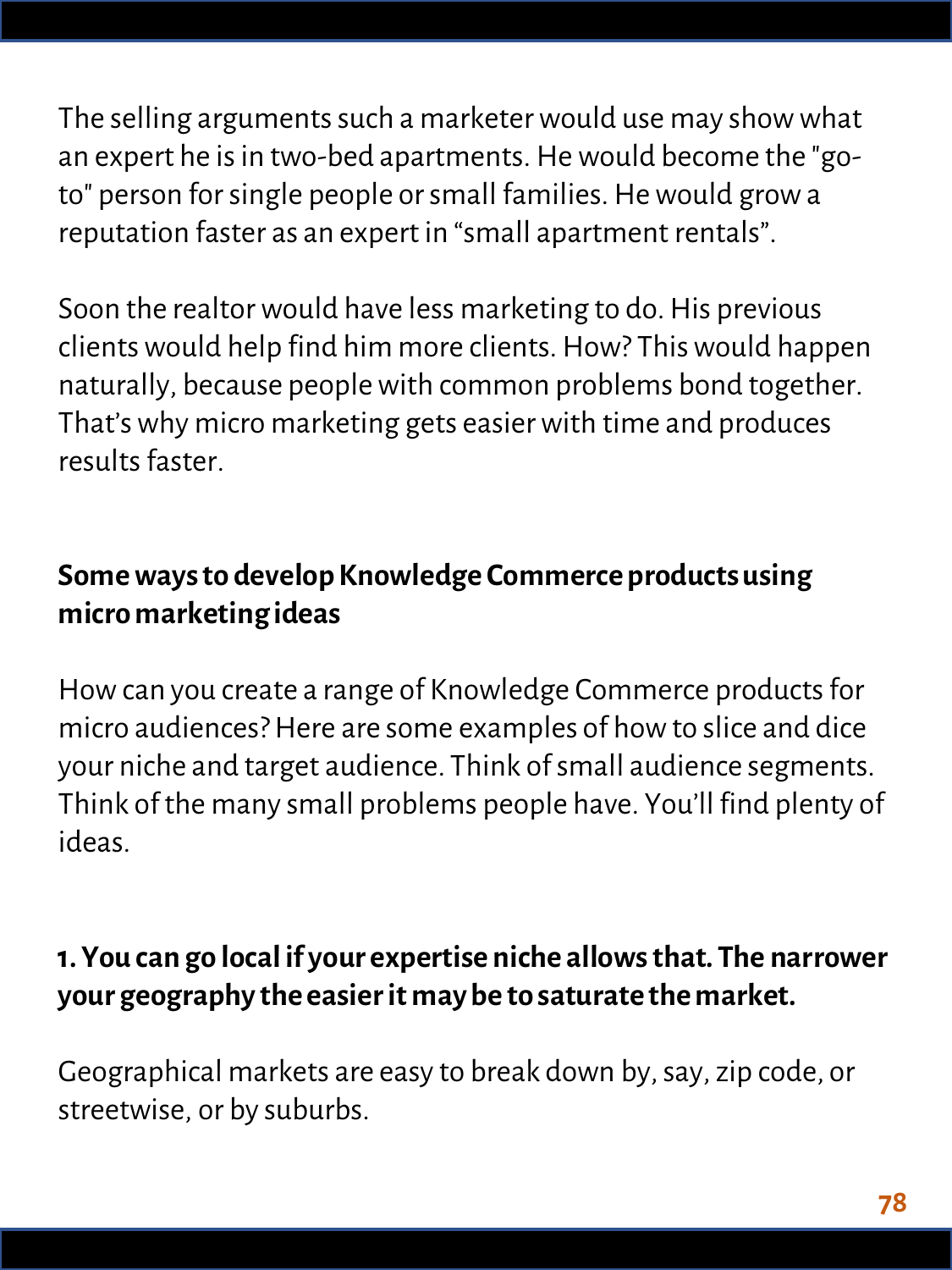One Knowledge Commerce gardening expert sells a course suited to owners of "houses with a back garden space of at least five square meters". He offers intensive kitchen gardening consultancy.

# **2. If you are in the fitness or medical space, you can group people by their physical problems or physical characteristics.**

You can target people of a certain height, weight, age group, or health problems.

For instance, you can build knowledge products for women "on the brink of diabetes". Or build knowledge products for men with "shoulder-dislocation sports injuries". Your solution can be specific to physical problems.

# **3. If you're in the family counselling niche, you can break up micro market knowledge products by the kinds of relationships issues people have.**

For example, a professional I know targets "mothers fed up with quarrelling daughters".

She sells sibling-rivalry counselling and therapy services, and publishes lots of ebooklets on antagonism-ridden families.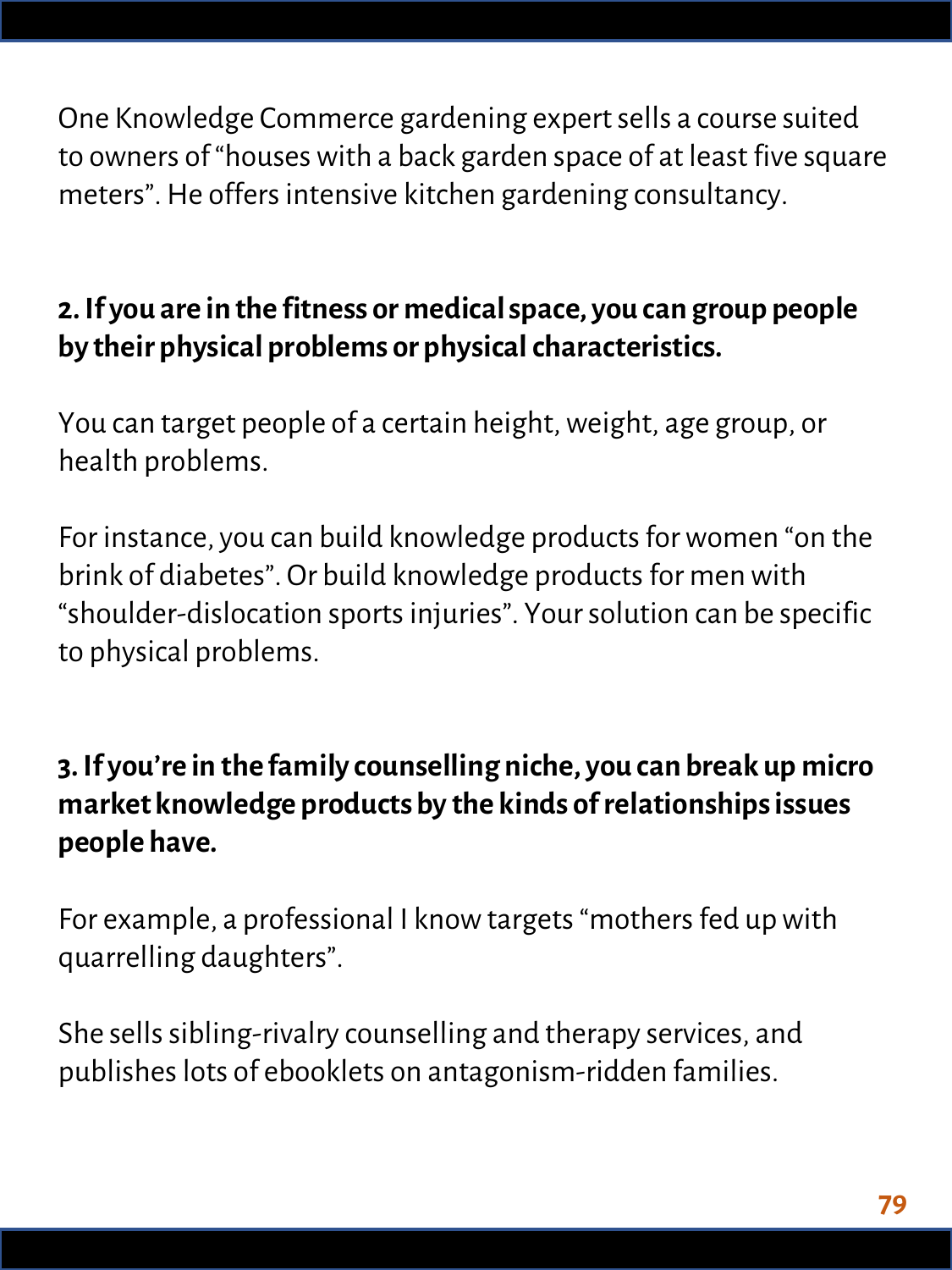### **4. If you are an HR expert, you can target small groups of people with common work problems.**

There are ever so many types of work problems, that you may have the luxury of too many product ideas.

One job consultant, for instance, targets people "who have not seen a promotion in three years". He also is very "with it". These days he has a podcast interviews series dealing with many types of #MeToo harassment complaints from women.

# **5. If you are a wealth expert, you can target professionals by their job titles or areas of business focus.**

This is easy to do when you have social tools like LinkedIn that show such segments clearly. Rather than just use standard segmentation like salary levels, you could look for problem areas with salaries. One wealth consultant sells a substantial guide for "those earning \$90,000 a year but losing more than 40% of it in taxes".

## **6. If you're a service sector guru, you can sell to businesses tucked within an industry niche.**

Looking for tiny segments to build knowledge products for is the key.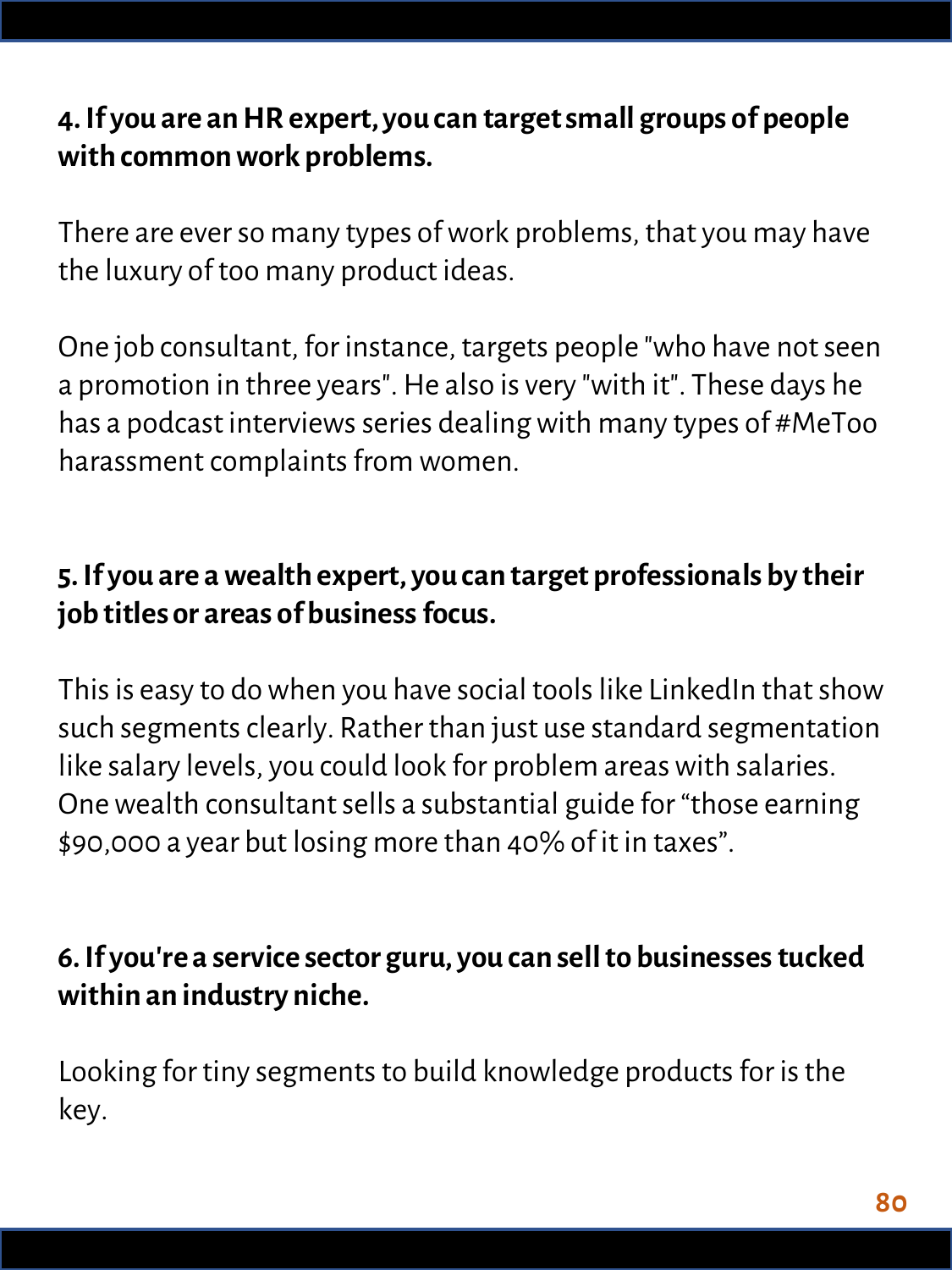For example, within the niche of "insurance companies for fishing boat manufacturers", you could target "insurance companies handling solo fishermen making their own boats".

# **7, Are you an authority on car manufacturing? You can segment your space by the many different ancillary product manufacturers in it.**

For example, you can target your knowledge products for automobile seat cover manufacturers as a micro segment. Or create a separate knowledge series within even that small segment that caters to "custom upholsterers".

If you notice, all of these ideas are about identifying the small problems that small groups of people in your niche have. For them you can create knowledge products directed at solving their specific problems.

Many solopreneurs in Knowledge Commerce think that creating big products at high prices, to solve huge problems for the whole target audience, is the way to build topical authority. The exact opposite is true.

Authority is built incrementally. And the closer you get to your audiences, and help solve their particular problems, you'll see that "one size can never fit all".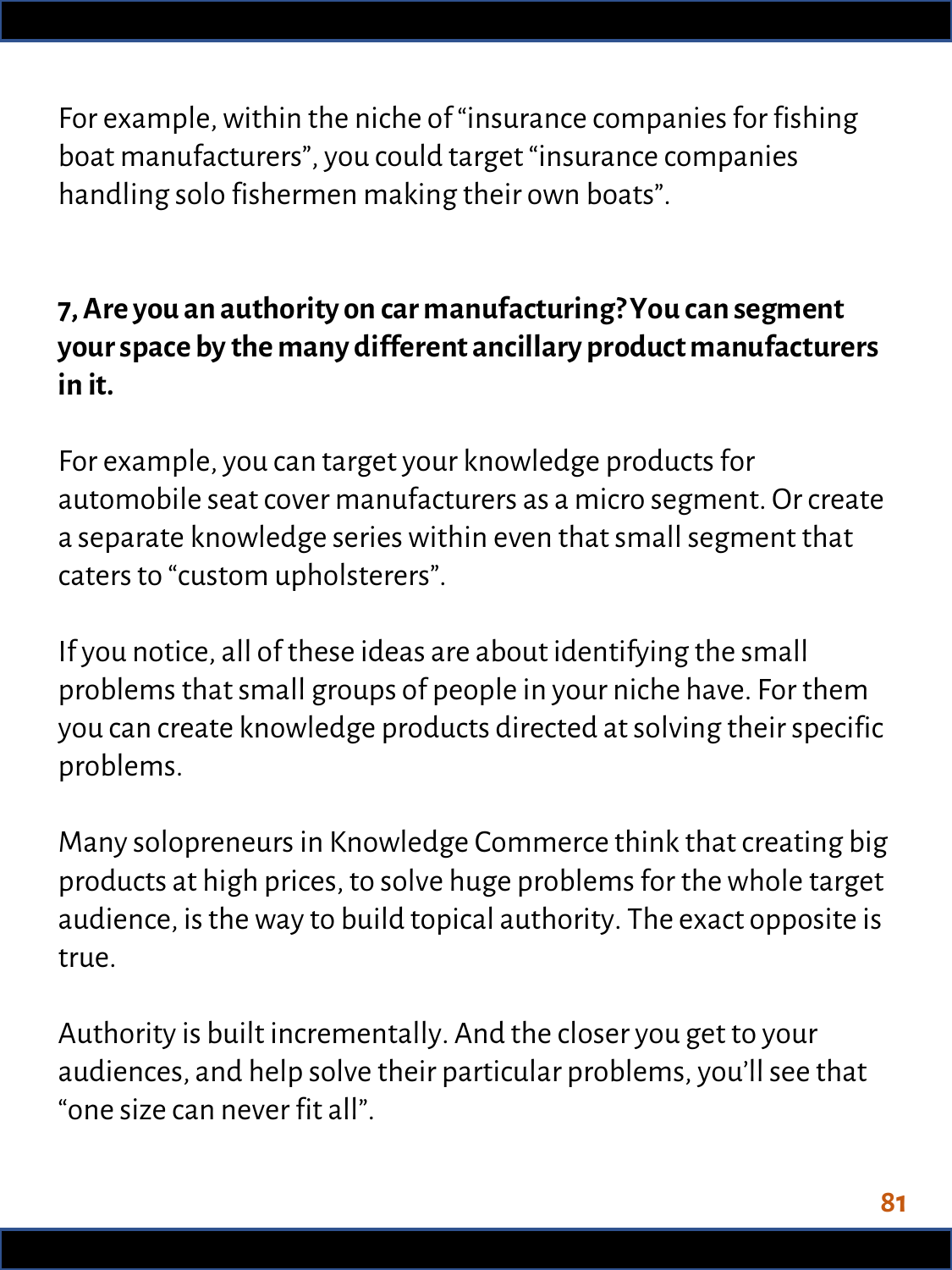# 2. Creaming Traffic From SEO

### **Why gun for SEO traffic? What's the attraction?**

SEO means "search engine optimization". SEO traffic refers to the traffic your site gets from search engines like Google. It is free traffic and still tops any other source of traffic to Knowledge Commerce blogs and sites.

Social media does bring you quite a bit of traffic, but not to the same degree.

Once you get traffic to your site, you can convert readers into subscribers, and buyers.

But how best can you cream Google to get enough traffic and more to your website?

The rules seem simple:

- People read only those blog posts that rank high on Google for the search keywords they key into Google.
- Your blog posts must rank high on Google for related keywords searched by people.
- To get your blog posts to rank high for related keywords, you need to "optimize" your blog post for SEO.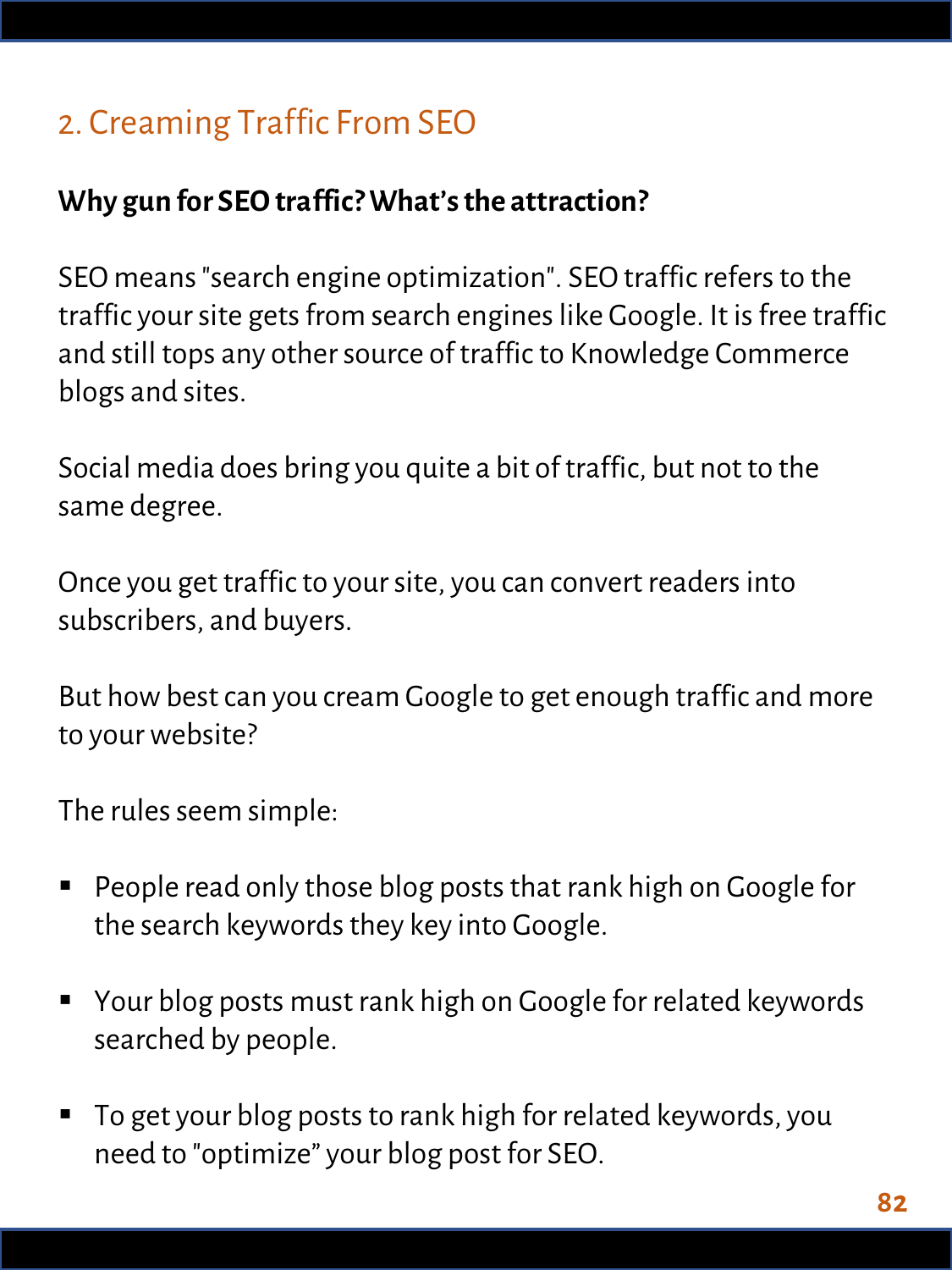■ You also have to see that your site and post have a lot of natural backlinks from high ranking sites.

### **How SEO has changed since Google got a lot smarter**

In the early days of SEO, Google used a rather unsophisticated way to relate a blog post to a keyword searched by people. It would see if the keyword appeared many times on the blog post.

Google would also rate a blog post's quality by the backlinks it got from other quality sites.

Wily marketers then started "keyword stuffing" and "reckless backlinking".

They would use keywords in blog articles profusely and meaninglessly, to get ranked high. They also started some very unscrupulous (black hat) backlinking tactics.

Google fought these practices by getting a lot smarter. Google now uses a process called Latent Semantic Indexing (LSI). It tries to understand the "intent" behind a searcher's keywords. Then it ranks high only those blog posts that meet the search intent.

Let's take an example. Let's say Google saw a search term like "lightweight summer salads".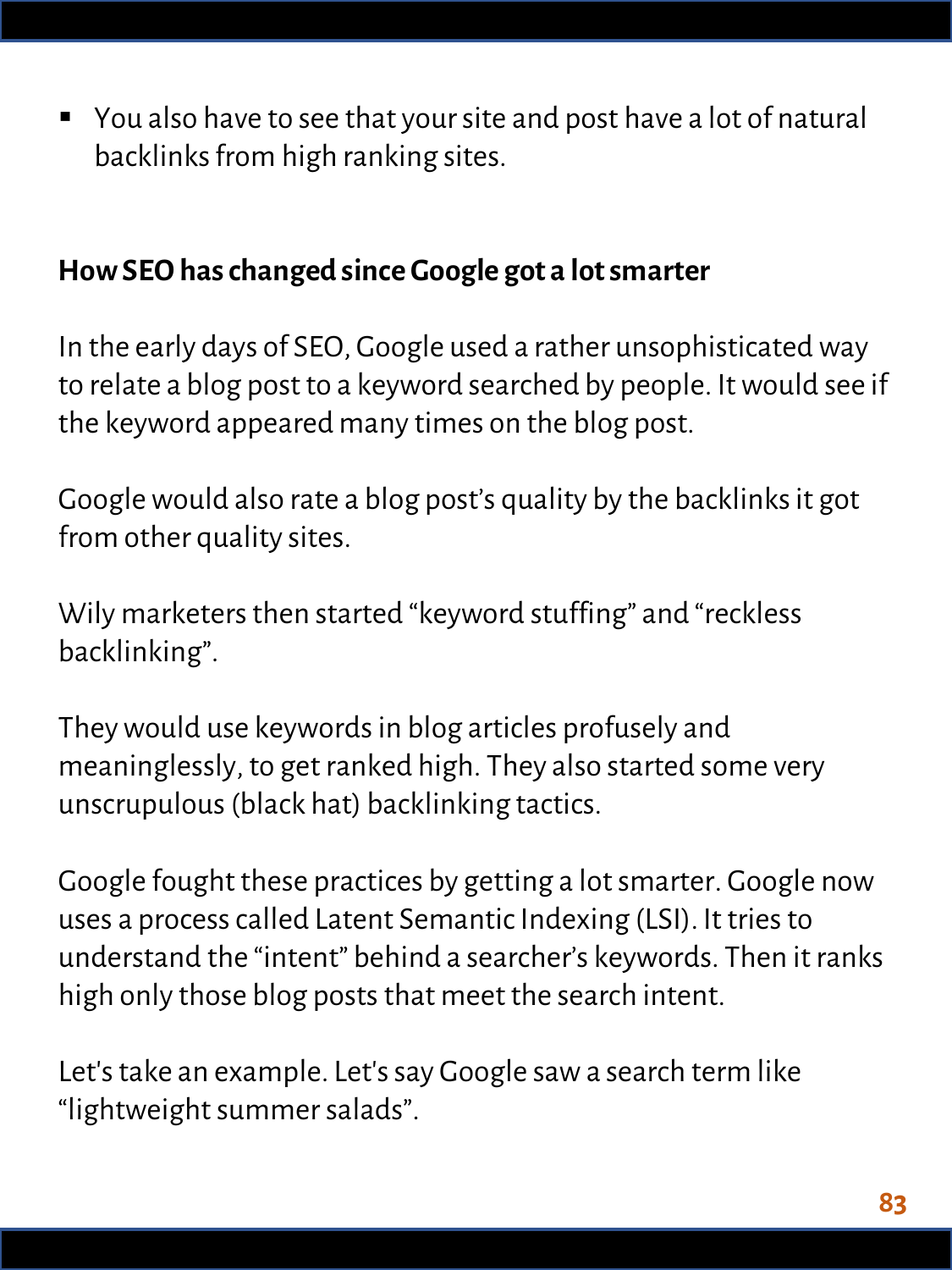It may sense that a "health-concerned person" may be searching. It will then rank high all articles related to health, slimming or summer salads.

Try listing only salad recipes in your article "lightweight summer salads". It won't rank high. But try writing an in-depth article on health and slimming value of salads, along with recipes. Google would rank your blog post high.

Google's objective is to try and deliver more value against searcher intent.

But then, again, there is a dilemma for writers. Which would be the search term under which your blog post would rank? Would it be "obesity diets" or "slimming foods" or "organic salads" or "health and fitness" or "light summer food"? Or all these?

As your articles get more in-depth, they will qualify to rank under many related search terms. The more search terms you rank for the greater the traffic you'll get.

#### **What I've found to be very effective in the new SEO environment**

Earlier, marketers would look for "high-popularity, lowcompetition" keywords in their niche. Then they would write articles to fit these keywords. Now, marketers need to work the exact opposite way.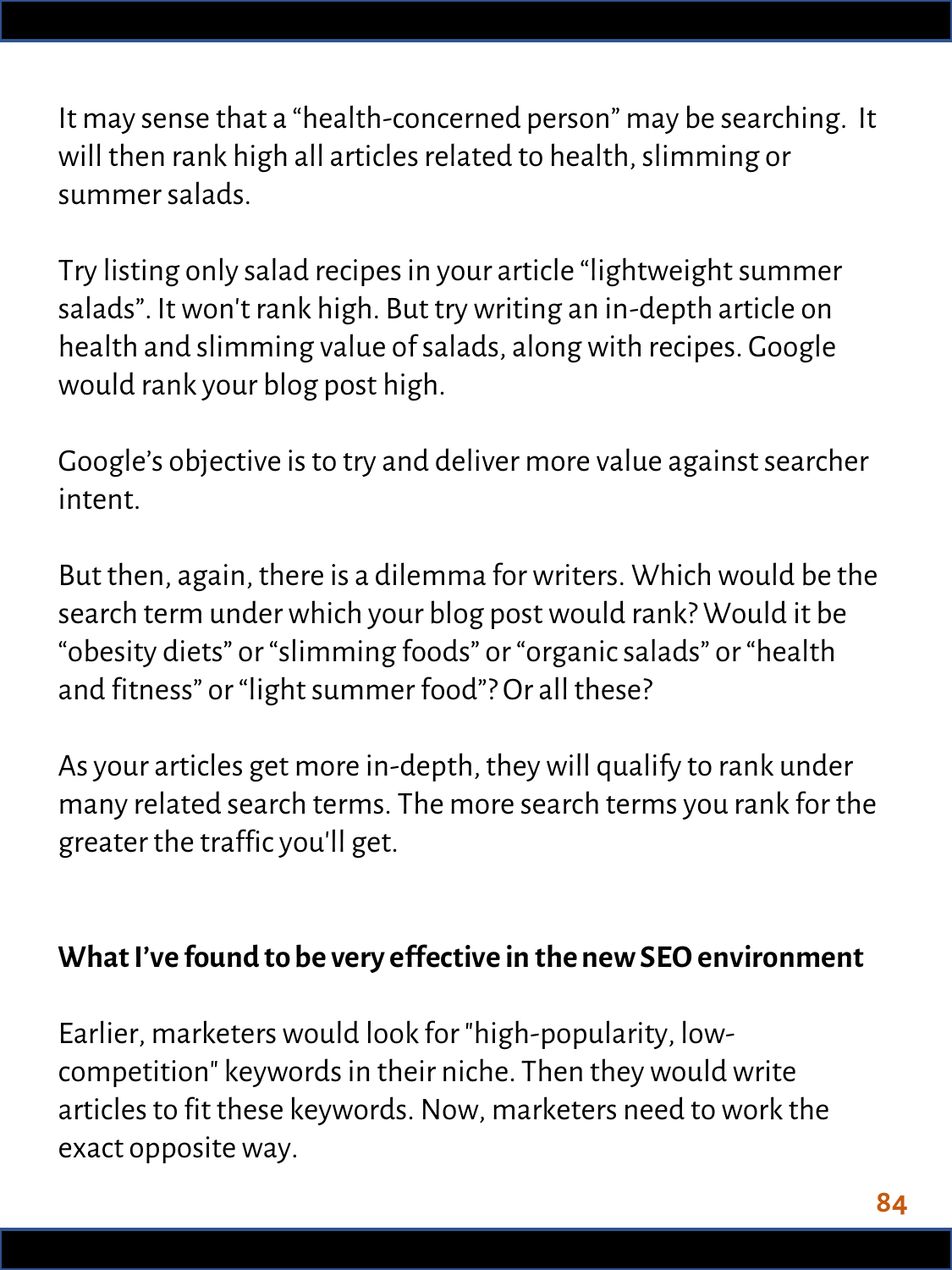The 5-step plan that works great for me is this one:

- 1. See what "topics" would be of great interest to my niche target audiences.
- 2. Write those articles first as if I was least worried about keywords.
- 3. Look at the "dominant concepts" behind the article I have written.
- 4. Look for keywords that match these concepts, that offer the best popularity-competition combination.
- 5. Get the best concept keyword. Then tweak the article to use that keyword a few extra times, while staying natural.

Here's an example of how it would work:

Let's say, I've done no keyword research. But I am going to write an article on "salads for slimming" because I am in the fitness niche. My audience is people who want to lose weight. I know I am going to write in-depth on the subject of slimming - and include loads of salad recipes.

After I write the full article, I will look up keywords in the related areas.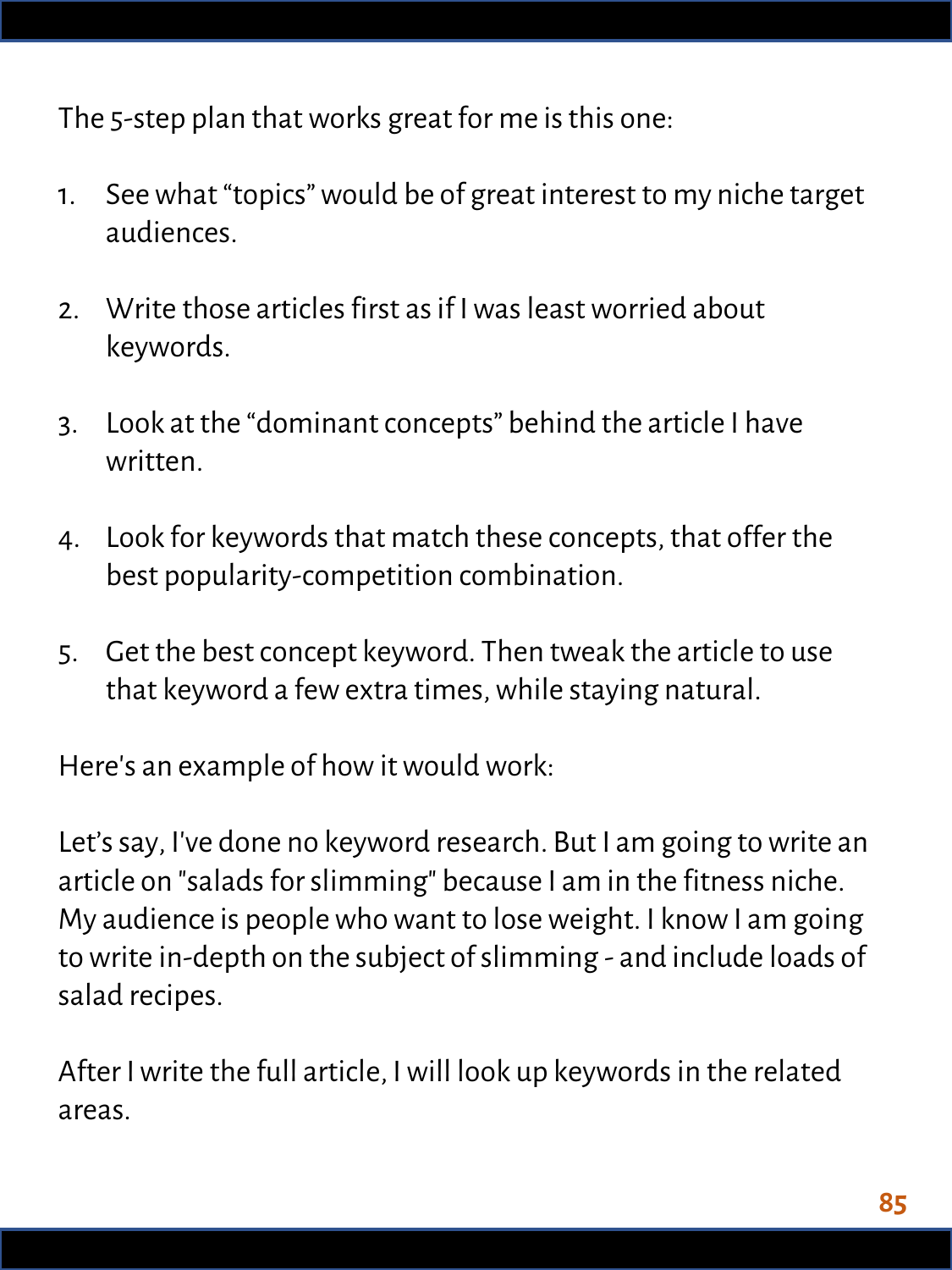I'd look for keywords in the slimming, fitness, salads, obesity and weight-loss space. From among the choices, I will pick the keyword with the best popularity-cum-competition balance.

I may, for example, find "weight loss foods" to be a very competitive keyword. Whereas the keyword "slimming foods" may be a better choice. It may have good traffic and less competition.

I can now tweak my article headline to be about "slimming foods". I can also use the idea of slimming and lightweight foods more often in the text.

The idea is to "re-orient" my article more towards "slimming foods" than "weight loss foods".

You can sum up my method like this. Article first and keywords second. No more of keywords first and article second. Try it.

### **Optimizing your blog posts correctly for Google**

What do you need to still do for on-page search engine optimization? You have to stay within Google guidelines and get the best prospects of good traffic from Google.

Here are eight things to do: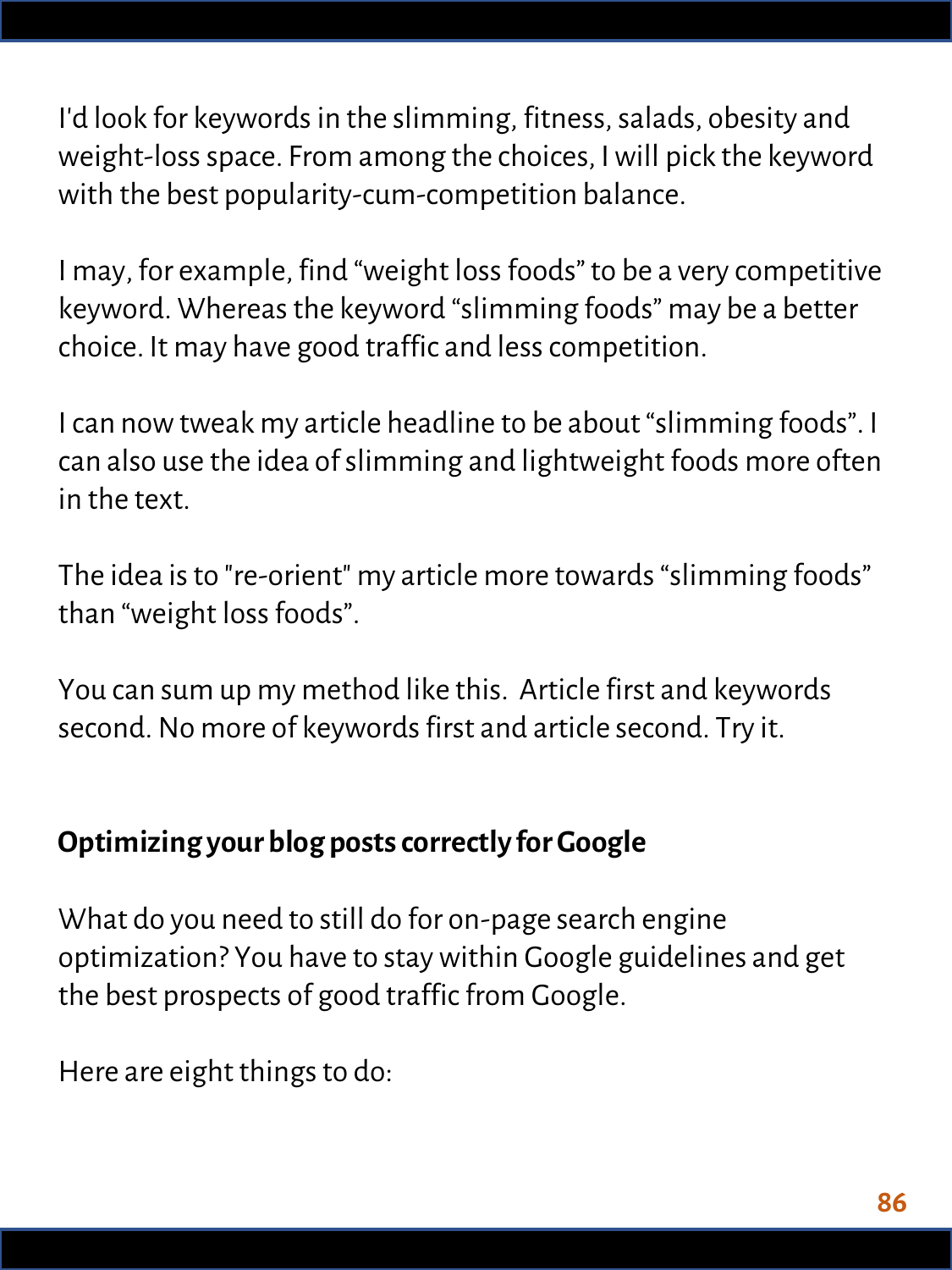- 1. Your page title: Make sure you include your keyword in the earlier part of your page title, if possible.
- 2. Your first paragraph of the text: Ensure the dominant keywords are near the beginning of the first paragraph.
- 3. Your subheadings in the text: Make the first subhead directly related to the main keyword of the article. Use other related keywords in other subheads.
- 4. Your SEO title and meta description: For the SEO title and meta description, use the main keyword close to the beginning.

(Tip: Use a good SEO plugin like Yoast - meta tags are technical issues that Yoast will guide you on.)

- 5. Your body text: Do NOT stuff your keyword everywhere. Use a few variations of the keywords, so it all reads like natural language.
- 6. Your images and their alt tags: Make your main image "alt tags" directly related to your main keyword. If you have many images, use related keywords for "alt tags".
- 7. Interlink your articles: Write a few different articles around a topic. Then interlink them all as clusters. Let Google see you have covered depth and breadth on that topic.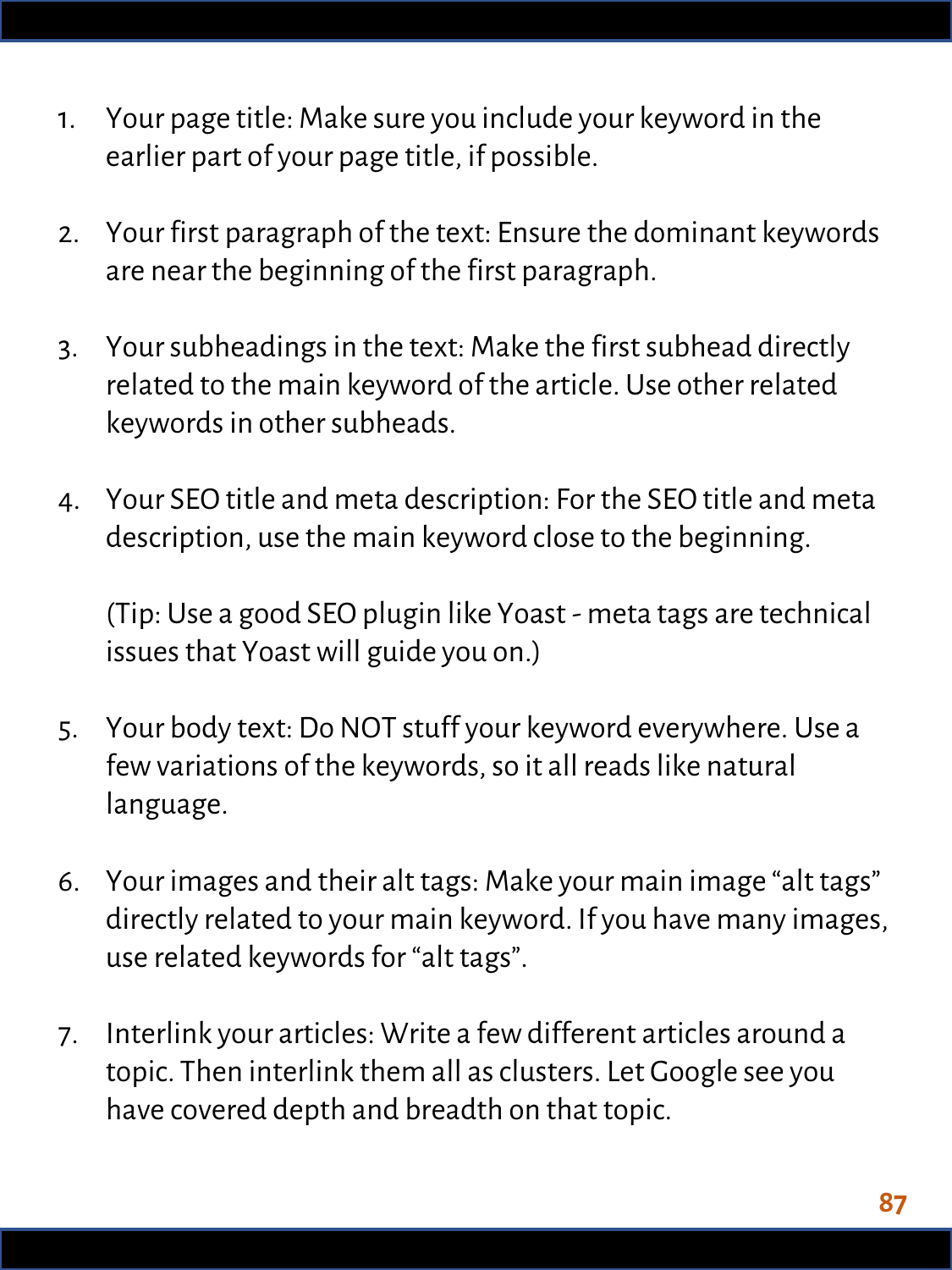8. Link out to great external sites: Show Google that you give your readers the best information, by linking to or citing various authoritative sources.

# **The case against aggressive backlinking for SEO**

One of the main signals Google counts on to check the quality of webpages it ranks is backlinks. It checks the number of backlinks your site has from other sites of high authority.

When a lot of quality peers in your field are linking to you it shows Google you too are a "noted somebody". Google thinks your posts are worth ranking high.

There are some experts who say we must "outreach" to other great sites and try to get backlinks from them.

Then there are other experts who say you should aim to earn good, natural backlinks from great peer sites. Backlinks are not something to be hunting aggressively for.

I would aim to get a few good backlinks to my site and internal pages. But I sure wouldn't be fretful if I couldn't get those millions of backlinks.

I would rather focus on the quality of backlinks I can earn than quantity. "Editorial backlinks" are the best quality backlinks.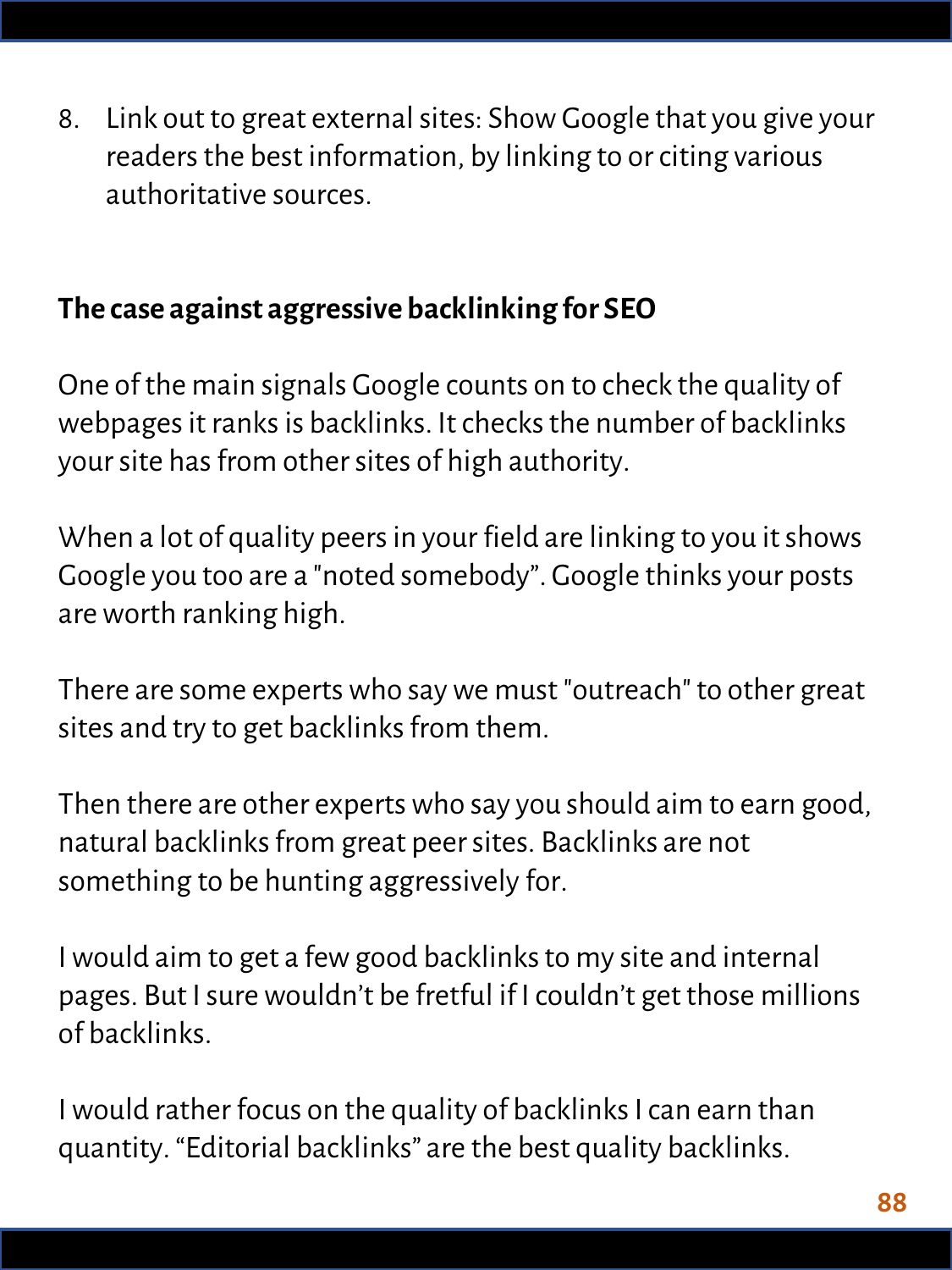What are editorial backlinks? These are the links included as part of natural text in other articles. One of the best ways to get editorial backlinks is to write guest posts yourself. Include links back to your site in the text of these guest posts.

What are guest posts? They are blog posts you write on other people's websites as a "guest writer". Those sites in return let you link back to your site from the text or your author bio.

Since many people have begun overusing guest posts for backlinks, Google is frowning again. To be on the right side of Google, don't overdo anything.

Google has said we can do guest posts to reinforce our branding and visibility. But we shouldn't be using guest posts solely for backlinks.

Moral of the story? With Google, less is always more.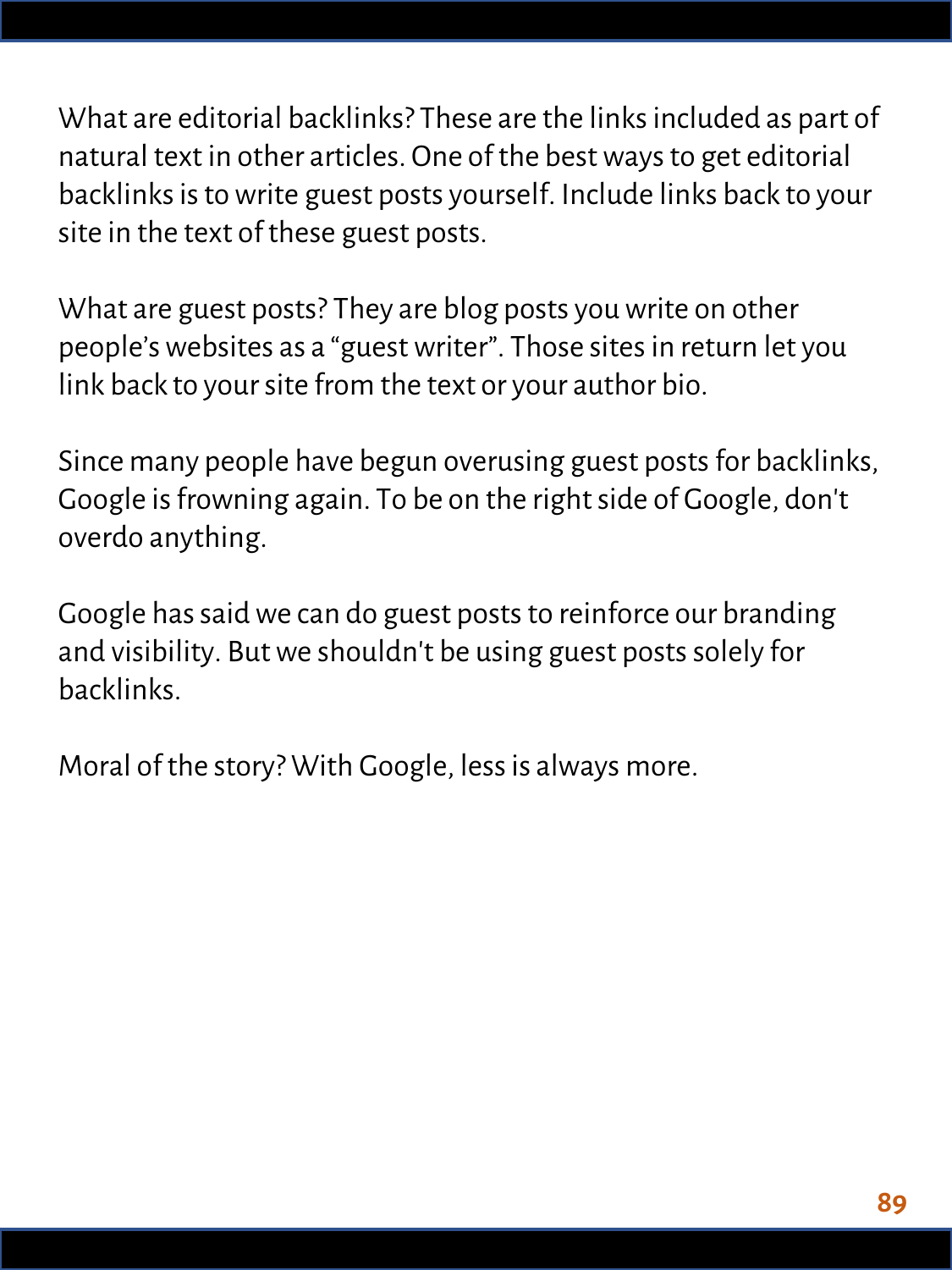# 3. Social Media Traffic Generation

# **You must be both engaged and yet aloof on the social media to get the most out of it**

Extracting the most traffic from social media calls for two tactics.

- One, you have to be socially active.
- Two, you need a strategic campaign with clear objectives.

On social media, you can attract traffic and traction only if you have a set plan. Even with a plan, you need an unwavering focus. You can't afford to get sidetracked by the flow of social interactions. If you get caught in the melee you won't be able to control it.

Even small businesses, in obscure niches, can find audiences on social media. Aim at specific small targets, one by one. Learn how to lead and direct the ebb and flow of social conversations towards your messaging. This is impossible to learn if you cast your net far and wide.

Don't try to get too much done in too short a time.

The beauty of targeting small but specific segments on social channels is this. You'll get deeper insights about your target audiences and their behaviors. The more you interact with them the greater your audience-sensitivity will become.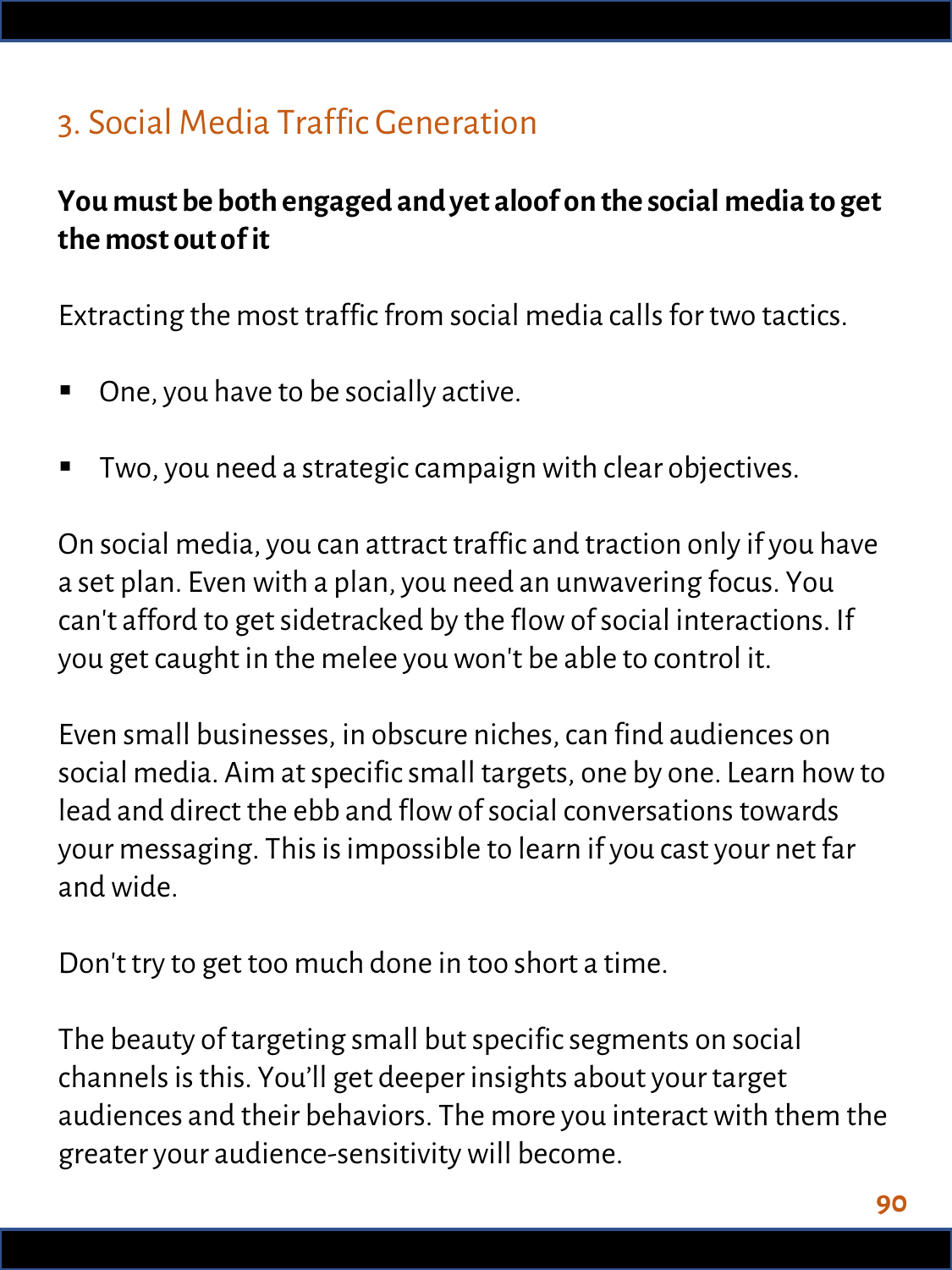### **Different social channels have different audience cultures**

When targeting social media, see which social channels engage more of your ideal traffic. Each social media channel has its distinct audiences.

There are six crucial channels that almost all marketers gravitate towards. They are Facebook, Twitter, LinkedIn, YouTube, Instagram, and Pinterest. To understand their audiences truly, you have to engage in these channels yourself. There's no short cut.

First, gauge the typical inhabitants of each of these social media. Then zero in on the level of engagement that people generally exhibit on these media. You can then decide to target the social channels you prefer. You can also target the kinds of engaged audiences you prefer from these channels.

This is one of the biggest advantages you have in trying to get traffic from social media. You can do granular targeting of both traffic type and engagement-readiness levels.

#### **Brand-building and traffic generation from social media channels**

It isn't enough to just be present on the social channels you desire. You have to consciously build your brand on these channels. Project the brand qualities you want people to be aware of.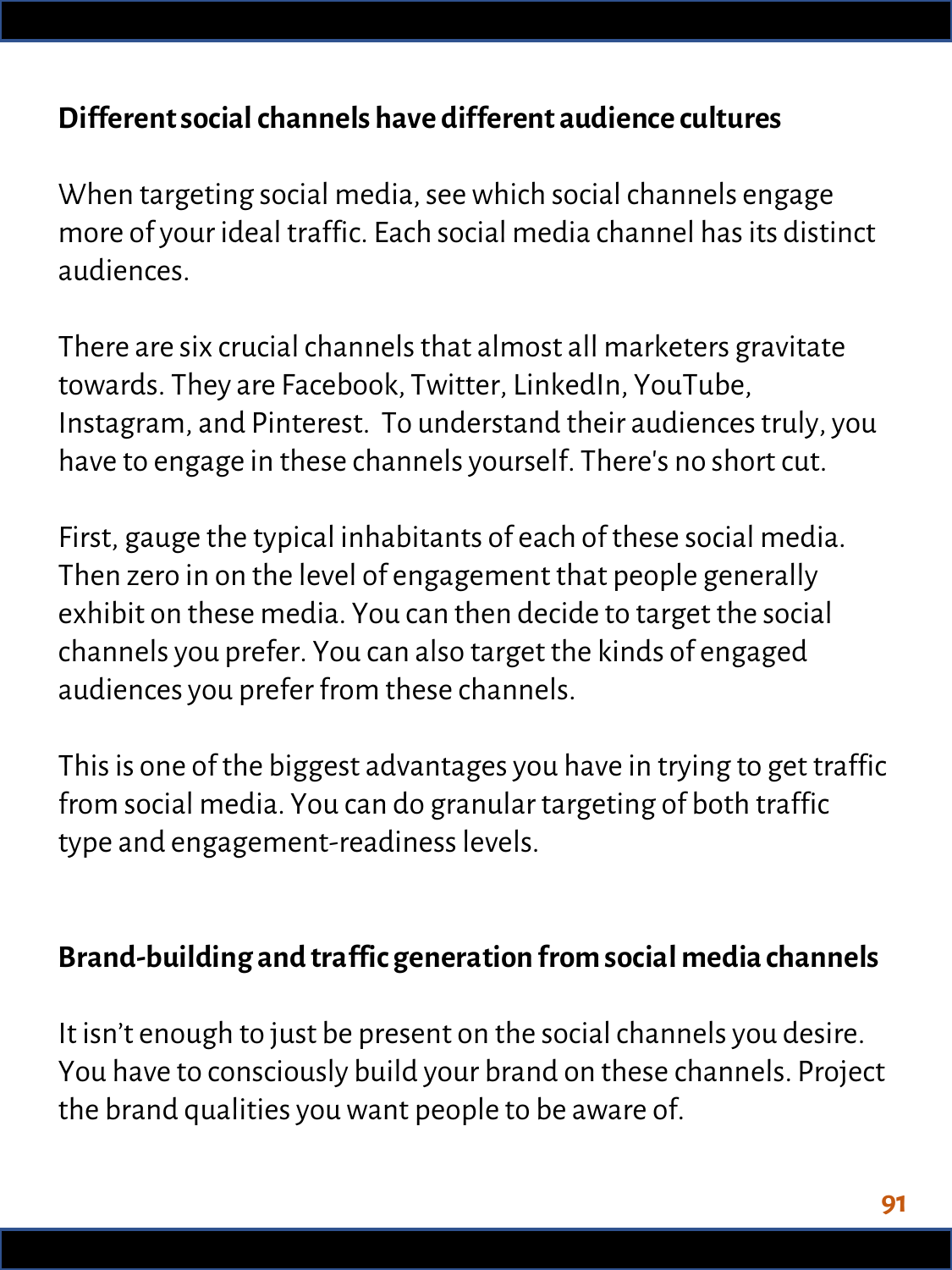There are three basic factors you have to be careful about because these reflect on your brand. They may affect the brand credibility that can help you attract the kind of audiences you want.

You may want to choose your audience with care. Your audiences too may like to be choosy about brands they interact with.

1. Be selective in choosing social platforms. Not every social platform is right for every brand.

2. Brands with an "official" presence may like to use Twitter, LinkedIn and Facebook Pages. Brands in the arts or fashion may prefer Instagram, Pinterest and YouTube. If your target audience is women, Pinterest is a hands-down winner. If your brand tone uses sharp one-liners, you could use Twitter.

3. Frequent most of these big social channels for a bit. See where you may have the best chances to give your brand a high polish. See where you can engage in the type of conversation your audiences like.

Social media selection has no hard and fast rules. It's a listeningcum-intuition thing.

It's like knowing, at a party, which gathering of friends you are best likely to "vibe with". You'd gravitate towards them, wouldn't you?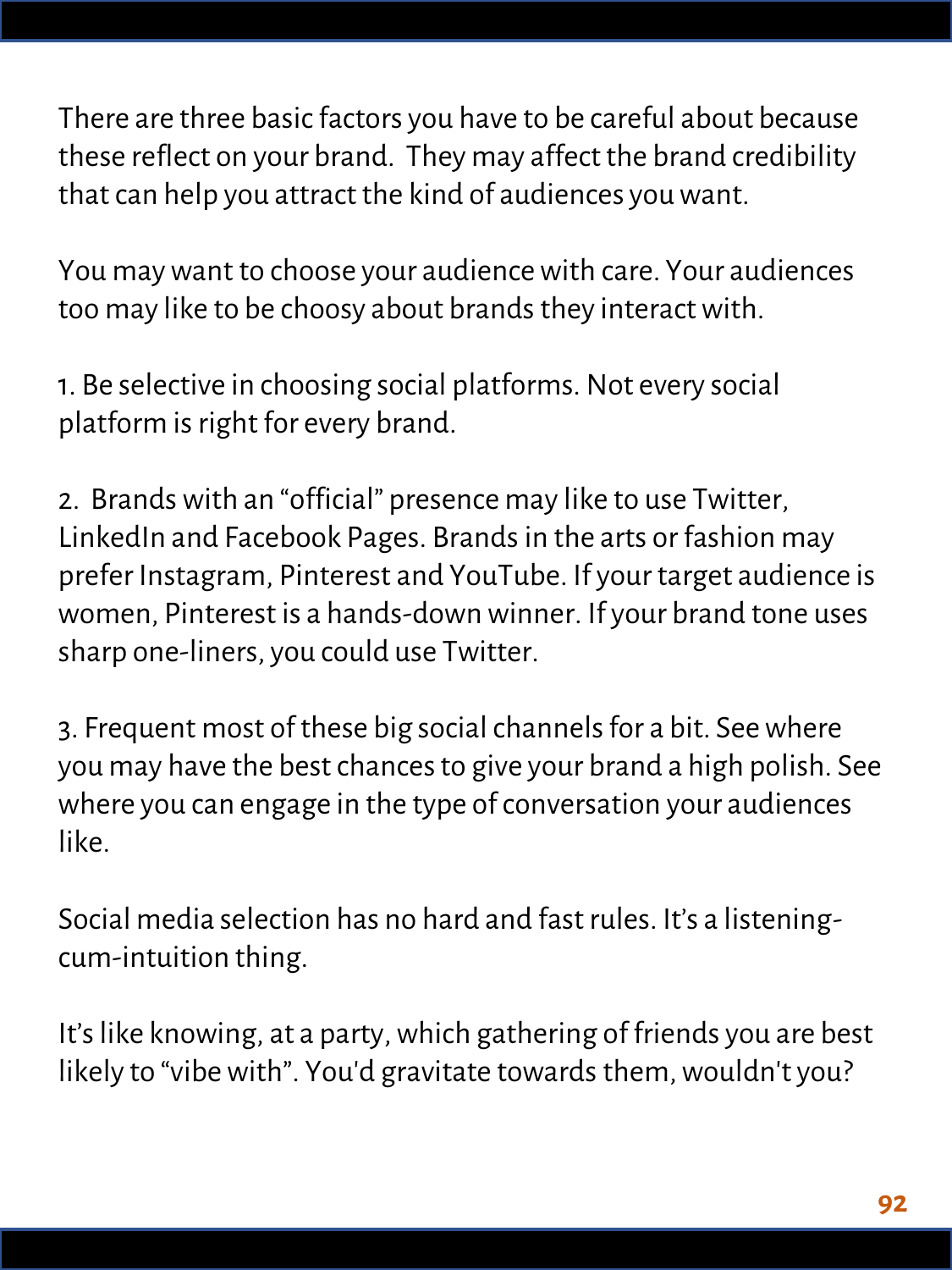# **The right content for driving social traffic to your site**

The kind of content you share on social media has a direct bearing on the quantity of traffic you attract. It also improves your traffic quality.

Using social media, as one expert put it, is exactly like using a cocktail party to showcase yourself. For a party, you'd go dressed to impress. You'd aim to mix with those who have the greatest power among others.

You'd try to get noticed by being witty, or sensible or authentic – depending on the crowd. You'd want your words and behavior to communicate things about you, beyond the literal things you say. It's the absolute same with social media. It's one big party, and what you say also says a lot about you.

Here are five tips that you should keep in mind about your posting content.

# **1. Share interesting content - and share your content plus curated content 50-50**

Being seen as over-promoting yourself is a no-no. But at the same time, you do have to share updates of your own blog posts. The best thing to do is to share some 50% of updates of your blog posts. The other 50% of your updates should be of interesting blog posts from others in your niche.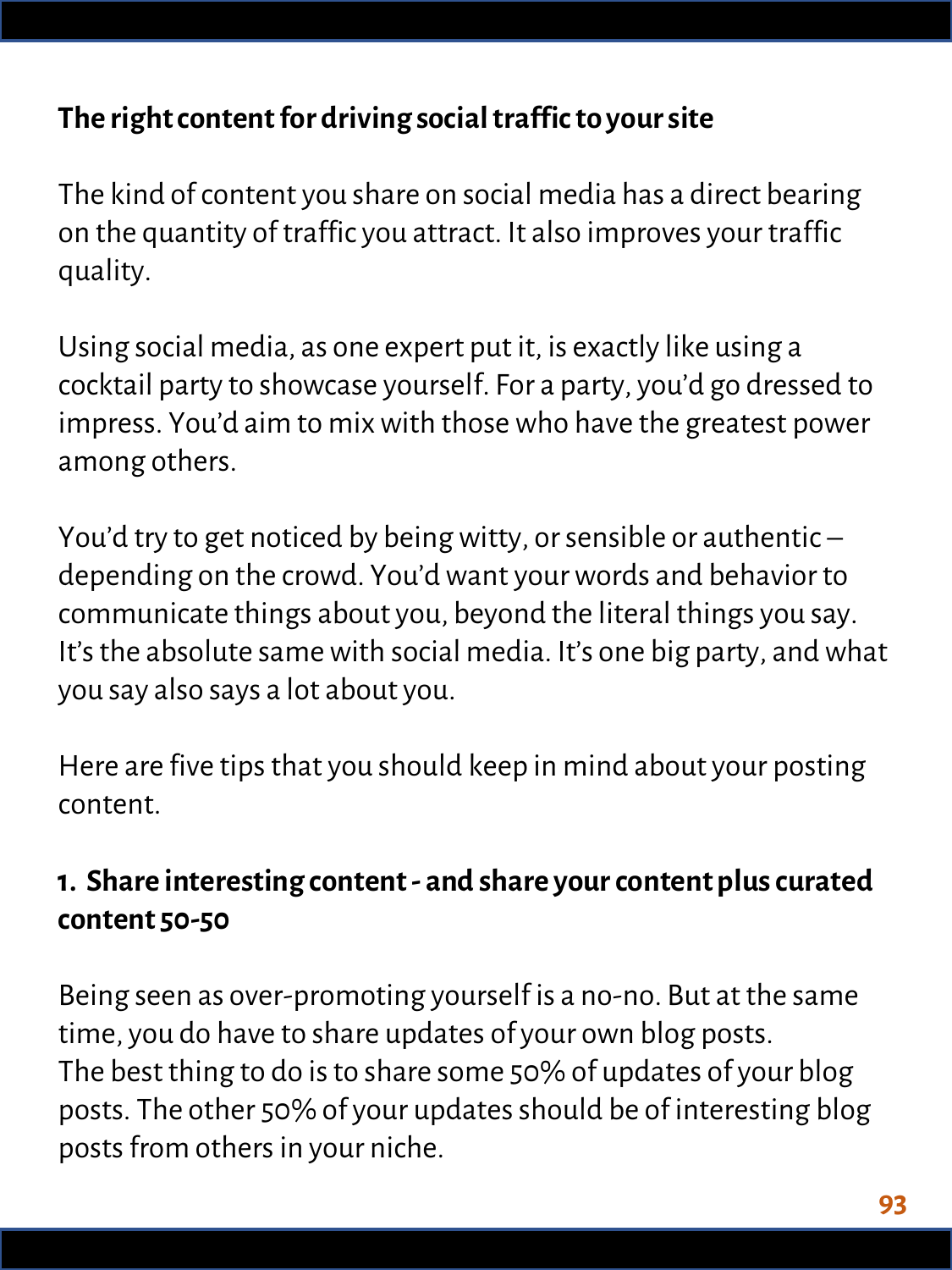Take care to see that every single update reflects your brand at its best. Don't share to push out a fixed number of updates a day.

# **2. Vary your types of shared updates using different kinds of ideas**

Ask questions or showcase great quotes by great thinkers. Call for participants for spot polls.

Engage people with debating points or impromptu or scheduled social chats. Inject humor or cartoons to make your point. The ideas are endless.

Be daring, be different, be innovative – but as you do all this, also always be "on brand".

# **3. Use a lot of visual support for updates**

Visual content like images, videos, slide decks, and infographics have great traffic-pulling power.

People don't come to social media only to be serious about work. They like entertainment (which accounts for why these cat videos are so viral).

Use visuals with all your social updates. They attract the eye in an instant. Chunks of heavy text will go unnoticed in crowded social streams.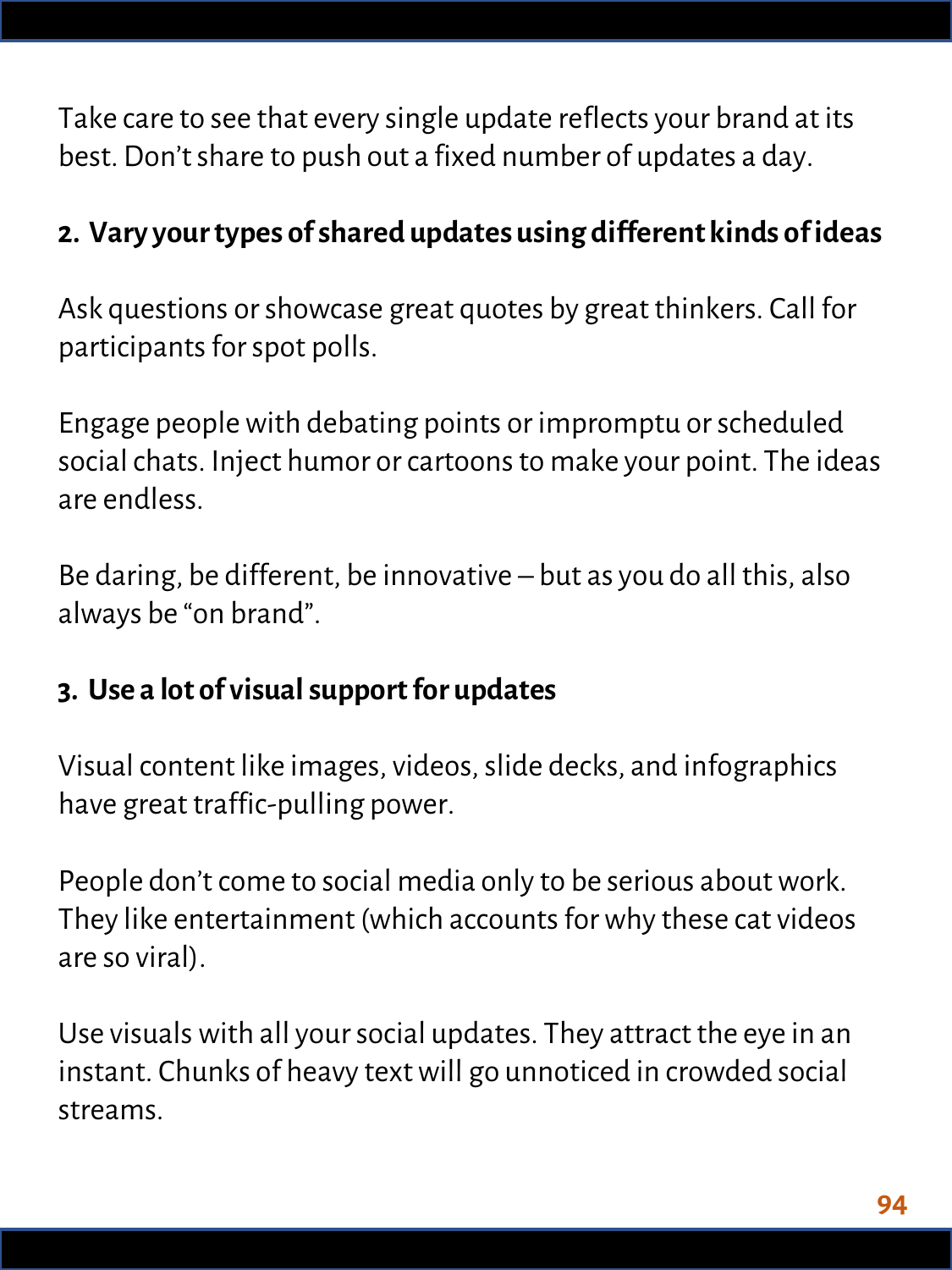### **4. Use relevant and "branded" hashtags**

Hashtags are very important for your social updates. People search for topics using hashtags. Research says that three hashtags are the least and most a social update should have.

It's a good idea to make one hashtag the topic of your update. Spell out your audience type for the second hashtag. Finally, make your brand name the third hashtag.

An example: #contentmarketing #solopreneurs #solohacksacademy.

# **5. Let every social update have some Call-To-Action**

It's the unspoken rule of all marketing communication. Any kind of marketing message must always have a "Call-To-Action" (CTA). It's the same for any social update.

Give people your message, share a blog post, share a quote – but then tell people what you need them to do next.

What action would you need them to take? Visit your site? Click on a link that leads to a blog post? Sign up for something you're offering? "Calls-To-Action" are what will bring the traffic to your site.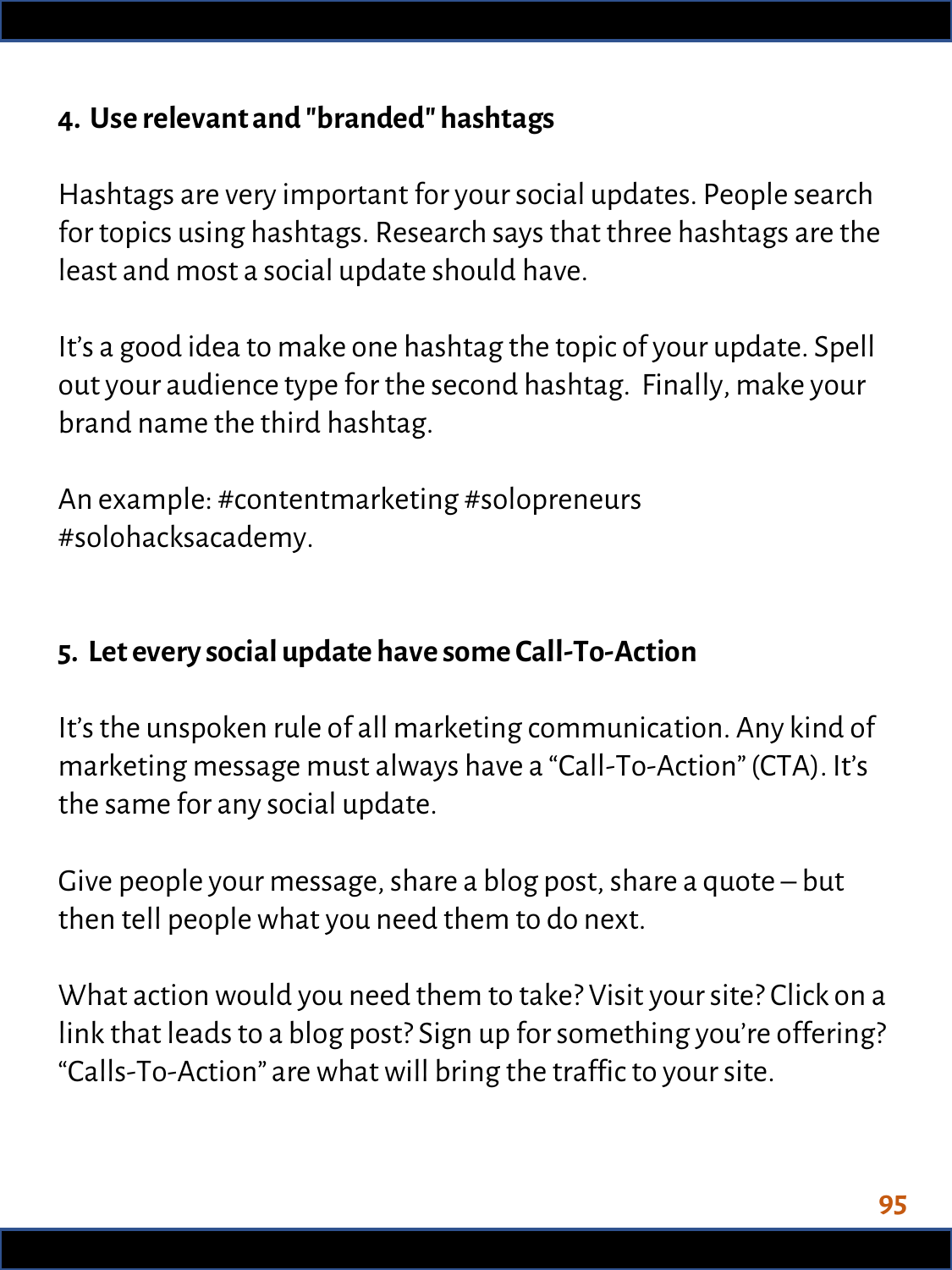#### **Post your updates when the channel audience is active**

Every social channel has its own peak hours when it is choc-a-bloc with people. There are also fallow times of the day. There is a lot of research on the best times for posting social updates to different social channels.

Look at these suggestions as guides. As you become a more aware social user, you will know what timings are best. Try to get your ideal traffic from different social sources, by using the best times of day to engage.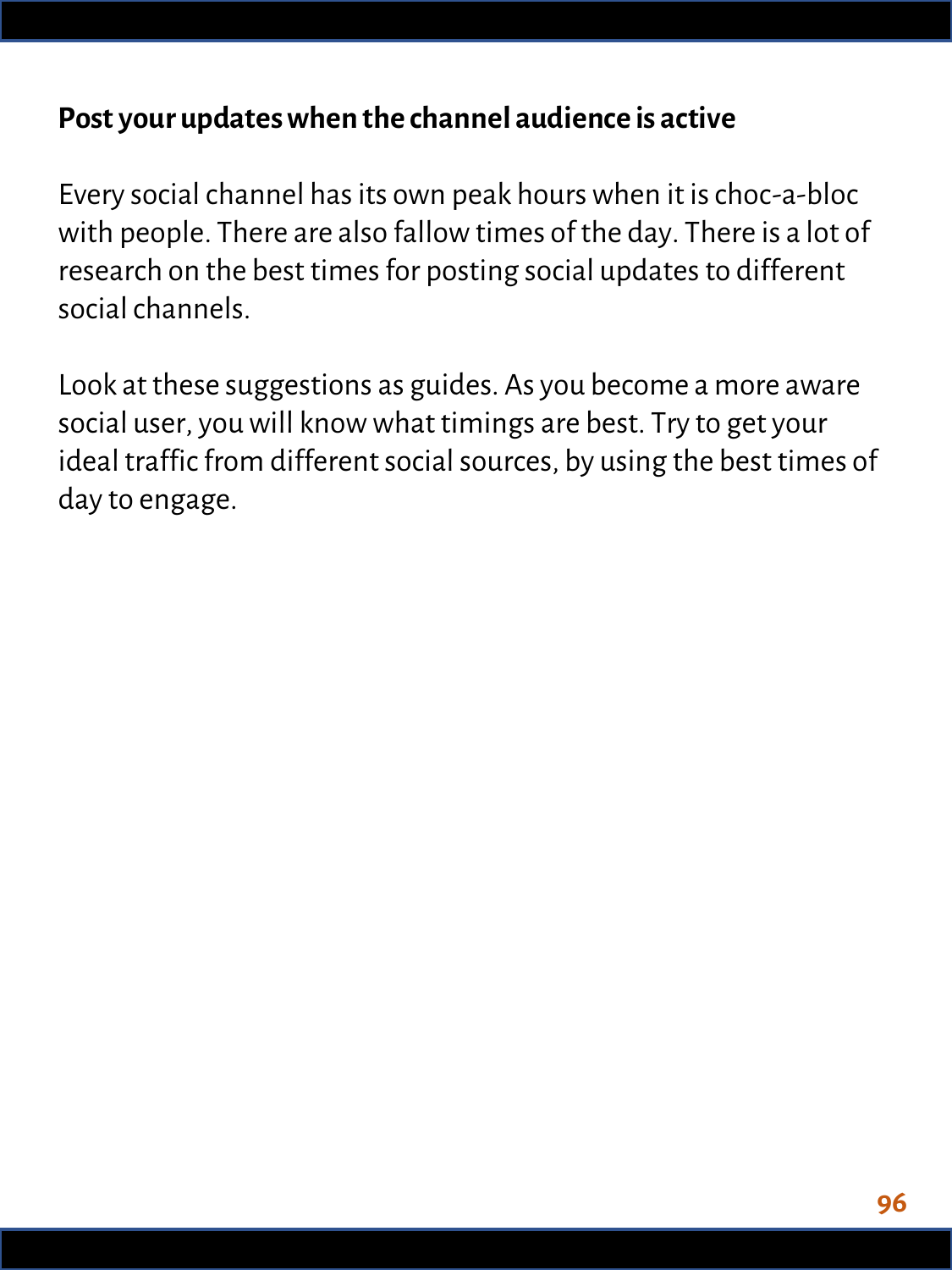# 4. Using Influencer Marketing

## **How to perceive and use Influencer Marketing as part of your armory**

Influencer Marketing isn't just a part of the marketing you do for your brand's target audiences. It requires you to see influencers as separate classes of "stakeholders" in your brand.

You should cultivate, encourage and motivate influencers. Influencers are those whom people in a niche respect as experts. Their words count for a lot among their vast numbers of followers.

The Influencer Marketing tactics you use should be different for the different types of influencers you "recruit". The idea is to get influencers to use their word on behalf of your brand.

People like to feel important and influential. Influencer marketing campaigns use this human need to the fullest. Don't look at influencers defensively, and feel as if they are doing your brand a favor.

#### **When to use influencer marketing besides your regular marketing**

A lot of brands use Influencer Marketing without applying thought to when it is most ideal to use.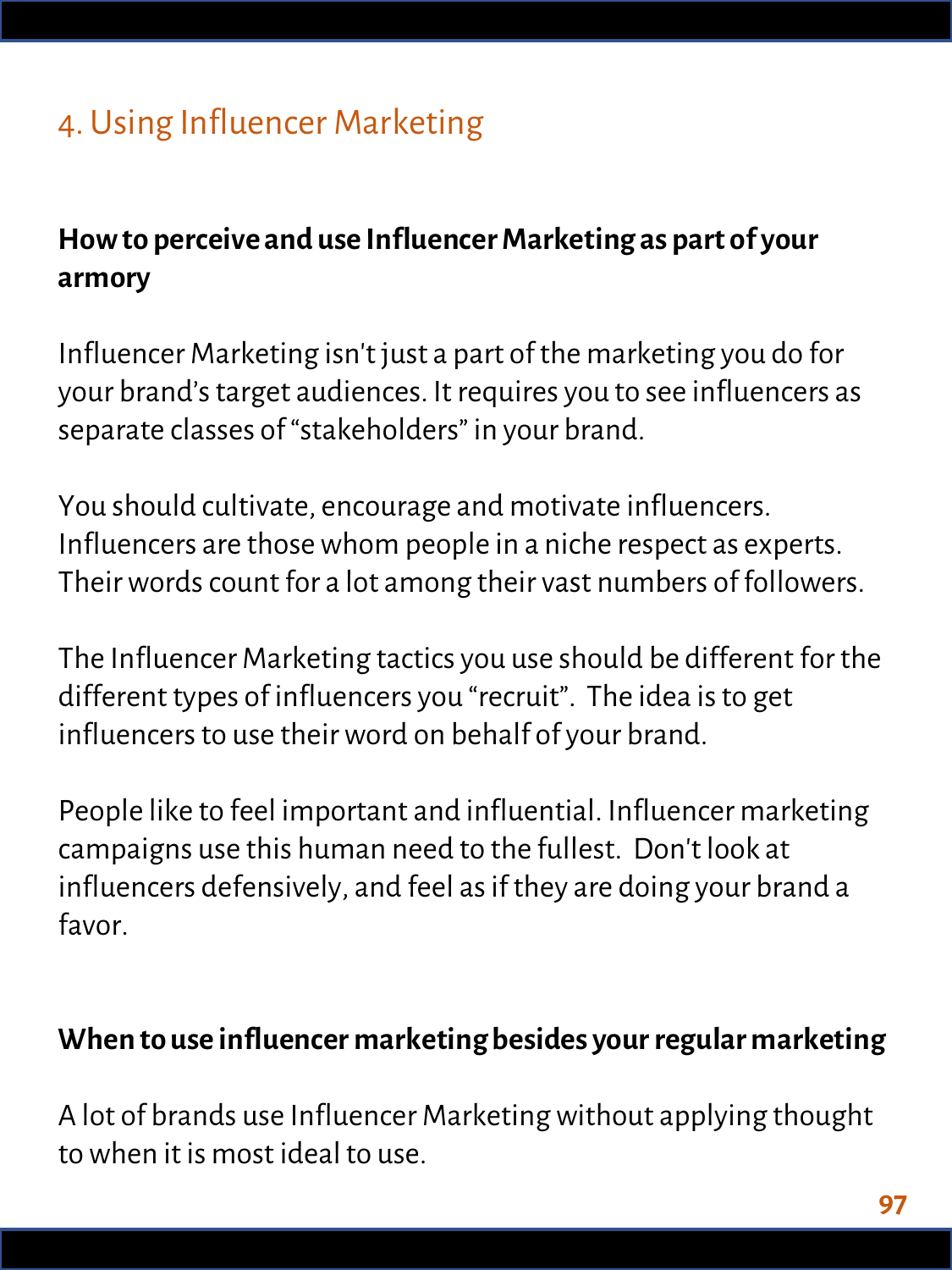They don't consider how it should work as an adjunct to regular content marketing and social marketing.

Influencer Marketing campaigns may look like a good idea at any time. But they are particularly powerful if deployed at specific times.

Consider Influencer Marketing when your regular marketing could use reinforcing "stakeholder" voices. These voices should add an extra push to your brand's persuasive communication.

Here are some occasions when Influencer Marketing helps:

# **1. When your target audience is quite homogenous, Influencer Marketing can be powerful**

The homogeneity we're talking about here can be both in demographics and psychographics. For instance, for youth audiences, brands find celebrity influencers work well. For older audiences, peer-opinion matters more than the voice of an unconnected celebrity.

Women seem to take the opinions of other women better in nonprofessional matters. But they accept cross-gender influence from senior professionals on the job ladder. Bloggers tend to believe cobloggers whose posts they subscribe to for authenticity. If your brand's audience is in large part homogenous, an influencer of the right type can make a good difference.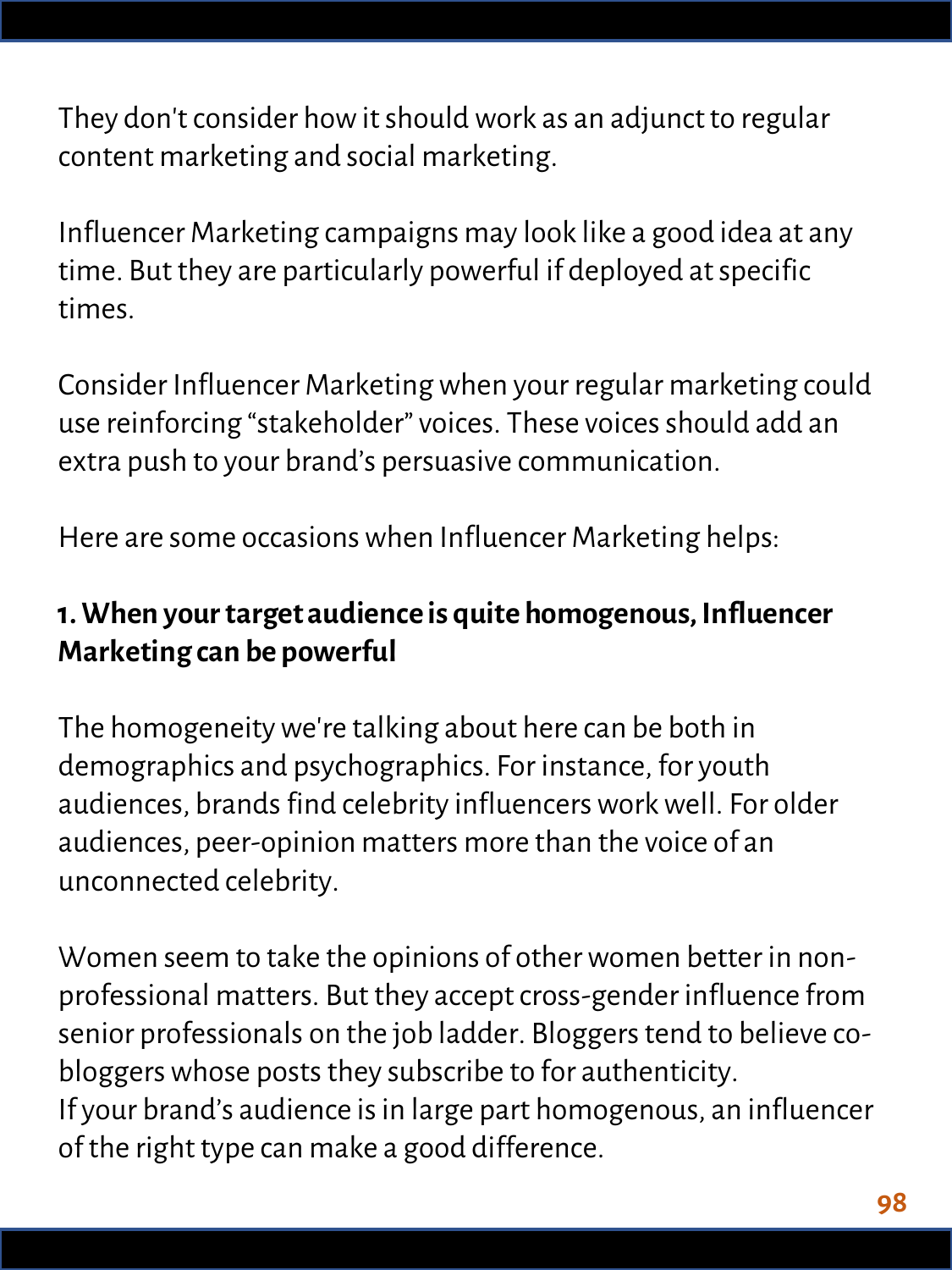### **2. For fragmented target audiences, use different levels and types of influencers in parallel**

If a brand has a very segmented target audience, it may be better to use different levels of influencers. Multi-layer influencer campaigns are a bit tougher to organize and orchestrate. But they too are a sustainable model. So long as the many "voices" of the brand are in tutored alignment, the influencers can perform in harmony.

## **3. When audiences show authority-dependence for decisionmaking, influencers can work wonders**

Certain brands have target audiences almost always resistant to the "brand voice". People may even be skeptical of the "brand voice" – and prefer independent validation.

A classic case of "peer-over-brand" preference exists in the consulting industry. Clients prefer to hear their peers' thoughts on a consultant before engaging one. They do not react as well to a consultant's direct claims of expertise. Influencers can play the role of brand voice "credibility-enhancers".

# **4. When resistant audiences need softening before a high-cost brand campaign, influencers can help**

You can begin the pre-launch of a big-ticket marketing campaign with influencer advocacy.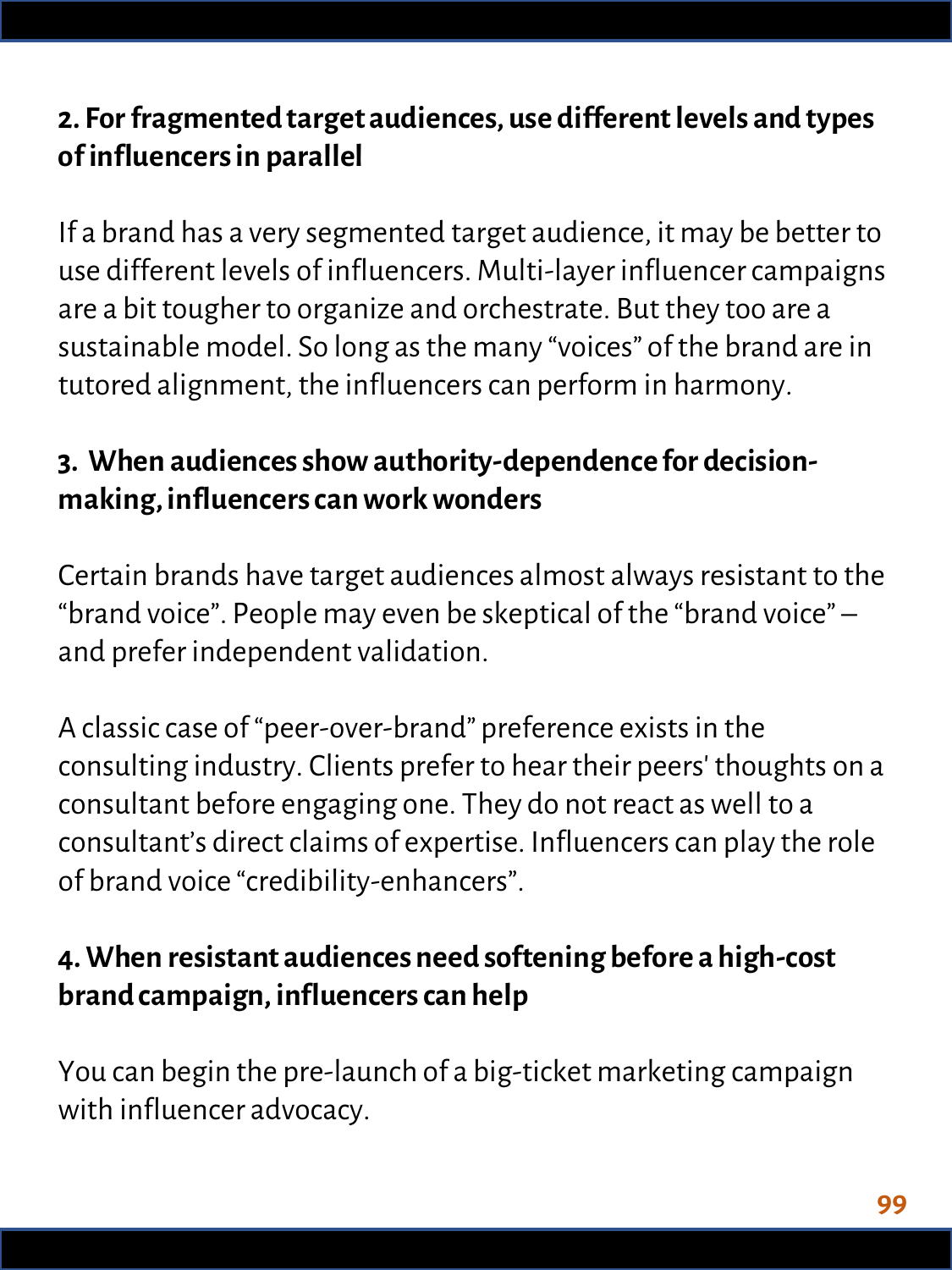This makes target audiences more receptive and the campaigns become less risky. But ensure you use the right "experts" as influencers for the right cause. Influencers can help raise the excitement to a fever pitch. They can make the audiences soft and anticipatory. People are then readier for the brand messages beamed to them.

# **5. When the brand has low credibility or has had a setback, thirdparty voices can help**

I have seen a great example, especially in the oil industry after a major oil spill. There was a lot of public pooh-pooh when the brand spokesman tried to speak to people.

The oil company got independent industry biggies to vouch for their resourcefulness. This helped counter the activist-Twitterati. It also muted down the 24x7 media channels who were showing dying whales.

# **6. Influencers generally help a brand sound less boastful and more polished**

When a brand has had a huge success, it's tempting to want to beat the drum. But it's more powerful to let influencers applaud the brand rather than do self-chest-beating. Influencers can make any brand look more sedate and polished in a season of big triumph. Let the influencers do the shouting-from-the-rooftops. Pick those who know how to make it all sound exciting and genuine.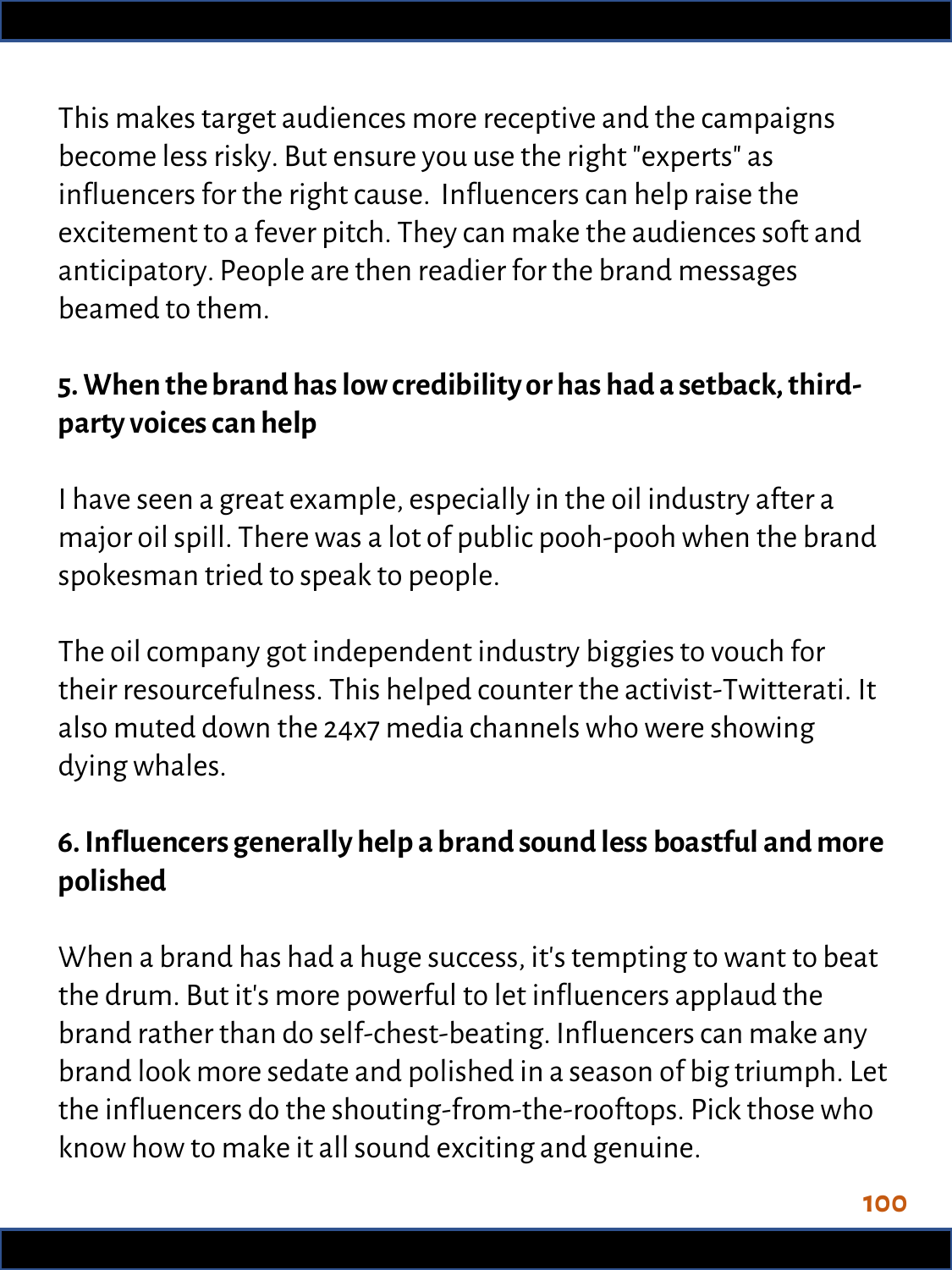# **7. When brand interest slackens, bursts of awakening influencer marketing helps**

In low times, seasonally slow times, or during competitor aggression, brands need help. An influencer campaign can put a lid on a competitor's decibel level, or spike brand interest.

Many brands know that it's tough to buck up interest levels if they've fallen too much or too suddenly. Instead of using occasional influencer campaigns, have a small band of influencers working always. Sustain a profitable level of audience interest all the time and don't wait for it to dwindle before you think of an influencer campaign.

# **Two things an influencer need not aim to be**

### **1. The influencer need not always align with the brand voice**

There are lots of times when the influencer would do very well to use his own authentic voice. His voice must act as a juxtaposition to the brand voice.

There are even cases of influencers arguing counter to the brand. They get the audiences riled. Audiences then gang-up in favor of the brand. It's all in the strategy.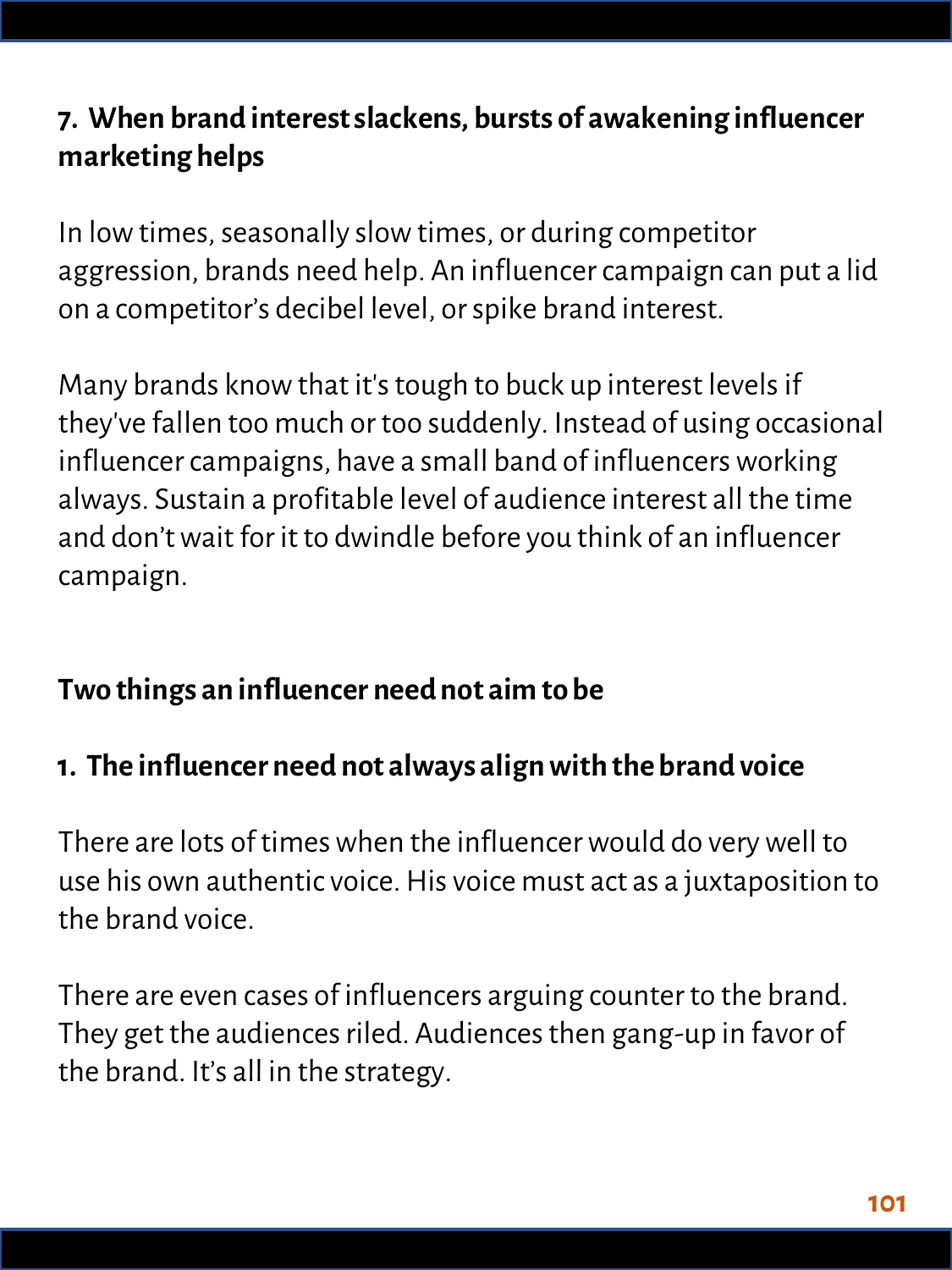### **2. The influencer needn't be an "aggressive social sharer"**

It's not the amount of "sharing" one does, but the amount of "opinion airing" one does that separates an influencer! Pick people known for being opinion leaders, with the forthrightness to "tell it like it is". If the influencer has unique and uncompromising views, you've got a winner!

#### **3 sets of five-pointers to find your perfect influencers**

There are three diagrams which can give you a ready reckoner for your influencer choices and campaign processes. See Figures 4-6.

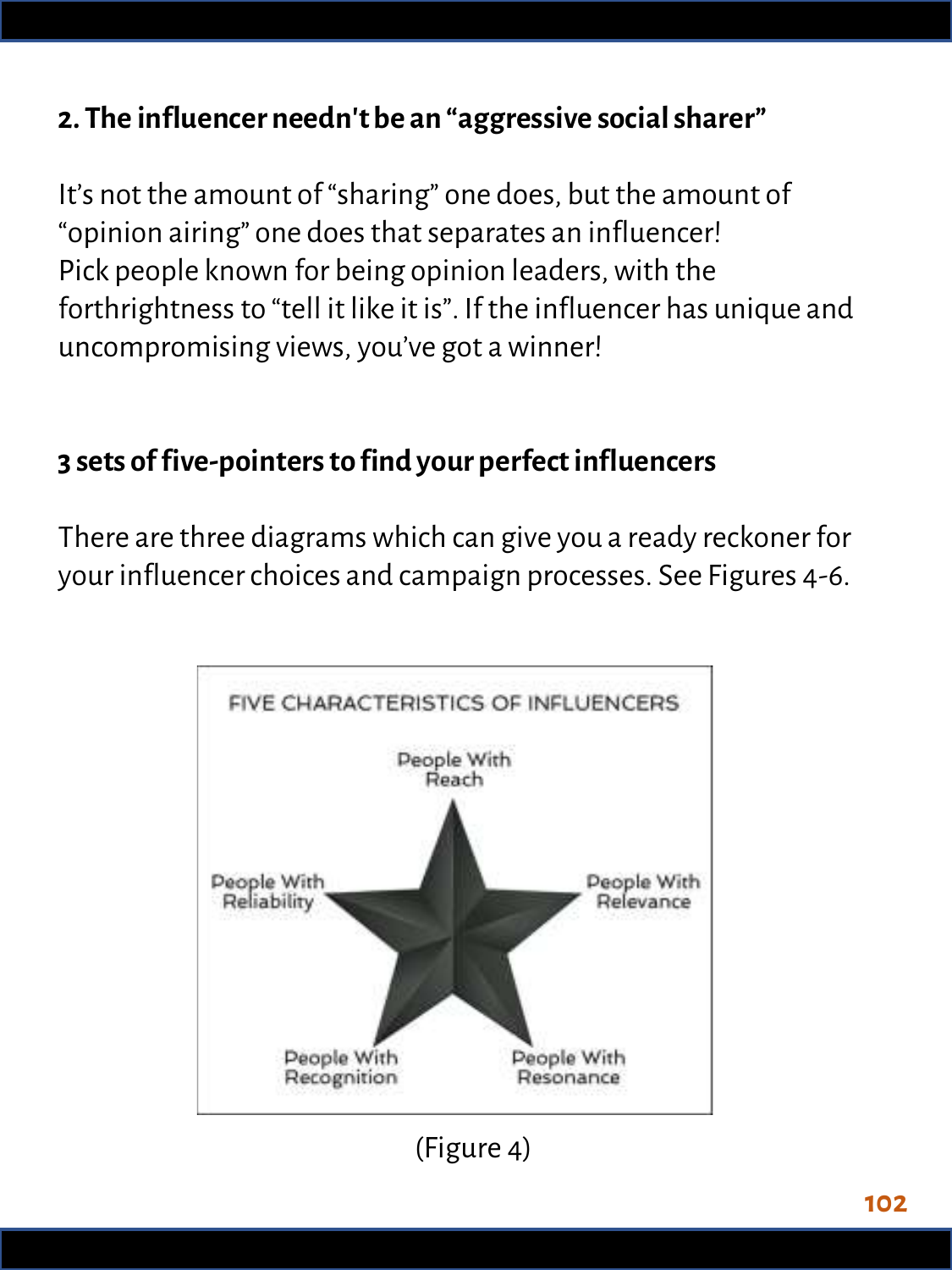

(Figure 5)



(Figure 6)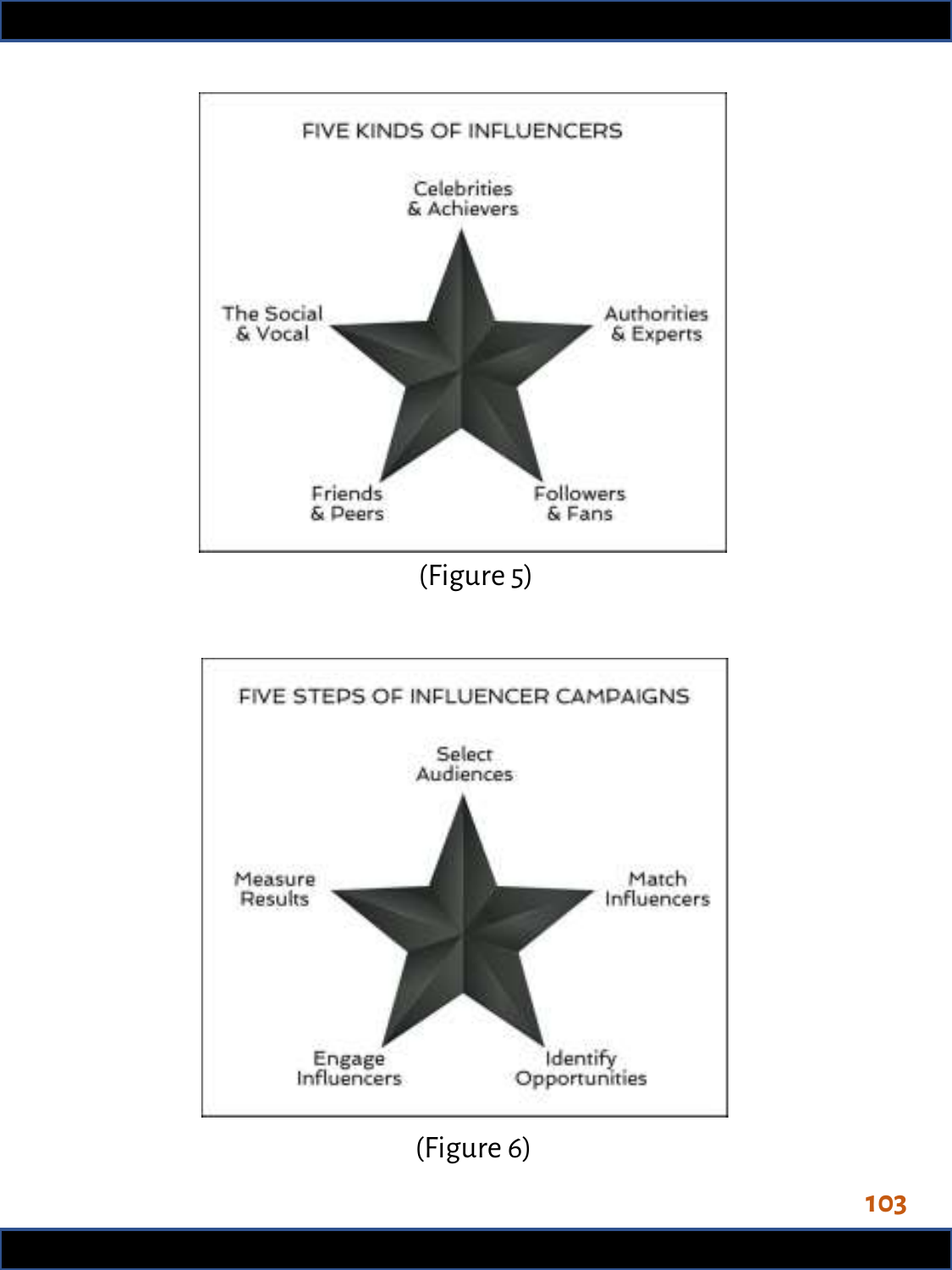# PART IV: MONETIZING

### **What this section of the book contains**

In this section of this book, we cover four topics:

- 1. Creating & Pricing Ebooks
- 2. Creating & Pricing Courses
- 3. Creating & Pricing Memberships
- 4. Creating & Pricing Consultancy

There is a lot of information everywhere on how to create ebooks. But most of us authors still remain wondering about how to protect our ebooks against piracy. For the price of an ebook can you make people buy special locks or hardware at a prohibitive price?

There's an easier way I discovered, which I share with you. Plus, I show you how to price your ebooks.

Courses are now hot. E-learning is growing with an almost vertical trajectory on the research graphs. How can you as a Knowledge Commerce entrepreneur get your share of the millions to be made in this space? I cover how to pick your course topics, create smart content, and plan your delivery and pricing.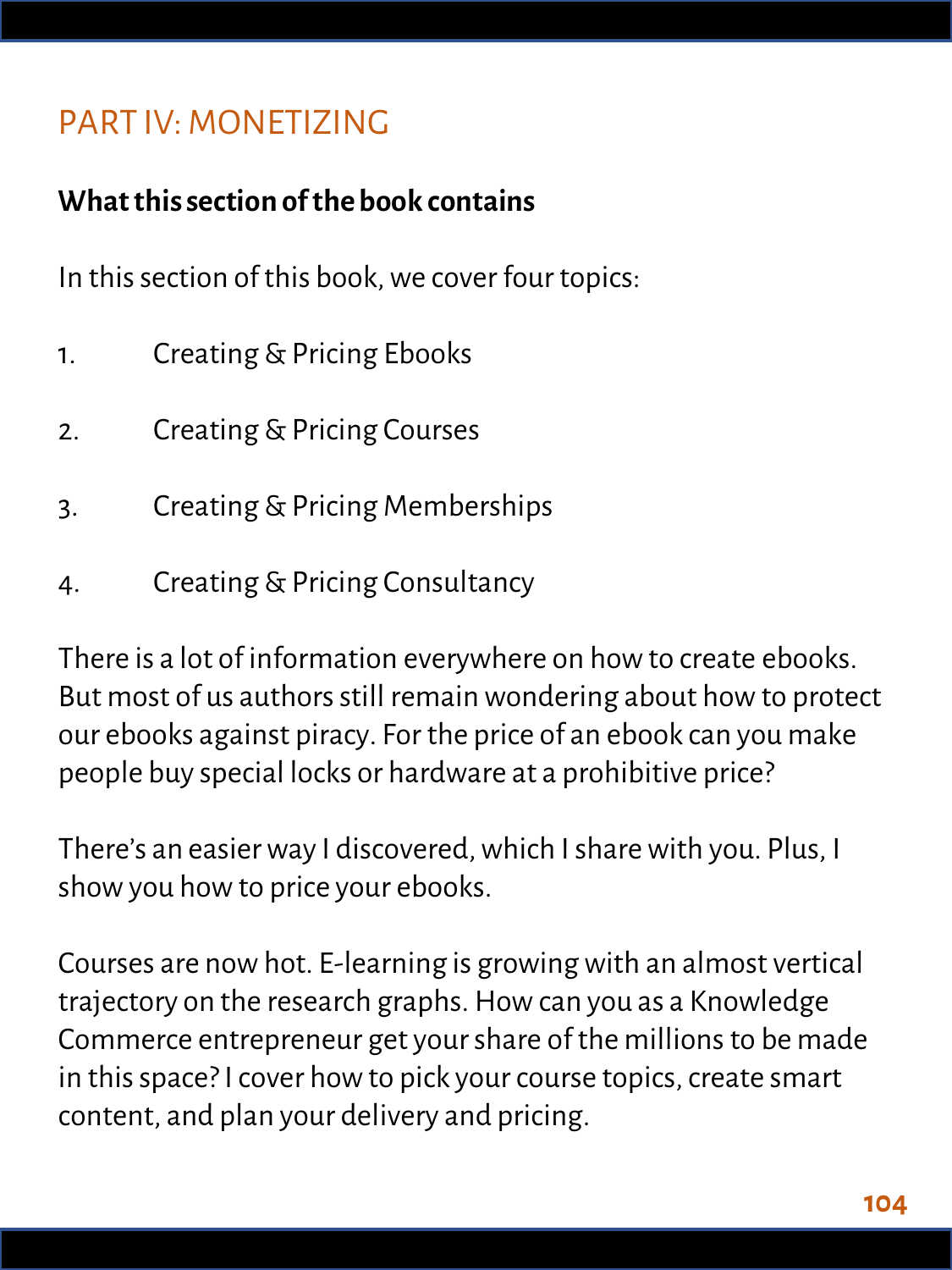Membership sites are hard to create and to manage. When you get into membership sites you have to be ready for the pros and cons. But when you learn the knack, you can earn a lot of steady income from them.

That's what attracts a lot of Knowledge Commerce entrepreneurs to enter this territory. I cover all the why's and how-to's and give you strong hints on pricing.

Finally, we go over consultancy services and their challenges and benefits. The skills and mindset you need are explained. We also go over the requirements of your potential customers. There's a lot of detail on pricing models too. So, read on.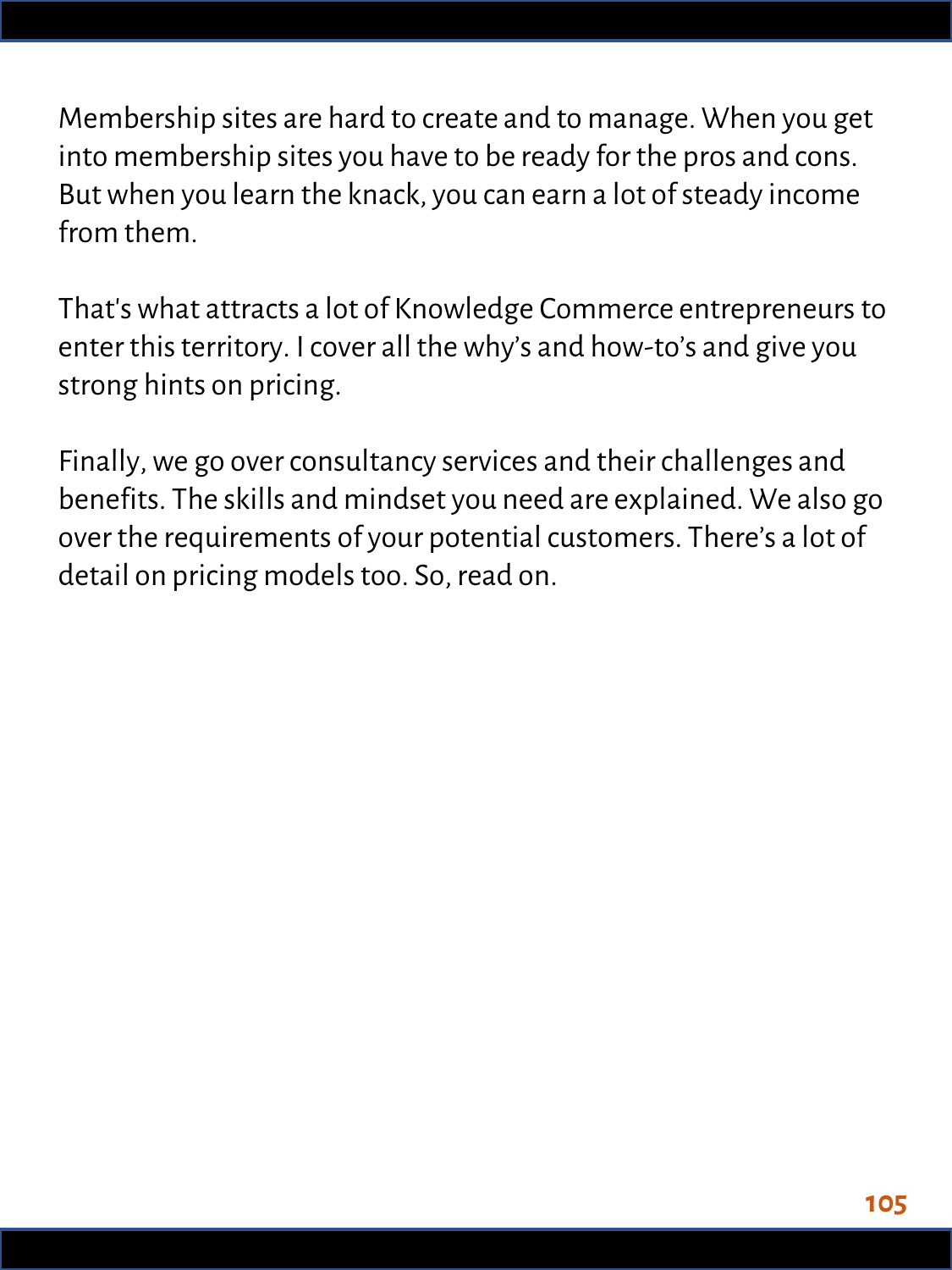# 1. Creating & Pricing Ebooks

## **Want to create ebooks? The whole jig is now ultra-easy thanks to some excellent resources and tools**

Remember, ebooks are amongst the most popular knowledge products. Most marketers like to begin with these. Ebooks allow Knowledge Commerce entrepreneurs to cut their teeth in the business without much risk.

We're talking here of books to sell through your own site. We're not including books for Amazon Kindle which are a whole different ball game.

#### **Planning and writing your ebook**

What you should be aiming for first is to pick a topic for your first ebook. It should make it easy for a prospective customer to become a purchasing one. Your ebook must help generate more sales of other knowledge products. So, keep that one goal in mind.

#### **1. Choosing the right topic**

The first tenet is to choose a topic that aligns with your target audience's needs or pain-points. Your ebook should be a "deeper dive" into some subject of your niche that calls for a depth of understanding.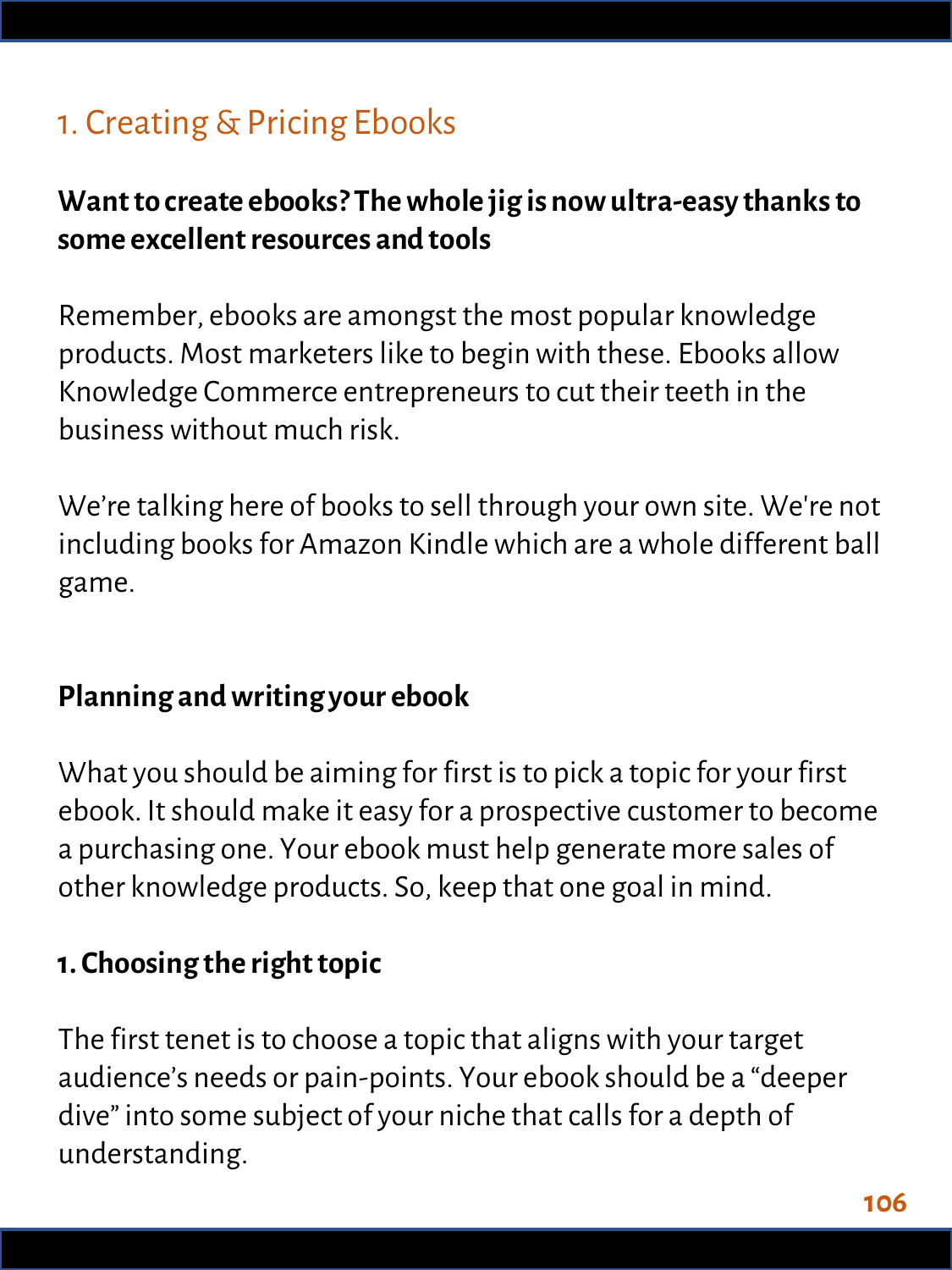Let's say, you are in the health foods niche. You evangelize spirulina (a form of algae) as a superfood. It's a topic new to most of us who may never have heard the name "spirulina". Most people may not have the faintest idea of how to consume it or why.

Your blog posts may suggest ways of eating it. But there's room for an ebookwith all the scientific studies on spirulina. People who know more will adopt the eating of it.

### **2. Creating your ebook outline**

Writing an outline for your ebook is the easiest thing to do. Go to Amazon and look up a lot of books on the same or similar topics. Amazon allows you to look inside books at the Table of Contents, right?

See the flow of chapters and the sequence that other writers have followed. That should start shaping your own thoughts into some structure.

But don't stop there. Go to the online course sites like Udemy and see if there are good courses on the topic you want to write about. See the curriculum list for all the courses. You'll find some excellent sequential structures there too.

When you've done all the spying you can, see how you can use your notes to develop the outline of your own book.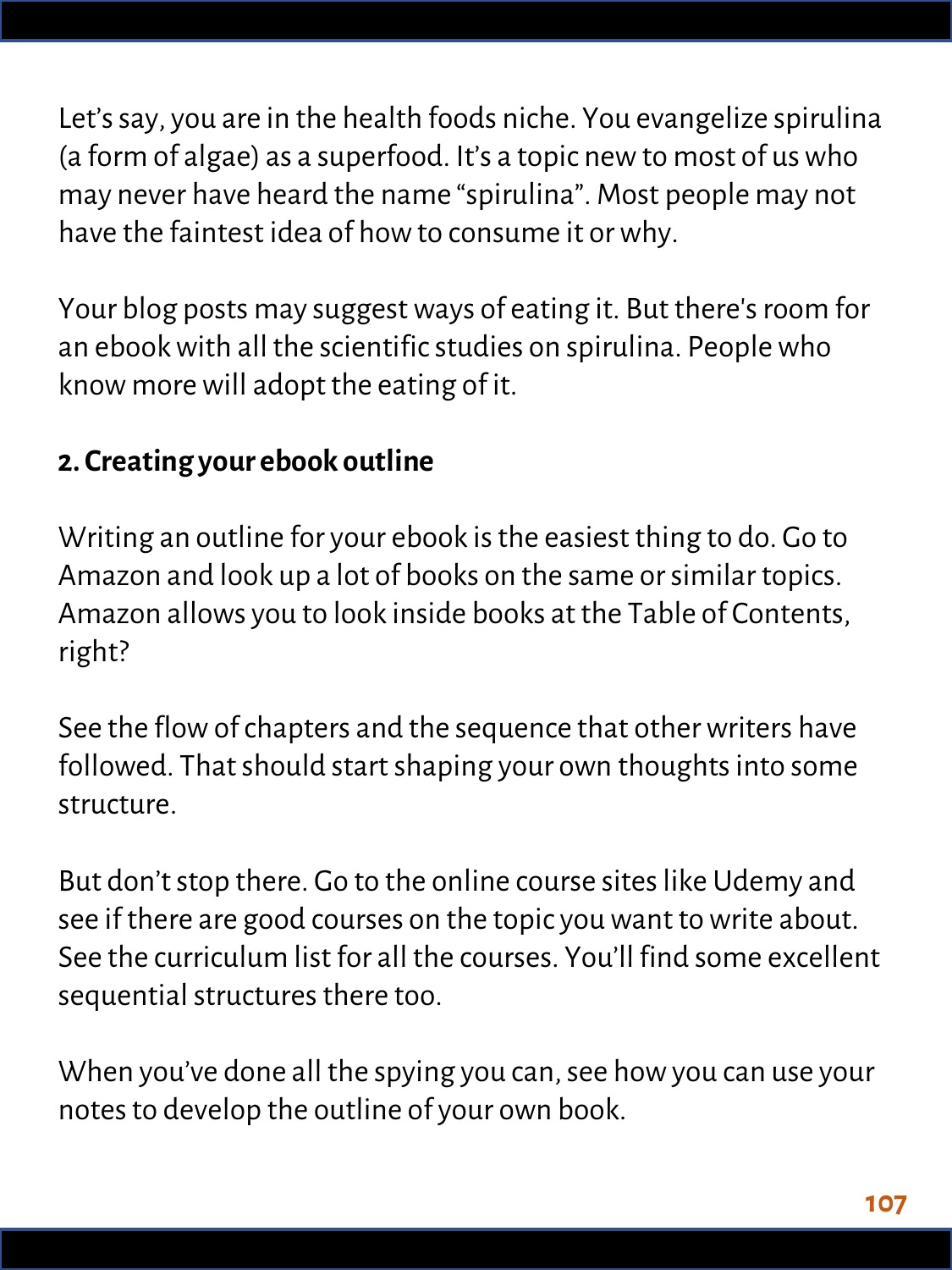#### **3. Writing to a pattern**

Very few good writers write in an unsystematic way. You need a clear pattern and consistency in your writing.

What is a consistent pattern to follow? There is no one ideal pattern. What is important is that you follow some pattern that readers can get familiar with. You too can use and reuse that as your template for future ebooks.

The human mind likes order and arrangement. Writing to a pattern thus helps the reader's mind. His mind doesn't have to try and create order and arrangement out of your information.

### **Designing your ebook**

Although many people say "Don't judge a book by its cover", unfortunately, that's how things usually work. How your ebook looks is a big part of its potential for delivering its objective. So, let's see what goes into great ebook design.

### **1. Designing your ebook cover**

Fortunately, you don't have to do the whole design of an ebook's look and feel from scratch. The Internet is choc-a-bloc with ebook design templates. Each of these ready-to-use solutions comes with examples and detailed DIY instructions.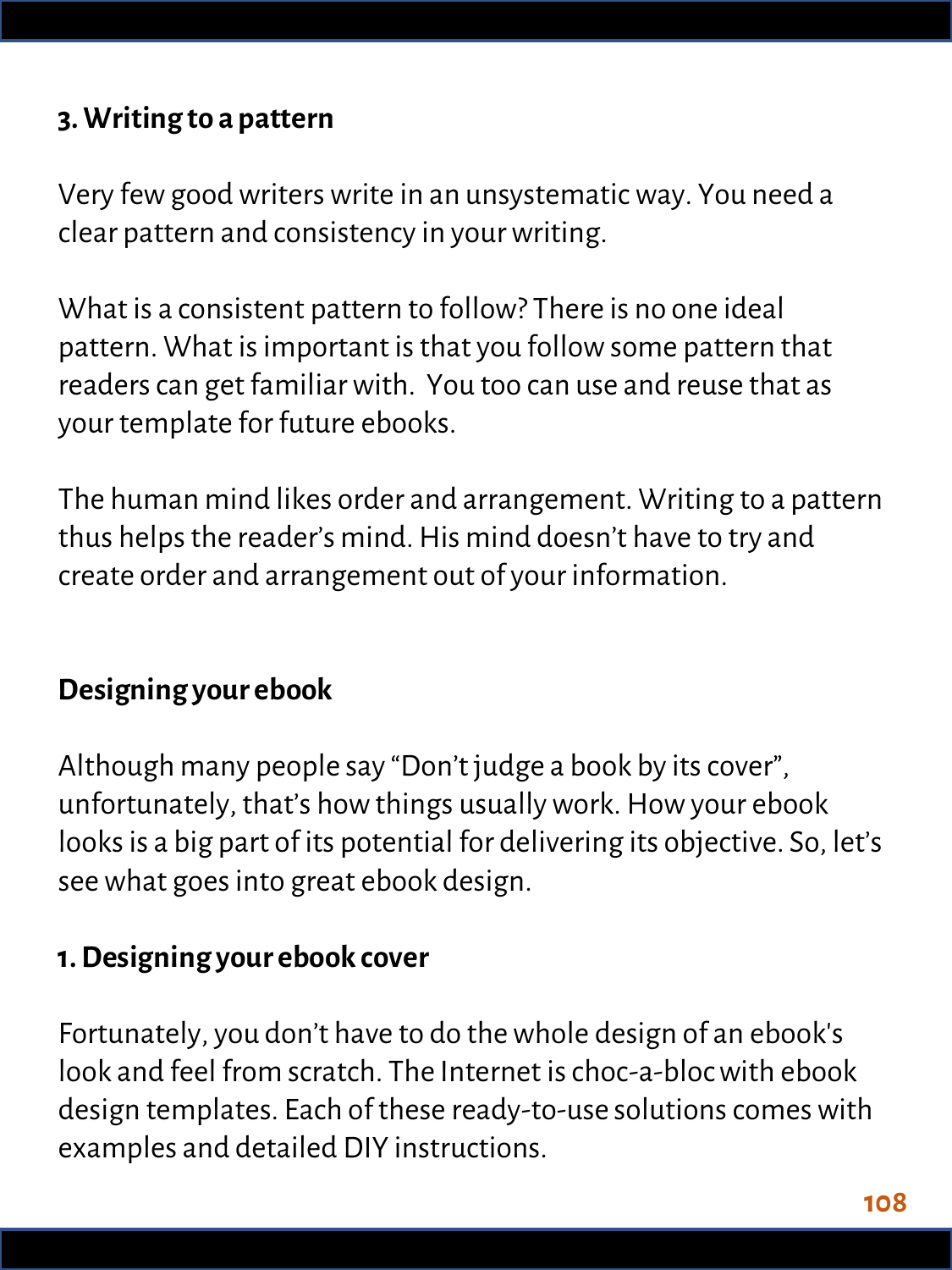Do you plan to publish a series of ebooks under your brand name? Choose a design capable of endless adaptation in colors and images. But maintain coherence in branding.

## **2. Using the best colors**

The psychology of color is one of the most talked-about areas of online marketing. The notion that certain colors can evoke specific emotions is interesting. The further idea that colors can actually change purchase behavior is absolutely compelling.

Recent studies show that psychology of color can instigate very specific user behaviors. They can even push people to click on the "Buy Now" button.

There are lots of books on the psychology of color on Amazon, so pick up one or two of the latest ones. Blend the recommended colors for audience-behavior-shaping with your own brand colors.

### **3. Inclusions and CTAs**

When using charts and graphs from various sources, it's hard to find consistency. But even if you cannot alter their colors and contents, you can bring in your own standardization. Make them an even size, or give them all your "branded" border.

Also, intersperse your writing with source-attributed statistics and quotes.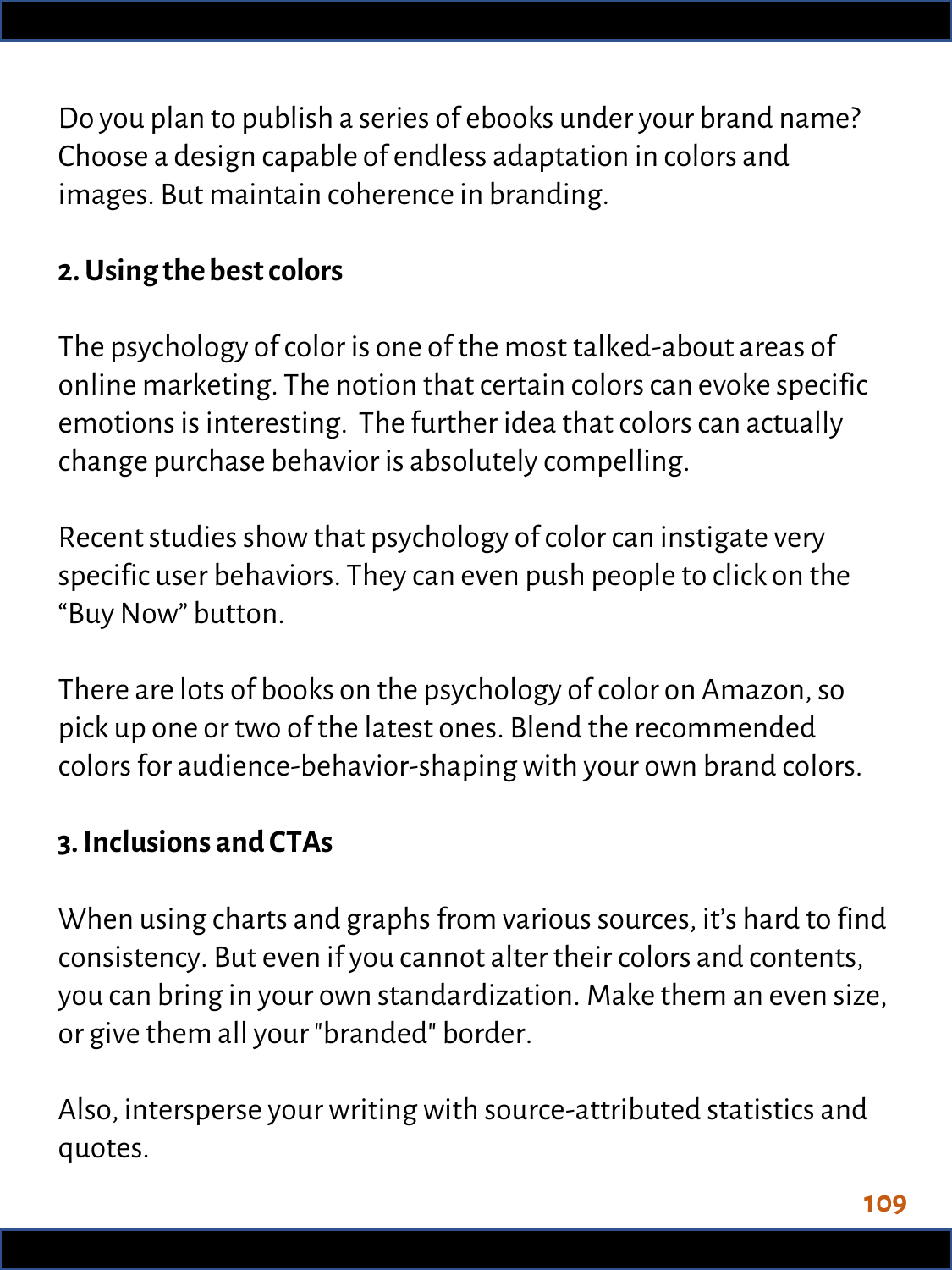Do not forget to add Calls-To-Action (CTAs). They are critical to leading people from the ebook to take some next action on your site.

# **Protecting your ebook**

If you're distributing free downloadable ebooks it doesn't matter. But if you're trying to sell ebooks, theft and piracy are huge problems.

People discuss all manner of solutions. These range from software and hardware locks, changing laws, or naming and shaming thieves.

Unfortunately, nothing has worked to date. But I have found an answer that at least totally discourages ebook theft. Read on.

### **1. Securing your ebook**

We all find it easy to convert our ebooksinto PDFs. They also provide ease of customer reading on different devices. But we can also see that PDF-encryption-hackers are enjoying themselves.

Then, we have the well-meaning people who buy our low-priced ebooks and then email it to all their friends. It's no world for the genuine ebook writer with small means and simple expectations of security. We need to go into more elaborate protection.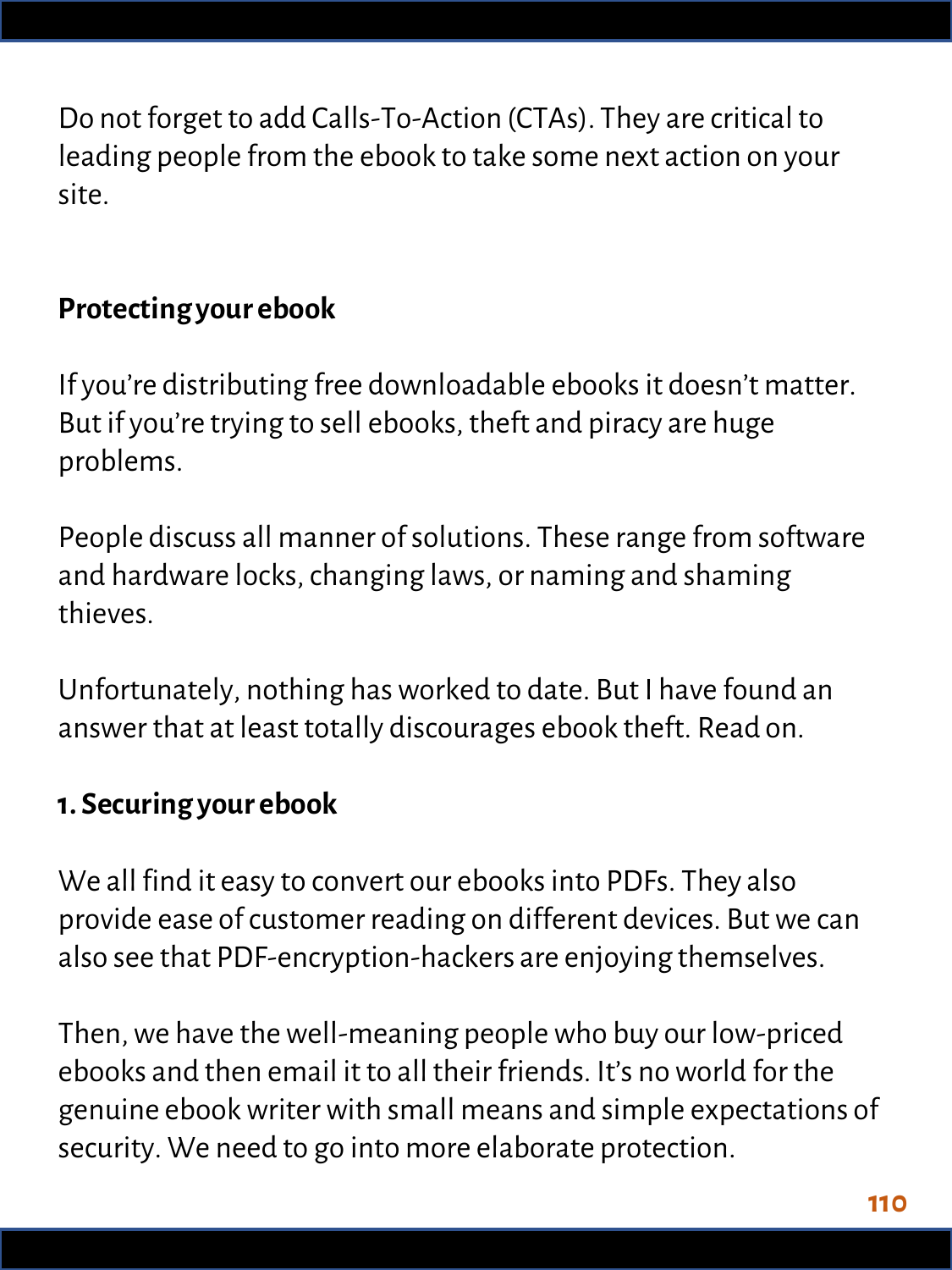#### **2. DRM pros and cons**

DRM (or Digital Right Management) provides digital content protection. DRM can help prevent downloading, uploading, accessing or lending. It can control how many devices you can download the ebook onto. It can also restrict the copy-paste feature.

Unfortunately, DRM has not been as successful as expected. Just Google the search keyword "DRM cracking" and see how many tools there are now to make mincemeat of DRM.

But don't lose heart. As I said, I have found the near-perfect psychologically-discouraging way to protect my ebooks.

### **3. Using WP PDF Stamper Plugin – your lifeline**

In my search for a near-foolproof PDF protection system, I came across this absolutely nifty WordPress plugin. It's called the WP PDF Stamper Plugin …from the company TipsAndTricks.com. Look at the clever little idea it uses.

When a person buys your ebook from your site, you can get his postal and email address, right? Just before the ebook download, the PDF Stamper stamps the bottom of all the pages of the ebook, in unobtrusive font, with the buyer's address and email ... in the clever guise of licensing the book to him.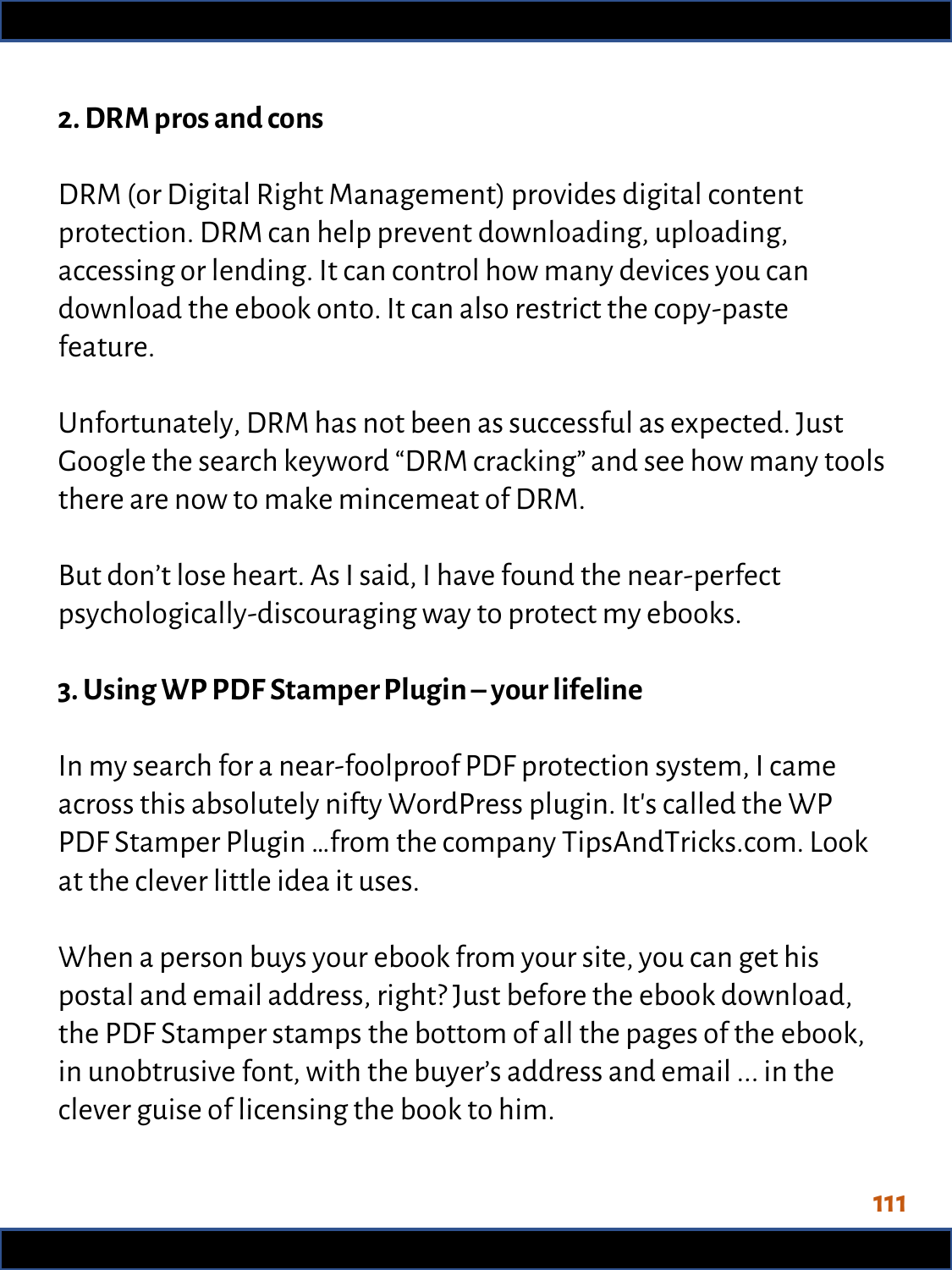Tell me, who'd ever want to "lend" this book to random friends, when his personal details are stamped on every page?

### **Pricing your ebook**

Ebook pricing can be a tricky decision. If you're just an author, your focus may be a lot on earning income from sales. But if you're a Knowledge Commerce marketer your goal may be less on profits per book.

You may want to use the ebook as a starter to sell many more, pricier knowledge products to a buy-happy customer. You may be hoping to gain a reader whose buying tendency and loyalty you can grow.

I want to give you three sides of the picture. Some pundits aver that lower-priced ebooks are the way to the knowledge products game. Others claim that higher prices have helped them earn millions. Yet some others say you have to discover your own price incrementally. Read on - it's your decision on which way to go.

### **1. Some considerations in favor of low ebook pricing according to a Smashwords Survey**

Smashwords, an online ebook publishing and marketing business, states that lower-priced books almost always sell more copies than higher-priced books.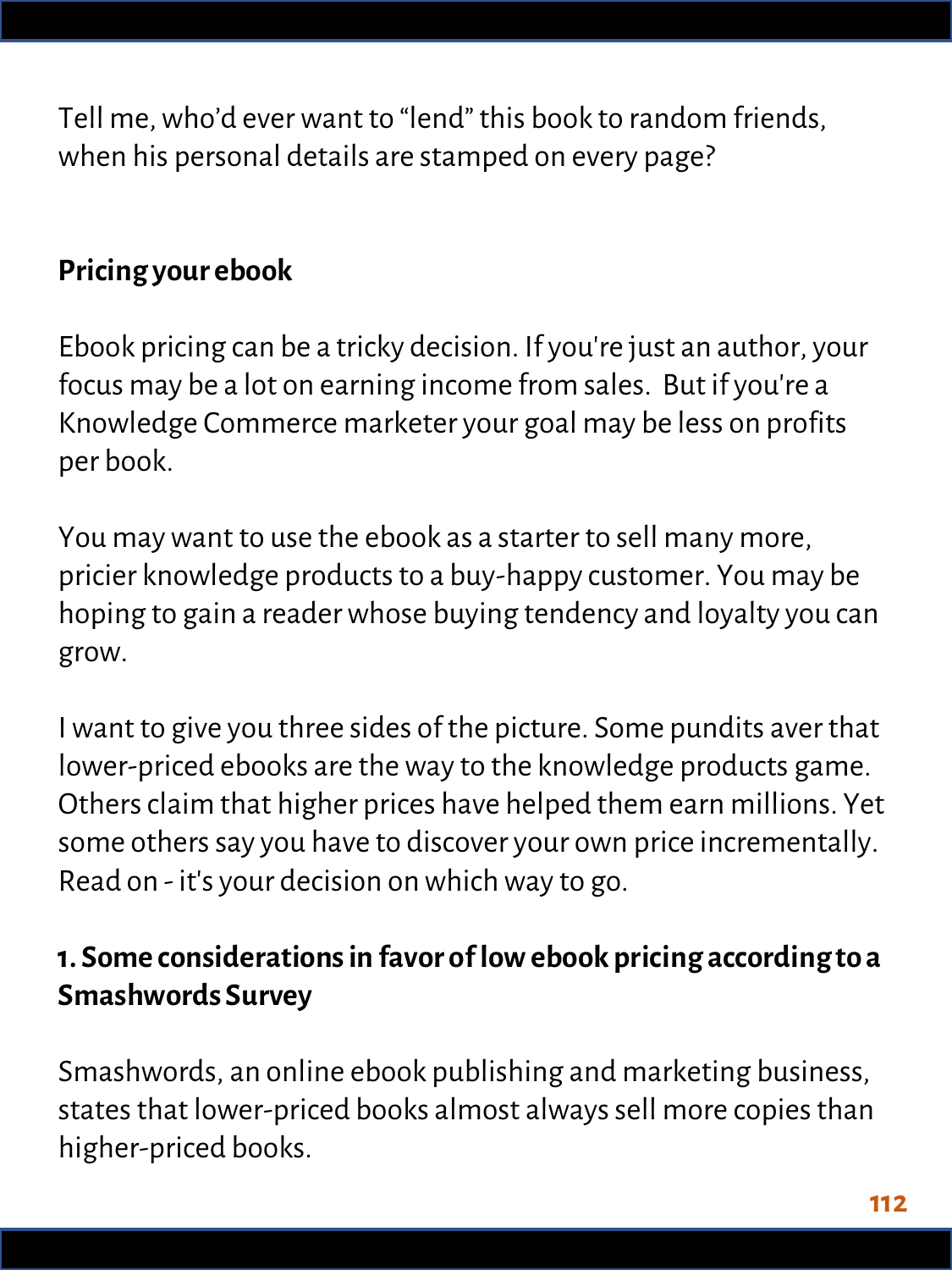For instance, if priced at \$2.99 the ebooks will sell up to four times more copies than ebooks priced over \$9.99.

Also, at \$2.99, the ebooks will earn more than those priced at more than \$9.99, because they gain more readers.

The best price for a full-length non-fiction ebook is usually said to be between \$5.99 and \$9.99. In general, a longer book deserves a higher price than a short book.

Value is different from price. People must believe that the value of your ebook is far greater than the price of your ebook. An example? Let's say you sold a book of \$2.99 showing the location of a treasure trove of \$100,000. Is there any doubt that the value of the book is greater than its shelf-price?

Over-pricing can be bad, but so too can under-pricing. Consider the cost of competitive books, and then price with a slight premium. This reinforces your brand-superiority without the book seeming overpriced.

# **2. An example of a higher-priced successful ebook: The Truth About Six Pack Abs by Mike Geary**

Mike Geary, in an interview, states he has been selling his ebook for \$47 and he sells a lot. He has earned nearly \$1,000,000 per month via his ebook.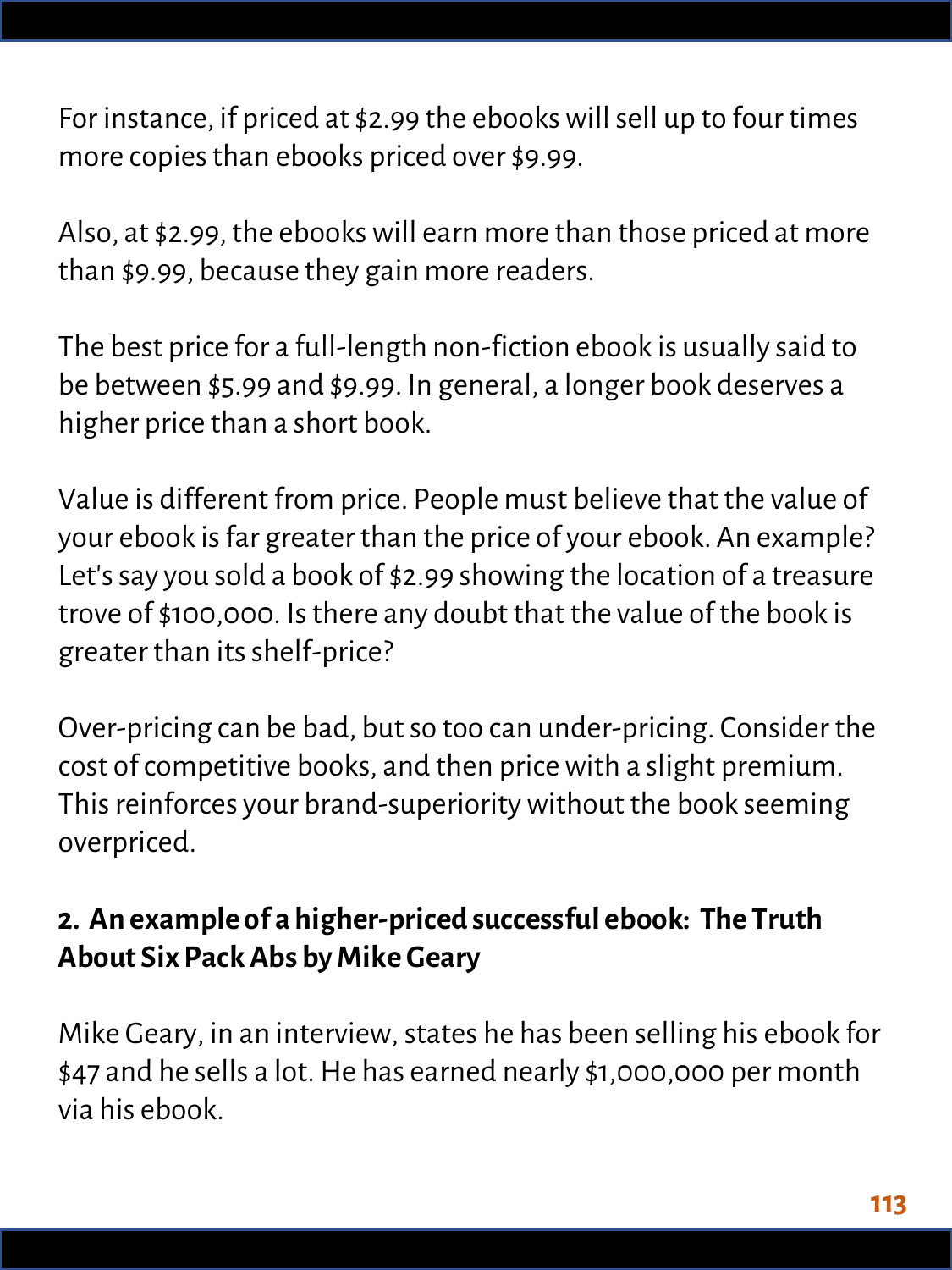He goes on to say he tested different price points, from \$29.95 to \$97.00. For his particular product, a fitness info ebook, the \$47 price point worked best.

Notice that he has verified the best price-points for ebooksin his expertise niche. This is the critical thing. His niche has the demand to support this price. That's why looking at both your niche demand and its price-sensitivity are important.

# **3. A third way to discover the best pricing for your ebook by incrementing or staging**

Every ebook, no matter how similar to another, has its own price vs. value balance. It depends on the value that audiences perceive in the ebook, and not what the author thinks is "value".

To discover what the price vs. value balance for your particular book is, try to "increment" the product contents and price. Keep the price and contents small, to begin with. Then add more content as you gradually increase price.

Soon, you'll get to discover the optimal price for the value your readers want. Most writers think audiences want a lot of content at a low price. This needn't be true. People want optimum content at an optimum price. Defensiveness about your content is what makes you either under-price (out of guilt) or over-price (to artificially boost the perception of value).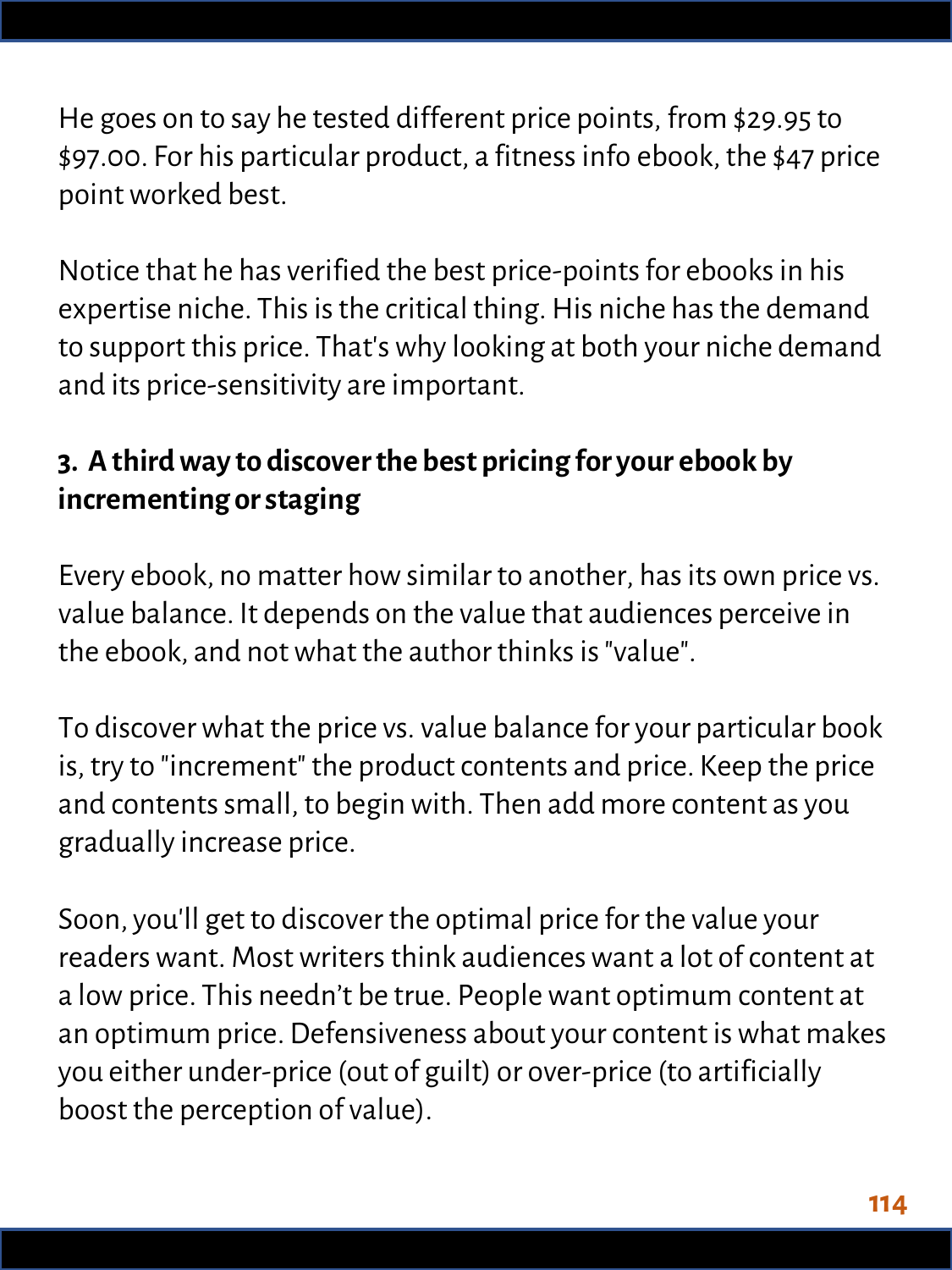He goes on to say he tested different price points, from \$29.95 to \$97.00. For his particular product, a fitness info ebook, the \$47 price point worked best. Notice that he has verified the best price-points for ebooks in his expertise niche. This is the critical thing. His niche has the demand to support this price. That's why looking at both your niche demand and its price-sensitivity are important.

# **3. A third way to discover the best pricing for your ebook by incrementing or staging**

Every ebook, no matter how similar to another, has its own price vs. value balance. It depends on the value that audiences perceive in the ebook, and not what the author thinks is "value".

To discover what the price vs. value balance for your particular book is, try to "increment" the product contents and price. Keep the price and contents small, to begin with. Then add more content as you gradually increase price.

Soon, you'll get to discover the optimal price for the value your readers want. Most writers think audiences want a lot of content at a low price. This needn't be true. People want optimum content at an optimum price.

Defensiveness about your content is what makes you either underprice (out of guilt) or over-price (to artificially boost the perception of value).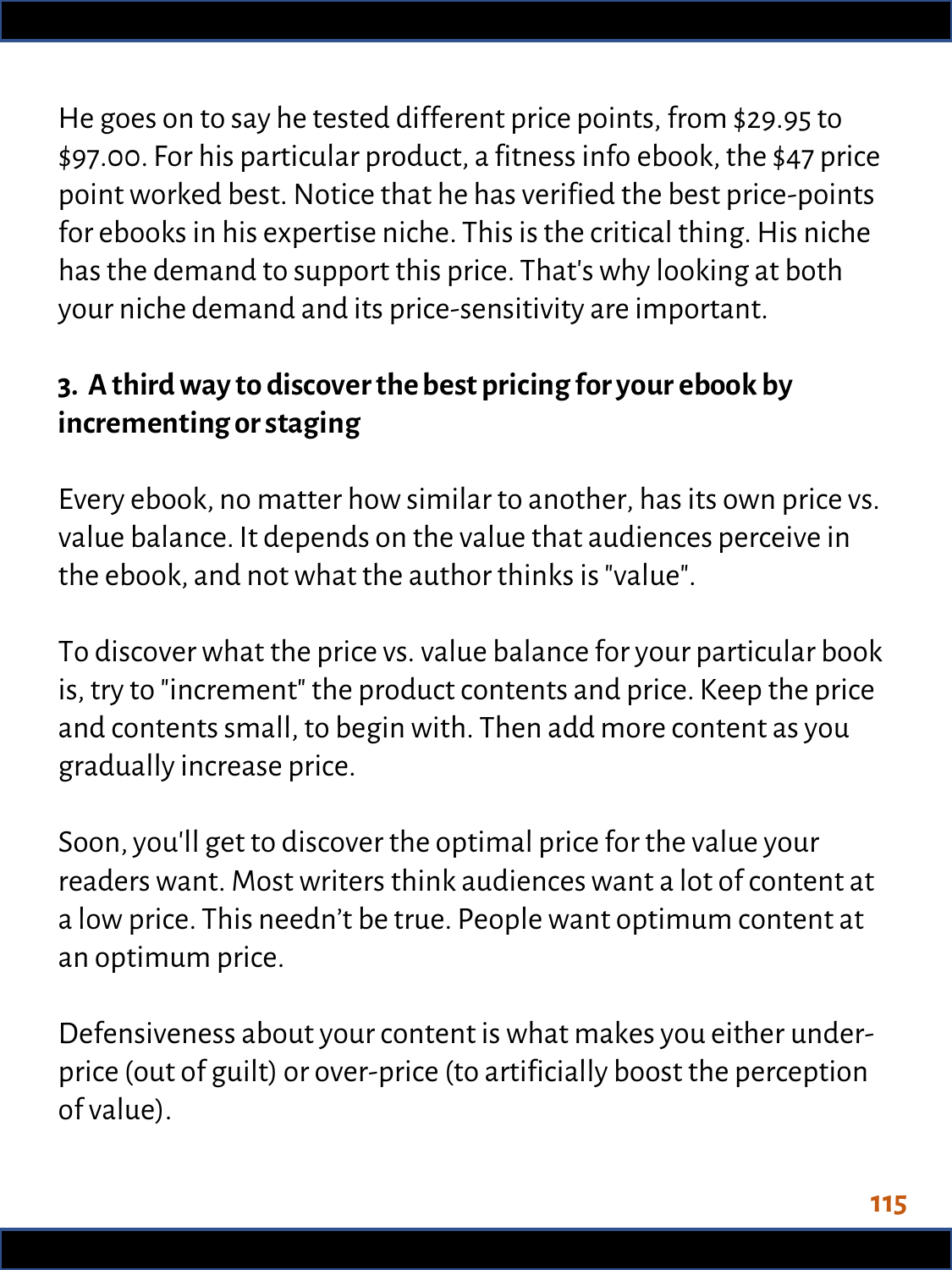# 2. Creating & Pricing Courses

# **The demand for good courses is only climbing. Get your share of this golden pie**

According to GM Insights, the e-learning market size was at around \$190 billion in 2018. It's expected to grow at a CAGR (compounded annual growth rate) of 7% from 2019 to 2025. Every serious Knowledge Commerce provider needs to get into this space.

The reasons for the anticipated rise in e-learning are many. Evolving new techniques of technology-enabled teaching could drive elearning growth. Further, there's a growing need for upskilling.

Many working professionals are now feeling underprepared to keep pace with new digital skills. Online learning is the method of choice. It allows people to study via the devices they prefer. That is also a huge plus-point.

#### **Selecting what to teach through your course**

Topic selection is a stumbling block for many Knowledge Commerce marketers. This is especially so for first-time course creators. Your challenge is in finding out where you can have the biggest impact. Ask yourself. Which pain-points most trouble your audiences'? How can you best help solve these for them?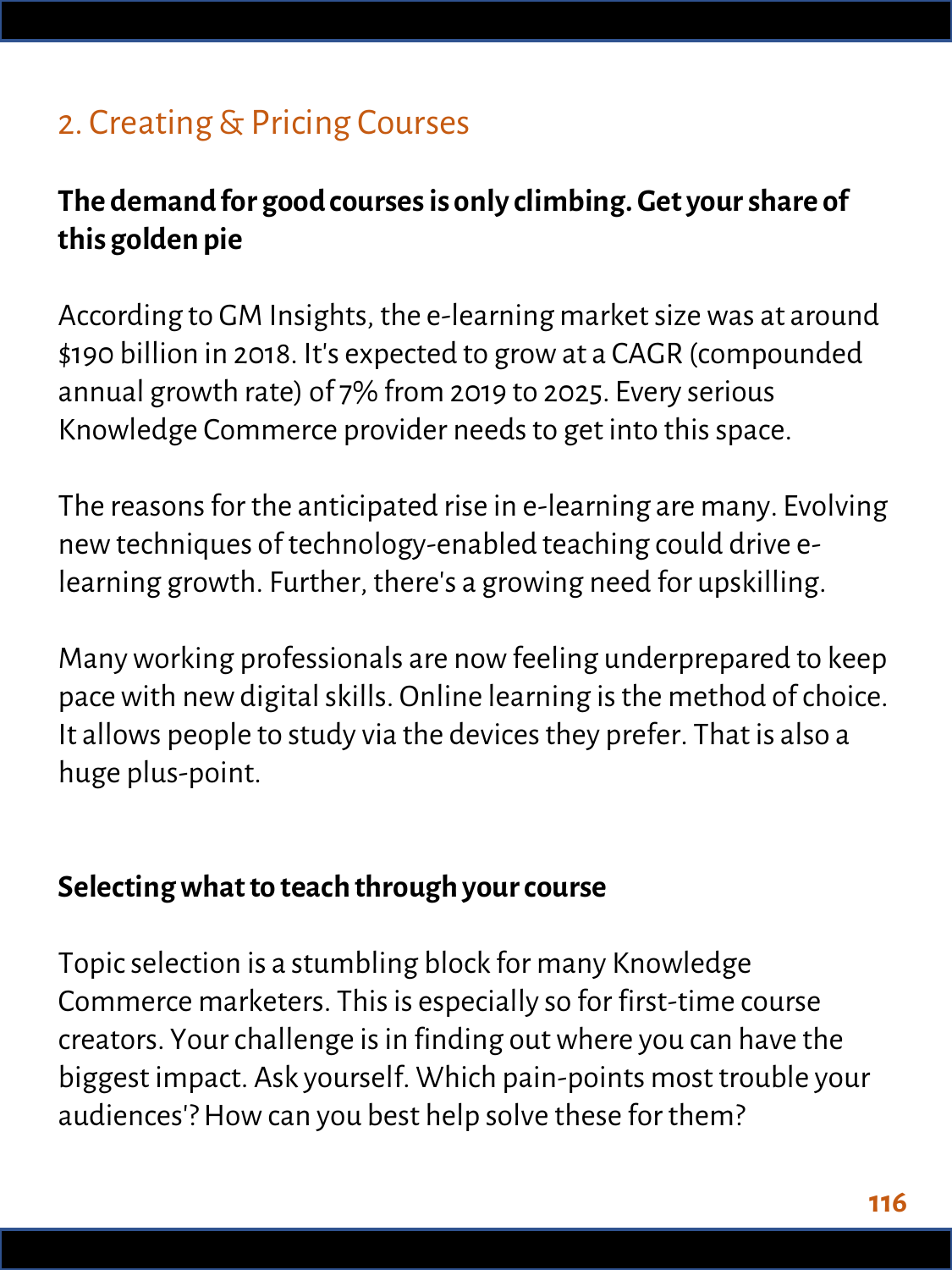### **1. Choosing the right topic**

As we noted earlier, the way to pick a great topic is to look at your target audiences' problem areas. Don't be general. Be as specific as you can get. If you are a fitness expert, it's easy to say people have a problem "getting fit and losing weight". But look at the problem practically instead of theoretically.

A lot of people would like to lose weight when a wedding or an event is to take place, and they want to wear great clothes. So could your course topic be: "How To Lose Weight For An Event That's 4 Weeks Away". You can teach them how much weight is possible and safe to lose in the short run and how to do it.

#### **2. Making sure there's good demand**

One of the best ways to check the potential demand for your course topic is social media research. You can also check online forums, or Q & A sites like Quora. See if there's a lot of chatter around a topic where a lot of people seem vexed. You can thus find nuances within your chosen topic area that have more demand than others.

If, say, your chosen topic is "Learning Hindi in 30 days". Check if a lot of people are talking more about some part of learning Hindi that vexes them. What questions are people asking? Are they looking for pronunciation help? Do they want real meaty Hindi lessons, or enough to get by as a tourist in India?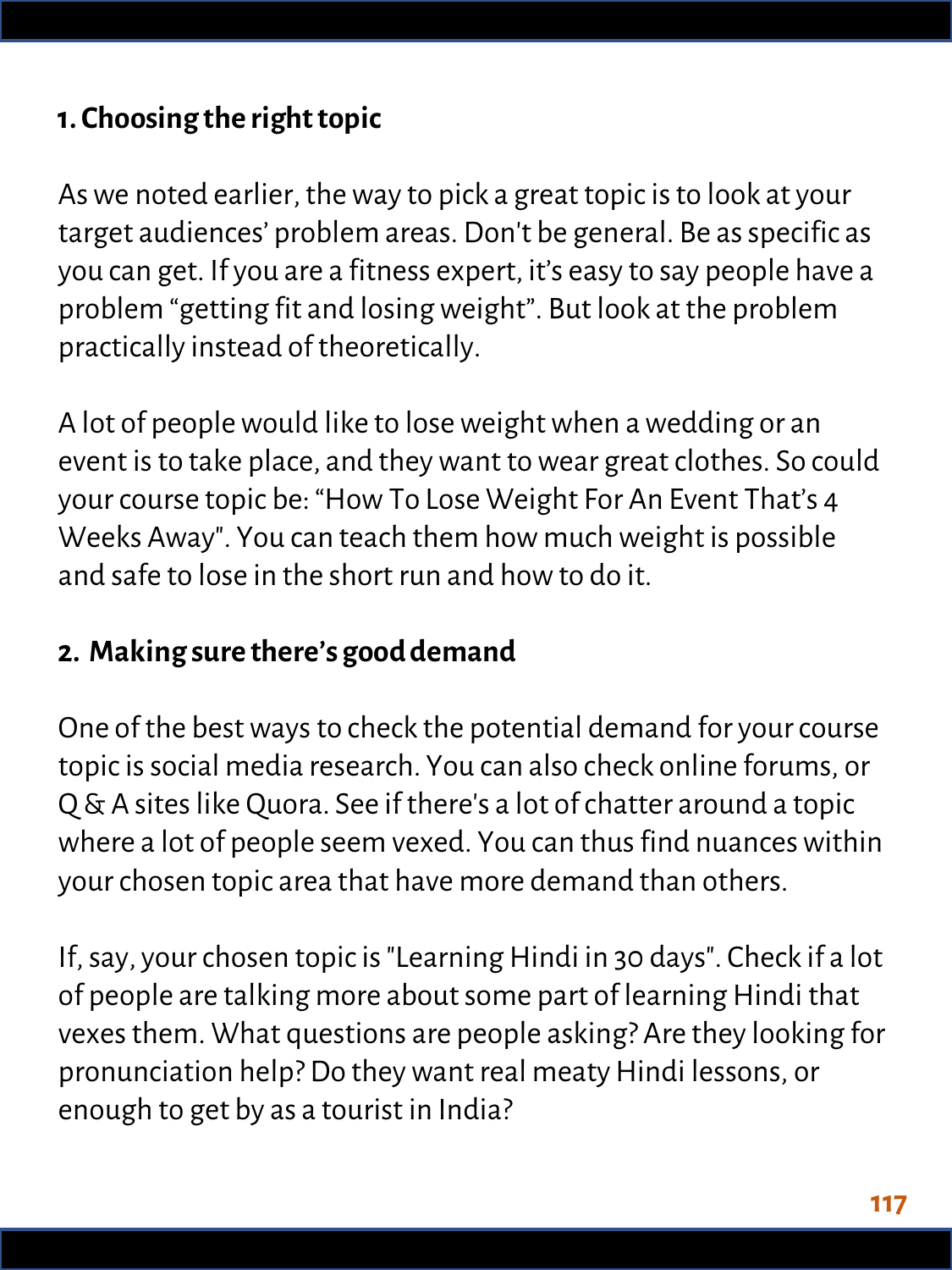Then see what the competition is offering. Maybe there are enough Hindi courses ... but no is teaching how to bargain in Hindi with shopkeepers in India. See how giving people practical lessons can help them.

# **3. State how your course can help your target audience**

Always state the benefits of your course using "verbs" and measurable results. People then understand exactly how they will gain from the course. People want practical, measurable outcomes. That helps them judge the value they get for the price they pay for the course. For example, if you state the benefit of your course as "better knowledge about home safety", it sounds blah, doesn't it?

But what if you stated the benefits of your course like this? One benefit could be: "You can increase the safety of your home for your kids in at least 15 ways". Another benefit could be: "You can reduce home insurance premiums by 15% by adopting these safety measures". See how the verbs and measurability help in quantifying the benefits.

#### **Putting together your course content**

You would think picking a course to create is the biggest problem you can have. But I can bet. When you start planning your course content, your head-scratching will reach record levels.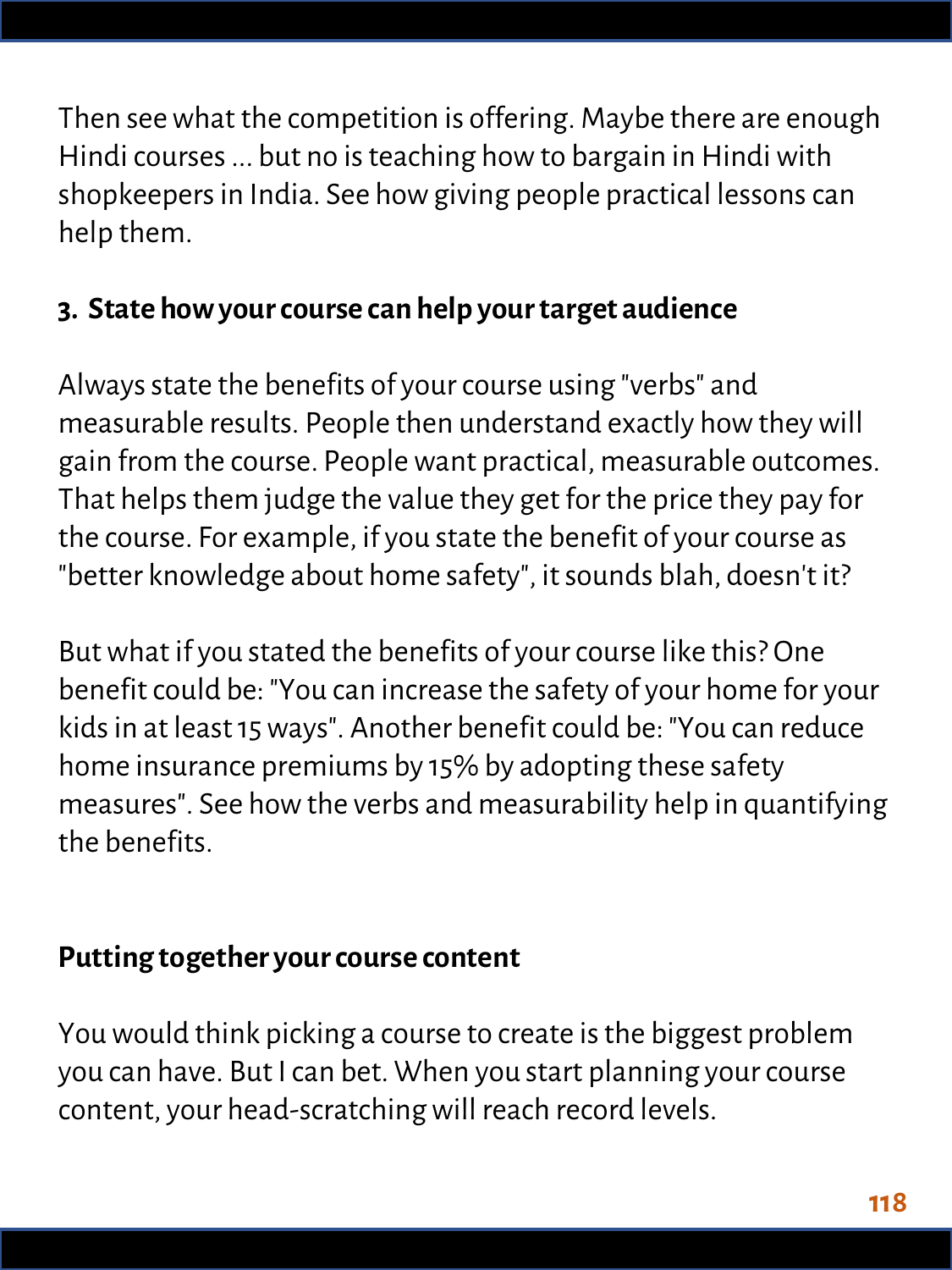The problem is one of plenty. You know you have to create a course and you need loads of content. So, you read and research the topic till you're out of your brain. All that content … where will you start and where will you end with it all?

# **1. Plan your content by a problem-solution method**

Are you tempted to try and push all the research you've done into some course structure? That's the contrary way to do it. Instead, plan the course by a problem-solution method. There are stages to solving a problem that you must follow for your course. Here's an example.

When solving a problem, first describe why the problem occurs. Try to list the reasons. People may find a point of identification with one or more of these reasons.

Then explain your range of solutions. For each solution say why, and then how. After that, state what can go wrong with the solution  $$ and if it does, how to solve it.

Finally, give something extra for those who are willing to take more risks. Show them a 5X or 10X solution. If you have a well-ordered problem-solving strategy, why scratch your head?

# **2. The best course content has clear topics and modules**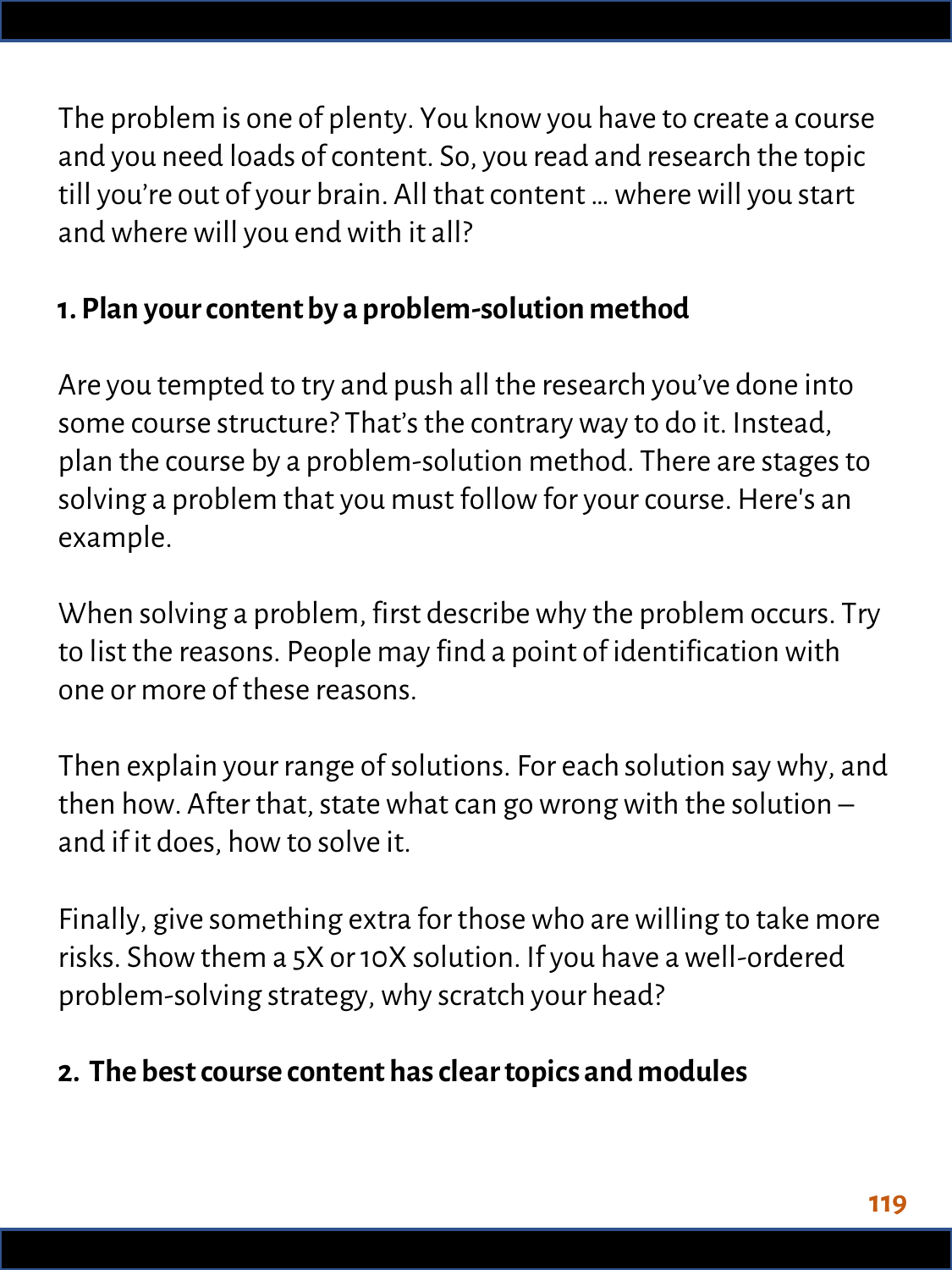Don't aim for a mammoth curriculum for your first course. You will exhaust yourself if you plan a structure for, say, 16 topics with 8 modules under each topic. Instead, keep it simple to create, and simple to follow. Have a course introduction, followed by 4 main topics. Each topic can have 4 modules under it. End with a conclusion.

For example, you can have 4 main topics like these: 1. Why do you have this problem? 2. What solution options do you have? 3. What can go wrong with the solution and how can you fix it? 4. What can you do to 10X your solution?

Each of these main topics can have 4 modules under it. When explaining the theory, use a PowerPoint slide kind of format in your videos. When showing how to activate a process, use a "watch me as I do it" kind of format in your videos.

# **3. Plan the delivery mode of your course**

Give thought to your course delivery method. Experts believe people react best to video-based instruction. They also like to see the instructor's face, and see him or her speaking. Credibility is the highest for this mode of delivery. The likeability of the presenter also has a huge impact on people.

But if you are really camera-shy, you can opt to record your voice, reading out a script to match what's on the screen. Add a photo of your face on a corner of the screen.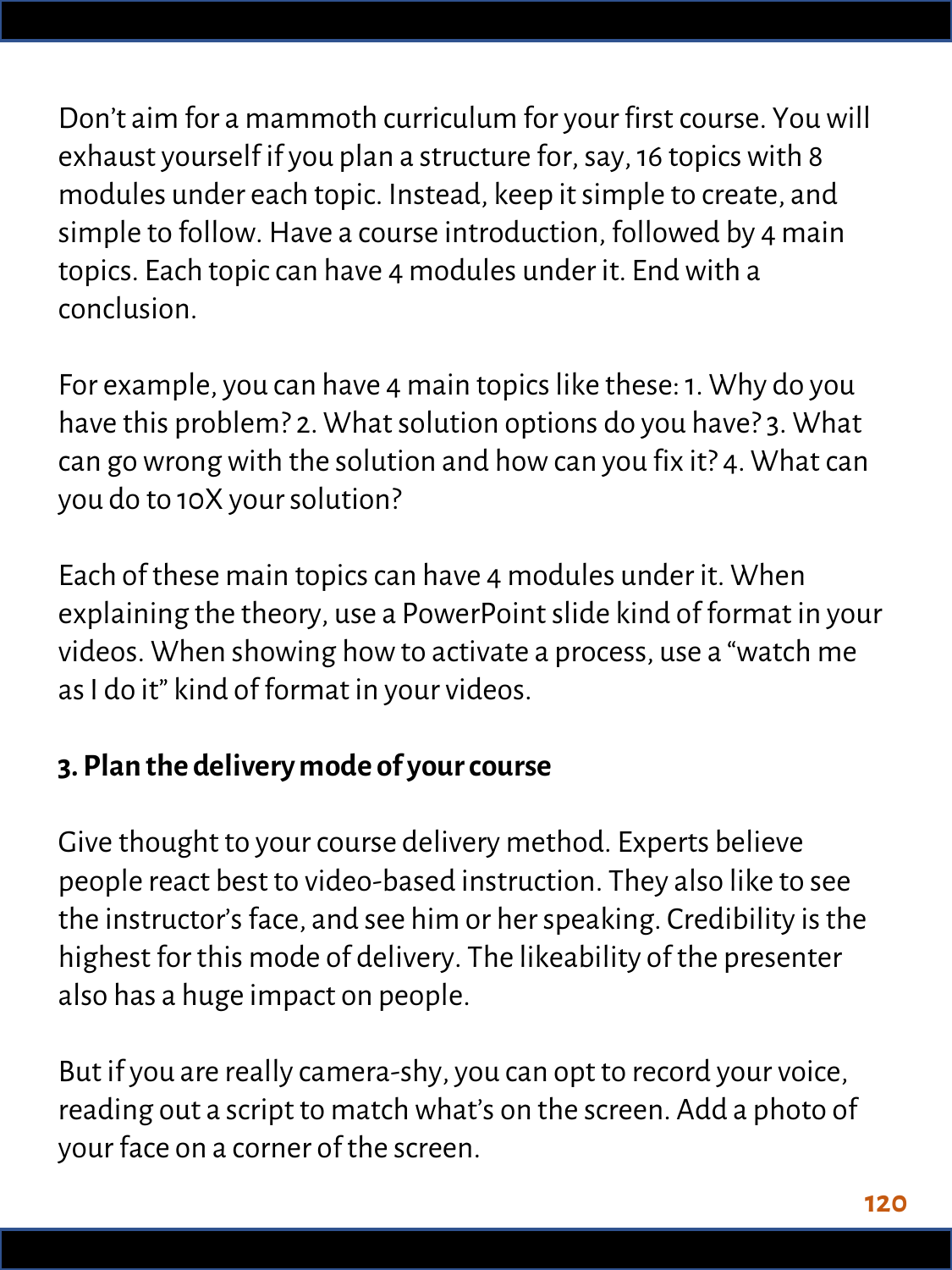This is the next best thing to fluent video-delivery of speeches. Make sure your voice is neutral in accent and clear and crisp.

Some courses go for textual teaching instead of video. But that's not a usually well-accepted delivery model. Incidentally, if you can get yourself trained for online video-speaking, it's well worth the investment.

### **Adding more value to your course**

There are courses online that range from \$97 all the way up to \$2997 or even more. Those who charge so high have probably run many smaller courses before. They must have already built up strong trust and reputation. So, don't aim for four-figure courses if you are starting out.

Wait till you have become a "noted expert" before you set sights too high. At the same time, don't price a course just above an ebook at \$10. What will that say about you? Here's what you can add to make your courses seem more worthwhile to students.

#### **1. Extra learning materials to support your course**

It doesn't make sense to load your course with every kind of support material a competitor offers. Some courses have all kinds of addons, making the course a bit too much to handle. It's a good idea to restrict yourself to giving transcripts of your video lessons.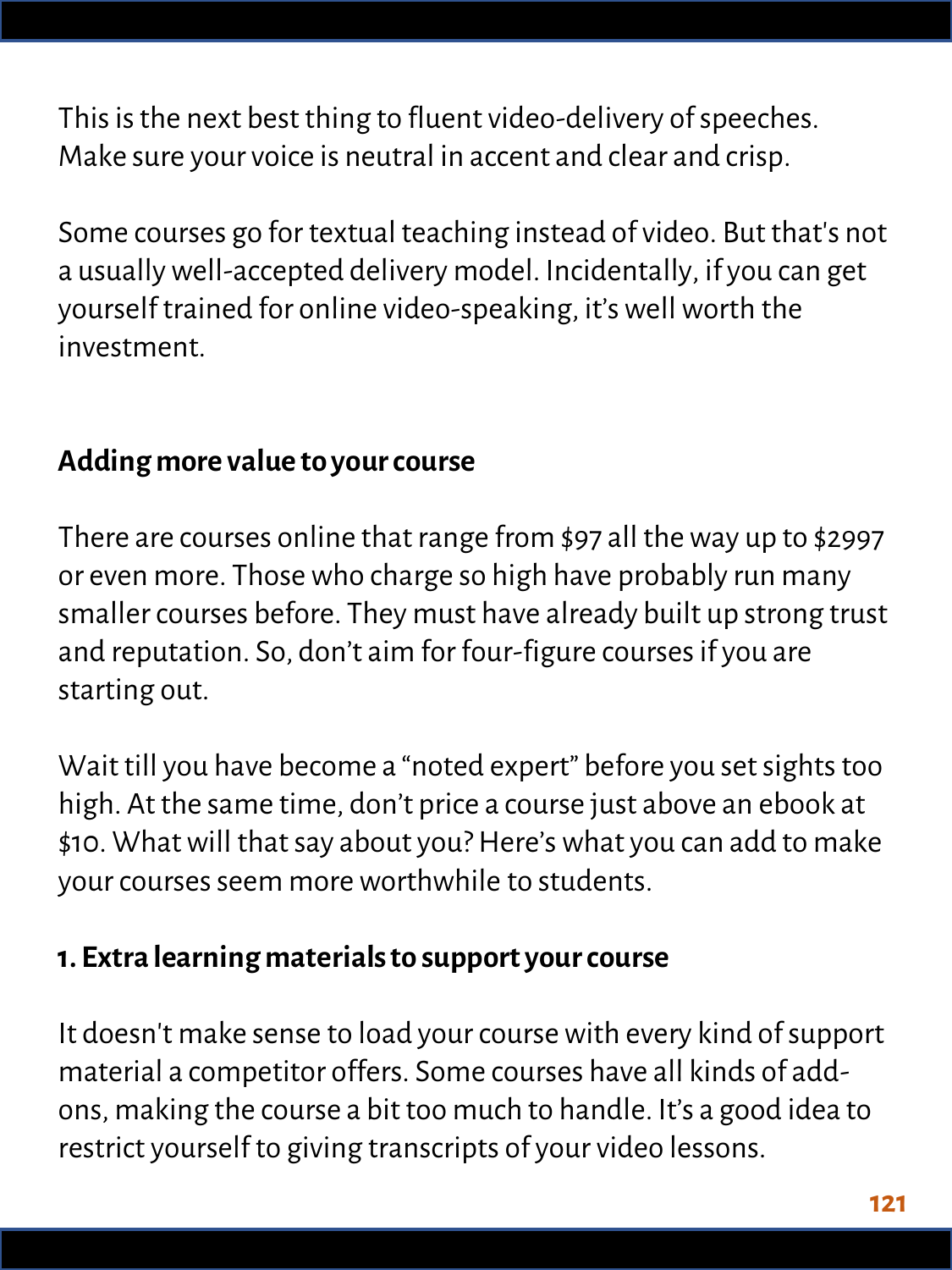You can also offer worksheets to practice the lessons. Finally, you can add quizzes to help students assess lesson-comprehension.

Beyond this, it's not too smart to add assignments students can submit. You may not have the bandwidth to handle the workload if you get many students enrolled in each batch. You want to make the course as much of a "passive earning" item as you can … one that can earn while you sleep.

### **2. Reducing chances of piracy by giving access to you**

Some marketers throw in a bit of free consultancy with their courses. They think it will increase the value perception of the course. They also believe it will create a validation for the money charged. But that's not the main reason why you need to add some access to yourself for learners - there's another reason.

The real idea is to make your course piracy safe. People can copy every word of your video or its transcripts. They can copy your downloadable worksheets. But they can never replicate your monthly "after office" group Q & A discussions. This is where students have access to you directly.

Add these free to your course, but don't call them consultancy sessions. Make these interactive sessions about "getting doubts cleared". Make these sound separate from any consulting services you may offer in addition to courses.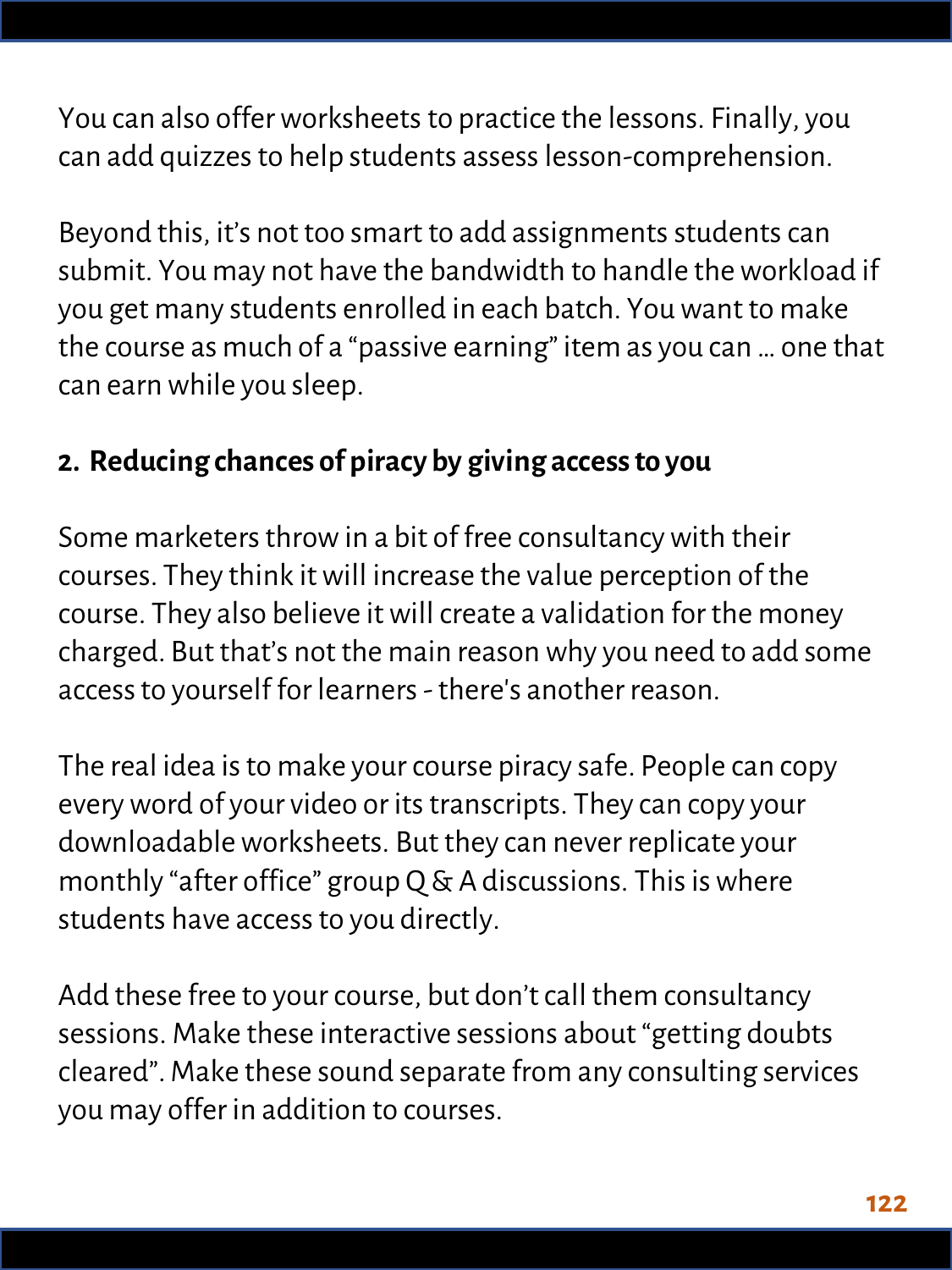#### **3. Creating forums for learners to help each other**

People like the feel of a classroom even if they are learning online. So, most marketers create forums. They place these within their courses. Or often, they ask students to join "exclusive" closed Facebook Groups. There are a couple of issues about creating such student forums that marketers need to beware of.

One, if you have too few students (as most people have with their first course) you will feel defensive about this. I know of marketers who have to keep pretending to be various students. They do this to keep forum conversations going.

Another issue is that once you create a forum, you think students will intermingle. You think you can be relatively free of having to support the forum. But in truth, you still have to moderate the forum, answer queries every day and keep the bustle going. If you have a forum, be ready to be its daily energy-agent.

#### **Pricing your course**

The price of your course affects everything. It affects your revenue, type of students, and the attention you can provide. Charging too little downgrades the course's value-perception. Charging too high makes you have to discount the course later if you can't get enough students. Here are three pricing strategies.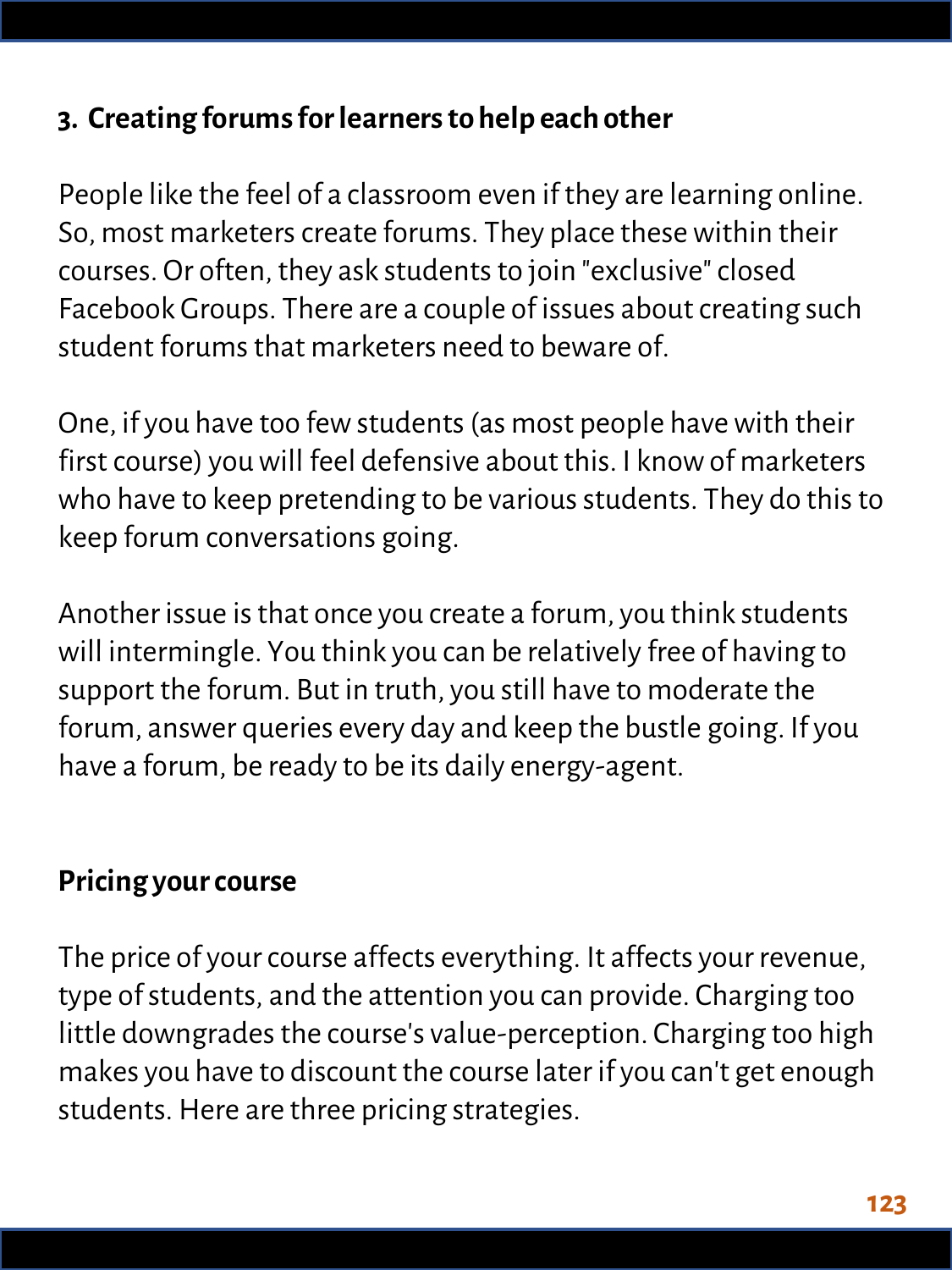#### **1. Work backward to derive your best course price**

Many marketers work forward to derive course-pricing. They see how much their course costs to create and market. They add a profit and check the competitor levels. Then they decide on a price that's competitive and profitable. Do you know there's another way? It's the opposite of this method. It's about working backward.

See if you can calculate the value a customer may get from learning your course. How much money can they make over what they do now, by knowing what you teach them? Or how much of wasteful costs can they cut down after your course?

Survey audiences if need be. Then based on their gains, see if you can price your cost 5X or 10X less than the value they gain. You'll then make an effective case when justifying your course price. Let people see the measurable value.

### **2. Provide options that make your original price look worth it**

A Knowledge Commerce professional I know always has two variants of his course. One variant has no extra mentoring inputs. The other variant includes 2 hours of phone mentoring with added cost. When the two options are placed side by side, customers invariably choose the course without mentoring.

This is because there is a sentence saying students can add on the mentoring option later too.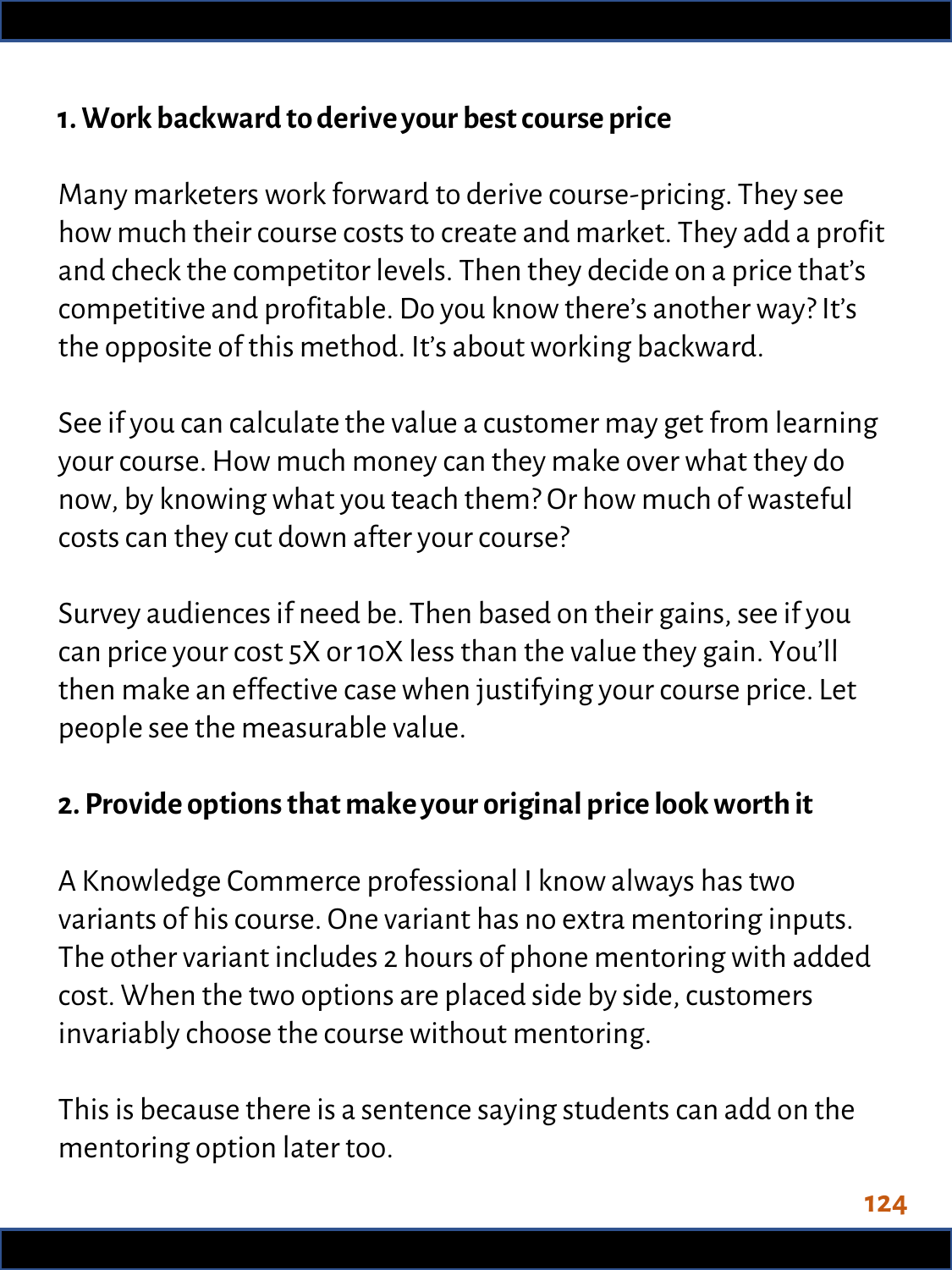That makes the no-mentoring variant of the course seem like an excellent starting value. So, think about what you can offer extra as a way to make the original costs look smaller in comparison.

### **3. Improve your packaging and you can improve your price**

Don't ever discount the value of your course packaging. A slicklooking course does wonders for your brand. It helps you premiumprice the product.

Many marketers think it's the contents of the course that matters and not how smart it looks. It's the opposite, I fear. Polish up your landing page, and your course curriculum page, and watch the difference.

People like enrolling in something that makes them feel they've chosen from the best-of-breed. It's human to crave the best products for yourself. This is particularly so when making a selfinvestment through training. The operative word here is "selfinvestment".

Does your course look like it's merely filling a gap in people's lives … or does it look like it will be a lifelong investment in knowledgegrowth? The slicker your course feels, the slicker your customers will visualize themselves becoming, after the course.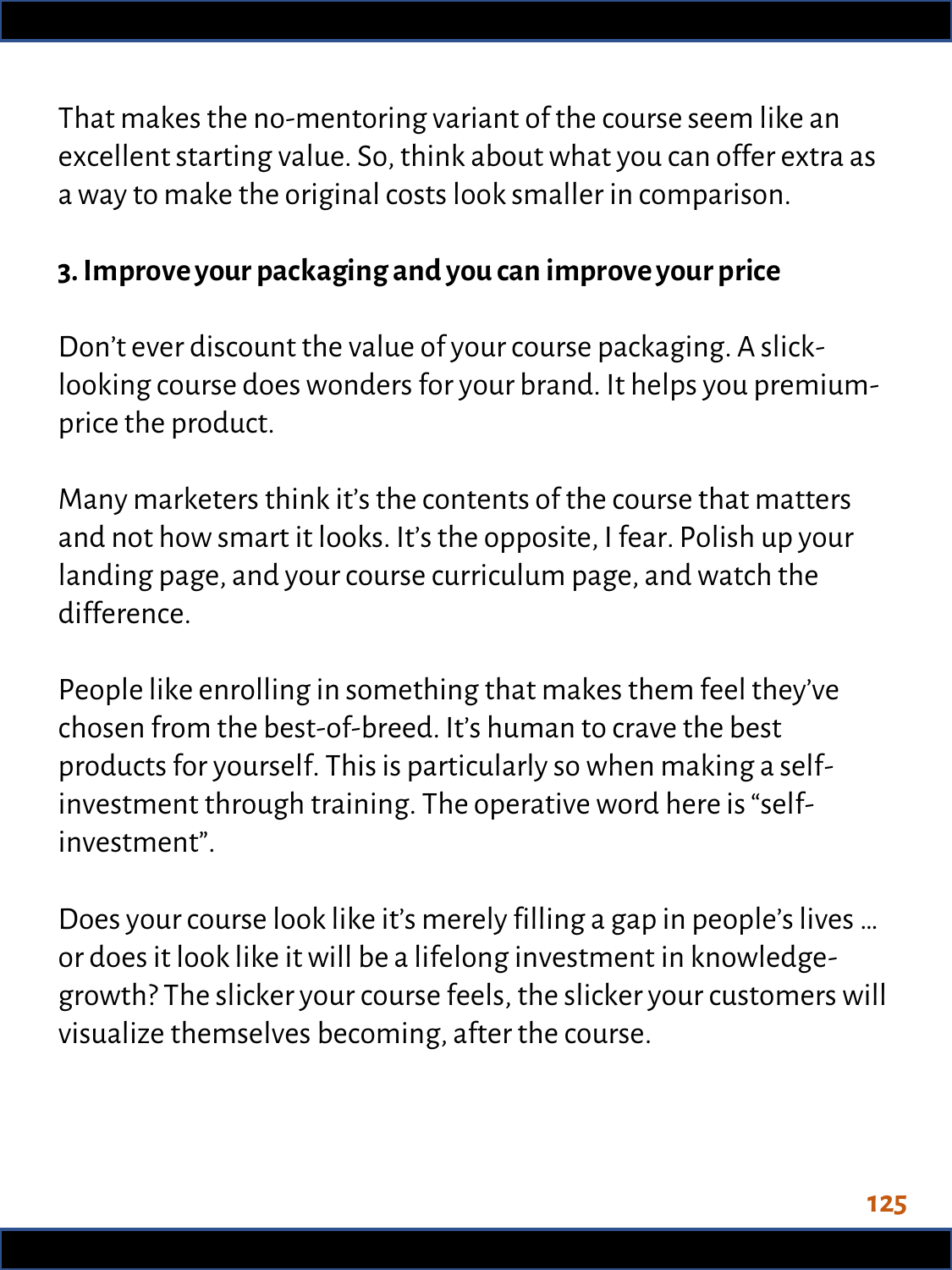# 3. Creating & Pricing Memberships

# **Membership sites are a good idea for those who already have a solid bank of knowledge content**

The idea behind membership sites as a Knowledge Commerce product is this. You may have built up a good library of content.

Maybe you have a good number of ebooks, short courses, templates, and worksheets. Your customers may want all this in pick-and-choose doses. They may like to pay for access to your library through monthly subscriptions.

With membership sites, you can set pricing plans at different levels. You can thus allow graded access to your library of knowledge products.

Having lots of members paying you a small fee every month could make your income more reliable. It may also help you stop trading your time for money. You can use your time to create more products, so your library grows in value.

#### **The positives of membership sites**

Membership sites have some clear plus points. They also have some areas of challenge.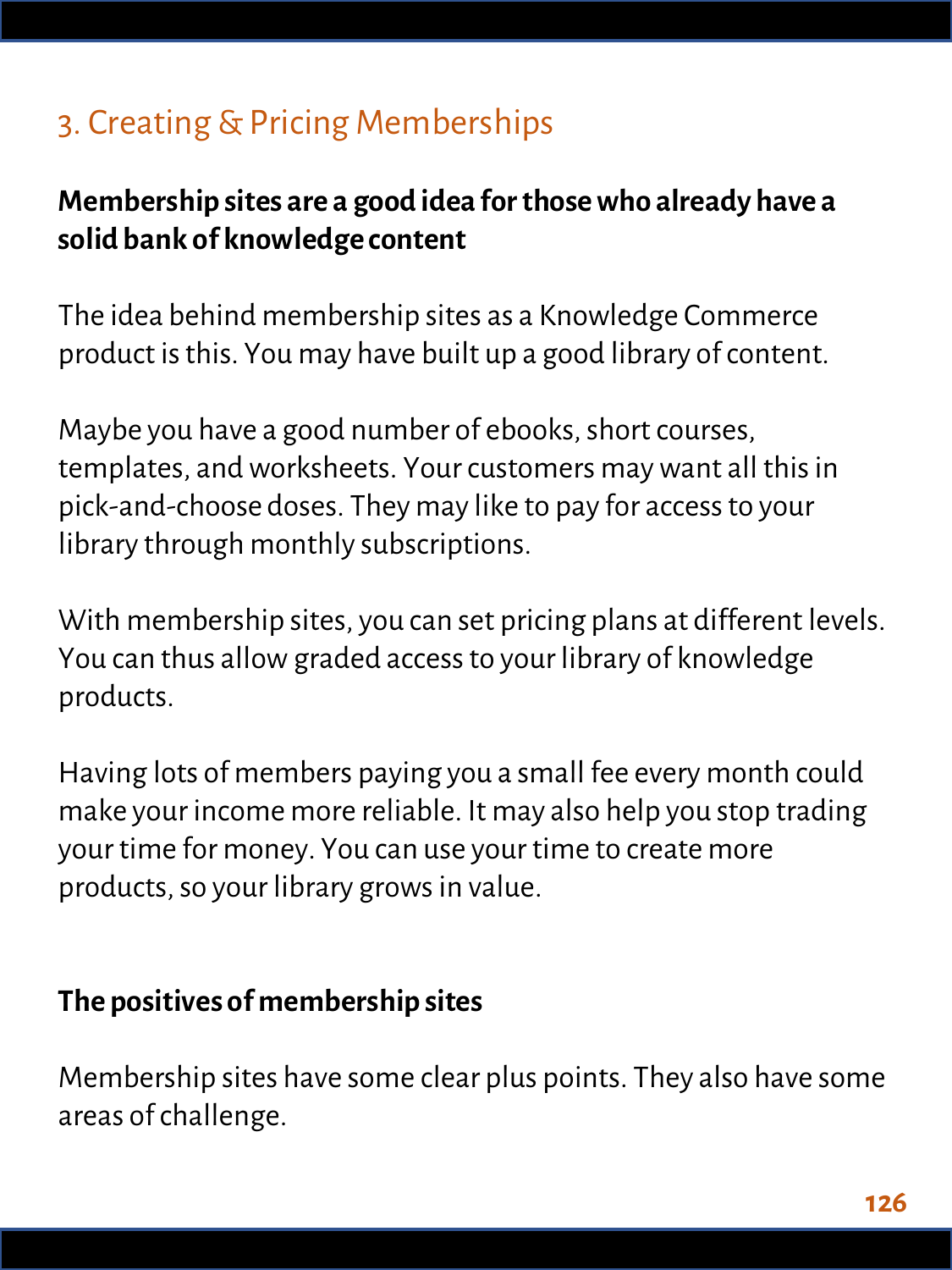It pays to get into this kind of Knowledge Commerce product with your eyes open. Let's first take a look at the benefits you get as a memberships seller.

### **1. You can get recurrent income which helps your budgeting**

Membership sites are based on recurring subscription payments from customers. But don't only think of these as monthly subscriptions. You can also have quarterly, bi-annual or annual subscriptions. The better discounts you can give for long-term subscription commitments, the more reliable will be your income.

Reliable income helps you with many things in business. You can plan and budget your own growth with some steadiness. You can put away some savings that will see you through tough times.

If you have a steady customer base you can even monetize this. You can allow other businesses to advertise on your membership pages.

### **2. Your library needs a wide variety of small products**

Membership sites work well when you have a bank of several small products, instead of a few large ones. For you, these are much easier to create. People who become subscribers like to have a "buffet spread". They like to help themselves to what they need at any particular phase that they or their businesses are in.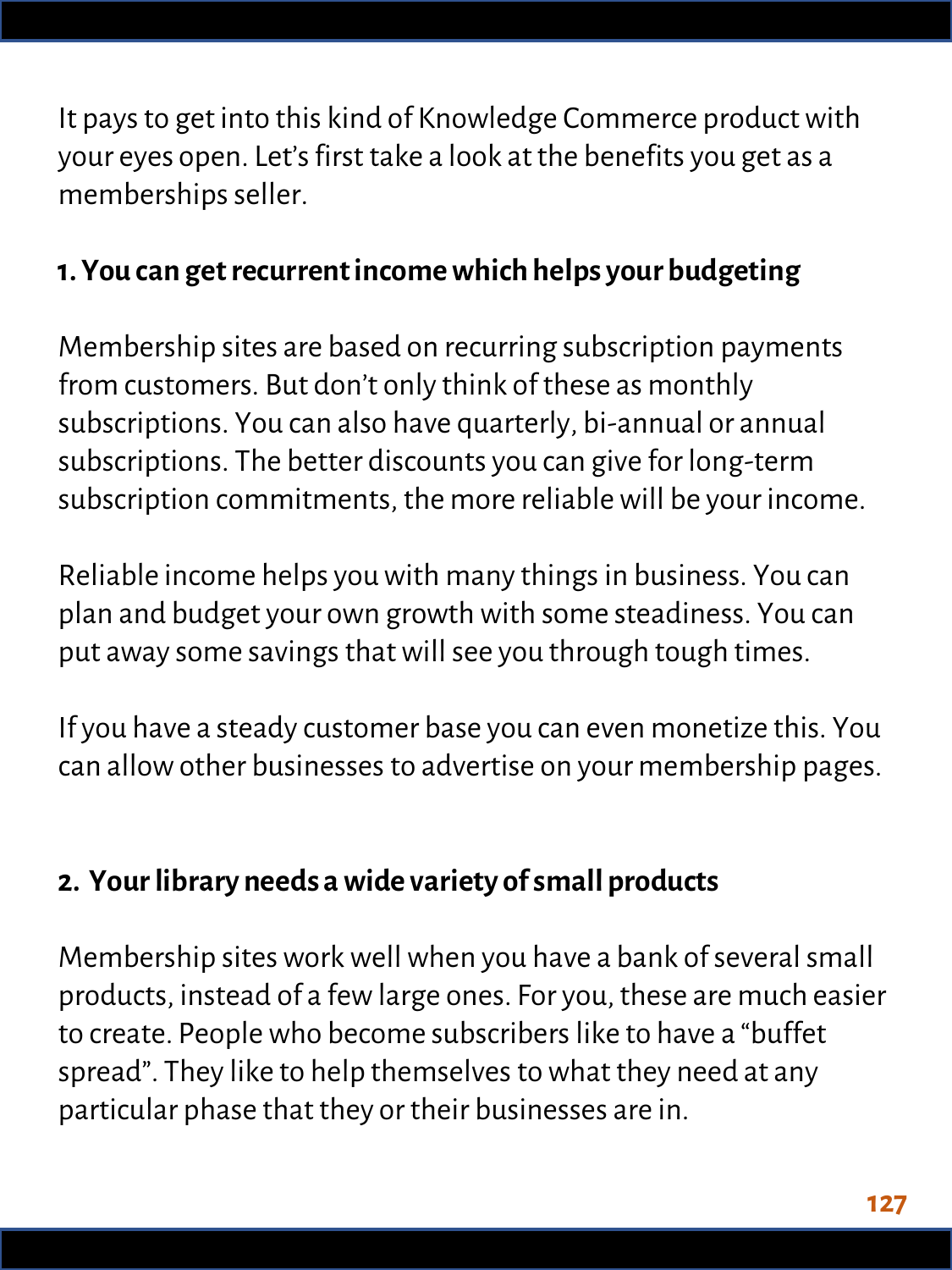But it's also imperative that what's in your library is up-to-date. You don't want to be offering knowledge that is two years old, or research that has outrun its expiry date.

Members want information that is practical and at the cutting edge. They pay regularly to stay on your program because you offer the "latest information hacks" in practically-taught ways. Seeing a lot of variety in your library is what gives them a sense of value for money.

### **3. You can practice by setting up a free Facebook Group**

Are you not yet sure of being able to run a membership site? One of the best ways to practice for free is to set up a Facebook Group. Members too can join Facebook groups for free. This all-round costfree exercise will show you what it takes to promote a group. It will also show you what it takes to keep the members of the group loyal to you.

Some Knowledge Commerce practitioners always keep a free Facebook group going. They keep adding free members. They can then cajole these members to join their paid membership sites.

This works really well because you get members who learn to trust you on Facebook. They know what value you offer and how you operate. So, they then don't mind paying the subscription on your site for more broad and deep information.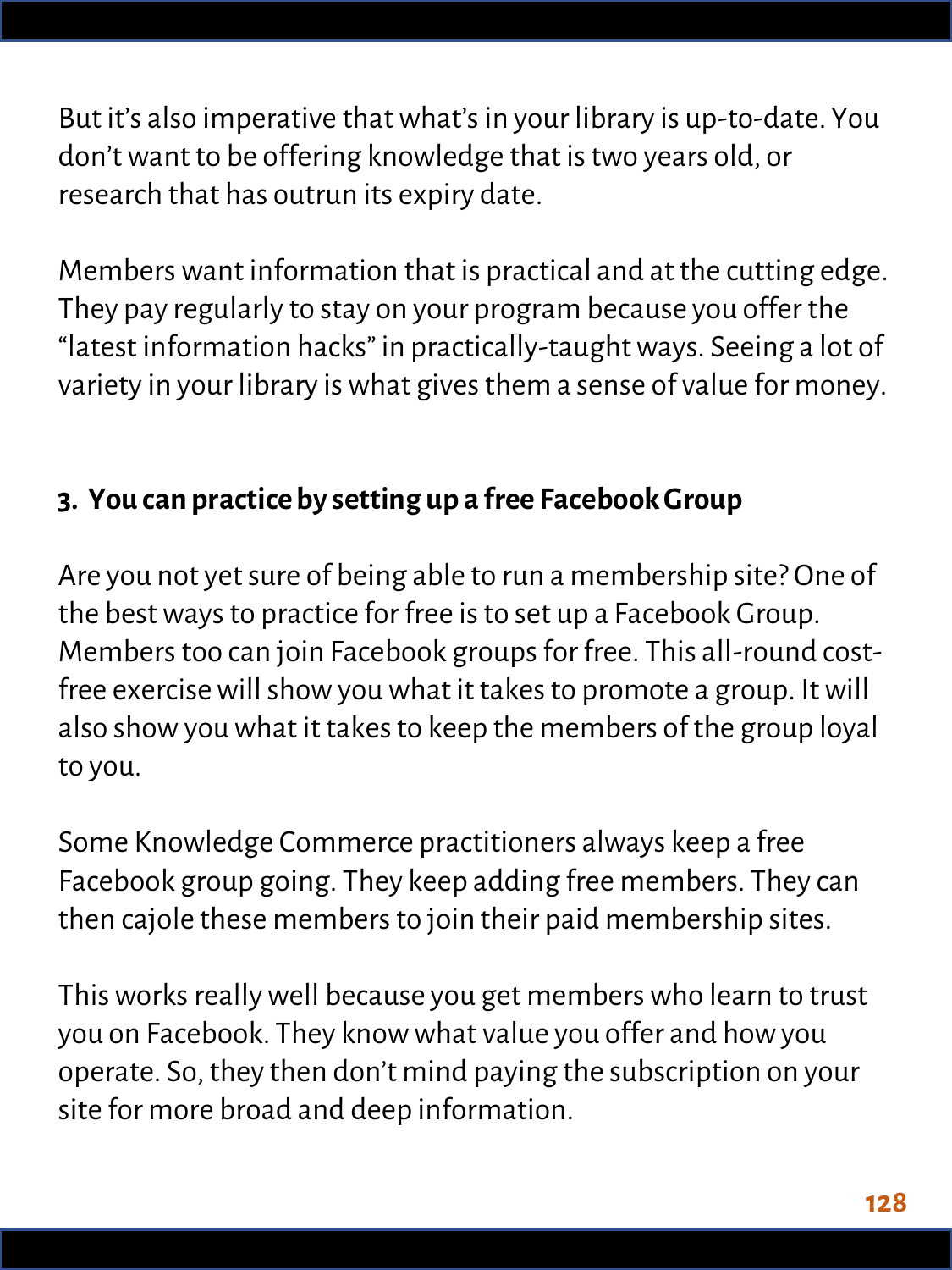### **The negatives of membership sites**

There are many negatives to membership sites. But those who make millions out of memberships treat all negatives as opportunities.

Do you have what it takes, and are you willing to put in the effort? If yes, then membership sites are a great bet as knowledge products.

#### **1. If you haven't a great library of content, it's hard work**

Most entrepreneurs start membership sites when they have a lot of blog articles done already. They convert some of those quickly into exclusive members-only content. They repurpose or update their blog posts as edocs, courses, ebooks or podcasts.

What if you don't already have enough content to put on the buffet spread for your members? You're going to find the creation of content for your membership site hard.

One resourceful marketer I know found a way to create an array of quick products. He took inspirations from the contents of six books in his niche from Amazon.

He used the ideas in each chapter of each book to produce one knowledge product. His membership site with 50 info products was ready to launch in about 6 weeks.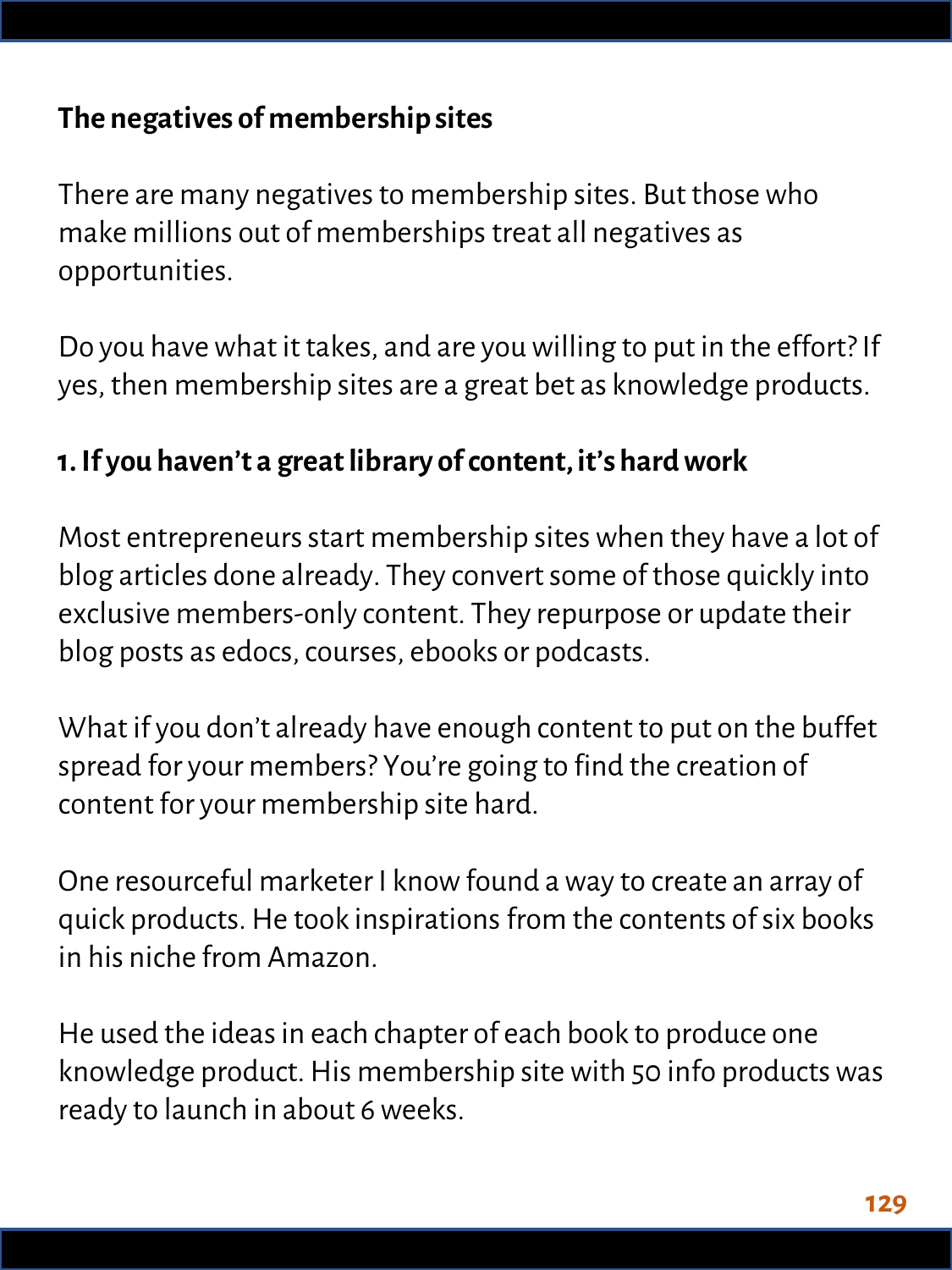#### **2. People will unsubscribe so you need continuous promotion**

It's a given that in any subscription-based model of business, there will be a churn of subscribers. People will stop being members, while new members will join. Your endless marketing job will be this. You have to see that the number of new subscribers will always exceed the numbers that will leave you. Only that spells growth.

Getting new subscribers is not an easy task. Since it takes a lot of effort to get new subscribers, it pays to spend equal, or more, effort in keeping the ones you have. This may mean more emailing shots, more hand-holding or more attention paid to existing subscribers.

Whether you are gunning for more subscribers or trying your best to retain the ones you have, it is all hard work. Those who have excelled at running membership sites are those who've learned to sustain their marketing efforts without let up.

#### **3. By no means is a membership site a "passive income" source**

I am always surprised to see membership sites included among the list of "passive income ideas." You have to show up every day no matter what.

You can't take a holiday unless you take your work with you. When you're not marketing to find new members or keep old ones, you have to be creating new knowledge products for your library.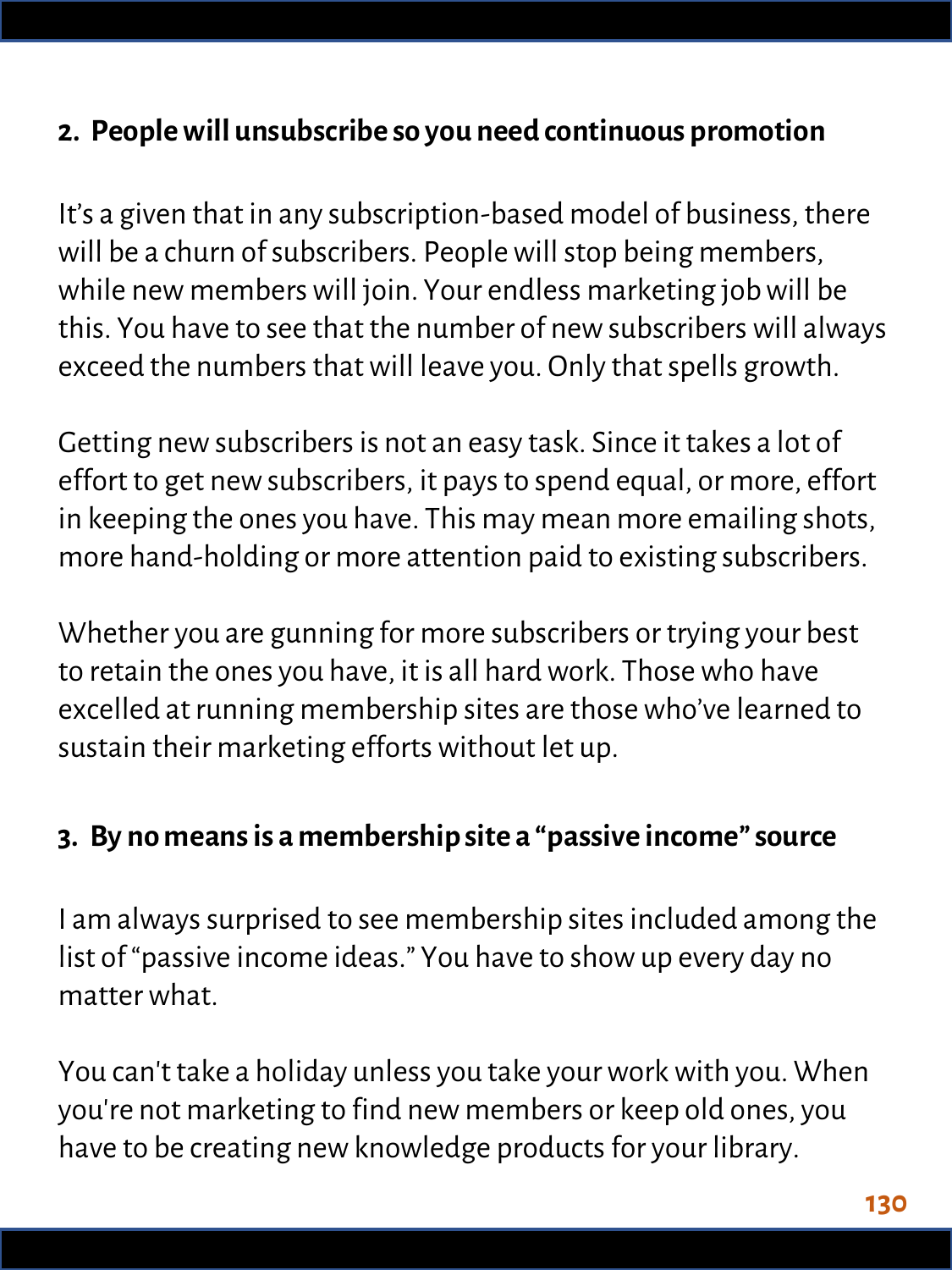You can hire Virtual Assistants to do daily member-minding. But it will take time and effort and cost to train them. Some entrepreneurs double up on creating new products before taking vacations. That way their members will hopefully not miss their absences.

The questions at stake are these. Can you afford to take a break when you need it? How will your customers still get what they're paying for? As long as you have a plan and the money for it, you'll be fine.

# **What members value a lot in membership sites**

It helps to know what members perceive as "value" in membership sites. What makes them want to belong to the site? What makes them remain members for a long time? There is a lot of worthwhile research that gives us some good answers.

### **1. Members value being invited to "exclusive events"**

Webinars, seminars or mastermind classes are great events that people like to be invited specially for. One attractant is the group atmosphere. Usually, membership sites can feel like places where individual members get what they seek to know. But those times when groups of members get together to share knowledge is when the community bonding develops. Community-kinship is a great loyalty-builder.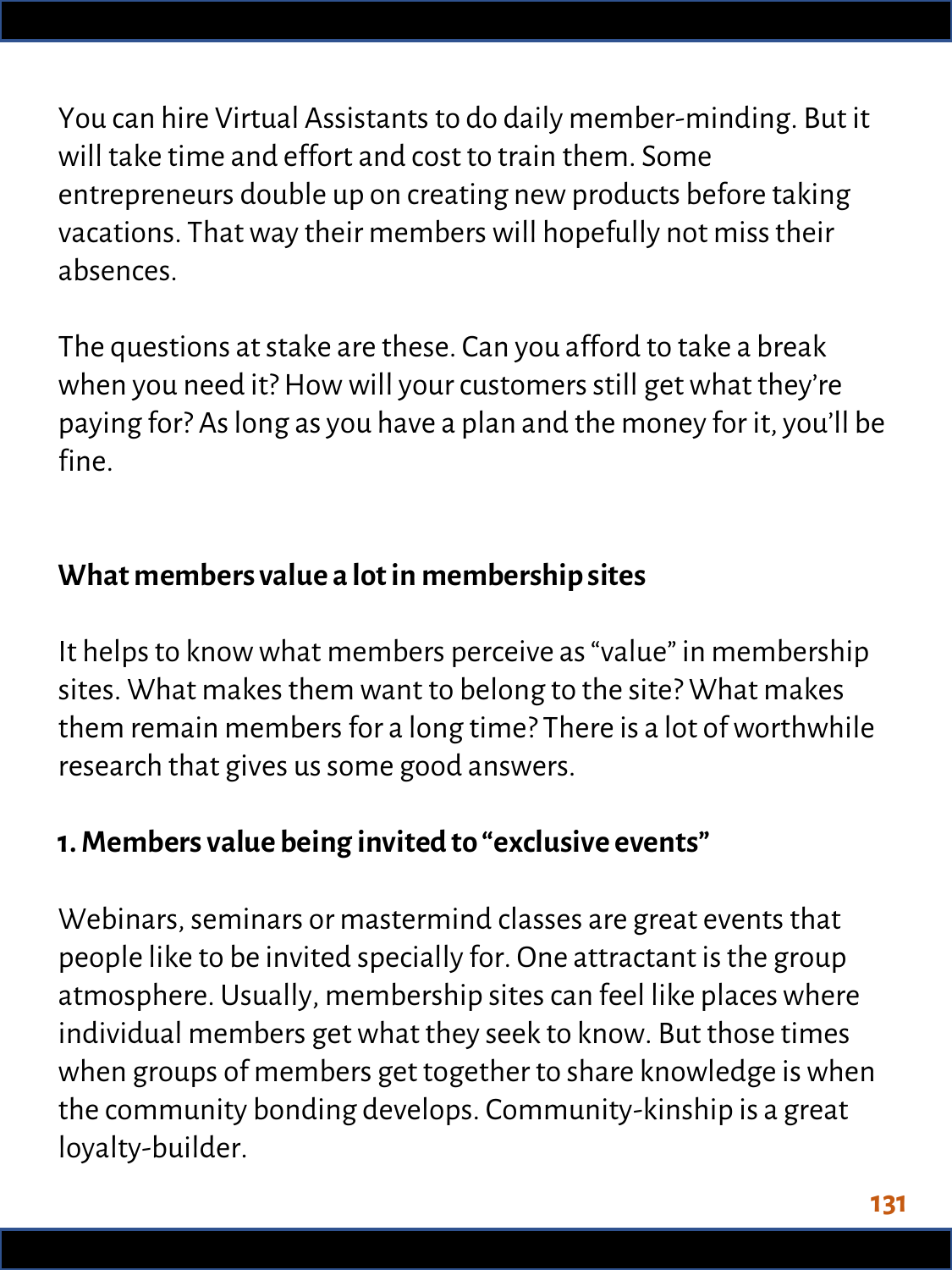You don't have to stage such events too frequently. It can be monthly, or even once every two months. Events should ideally be preceded and followed up with a bit of buzz.

Make sure the sessions last at least an hour. You can send around an email asking for questions subscribers would like answered. You can then send around the finalized agenda for the session.

You can also spice things up a bit by inviting a special guest – a top influencer – to talk to your group.

### **2. Members like to have themselves or their businesses assessed**

If you're catering to other business owners, here's one of the things they love to get done. Offer to audit their business or website for free, and suggest customized recommendations. Your membership site will feel like a venture that cares for its members' growth.

If you're not dealing with businesses but individuals, a selfassessment quiz is a great idea.

Follow this up with a few personalized recommendations from you. It can make a big difference to your members.

Make sure you offer this assessment or audit right upfront when a member joins. That's the time to make them feel welcomed with a spot of personal interest.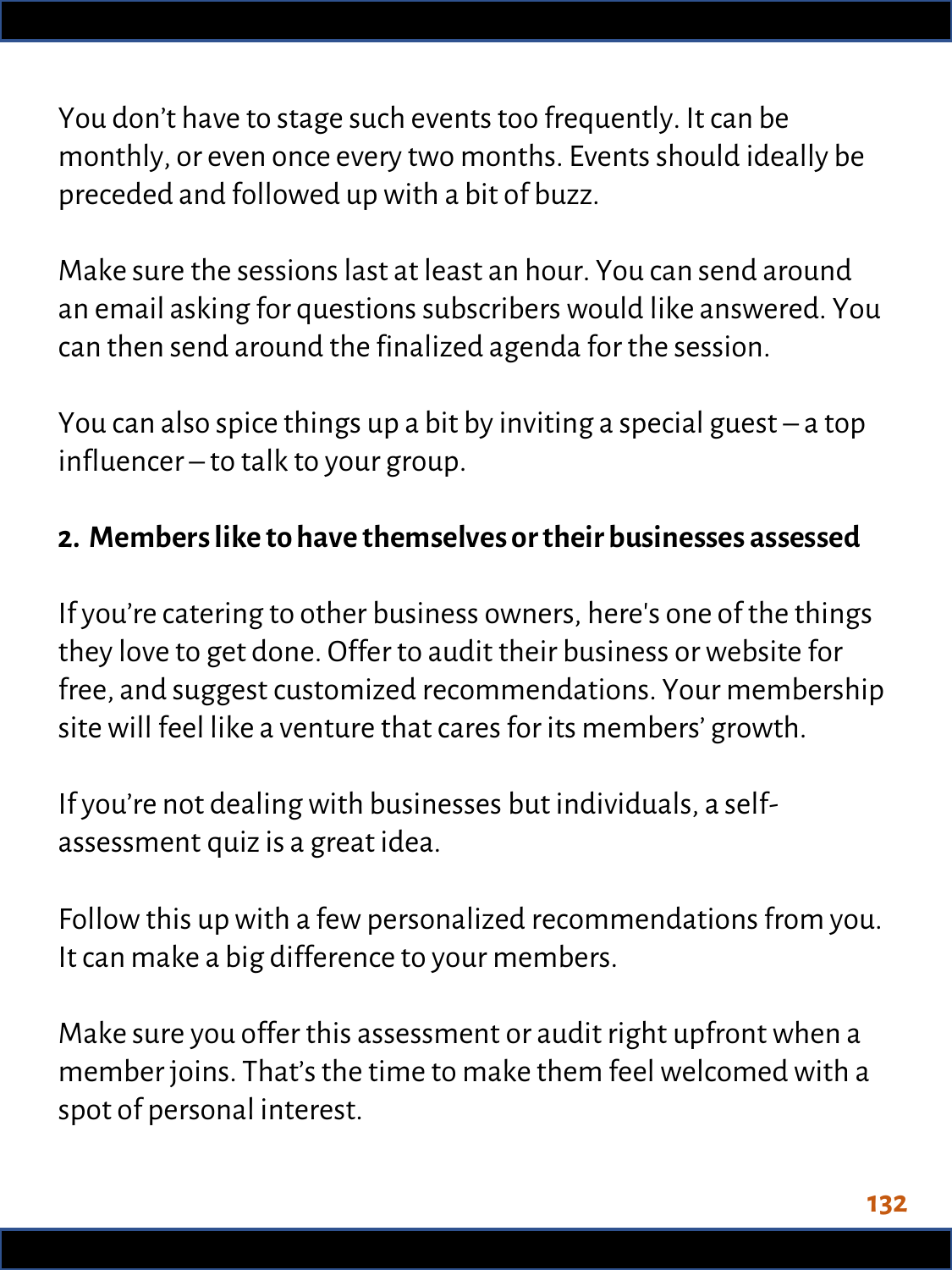#### **3. Members like knowing who else is a member**

Everybody likes to be seen in good company. Even more, they like being in company that is greater than their usual circle.

A lot of members I once surveyed, on why they joined membership sites, told me they liked being part of environments where the others are successful or known people. That's probably why many membership sites like to show lots of testimonials from existing members who have some repute.

Another extension of this idea, which some membership sites have, is a bulletin email of new members who have joined. This, no doubt, helps in retaining many members who were planning to leave. As they see the interest of others in joining the site, they tend to reconsider their idea of leaving. Especially if the new joiners are people of some standing, the old members surely won't leave in a hurry.

### **Pricing of memberships**

Sean Jackson of Rainmaker Digital says about membership pricing: "You are in control of your pricing. There is no national database of pricing that you have to follow. So, don't feel like you have to do what everyone else does." There are some people to worry about, though. Your customers!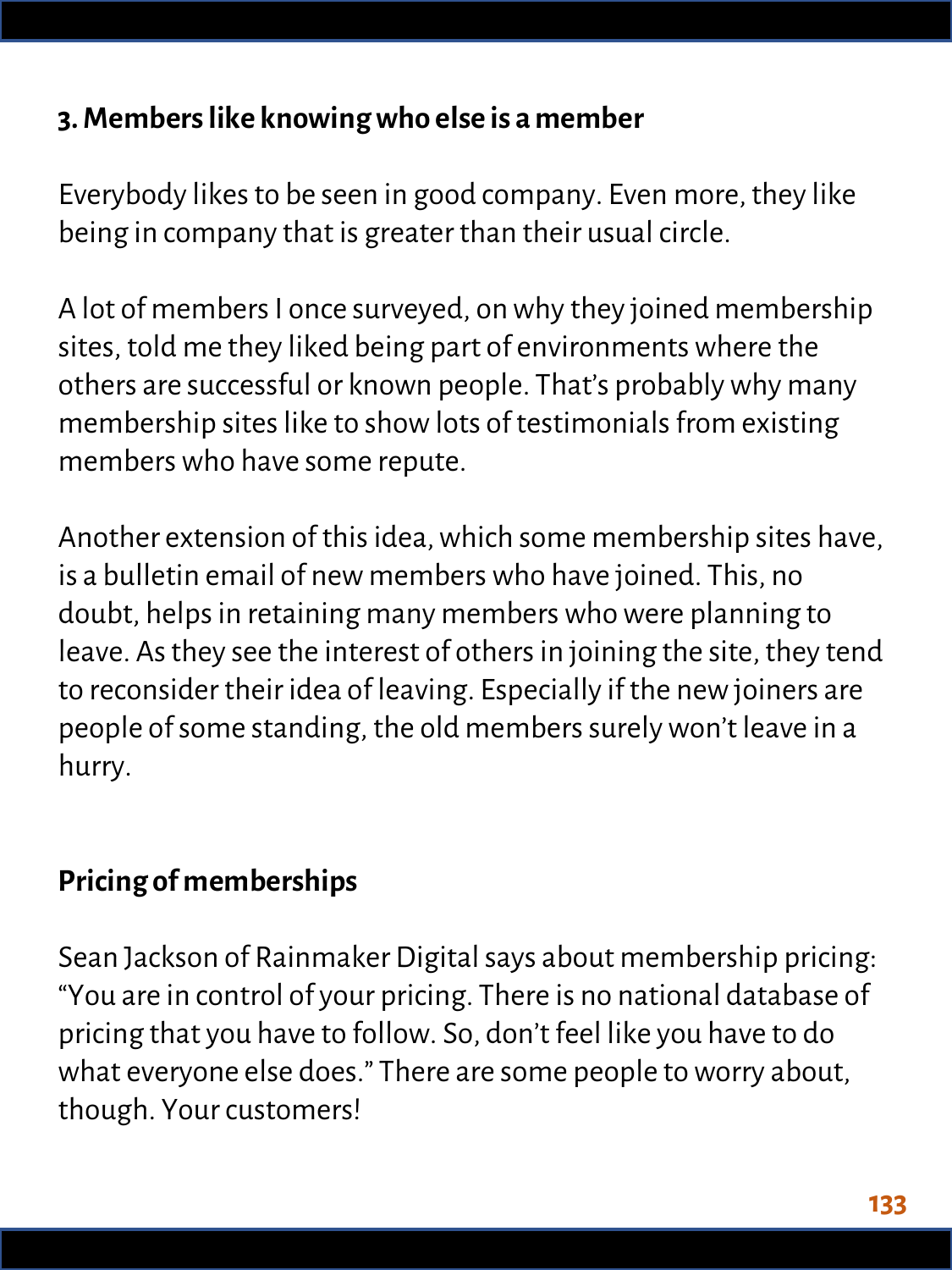### **1. The many ways of pricing memberships**

There seem to be many ways of pricing memberships – as you'll discover when you look at some of the well-known sites. The simplest way most people price is to stay in a rough range of \$29 to \$49 per month. The annual subscription option is usually priced at 10 months' subscription value. That would be in the \$299 to \$499 range. But there are two other types of models too.

In the second model, the membership site will quote a one-time payment of, say, \$997 for a lifetime of access. A third model also exists, where they may let you pay, say, \$49 per month for 6 months - and thereafter you have lifetime access. These types of pricing plans, that take money upfront, know that sooner or later people will leave. So, they try to secure your interest in their membership at least for six months.

### **2. The concept of the anchor pricing in memberships**

Very often you'll find that membership sites set extremely high prices for their topmost level of membership. The price actually would be prohibitive (even if they seem to offer a lot for it). But do these levels of memberships sell? No, they don't. And neither does the entrepreneur care. These are "anchor prices".

"Anchor prices" help to signal to customers that even the lowerpriced offerings of the site will be of a certain premium level.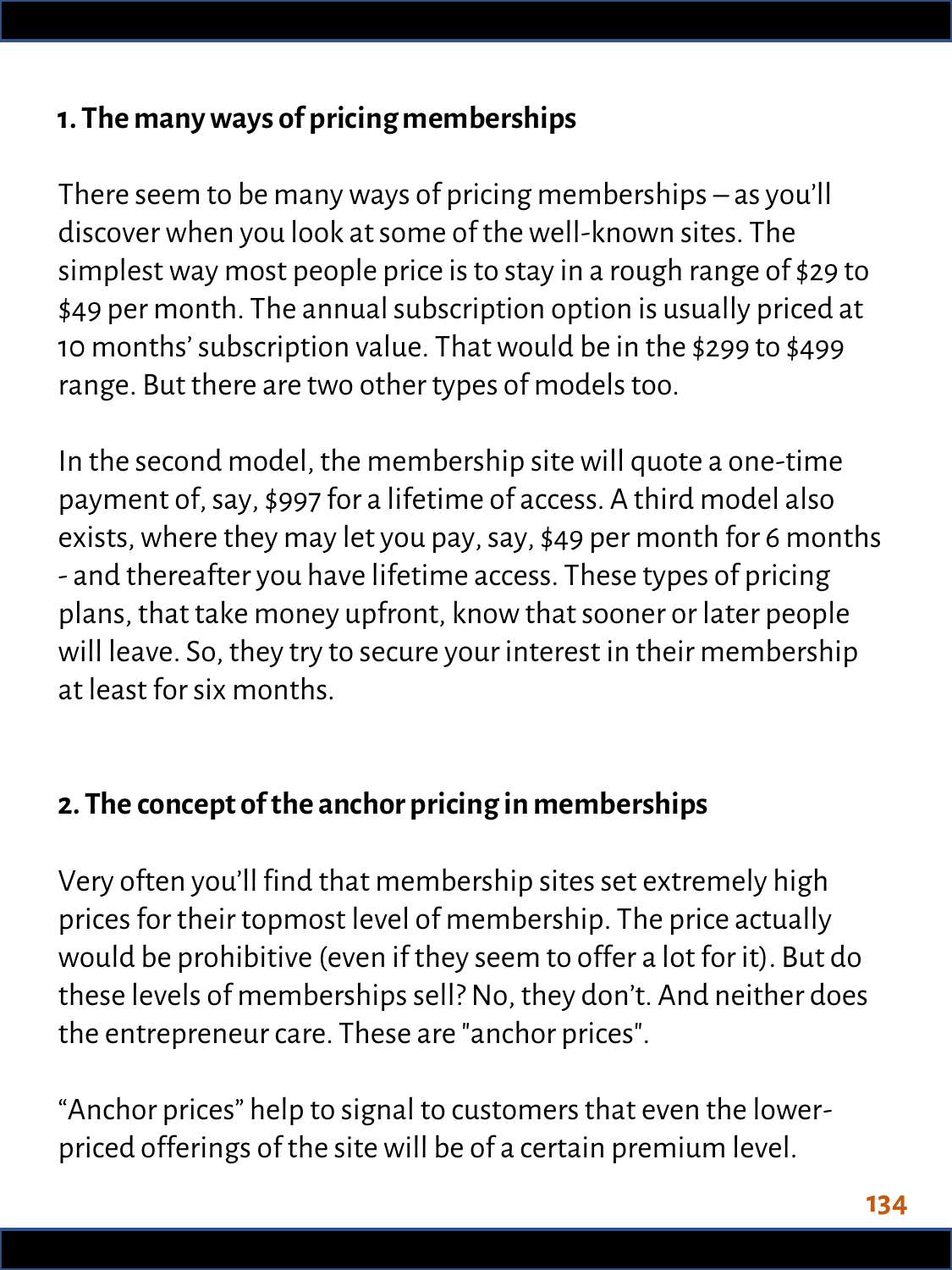When you create your anchor offer, you set the expectation of quality in the mind of your customer. But you know that they will only buy your lower-priced membership. This is actually a common marketing tactic. A kitchen gadget maker will first show you his \$5000 model, to get you to buy what he then shows you – the \$500 model.

## **3. Membership sites earn through volumes of customers**

There are a lot of costs involved in membership site creation and management. These include product research and development costs, sales and marketing costs, and general administrative costs. Even if you pare down costs, you aren't going to profit from the subscriptions of individual customers. But the volume of customers you have at any given time will determine your profitability.

As a business owner, you have to know what your costs are per month. Only then will you know how many customers you need to maintain per month, despite the likely churn. The math is simple enough.

See what the average customer spends per month on membership. Decide what your target revenue per month is if it must cover all costs plus good profit. Divide your revenue target by your average spend per customer ... to know how many customers you'll need to hold per month. As I said, the math is simple. It's the doing that's the challenge!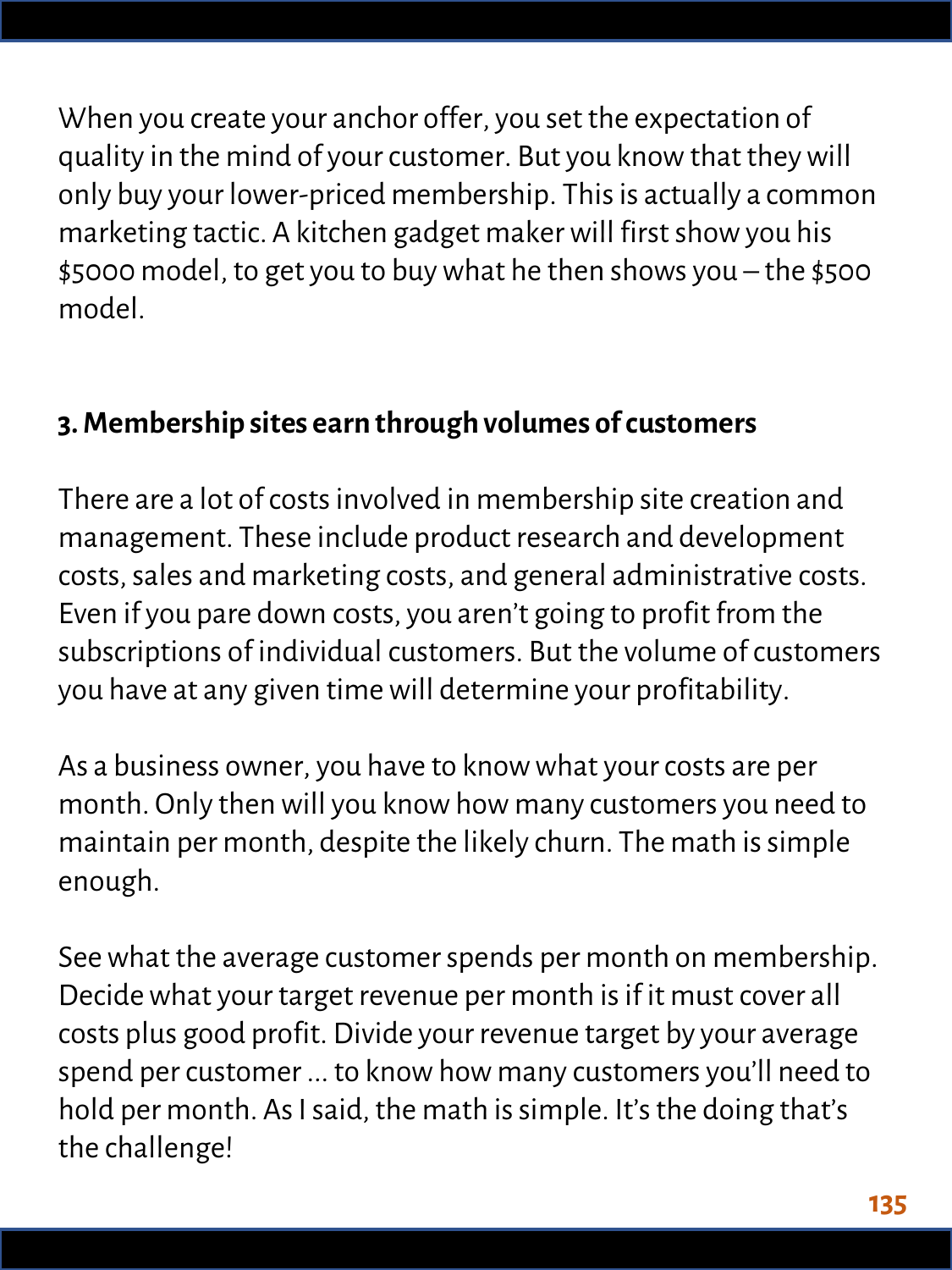# 4. Offering & Pricing Consultancy

# **Consultancy services are the easiest to start … but it takes a lot to satisfy a customer**

According to the Harvard Business Review: "Each year management consultants receive more than \$2 billion for their services. Much of this money pays for impractical data and poorly implemented recommendations. Clients need to ask more from such advisers, who in turn must learn to satisfy expanded expectations." This is a client's point of view.

Another description I've read is this one: "If you're not part of the solution there's good money to be made in prolonging the problem". This could be a mischievous consultant's point of view. This second explanation sums up to me why people get suspicious before hiring a consultant. It's tough to quantify what attitude you'll get for what you pay.

#### **What role should a consultant play for a customer**

Of all the Knowledge Commerce products you can sell, professional consultancy must be the easiest. Technically, you need nothing beyond a landing page on your site. But you may need to understand what role you should play, and what you shouldn't, in a customer's life.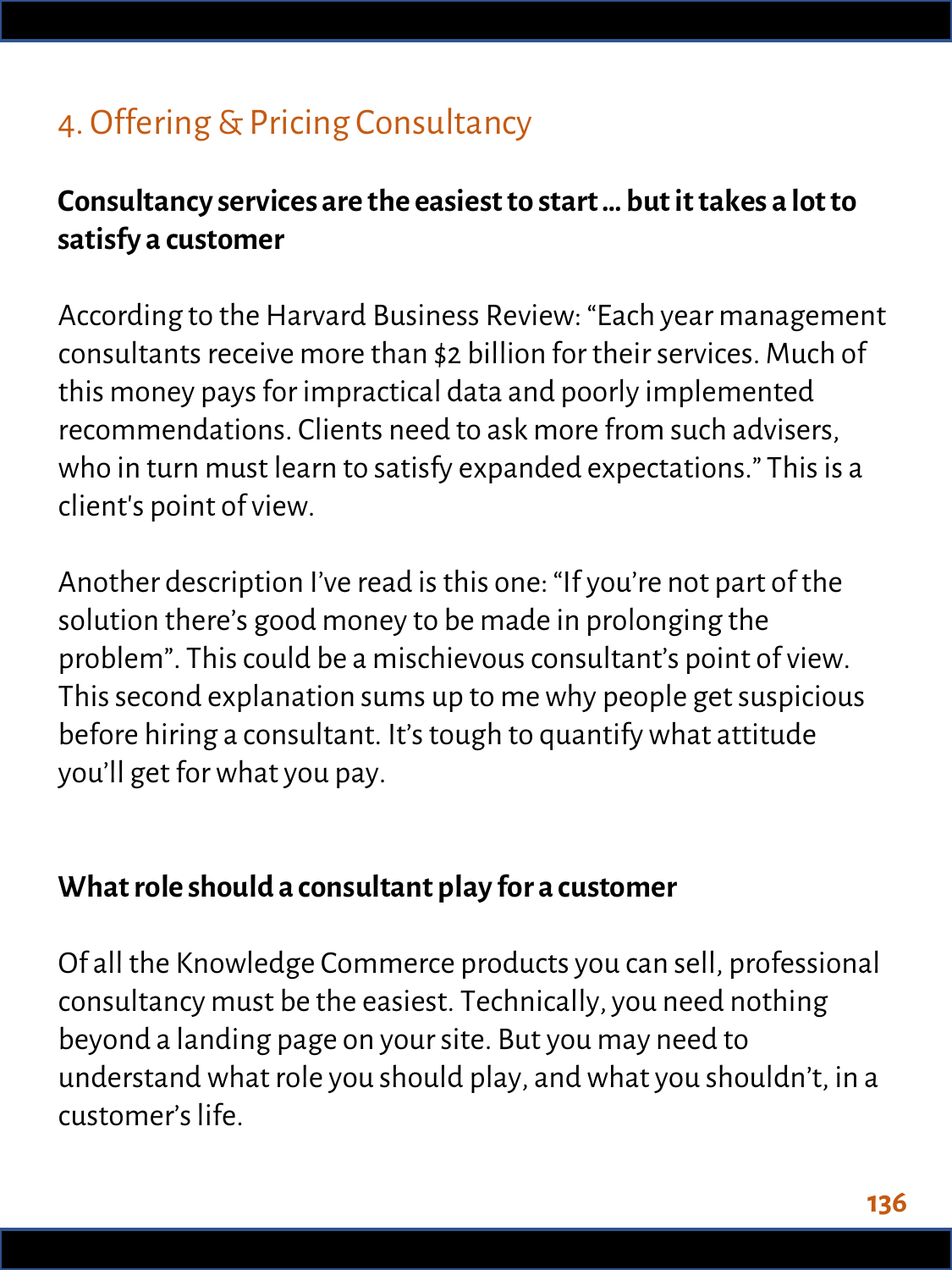#### **1. A consultant needs the mindset of an empathetic doctor**

The best and smartest approach to coming across as an ideal consultant is to be exactly like a doctor. A patient usually comes to a doctor complaining of the symptoms. It's the doctor's job to diagnose the underlying problem if he wants to cure the patient.

A doctor who is only worried about the cure but not the symptoms will not satisfy a patient. Neither will a doctor who merely palliates the symptoms but doesn't have a cure for the underlying disease. A consultant has to help a customer with both: his immediate symptoms or problems as well as the underlying causes of it which will require a permanent cure.

#### **2. You need sharp diagnostic and problem-solving skills**

Very few customers will know exactly what problem they have. They only know how to explain what bottlenecks they suffer from, or what pain-points make them uncomfortable enough to seek paid help. That's why every consultant needs one skill above all else – the skill to elicit from the client the layers of the problem, until he comes to the root cause.

And then he needs the skills to help solve the problem. Solutions can never be of the cookie-cutter type. A consultant needs creativity, emotional intelligence, intuitive resourcefulness and the ability to teach a solution in clear simple steps that a customer can follow.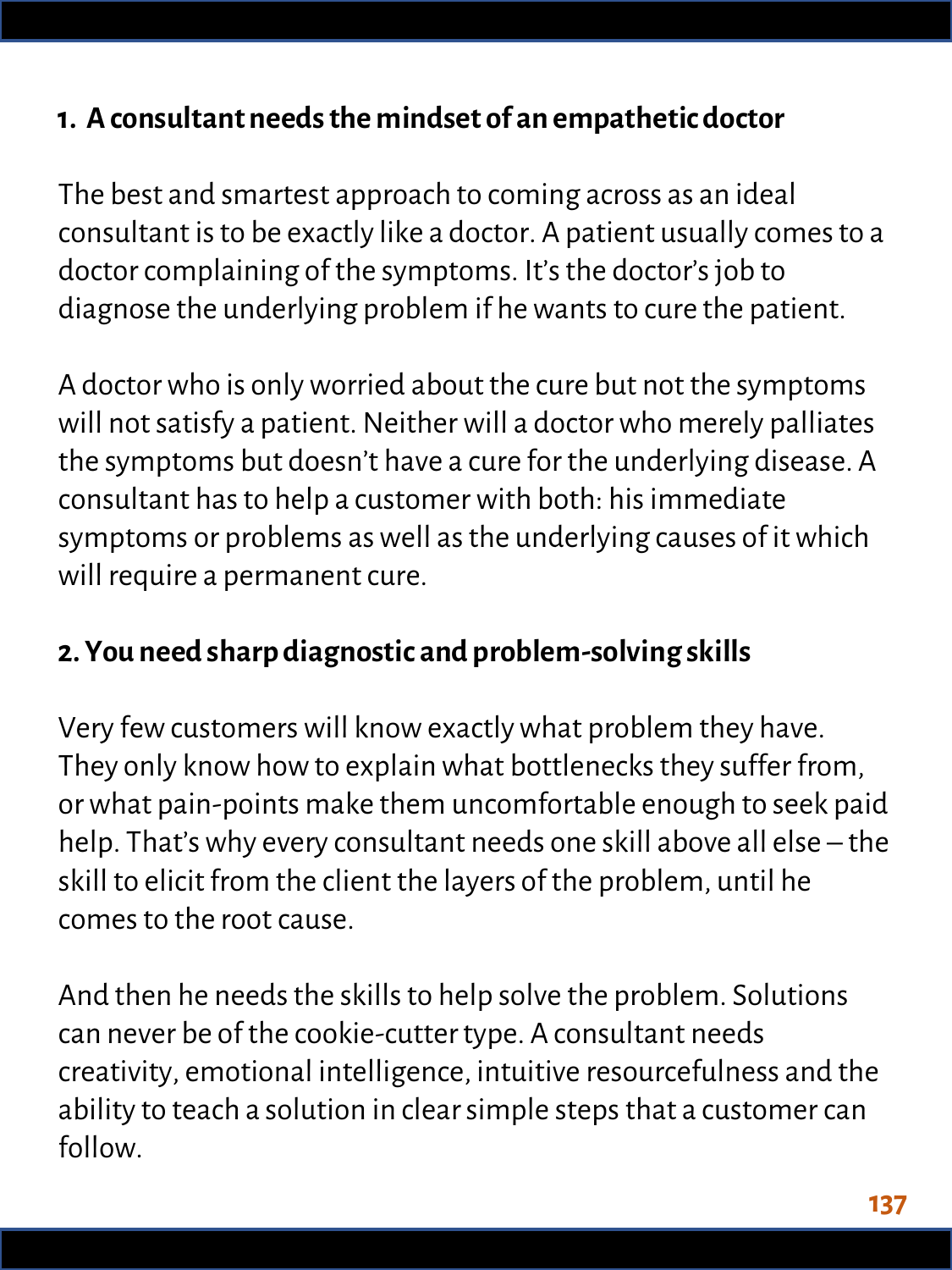### **3. Your goal should be to clarify, solve, fortify and systematize**

What a consultant should never agree to do is "the dirty work" for a customer. People are often tempted to call a low-cost consultant than a Virtual Assistant for managerial help. As a consultant, you should only be hired for your brains and nothing else.

You have four roles to effectively play in a customer's life. First, help the customer clarify his problem. Then show him some solutions to implement. After that, help him fortify his business against similar problems in the future. Finally, help him systematize the solution and absorb it into his daily workflow.

#### **Understanding why someone may hire you**

It's easy to explain in general terms that a consultant is usually hired for his unique expertise. But customers have demands that go beyond the general. There are three specific reasons that customers may actually pay good money to a consultant for. It helps to know which of a consultant's services are of most help to clients who are in a tangle.

#### **1. Customers in a dilemma need someone with objectivity**

Most customers come to a consultant after they've done a lot of thinking on their own, but their thinking has fallen into a rut.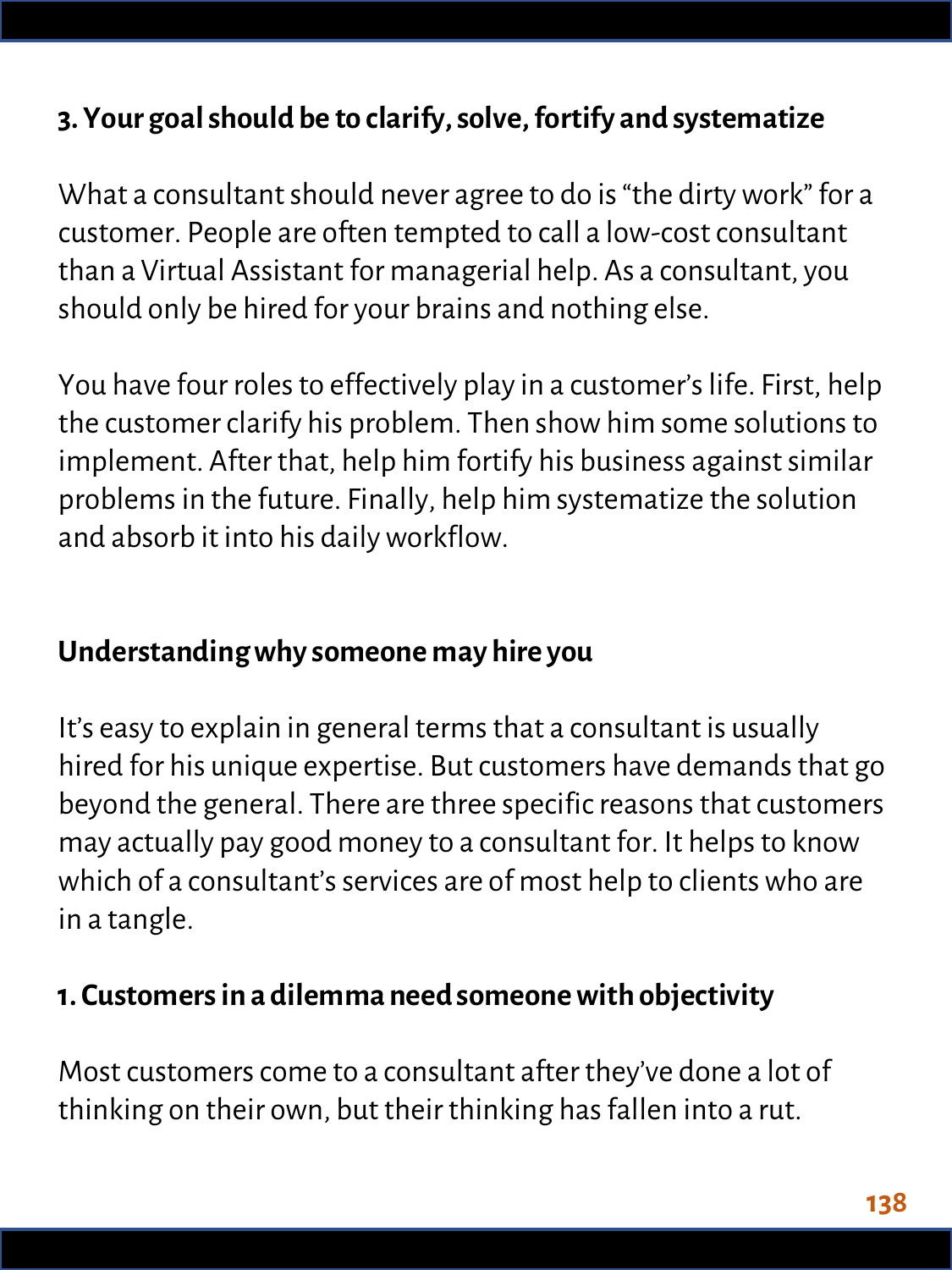They find themselves incapable of objective judgment because they are too close to the problem. They seem to be getting the same ideas when they think of the problem.

Getting in a consultant brings a fresh view to their issues. A fresh pair of eyes may be able to see what they can't see. The consultant may be able to tell the customer what the rest of the industry does in such a situation and how he can do the same or even be different.

The consultant can also broaden the customer's mind away from his rutted thinking style. Objectivity and mind-widening are key benefits of hiring a consultant.

### **2. Consultants are often people customers can brainstorm with**

No matter how creative a customer is, there are times when he may feel like "two heads are better than one". Especially if the customer is a solo entrepreneur or small businessperson, there may not be a team he can rely on to tell it like it is - or to open a new set of ideas.

Because consultants often work with many different businesses and customers, they come with wide-ranging experience of handling tricky issues, apart from their domain expertise.

Given this experience, they can often bring new and innovative ideas to the table, or help highlight potential problems that customers may not even have thought of.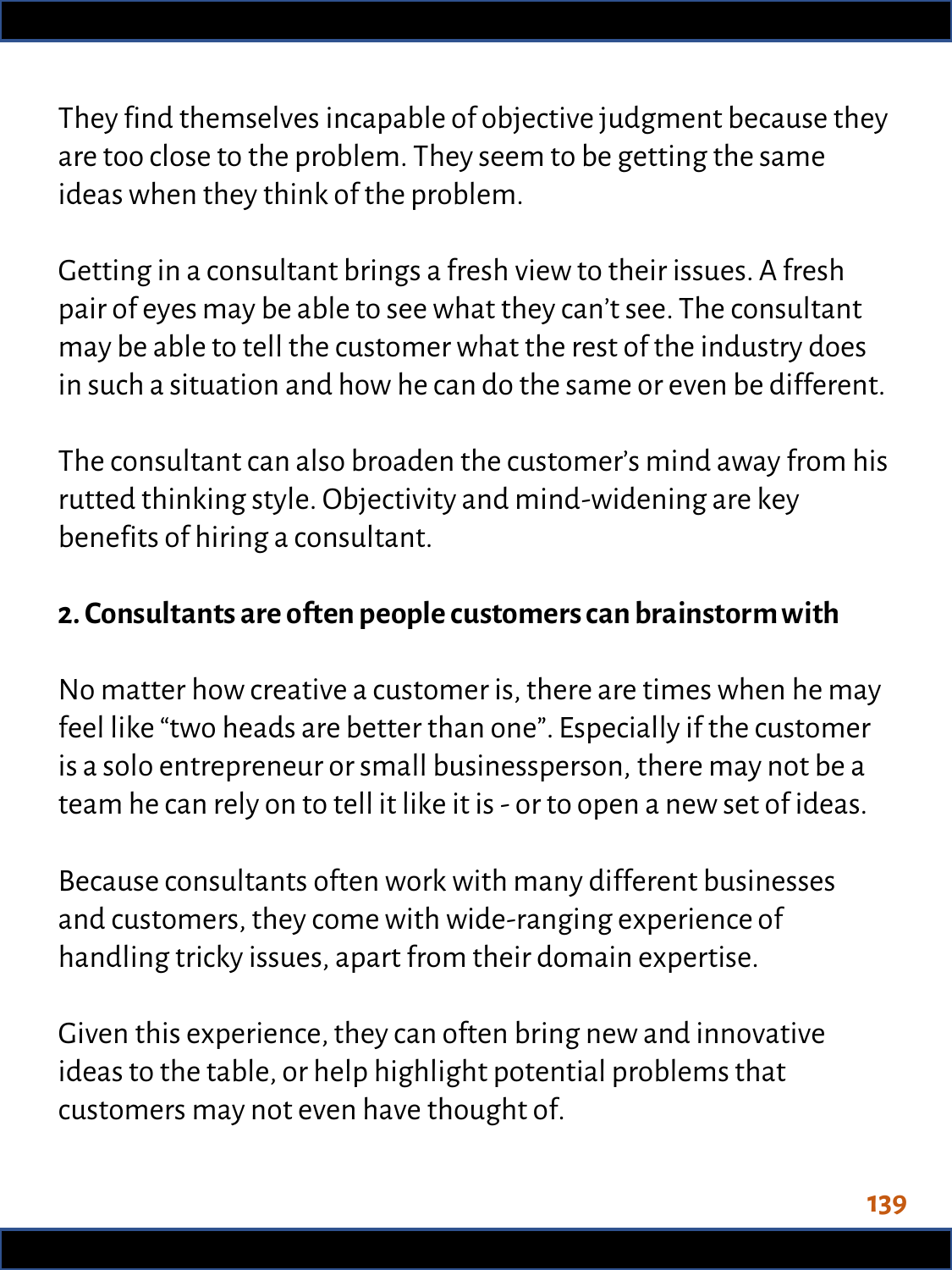#### **3. Consultants may bring in specialized skills the customer needs**

Sometimes in a customer's life, some specialized skills may be needed from time to time, which are not necessary to hire for long periods. There may be certain specific issues to deal with and finish with. For example, a customer may want his site restructured to match the new SEO rules.

A consultant in such cases, is a person who can step in and out of a customer's life doing just what's needed. He can also help set up rules and guidelines that the customer can maintain on his own in the future. Most consulting assignments tend to begin with such specific needs. Some later evolve into longer term relationships.

#### **The 3 big challenges of a consulting service**

Three areas where entrepreneur-consultants require constant focus are in new customer acquisition, old customer retention and repeat business generation. Let's look at these three areas in a bit of detail.

#### **1. Creating a system for new client acquisition**

Many consultants may be experts in their field, but few are as good at marketing. A consultant in Knowledge Commerce, however, needs to be both - a domain expert plus a marketing expert. Not having adequate marketing skills will actually reduce you to doing more marketing and less consulting.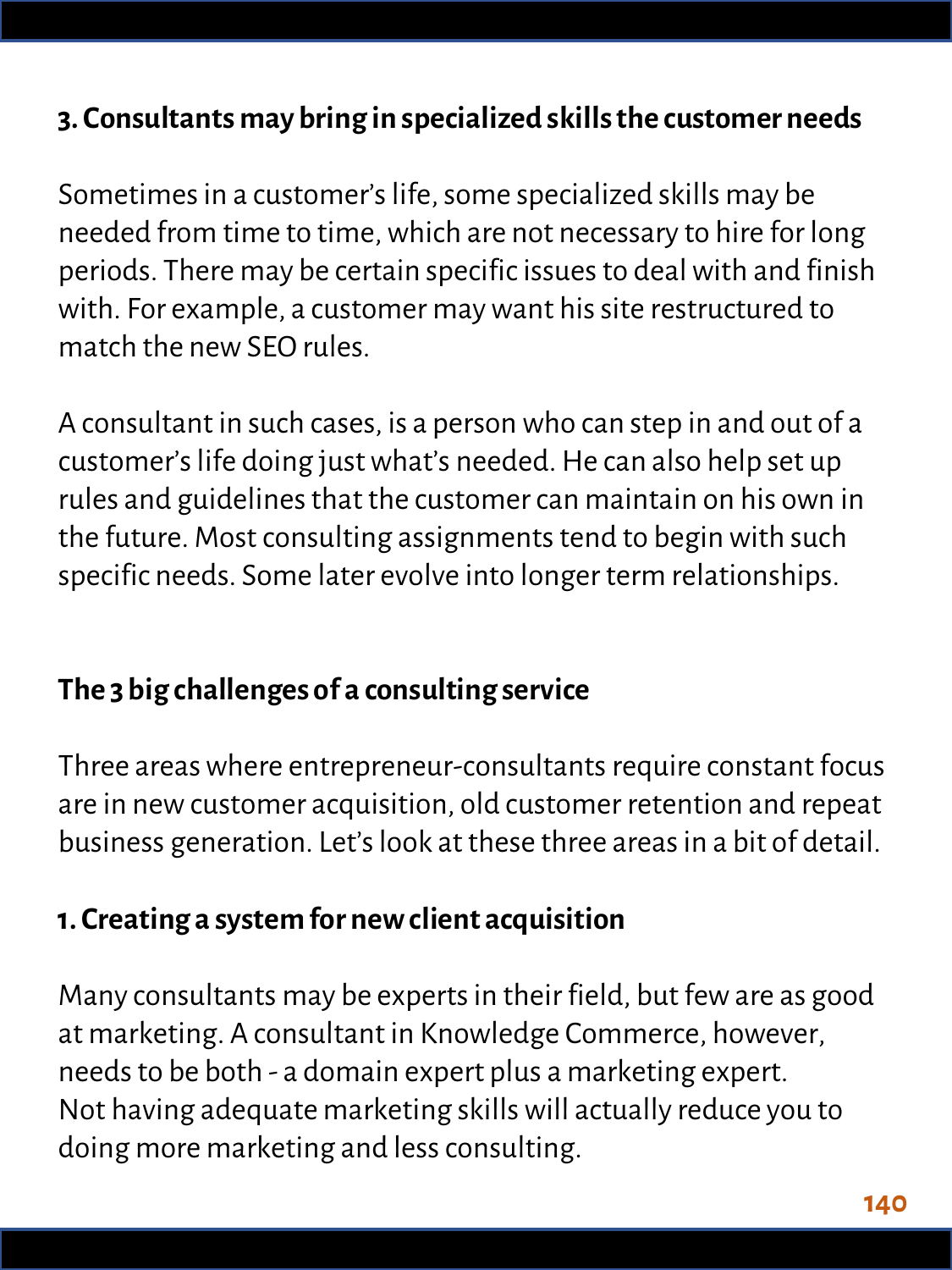Consultants, who don't want to be pressured to search for clients between consulting assignments, need to ensure they do their marketing daily. Don't do marketing only when you need to. You should be marketing even when you don't need to - and when you have clients on hand. That keeps prospects all the time in your pipeline.

## **2. Creating a system for client retention**

Customers who come for consulting help prepare themselves to pay high. But they are also overloaded with expectations that are very hard to deliver on. To enjoy long-lasting relationships in consulting, you need to keep showing value. Throughout the consulting project customers must feel they are continuing to get value which outweighs the costs.

Also, the consultant-customer relationship is one of delicate trust. It requires almost daily maintenance. Good marketing can win you new customers. But your relationship-and-trust-building skills are what can keep old ones loyal.

### **3. Finding reasons to continue consulting relationships**

Unless you create reasons for customers to continue the connection with you, you may find they begin all over again with another consultant for the next project. This happens so often that consultants are left wondering why clients leave when they have done nothing wrong.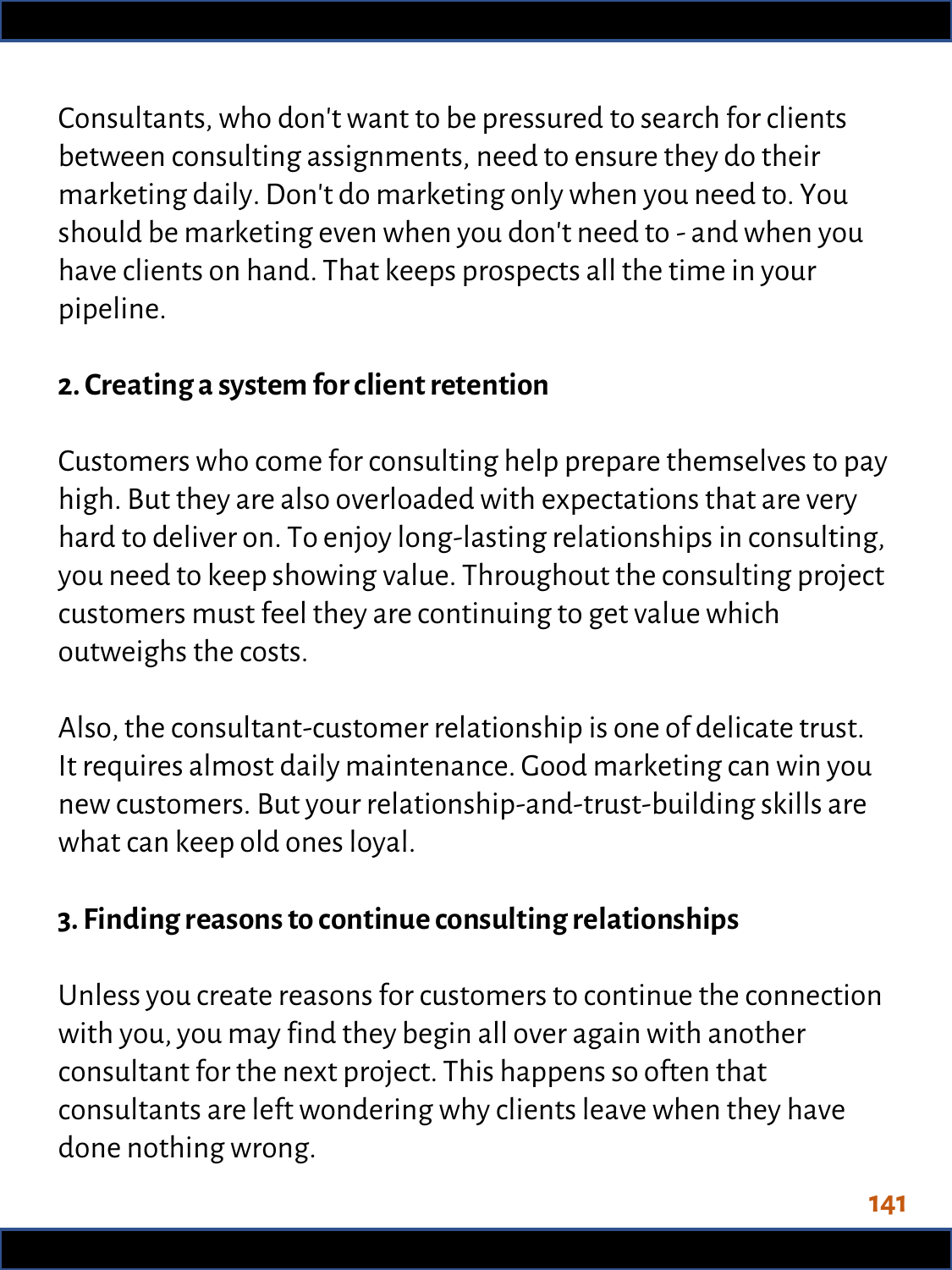What you need to do is to include in your projects some periodic reviews after project completion. Offer these free of charge as extras. Give yourself the opportunity to elongate the connections with customers to pre-empt them from looking for greener pastures.

# **Pricing your consulting service**

Of all the Knowledge Commerce products you can sell, professional consultancy is the hardest to price. Most often, you may need enough social proof to validate your price. This could include domain knowledge certifications, client testimonials, good reviews, guest posts by you in high places, and online social chatter that mentions your name positively.

To cut time and costs, some consultants have templates of all administrative tasks to hand – like contracts, client questionnaires, research worksheets and project planning schedules. A lot of such templates are also available off-the-shelf on good consultantsupport sites. They can then tweak these for individual customers. Here are some pricing models that work for consultants. Choose the ones that best fit customer-expectations.

# **1. Charging prices by hourly rates**

One method consultants use to charge customers is hourly rates.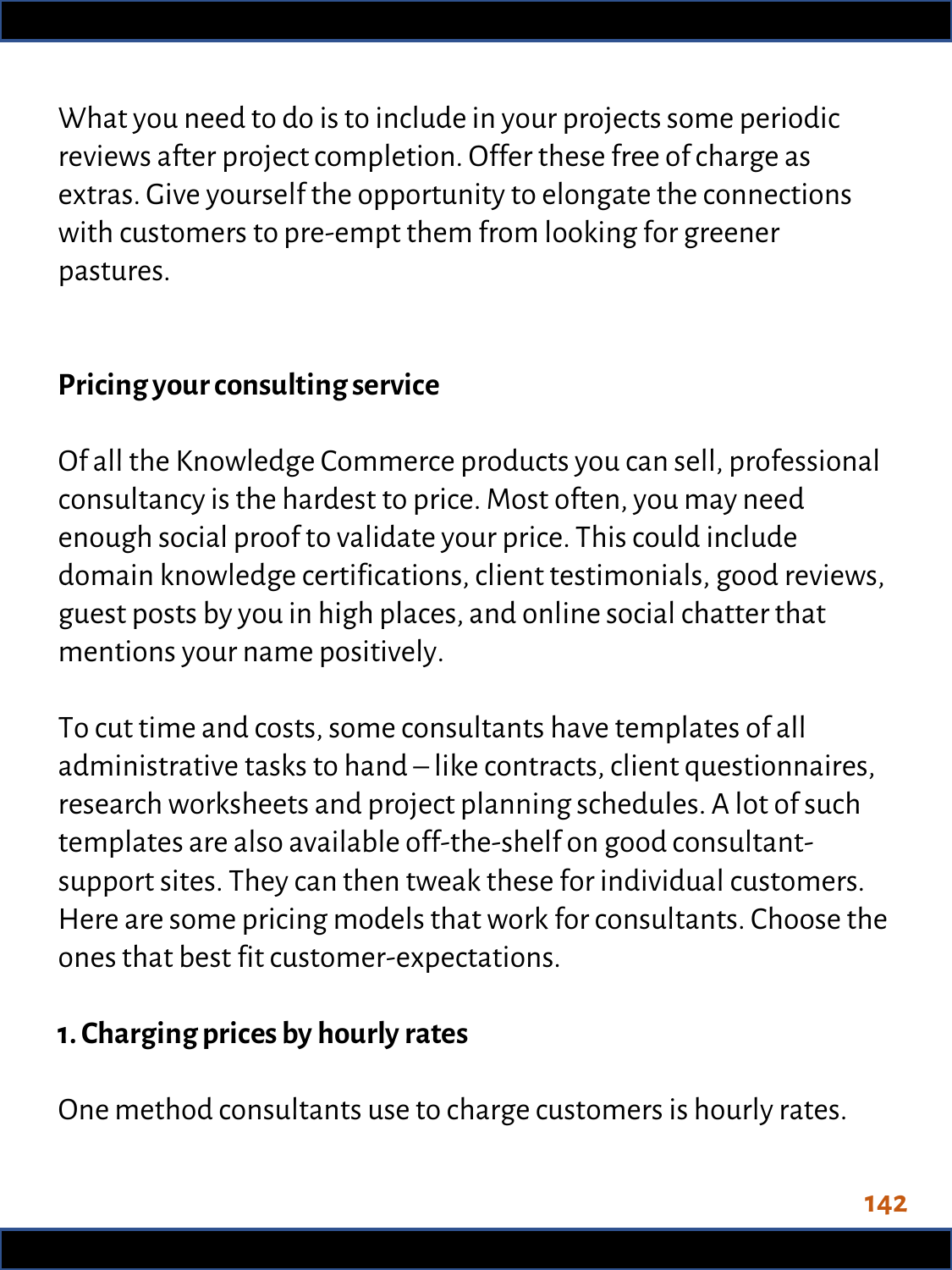But it's not about the hours you think you are going to spend on the assignment. There are authoritative sources that tell you approximately how many hours a project should take.

Also, check competitive consultants to see how they quote on likely hours and costs for projects. Price slightly on the premium side if you want to raise your brand profile.

No matter what you charge, though, you'll never know if it's good enough for the client before you. Some degree of intuition and some last-minute flexibility will help you clinch the deal.

# **2. Charging prices by projects**

There are two ways to charge customers by projects. One way is to add up your costs, add your desired profit margin, and give the customer the quote. This is how the smaller consultants work. But big-ticket consultants have a riskier but far more lucrative method of charging.

They check what additional revenue or cost-savings they can bring to their customers as a result of their handling the assignment. They then declare that they have a base consulting rate, but will also take 20% or so of the revenues or cost gains the customer derives - as an additional fee for achieving or exceeding targets. They show they are ready to risk a part of their fees to deliver the results.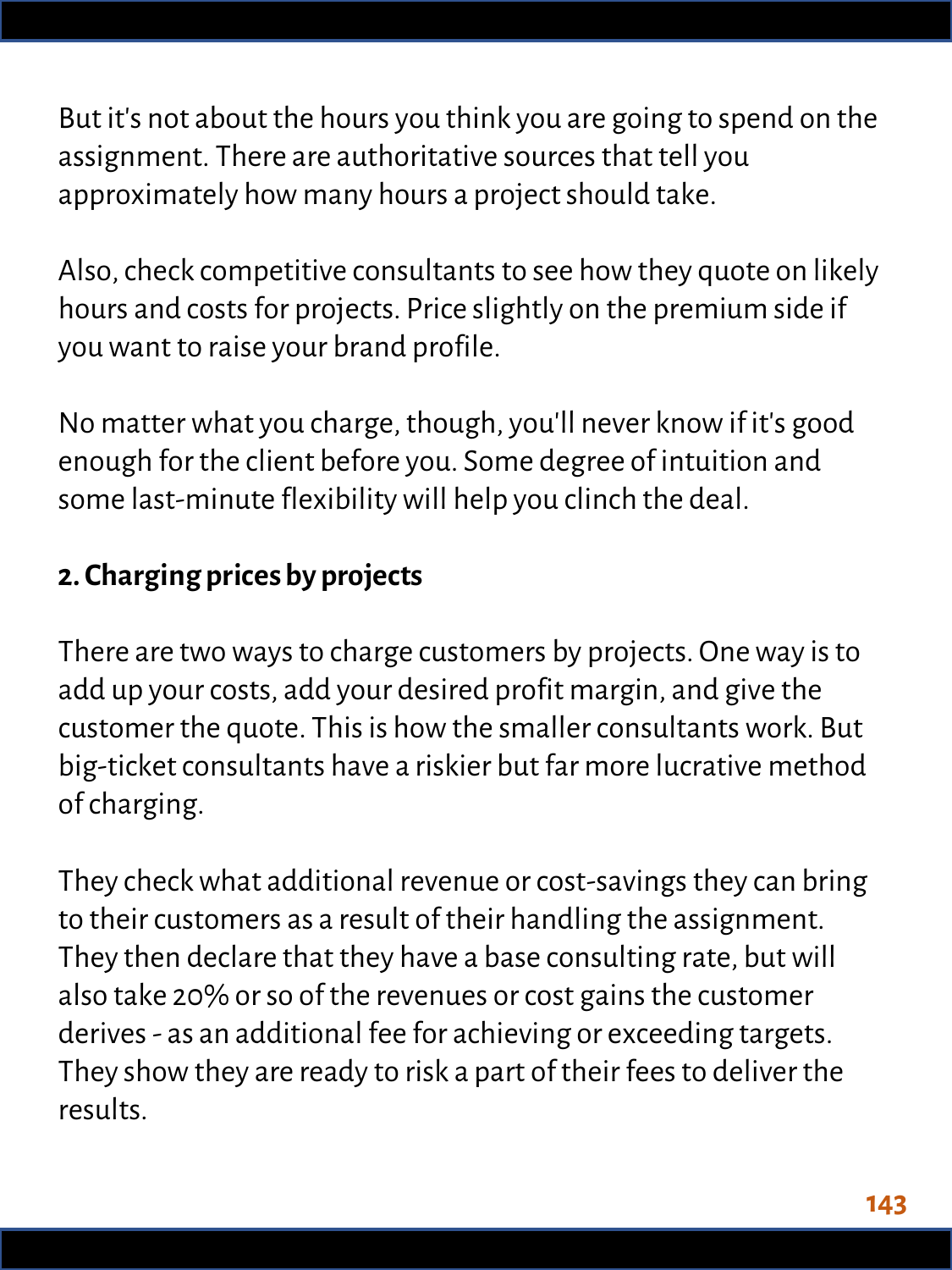### **3. Charging prices by retainers**

Consulting on a retainer basis will give you a fixed monthly fee for which you agree to be available for a fixed number of hours per week or month. This kind of consulting arrangement is usual when the customer and the consultant are both in favor of fixing the money involved.

But retainer arrangements also have their downsides. Some customers may preclude you from working for competitors. See that your contract is well-drafted using strong legal help because there can be many a slip between the cup and the lip.

A lot of retainer-based projects are the ones that get sour later, because, with time the adherence to the contract tends to slide from both sides. Those who charge by the hour or by projects, on the other hand, can walk away before things go south.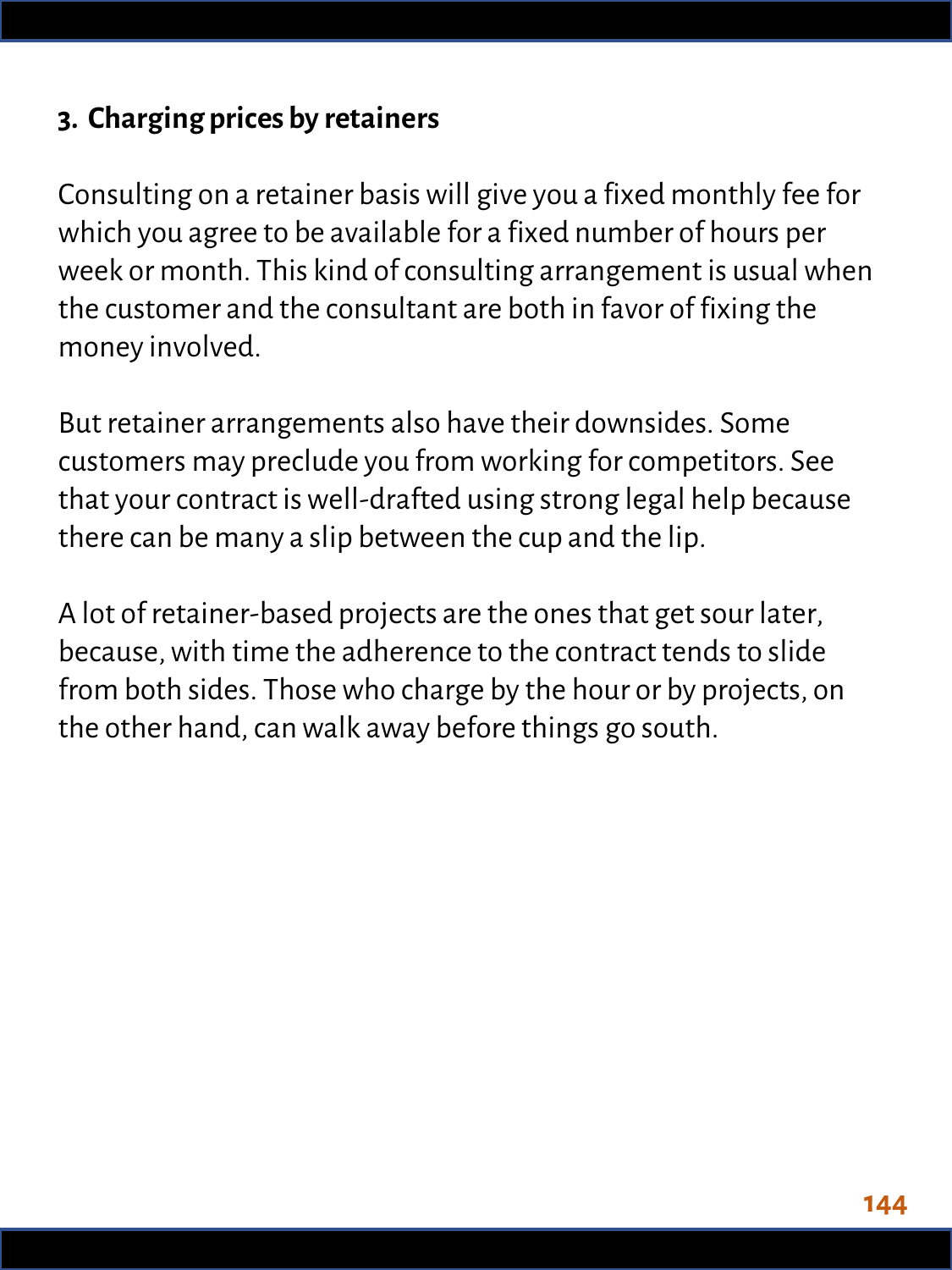## Conclusion

## **My idea behind writing this book is to tell you what my own Knowledge Commerce experience showed me**

Everybody in Knowledge Commerce would have had his or her own experiences. My main objective behind this book was to highlight what I learned from the practical experience I gained.

One thing I can tell you for sure. I have never had to regret entering this business line. I have had days of frustration when I had to gnash my teeth. And I have had days when money fell into my bank – and stayed there – making it all seem worthwhile and validated.

What success means to you is your own personal thing. Maybe the money you can earn is what motivates you. For someone else, it could be the uplifting feeling that their brand is getting blazoned across the Internet. For yet some others, it may be the way to spend their days pleasantly and joyfully, feeling fulfilled by helping others.

For me, nothing beats the thrills of being my own boss, and spreading what I know to others. It's great to see that the people, who I help, value my knowledge. Money per se doesn't make me salivate, but when money is a token of someone valuing what I offer, it's precious.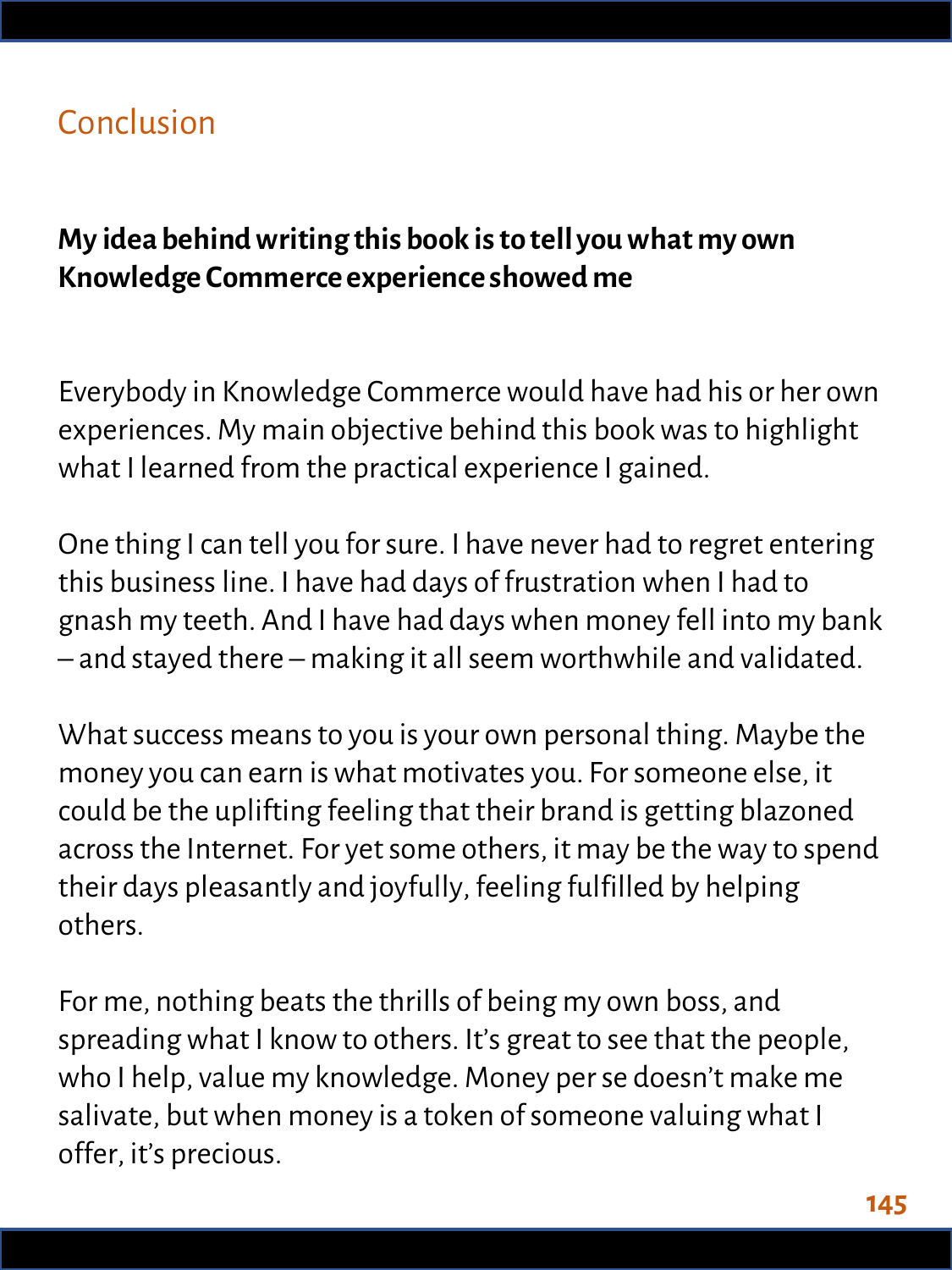One more thing: it's okay to feel overwhelmed when you first start in Knowledge Commerce. There's a lot you may want to achieve. You may overload your daily action lists, and feel like you're always playing catch-up. But with time it becomes easier. As the wise men say: "When your desire feels ordinary, it's on the verge of manifestation!"